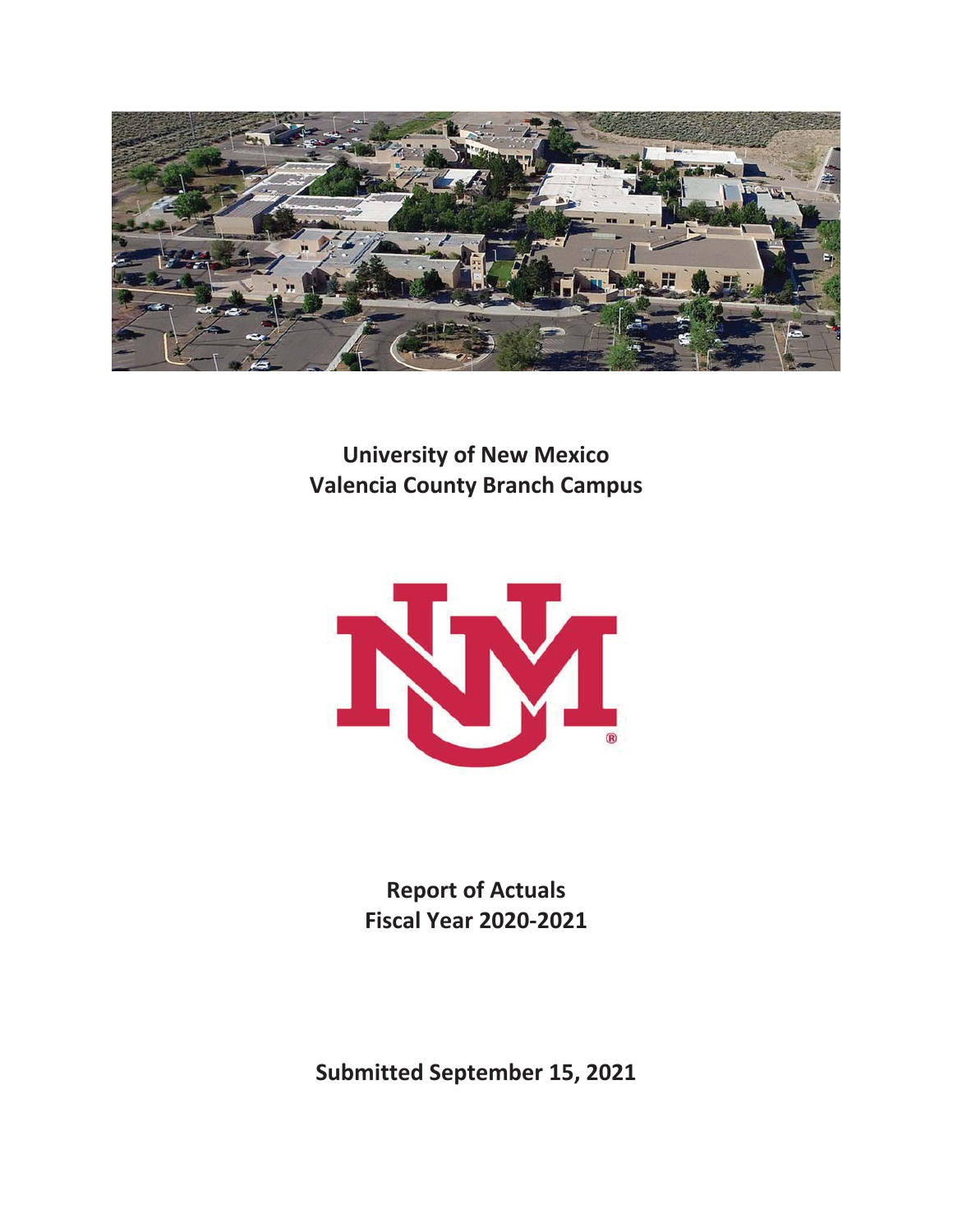

# *Table of Contents*

|                  |                                                                                      | Page(s)        |
|------------------|--------------------------------------------------------------------------------------|----------------|
| Exhibit 1        | Summary of Current Funds Revenues, Expenditures, Transfers and Unrestricted Balances | $1 - 2$        |
| Exhibit 1A       | <b>Detail of Transfers</b>                                                           | $3-4$          |
| Exhibit 2        | Summary of Instruction and General                                                   | 5              |
| Exhibit 3        | Student Tuition's and Miscellaneous Fees for Instruction and General                 | 6              |
| Exhibit 4        | Governmental Appropriations for I & G - Unrestricted                                 | $\overline{7}$ |
| Exhibit 5        | Governmental Grants and Contracts for I & G                                          | $\,8\,$        |
| Exhibit 8        | Sales and Services of Educational Activities Unrestricted                            | 9              |
| Exhibit 9        | Other Sources of Revenue for I & G - Unrestricted                                    | 10             |
| Exhibit 10       | <b>Expenditures for Instruction</b>                                                  | $11 - 12$      |
| Exhibit 10A      | Expenditures for Instruction - Detail of Individual Units                            | $13 - 19$      |
| Exhibit 11       | <b>Expenditures for Academic Support</b>                                             | 20             |
| Exhibit 11A      | Expenditures for Academic Support - Detail of Individual Units                       | $21 - 23$      |
| Exhibit 12       | <b>Expenditures for Student Services</b>                                             | 24             |
| Exhibit 12A      | Expenditures for Student Services - Detail of Individual Units                       | 25-27          |
| Exhibit 13       | Expenditures for Institutional Support                                               | 28             |
| Exhibit 13A      | Expenditures for Institutional Support - Detail of Individual Units                  | 29-32          |
| Exhibit 14       | Expenditures for Operation and Maintenance of Plant                                  | 33             |
| Exhibit 14A      | Expenditures for Operation and Maintenance of Plant - Detail of Individual Units     | 34             |
| Exhibit 15       | Summary of Student Social and Cultural Development Activities                        | 35             |
| Exhibit 16       | Summary of Research                                                                  | 36             |
| Exhibit 17       | <b>Summary of Public Service</b>                                                     | 37             |
| Exhibit 17A      | Public Service - Detail of Individual Units                                          | 38-39          |
| Exhibit 18       | Summary of Internal Service Department                                               | 40             |
| Exhibit 19       | Summary of Student Aid Grants and Stipends                                           | 41             |
| Exhibit 20       | <b>Summary of Auxiliary Enterprises</b>                                              | 42             |
| Exhibit A        | Summary of Current Funds Revenue by Source                                           | 43             |
| <b>Exhibit B</b> | Summary of Salaries in All Current Funds                                             | 44-46          |
| Exhibit C        | Proposed Salary Increases                                                            | 47             |
| <b>Exhibit D</b> | Tuition, Summer Session, Required Fees, Revenue from Fees                            | 48-49          |
| <b>Exhibit E</b> | Salaries of Principal Officers                                                       | 50             |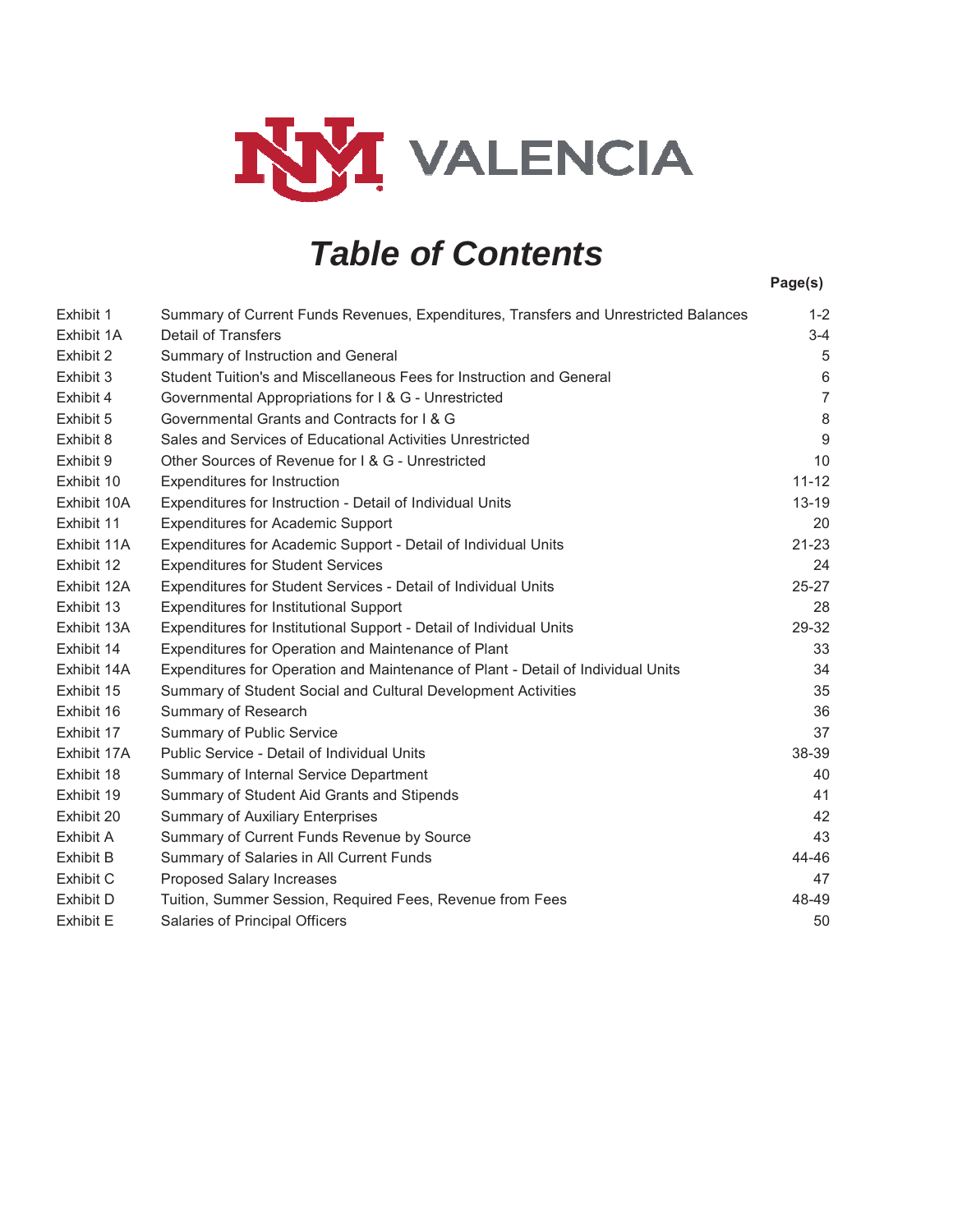

#### **Exhibit 1 - UNM VALENCIA Campus Summary of Current and Plant Funds**

| Original         | <b>Revised</b>   |                     |
|------------------|------------------|---------------------|
| Budget 2021      | Budget 2021      | <b>Actuals 2021</b> |
| <b>PERIOD 14</b> | <b>PERIOD 14</b> | <b>PERIOD 14</b>    |

|                                |                                   |             |             |              |           | Unrestricted Restricted Unrestricted Restricted Unrestricted | Restricted   |
|--------------------------------|-----------------------------------|-------------|-------------|--------------|-----------|--------------------------------------------------------------|--------------|
| Revenues                       | Instruction and General           | 11,008,351  | 274,234     | 10,496,473   | 274,234   | 10,697,421.42                                                | 11,851.00    |
|                                | Student Social and Cultural Ex 15 | 31.700      |             | 30,700       |           | 20.138.42                                                    | .00          |
|                                | Research Ex 16                    | $\Omega$    | 1, 135, 173 | $\Omega$     | 1,492,837 | .00.                                                         | 1,235,787.00 |
|                                | Public Service Ex 17              | 206.912     | 1,843,353   | 248.562      | 2,478,986 | 214,813.00                                                   | 2,000,874.00 |
|                                | Internal Services Ex 18           | 2,571       |             | 2,571        |           | 583.30                                                       | .00          |
|                                | Student Aid Ex 19                 | 94,900      |             | 95,493       |           | 87,520.95                                                    | .00          |
|                                | Auxiliaries Ex 20                 | 512,782     | 30,000      | 489,413      | 30,000    | 282,276.05                                                   | 516.00       |
| <b>Subtotal Current Funds</b>  |                                   | 11,857,216  | 3,282,760   | 11,363,212   |           | 4,276,057 11,302,753.14 3,249,028.00                         |              |
| <b>TOTAL Revenues</b>          |                                   | 11,857,216  | 3,282,760   | 11,363,212   |           | 4,276,057 11,302,753.14 3,249,028.00                         |              |
| <b>Beginning Balance</b>       | <b>Instruction and General</b>    | 3,467,186   |             | 4,640,999    |           | 4,640,998.76                                                 | .00          |
|                                | Student Social and Cultural Ex 15 | 18,435      |             | 21,167       |           | 21.166.84                                                    | .00          |
|                                | Research Ex 16                    | $\Omega$    |             | $\Omega$     |           | .00.                                                         | .00          |
|                                | Public Service Ex 17              | 222,063     |             | 264,611      |           | 264,611.04                                                   | .00          |
|                                | Internal Services Ex 18           | 38,011      |             | 47,412       |           | 47,411.96                                                    | .00          |
|                                | Student Aid Ex 19                 | 13,357      | $\Omega$    | 55,480       | Ωl        | 55,480.06                                                    | .00          |
|                                | Auxiliaries Ex 20                 | 285,980     | $\Omega$    | 242,625      | $\Omega$  | 242,625.17                                                   | .00          |
| <b>Subtotal Current Funds</b>  |                                   | 4,045,032   |             | 5,272,294    |           | 5,272,293.83                                                 | .00          |
| <b>TOTAL Beginning Balance</b> |                                   | 4,045,032   | $\Omega$    | 5,272,294    |           | 5,272,293.83                                                 | .00          |
| Total Available                | Instruction and General           | 14,475,537  | 274,234     | 15, 137, 472 | 274,234   | 15,338,420.18                                                | 11,851.00    |
|                                | Student Social and Cultural Ex 15 | 50,135      |             | 51,867       |           | 41,305.26                                                    | .00          |
|                                | Research Ex 16                    | $\mathbf 0$ | 1, 135, 173 | $\Omega$     | 1,492,837 | .00.                                                         | 1,235,787.00 |
|                                | Public Service Ex 17              | 428,975     | 1,843,353   | 513,173      | 2,478,986 | 479,424.04                                                   | 2,000,874.00 |
|                                | Internal Services Ex 18           | 40,582      |             | 49,983       |           | 47.995.26                                                    | .00          |
|                                | Student Aid Ex 19                 | 108,257     | $\Omega$    | 150,973      |           | 143,001.01                                                   | .00          |
|                                | Auxiliaries Ex 20                 | 798,762     | 30,000      | 732,038      | 30,000    | 524,901.22                                                   | 516.00       |
| <b>Subtotal Current Funds</b>  |                                   | 15,902,248  | 3,282,760   | 16,635,506   |           | 4,276,057 16,575,046.97 3,249,028.00                         |              |
| <b>TOTAL Total Available</b>   |                                   | 15,902,248  | 3,282,760   | 16,635,506   |           | 4,276,057 16,575,046.97 3,249,028.00                         |              |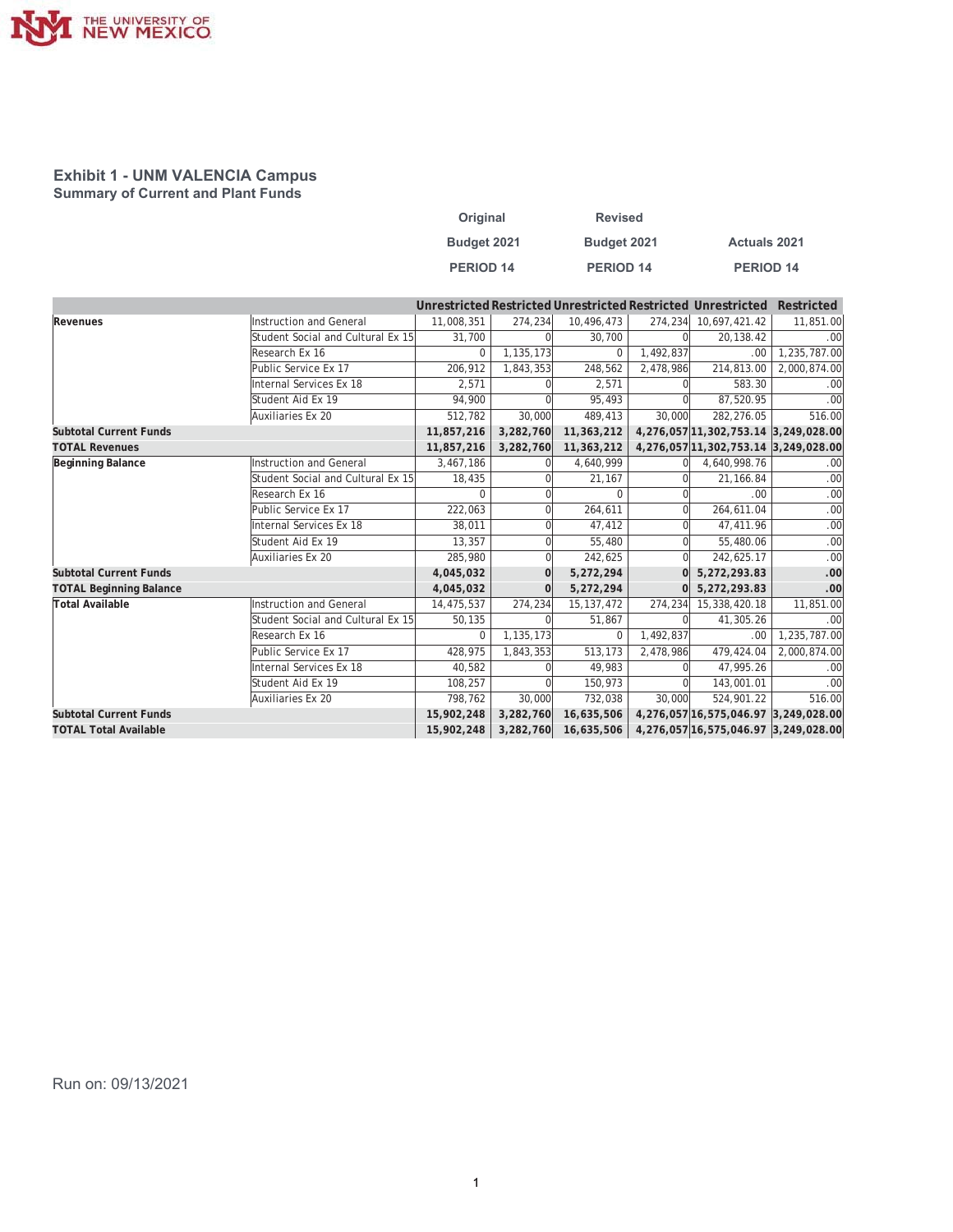

#### **Exhibit 1 - UNM VALENCIA Campus Summary of Current and Plant Funds**

| Original         | <b>Revised</b> |                     |
|------------------|----------------|---------------------|
| Budget 2021      | Budget 2021    | <b>Actuals 2021</b> |
| <b>PERIOD 14</b> | PERIOD 14      | PERIOD 14           |

|                                          |                                   |              |              |               |           | Unrestricted Restricted Unrestricted Restricted Unrestricted | Restricted   |
|------------------------------------------|-----------------------------------|--------------|--------------|---------------|-----------|--------------------------------------------------------------|--------------|
| Expenditures                             | Instruction and General           | 10,969,282   | 274,234      | 10,425,105    | 274,234   | 9,257,587.64                                                 | 11,851.00    |
|                                          | Student Social and Cultural Ex 15 | 34,600       |              | 33,168        |           | 4.565.41                                                     | .00          |
|                                          | Research Ex 16                    | $\Omega$     | 1,135,173    | $\Omega$      | 1,492,837 | .00.                                                         | 1,235,787.00 |
|                                          | Public Service Ex 17              | 235.077      | 1,843,353    | 278.615       | 2,478,986 | 180,306.87                                                   | 2,000,874.00 |
|                                          | Internal Services Ex 18           | 2,571        |              | 2,571         |           | (3, 214.90)                                                  | .00          |
|                                          | Student Aid Ex 19                 | 265,333      | $\Omega$     | 264,711       |           | 187, 159.08                                                  | .00          |
|                                          | Auxiliaries Ex 20                 | 512,782      | 30,000       | 494,413       | 30,000    | 317,995.34                                                   | 516.00       |
| <b>Subtotal Current Funds</b>            |                                   | 12,019,645   | 3,282,760    | 11,498,583    | 4,276,057 | 9,944,399.44 3,249,028.00                                    |              |
| <b>TOTAL Expenditures</b>                |                                   | 12,019,645   | 3,282,760    | 11,498,583    |           | 4,276,057 9,944,399.44 3,249,028.00                          |              |
| Transfers                                | Instruction and General           | (249, 567)   |              | (1, 158, 767) |           | (1, 158, 767.00)                                             | .00          |
|                                          | Research Ex 16                    | <sup>0</sup> |              |               |           | .00                                                          | .00          |
|                                          | Public Service Ex 17              | $\Omega$     | $\Omega$     | (50, 374)     |           | (50, 373.91)                                                 | .00          |
|                                          | Student Aid Ex 19                 | 157,896      | 0            | 157,896       |           | 192,745.45                                                   | .00          |
|                                          | Auxiliaries Ex 20                 | <sup>0</sup> | <sup>0</sup> | (5,000)       |           | (5,000.00)                                                   | .00          |
| <b>Subtotal Current Funds</b>            |                                   | (91, 671)    | $\Omega$     | (1,056,245)   |           | 0(1,021,395.46)                                              | .00          |
| <b>TOTAL Transfers</b>                   |                                   | (91, 671)    |              | (1,056,245)   |           | 0(1,021,395.46)                                              | .00          |
| <b>Ending Balance</b>                    | Instruction and General           | 3,256,688    |              | 3,553,600     |           | 4,922,065.54                                                 | .00          |
|                                          | Student Social and Cultural Ex 15 | 15,535       | $\Omega$     | 18,699        |           | 36,739.85                                                    | .00          |
|                                          | Research Ex 16                    | $\Omega$     |              | $\Omega$      |           | .00                                                          | .00          |
|                                          | Public Service Ex 17              | 193,898      |              | 184,184       |           | 248,743.26                                                   | .00          |
|                                          | Internal Services Ex 18           | 38,011       | $\Omega$     | 47,412        |           | 51,210.16                                                    | .00          |
|                                          | Student Aid Ex 19                 | 820          | $\Omega$     | 44,158        | $\Omega$  | 148,587.38                                                   | .00          |
|                                          | Auxiliaries Ex 20                 | 285,980      |              | 232,625       |           | 201,905.88                                                   | .00          |
| <b>Subtotal Current Funds</b>            |                                   | 3,790,932    | $\Omega$     | 4,080,678     |           | 5,609,252.07                                                 | .00          |
| <b>TOTAL Ending Balance</b>              |                                   | 3,790,932    | $\Omega$     | 4,080,678     |           | 5,609,252.07                                                 | .00          |
| <b>Total Expenditures, Transfers and</b> |                                   | 15,902,248   | 3,282,760    | 16,635,506    |           | 4,276,057 16,575,046.97 3,249,028.00                         |              |
| <b>Balances</b>                          |                                   |              |              |               |           |                                                              |              |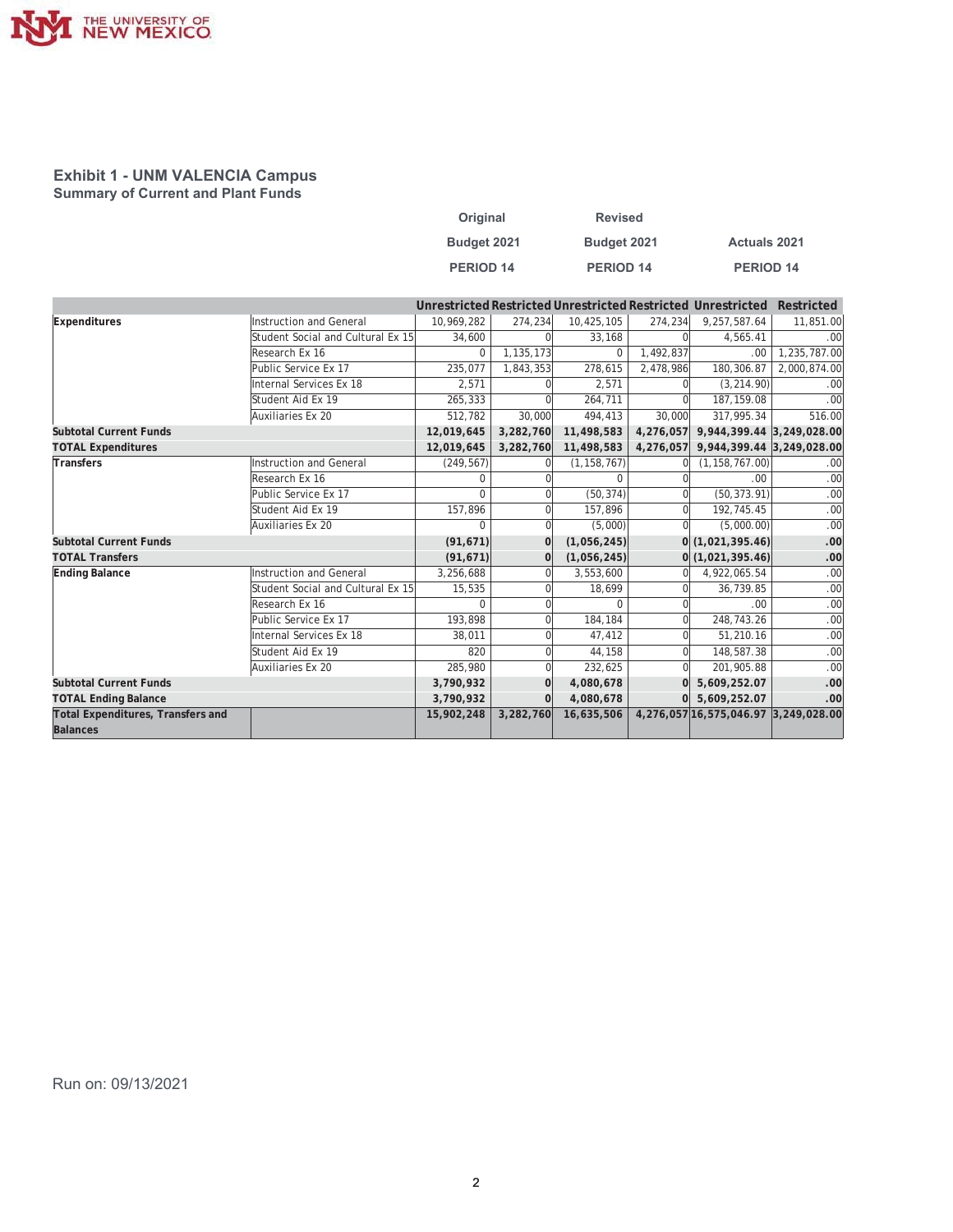

## **Exhibit 1a - UNM Valencia Campus - Detail of Transfers**

|                                                   | <b>Original Budget</b><br>FY 2021 | <b>Revised Budget</b><br>FY 2021 | <b>Actuals</b><br>FY 2021 |
|---------------------------------------------------|-----------------------------------|----------------------------------|---------------------------|
| A. TOTAL TO (FROM) INSTRUCTION & GENERAL:         | (249, 567)                        | (1, 158, 767)                    | (1, 158, 767)             |
| <b>NON-MANDATORY TRANSFERS:</b>                   |                                   |                                  |                           |
| STUDENT SOCIAL CULTURAL                           | 0                                 | 0                                | 0                         |
| <b>PUBLIC SERVICE</b>                             | 0                                 | 0                                | 0                         |
| <b>INTERNAL SERVICES</b>                          | 0                                 | 0                                | 0                         |
| STUDENT AID GRANTS AND STIPENDS                   | 0                                 | 0                                | 0                         |
| <b>AUXILIARIES</b>                                | 0                                 | 0                                | 0                         |
| <b>MAIN CAMPUS</b>                                | 0                                 | 2,800                            | 2,800                     |
| PLANT FUND MAJOR                                  | 0                                 | (912,000)                        | (912,000)                 |
| PLANT FUND MINOR                                  | 0                                 | 0                                | 0                         |
| RENEWAL/REPLACEMENT                               | $\mathbf 0$                       | 0                                | 0                         |
| <b>RESTRICTED I&amp;G</b>                         | $\mathbf 0$                       | 0                                | 0                         |
| RESTRICTED PUBLIC SERVICE                         | 0                                 | 0                                | 0                         |
| RESTRICTED STUDENT AID                            | $\mathbf 0$                       | 0                                | 0                         |
| <b>ENDOWMENTS</b>                                 | $\mathbf 0$                       | 0                                | 0                         |
| <b>AGENCY FUND</b>                                | $\mathbf 0$                       | 0                                | 0                         |
| <b>TOTAL NON-MANDATORY TRANSFERS</b>              | $\bf{0}$                          | (909, 200)                       | (909, 200)                |
| <b>REQUIRED TRANSFERS:</b>                        |                                   |                                  |                           |
| STUDENT AID GRANTS AND STIPENDS-3%                | (154, 046)                        | (154, 046)                       | (154, 046)                |
| RENEWAL/REPLACEMENT - BR&R                        | (52,908)                          | (52,908)                         | (52,908)                  |
| PLANT FUND MINOR - ER&R                           | (42, 613)                         | (42, 613)                        | (42, 613)                 |
| <b>TOTAL REQUIRED TRANSFERS</b>                   | (249, 567)                        | (249, 567)                       | (249, 567)                |
| <b>B. TOTAL TO (FROM) STUDENT SOCIAL CULTURAL</b> | 0                                 | 0                                | 0                         |
| 1&6                                               | 0                                 | 0                                | 0                         |
| <b>PUBLIC SERVICE</b>                             | $\Omega$                          | 0                                | 0                         |
| <b>C. TOTAL TO (FROM) RESEARCH</b>                | $\mathbf 0$                       | $\mathbf 0$                      | $\mathbf 0$               |
| D. TOTAL TO (FROM) PUBLIC SERVICE                 | 0                                 | (50, 374)                        | (50, 374)                 |
| 1 & G                                             | 0                                 | 0                                | 0                         |
| <b>AUXILIARIES</b>                                | 0                                 | 5,000                            | 5,000                     |
| <b>ENDOWMENTS</b>                                 | 0                                 | (55, 374)                        | (55, 374)                 |
| <b>E. TOTAL TO (FROM) INTERNAL SERVICE</b>        | $\pmb{0}$                         | 0                                | 0                         |
| PLANT FUND MINOR/MAJOR                            | 0                                 | 0                                | $\mathbf 0$               |
| 1&6                                               | 0                                 | 0                                | 0                         |
| F. TOTAL TO (FROM) STUDENT AID/GRANTS STIPENDS    | 157,896                           | 157,896                          | 192,745                   |
| 1&6                                               | 154,046                           | 154,046                          | 154,046                   |
| <b>ENDOWMENTS</b>                                 | 3,850                             | 3,850                            | 38,699                    |
| <b>G. TOTAL TO (FROM) AUXILARIES</b>              | 0                                 | (5,000)                          | (5,000)                   |
| 1&6                                               | $\mathsf{O}\xspace$               | 0                                | $\Omega$                  |
| <b>PUBLIC SERVICE</b>                             | 0                                 | (5,000)                          | (5,000)                   |
| H. TOTAL TO (FROM) MAIN CAMPUS CURRENT FUND       | 0                                 | (2,800)                          | (2,800)                   |
| Valencia I&G                                      | 0                                 | (2,800)                          | (2,800)                   |
|                                                   |                                   |                                  |                           |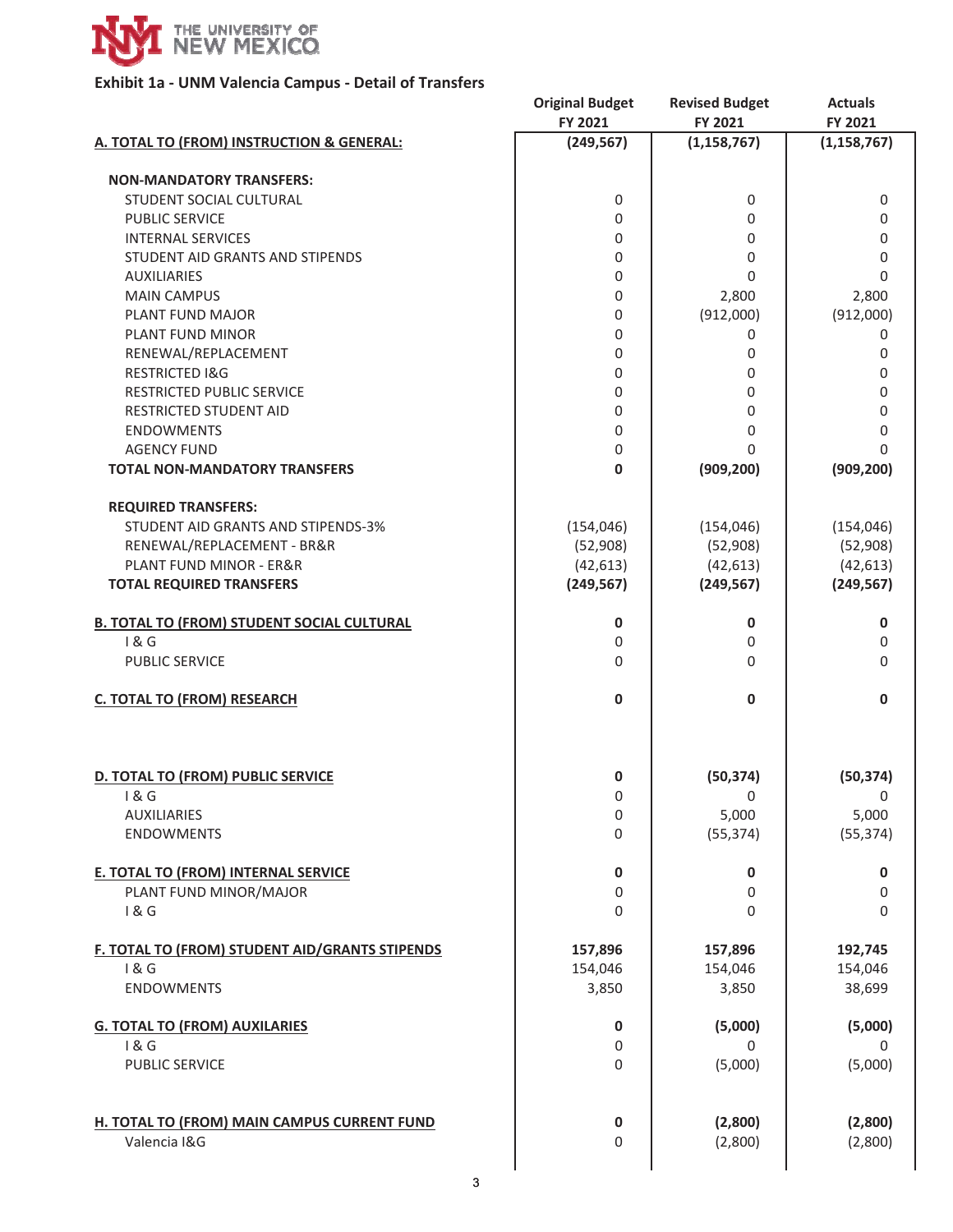

## **Exhibit 1a - UNM Valencia Campus - Detail of Transfers**

|                                                                  | <b>Original Budget</b> | <b>Revised Budget</b> | <b>Actuals</b>     |
|------------------------------------------------------------------|------------------------|-----------------------|--------------------|
|                                                                  | FY 2021                | FY 2021               | FY 2021            |
|                                                                  |                        |                       |                    |
| <b>I. TOTAL TO (FROM) PLANT FUND MINOR/MAJOR</b><br>Valencia I&G | 42,613<br>42,613       | 954,613<br>954,613    | 954,613<br>954,613 |
|                                                                  |                        |                       |                    |
|                                                                  |                        |                       |                    |
| J. TOTAL TO (FROM) RENEWAL & REPLACEMENT                         | 52,908                 | 52,908                | 52,908             |
| Valenica I&G                                                     | 52,908                 | 52,908                | 52,908             |
|                                                                  |                        |                       |                    |
|                                                                  |                        |                       |                    |
| <b>K. TOTAL TO (FROM) ENDOWMENTS</b><br>Valencia I&G             | (3,850)                | 51,524                | 16,674             |
| Valencia PUBLIC SERVICE                                          | 0<br>$\Omega$          | 0<br>55,374           | 0<br>55,374        |
| Valencia STUDENT AID GRANTS/STIPENDS                             |                        |                       |                    |
|                                                                  | (3,850)                | (3,850)               | (38, 699)          |
| <b>L. TOTAL TO (FROM) AGENCY FUND</b>                            | $\mathbf 0$            | $\mathbf 0$           | $\mathbf 0$        |
|                                                                  |                        |                       |                    |
| M. TOTAL TO (FROM) RESTRICTED I&G                                | $\mathbf{0}$           | $\mathbf{0}$          | 0                  |
|                                                                  |                        |                       |                    |
| N. TOTAL TO (FROM) RESTRICTED RESEARCH                           | $\mathbf 0$            | 0                     | 0                  |
|                                                                  |                        |                       |                    |
| <b>O. TOTAL TO (FROM) RESTRICTED PUBLIC SERVICE</b>              | $\mathbf{0}$           | $\mathbf{0}$          | 0                  |
|                                                                  |                        |                       |                    |
|                                                                  |                        |                       |                    |
| P. TOTAL TO (FROM) RESTRICTED STUDENT AID                        | $\mathbf 0$            | 0                     | $\mathbf 0$        |
|                                                                  |                        |                       |                    |
| <b>NET TRANSFER TO OR (FROM):</b>                                |                        |                       |                    |
| INSTR. & GEN'L                                                   | (249, 567)             | (1, 158, 767)         | (1, 158, 767)      |
| STU SOC & CULT DEV ACT                                           | 0                      | 0                     | 0                  |
| <b>RESEARCH</b>                                                  | 0                      | 0                     | 0                  |
| <b>PUBLIC SERVICE</b>                                            | 0                      | (50, 374)             | (50, 374)          |
| INTERNAL SERVICE DEPART                                          | $\Omega$               | 0                     | 0                  |
| <b>STU AID GRANTS &amp; STIPENDS</b>                             | 157,896                | 157,896               | 192,745            |
| <b>AUXILIARY ENTERPRISES</b>                                     | 0                      | (5,000)               | (5,000)            |
| NET TRANSFERS TO (FROM) CURRENT FUND UNRESTR. Exh 1              | (91, 671)              | (1,056,245)           | (1,021,395)        |
|                                                                  |                        |                       |                    |
| MAIN CAMPUS CURRENT FUND                                         | 0                      | (2,800)               | (2,800)            |
| PLANT FUNDS CAPITAL OUTLAY (EXH. I)                              | 42,613                 | 954,613               | 954,613            |
| RENEWALS & REPLACEMENTS (EXH. II)                                | 52,908                 | 52,908                | 52,908             |
| <b>ENDOWMENTS</b>                                                | (3,850)                | 51,524                | 16,674             |
| <b>AGENCY FUND</b>                                               | 0                      | 0                     | 0                  |
| <b>RESTRICTED I&amp;G</b>                                        | 0                      | 0                     | 0                  |
| RESTRICTED RESEARCH                                              | 0                      | 0                     | 0                  |
| RESTRICTED PUBLIC SERVICE                                        | 0                      | 0                     | 0                  |
| RESTRICTED STUDENT AID GRANTS/STIPENDS                           | 0                      | 0                     | 0                  |
| <b>GRAND TOTAL NET TRANSFERS</b>                                 | 0                      | 0                     | 0                  |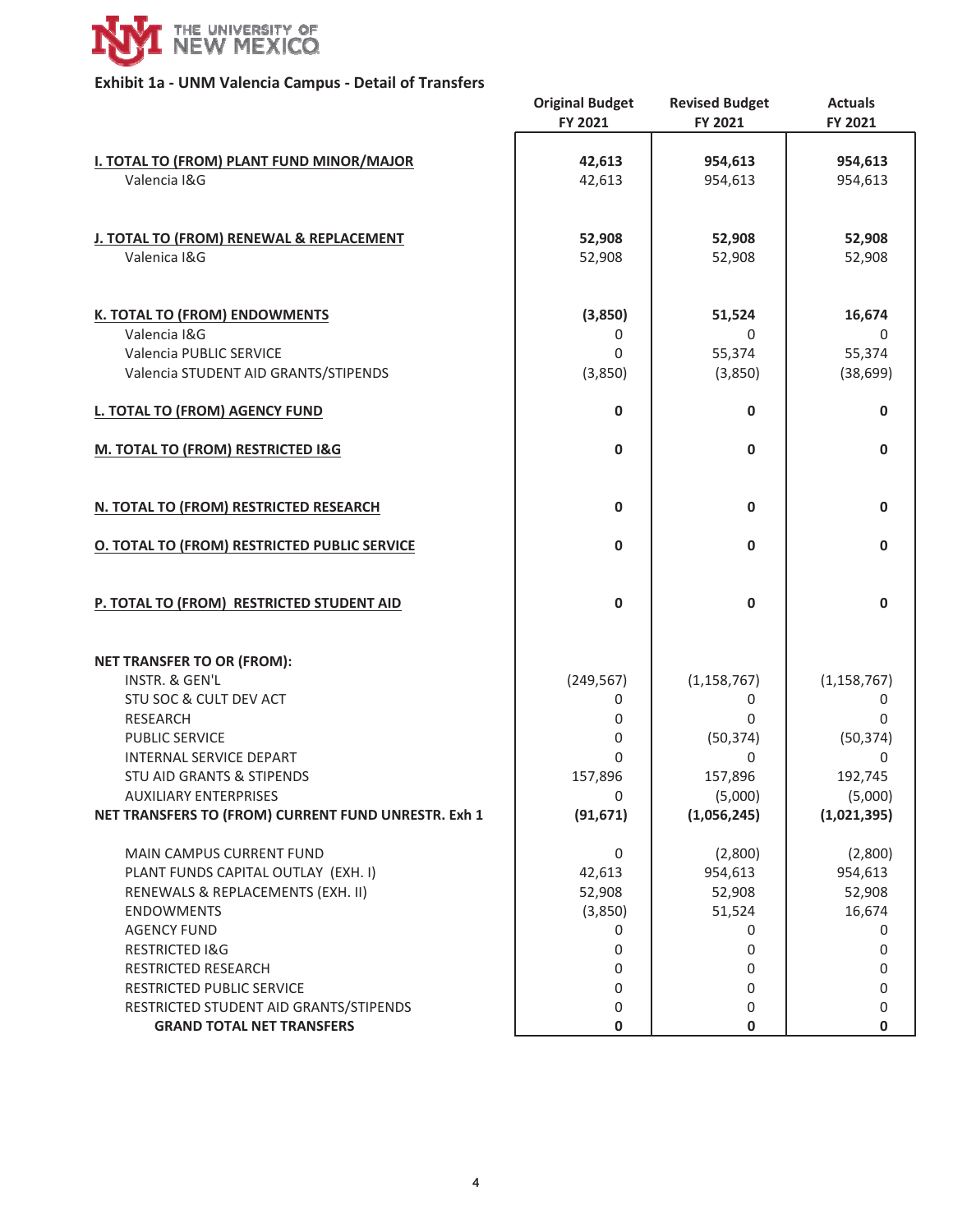

#### **Exhibit 2 - UNM VALENCIA Campus Summary of Instruction and General**

| Original         | <b>Revised</b> |                     |
|------------------|----------------|---------------------|
| Budget 2021      | Budget 2021    | <b>Actuals 2021</b> |
| <b>PERIOD 14</b> | PERIOD 14      | <b>PERIOD 14</b>    |

|                                        |                                    |            |          |              |          | Unrestricted Restricted Unrestricted Restricted Unrestricted Restricted |              |
|----------------------------------------|------------------------------------|------------|----------|--------------|----------|-------------------------------------------------------------------------|--------------|
| Revenues                               | TUITION AND FEES                   | 1,474,260  |          | 1,226,113    |          | 1,380,407                                                               |              |
|                                        | STATE APPROPRIATIONS               | 6,299,000  |          | 5,704,154    |          | 5,704,154                                                               | 0            |
|                                        | <b>LOCAL APPROPRIATIONS</b>        | 2,989,810  |          | 2,989,810    |          | 3,249,901                                                               |              |
|                                        | FEDERAL GRANTS AND CONTRACTS       |            | 172,940  | 320,517      | 172,940  | 58,299                                                                  | 5,745        |
|                                        | STATE GRANTS AND CONTRACTS         |            | 101,294  | 10,598       | 101,294  | 10,598                                                                  | 6,106        |
|                                        | <b>SALES AND SERVICES</b>          | 6,290      |          | 6,290        |          | 4,751                                                                   |              |
|                                        | <b>OTHER SOURCES</b>               | 238,991    |          | 238,991      |          | 289,311                                                                 |              |
| <b>Total Revenues</b>                  |                                    | 11,008,351 | 274,234  | 10,496,473   | 274,234  | 10,697,421                                                              | 11,851       |
| <b>Beginning Balance</b>               | <b>RESERVES</b>                    | 3,467,186  | $\Omega$ | 4,640,999    |          | 4,640,999                                                               | $\Omega$     |
| <b>Total Available</b>                 |                                    | 14,475,537 | 274,234  | 15, 137, 472 | 274,234  | 15,338,420                                                              | 11,851       |
| <b>Expenditures</b>                    | <b>INSTRUCTION</b>                 | 5,158,827  | 66,267   | 4,805,778    | 66,267   | 4,190,614                                                               | 7,573        |
|                                        | <b>ACADEMIC SUPPORT</b>            | 1,382,144  | 60,312   | 1,326,455    | 60,312   | 1,182,805                                                               | 3,668        |
|                                        | <b>STUDENT SERVICES</b>            | 1,337,602  | 49,030   | 1,306,105    | 49,030   | 1,243,367                                                               | 610          |
|                                        | <b>INSTITUTIONAL SUPPORT</b>       | 2,029,148  | 98,625   | 1,975,721    | 98,625   | 1,712,419                                                               | 0            |
|                                        | OPERATION AND MAINTENANCE OF PLANT | 1,061,561  |          | 1,011,046    |          | 928,383                                                                 | <sup>0</sup> |
| <b>Total Expenditures</b>              |                                    | 10,969,282 | 274,234  | 10,425,105   | 274, 234 | 9,257,588                                                               | 11,851       |
| <b>Transfers (IN) or OUT TRANSFERS</b> |                                    | 249,567    | 0        | 1,158,767    |          | 1,158,767                                                               | 0            |
| <b>Ending Balance</b>                  |                                    | 3,256,688  | 0        | 3,553,600    | 0        | 4,922,065                                                               | 0            |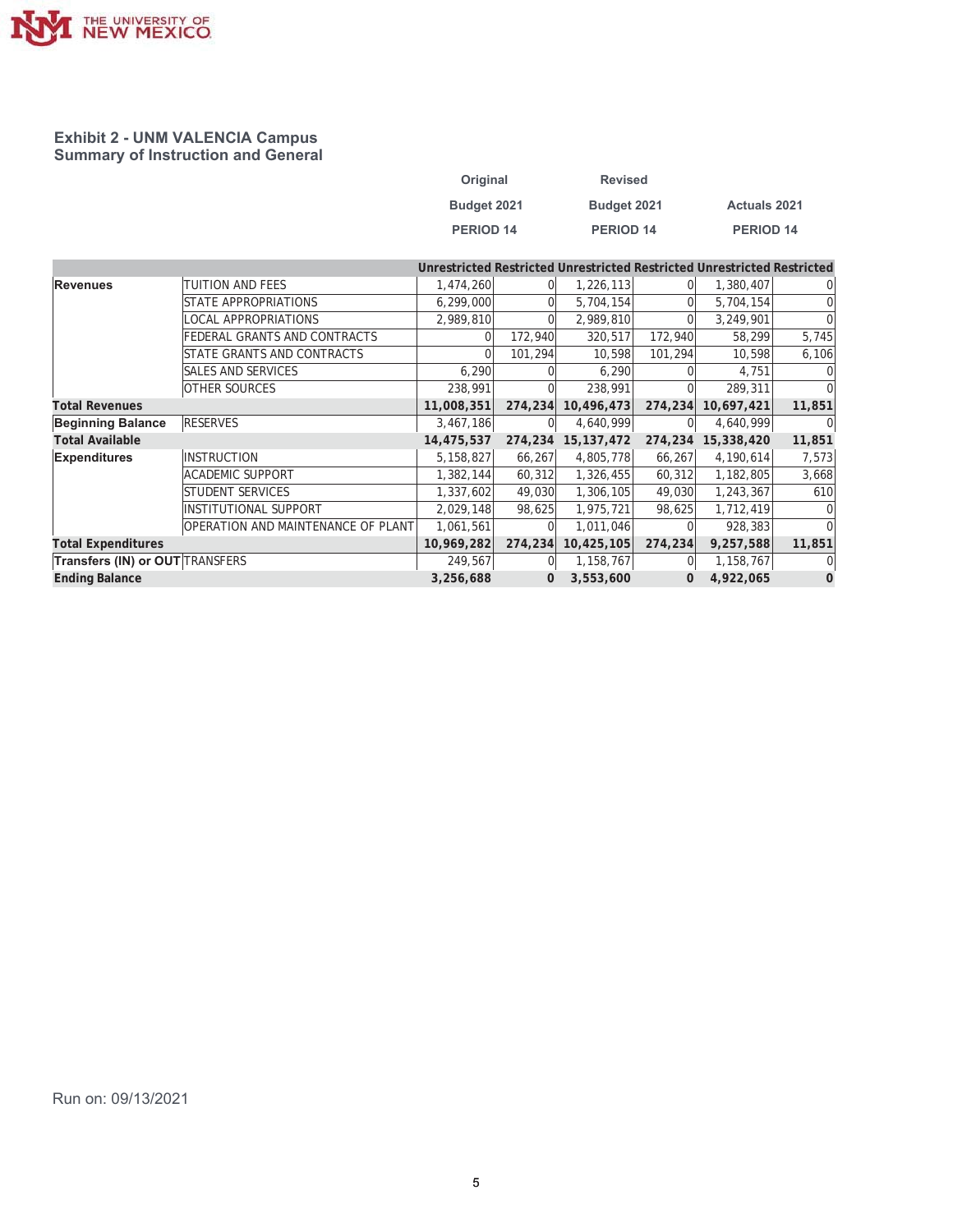

**Student Tuition and Misc. Fees for Instruction and General** 

| Original  | <b>Revised</b>                       |           |
|-----------|--------------------------------------|-----------|
|           | Budget 2021 Budget 2021 Actuals 2021 |           |
| PERIOD 14 | PERIOD 14                            | PERIOD 14 |

|                                     |                         |                         |                         | <b>Unrestricted Unrestricted Unrestricted</b> |                               |             |
|-------------------------------------|-------------------------|-------------------------|-------------------------|-----------------------------------------------|-------------------------------|-------------|
| <b>TUITION</b>                      | Regular Academic        | Resident Ft             | Fall                    | 439,627                                       | 439,627                       | 305,003     |
|                                     |                         |                         | Spring                  | 354,934                                       | 354,934                       | 251,512     |
|                                     |                         |                         | Summer                  | 35,918                                        | 35,918                        | 53,864      |
|                                     |                         | Resident Pt             | Fall                    | 604,568                                       | 494,568                       | 487,007     |
|                                     |                         |                         | Spring                  | 567,774                                       | 547,774                       | 554,690     |
|                                     |                         |                         | Summer                  | 39,706                                        | 39,706                        | 91,784      |
|                                     |                         | Nonresident Ft          | Fall                    | 7,560                                         | 7,560                         | 5,040       |
|                                     |                         |                         | Spring                  | 5,040                                         | 5,040                         | 5,040       |
|                                     |                         | Nonresident Pt          | Fall                    | 21,420                                        | 21,420                        | 25,620      |
|                                     |                         |                         | Spring                  | 23,310                                        | 23,310                        | 17,640      |
|                                     |                         | Uncollectible           | Fall                    | (17, 942)                                     | (17, 942)                     | (21, 833)   |
|                                     |                         | Tuition                 |                         |                                               |                               |             |
|                                     |                         |                         | Spring                  | (26, 297)                                     | (26, 297)                     | (19, 335)   |
|                                     |                         |                         | Summer                  | (2, 201)                                      | (2, 201)                      | $\mathbf 0$ |
|                                     |                         | <b>Tuition Waivers</b>  | Fall                    | (315, 834)                                    | (315, 834)                    | (172, 756)  |
|                                     |                         | and Adjustments         |                         |                                               |                               |             |
|                                     |                         |                         | Spring                  | (387, 052)                                    | (477, 052)                    | (258, 864)  |
|                                     |                         |                         | Summer                  | (6, 301)                                      | (6, 301)                      | (17, 929)   |
| Subtotal Regular Academic           |                         |                         |                         | 1,344,230                                     | 1,124,230                     | 1,306,482   |
|                                     | Community Education     | Community               | Community Ed            | 36,000                                        | 25,402                        | 12,325      |
|                                     |                         | Education               | Tuition                 |                                               |                               |             |
| <b>Total TUITION</b>                |                         |                         |                         | 1,380,230                                     | 1,149,632                     | 1,318,807   |
| FEES                                | <b>Application Fees</b> | <b>Application Fees</b> | <b>Application Fees</b> | 30                                            | 30                            | $\Omega$    |
|                                     | Course Lab Fees         | Course Lab Fees         | Course Lab Fees         | 45,785                                        | 28,236                        | 26,235      |
|                                     | Mandatory Student Fees  | Mandatory Student       | Mandatory Student       | 48,215                                        | 48,215                        | 35,246      |
|                                     |                         | Fees                    | Fees                    |                                               |                               |             |
|                                     | <b>Testing Fees</b>     | <b>Testing Fees</b>     | <b>Testing Fees</b>     | $\Omega$                                      | $\Omega$                      | 120         |
| <b>Total FEES</b>                   |                         |                         |                         | 94,030                                        | 76,481                        | 61,601      |
| <b>GRAND TOTAL TUITION AND FEES</b> |                         |                         |                         |                                               | 1,474,260 1,226,113 1,380,407 |             |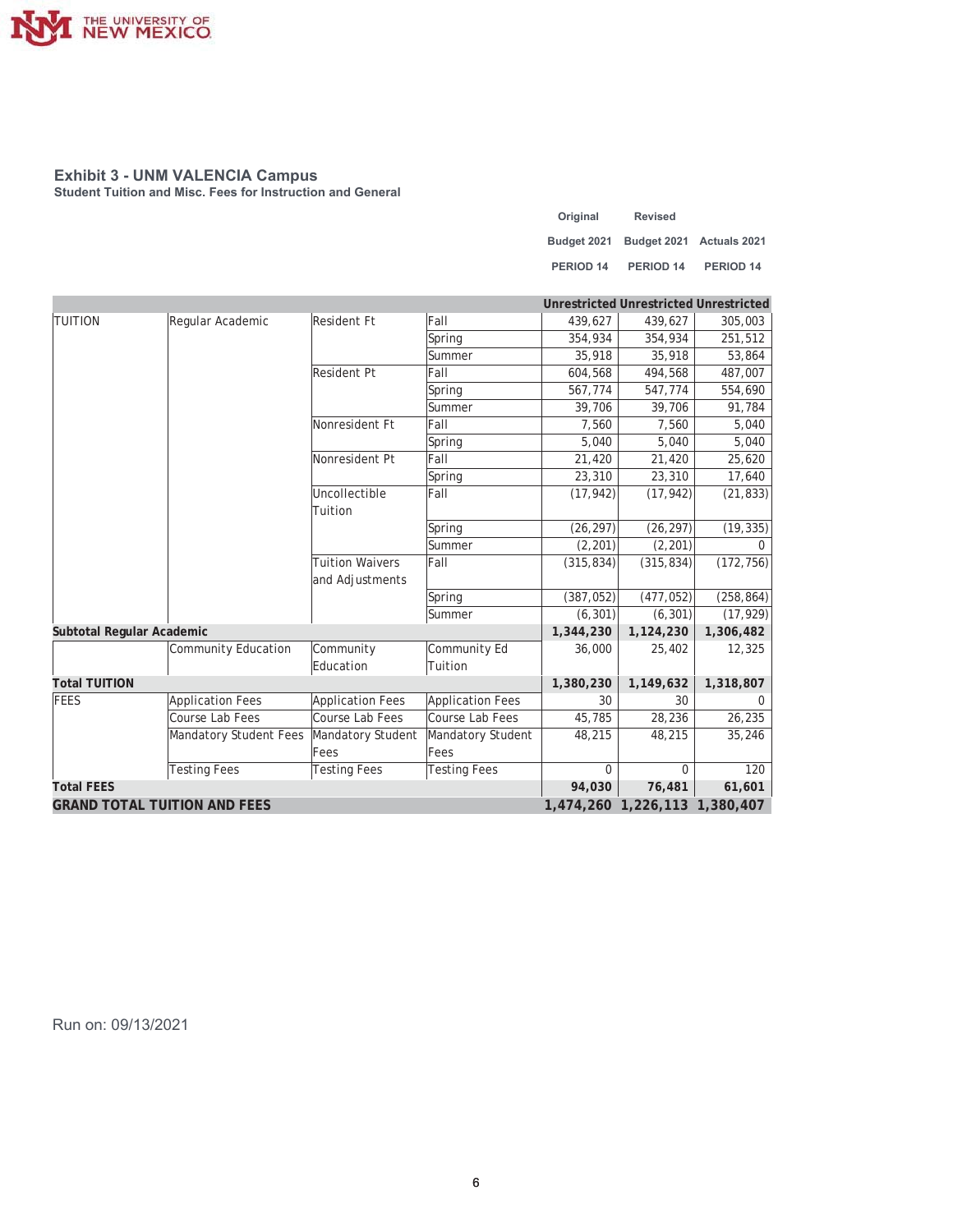

**Governmental Appropriations for Instruction and General** 

| Original    | <b>Revised</b>   |                     |
|-------------|------------------|---------------------|
| Budget 2021 | Budget 2021      | <b>Actuals 2021</b> |
| PERIOD 14   | <b>PERIOD 14</b> | PERIOD 14           |

|                                              |                 |           |           | Unrestricted Restricted Unrestricted Restricted Unrestricted Restricted |    |
|----------------------------------------------|-----------------|-----------|-----------|-------------------------------------------------------------------------|----|
| LOCAL APPROPRIATIONS Local District Tax Levy |                 | 2.989.810 | 2.989.810 | 3.249.901                                                               |    |
| STATE APPROPRIATIONS Regular                 |                 | 6.143.200 | 5,557,654 | 5,557,654                                                               | 01 |
|                                              | Regular-Nursing | 155,800   | 146.500   | 146.500                                                                 | 0  |
| <b>Total Governmental Appropriations</b>     | 9,288,810       | 8,693,964 | 8,954,055 | 0                                                                       |    |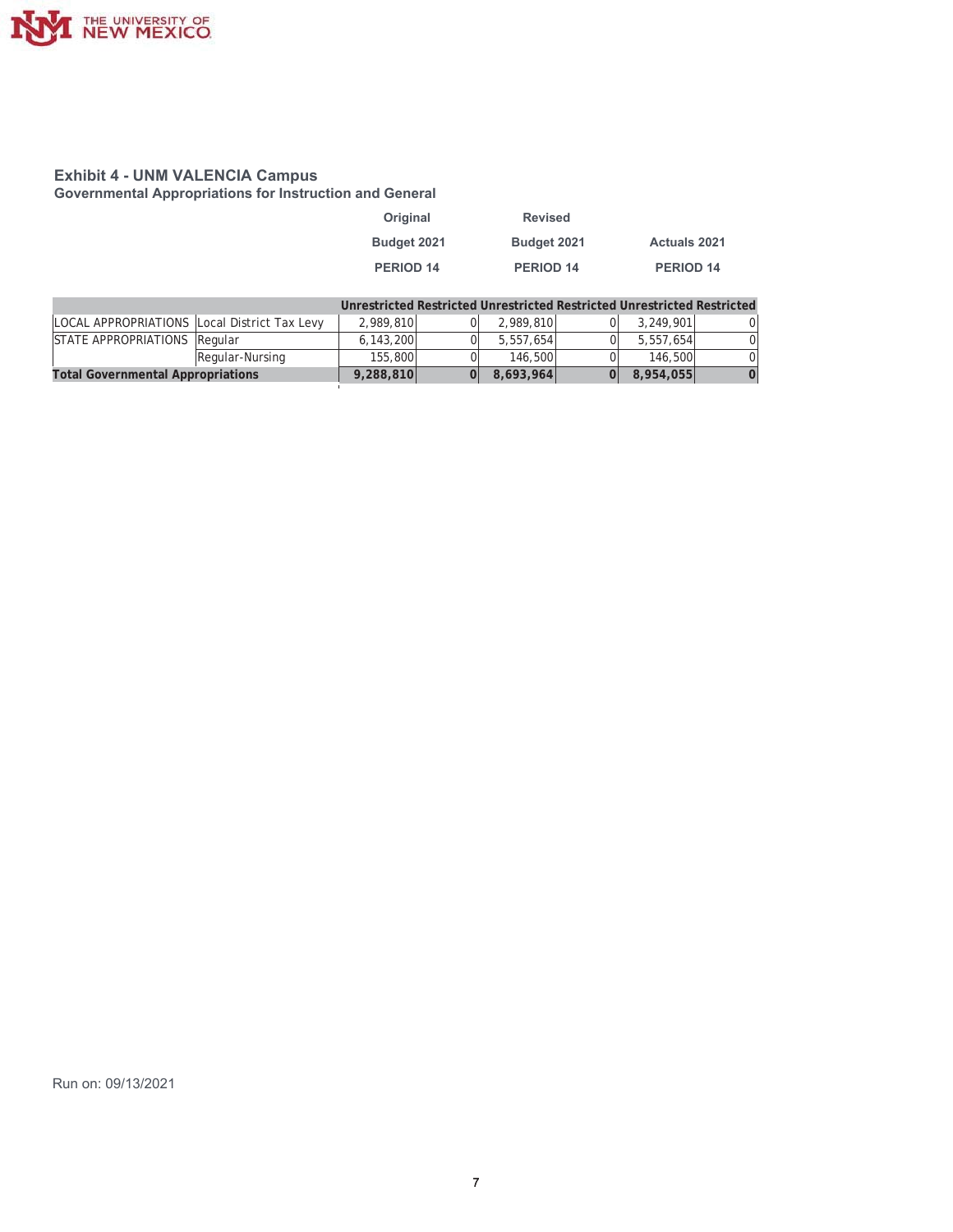

**Governmental Grants and Contracts for Instruction and General** 

| Original         | <b>Revised</b>   |                     |
|------------------|------------------|---------------------|
| Budget 2021      | Budget 2021      | <b>Actuals 2021</b> |
| <b>PERIOD 14</b> | <b>PERIOD 14</b> | <b>PERIOD 14</b>    |

|                                                       |                               |          |          |         |          | Unrestricted Restricted Unrestricted Restricted Unrestricted Restricted |        |
|-------------------------------------------------------|-------------------------------|----------|----------|---------|----------|-------------------------------------------------------------------------|--------|
| FEDERAL GRANTS AND CONTRACTS Acad Support Instruction |                               | 0        |          |         |          | 70                                                                      |        |
|                                                       | Admissions/Registrar          | 0        |          |         |          | 70                                                                      |        |
|                                                       | Branch Main Library           | 0        |          |         | $\Omega$ | 209                                                                     |        |
|                                                       | <b>Business &amp; Finance</b> | 0        |          | 0       | $\Omega$ | 209                                                                     |        |
|                                                       | Cashier/Student Acctg         | 0        |          |         | $\Omega$ | 46                                                                      |        |
|                                                       | Computer Support              | 0        |          |         | $\Omega$ | 23                                                                      |        |
|                                                       | Contingency                   | 0        | U        | 316,667 | $\Omega$ | (210, 599)                                                              |        |
|                                                       | Dean of Instruction           | 0        |          |         |          | 23                                                                      |        |
|                                                       | Fall                          | 0        |          | 0       | $\Omega$ | 129,322                                                                 |        |
|                                                       | Human                         | 0        |          |         |          | 139                                                                     | 0      |
|                                                       | Resources/Personnel           |          |          |         |          |                                                                         |        |
|                                                       | Miscellaneous Fees            | 0        | $\Omega$ | 0       | $\Omega$ | 9,703                                                                   |        |
|                                                       | <b>Public Relations</b>       | 0        |          | 0       |          | 70                                                                      |        |
|                                                       | Spring                        | 0        |          |         |          | 92,167                                                                  |        |
|                                                       | Student Enrichment Ctr        | 0        |          |         | $\Omega$ | 93                                                                      |        |
|                                                       | Student Services Admin        | 0        |          | 3,850   |          | 4,314                                                                   |        |
|                                                       | Summer                        |          |          |         |          | 32,442                                                                  |        |
|                                                       | Workstudy                     | 0        | 172,940  |         | 172,940  |                                                                         | 5,745  |
| <b>STATE GRANTS AND CONTRACTS</b>                     | Community Ed Tuition          | 0        |          | 10,598  | $\Omega$ | 10,598                                                                  |        |
|                                                       | Workstudy                     | 0        | 101,294  |         | 101,294  |                                                                         | 6, 106 |
| <b>Total Government Gifts and Contracts</b>           |                               | $\Omega$ | 274,234  | 331,115 | 274,234  | 68,897                                                                  | 11,851 |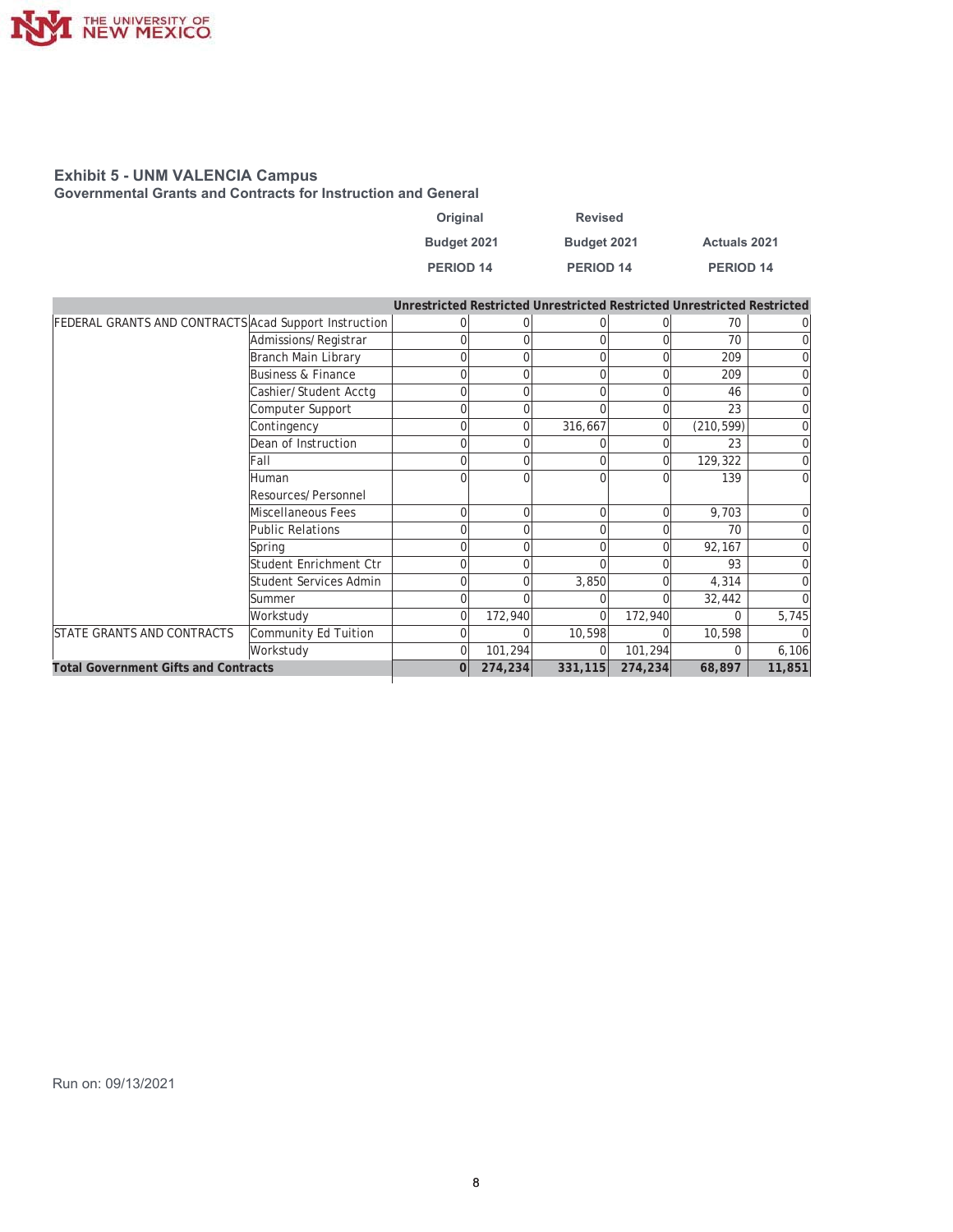

**Sales and Services of Educational Activities for Instruction and General** 

| Original         | <b>Revised</b>       |                     |
|------------------|----------------------|---------------------|
| Budget 2021      | Budget 2021          | <b>Actuals 2021</b> |
| <b>PERIOD 14</b> | PERIOD <sub>14</sub> | PERIOD 14           |

|                           |                          |       |       | Unrestricted Restricted Unrestricted Restricted Unrestricted Restricted |    |
|---------------------------|--------------------------|-------|-------|-------------------------------------------------------------------------|----|
| <b>SALES AND SERVICES</b> | <b>Fiscal Operations</b> |       |       |                                                                         |    |
|                           | Misc Fees                | 3,000 | 3,000 |                                                                         |    |
|                           | Other Sources of         | 3.290 | 3.290 | 4.716                                                                   | ΩI |
|                           | Revenue for              |       |       |                                                                         |    |
|                           | I&G-Unrestricted         |       |       |                                                                         |    |
| Total                     |                          | 6,290 | 6.290 | 4,751                                                                   |    |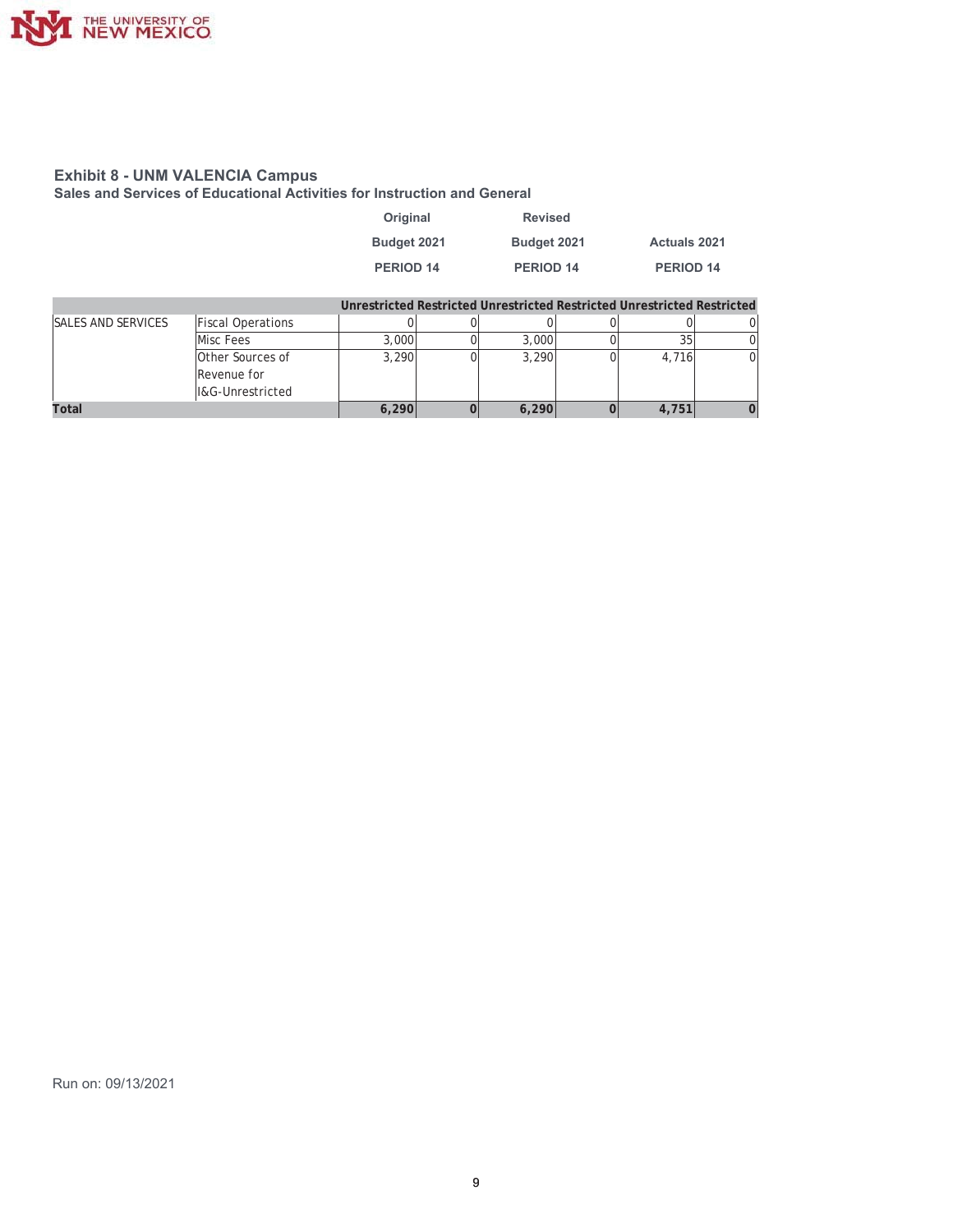

**26 Other Sources of Revenue for Instruction and General** 

| Original    | <b>Revised</b> |                                                                           |
|-------------|----------------|---------------------------------------------------------------------------|
| Budget 2021 | Budget 2021    | <b>Actuals 2021</b>                                                       |
| PERIOD 14   | PERIOD 14      | PERIOD 14                                                                 |
|             |                | Interactricted Dectricted Unrestricted Dectricted Unrestricted Dectricted |

|                                        |                      |         |         | Unrestricted Restricted Unrestricted Restricted Unrestricted Restricted. |  |
|----------------------------------------|----------------------|---------|---------|--------------------------------------------------------------------------|--|
| <b>OTHER SOURCES</b>                   | and A Cost Recovery  | 178,800 | 178,800 | 220.107                                                                  |  |
|                                        | Interest Income      | 60.191  | 60.191  | 69.136                                                                   |  |
|                                        | <b>Miscellaneous</b> |         |         |                                                                          |  |
| <b>TOTAL Other Sources of Revenues</b> |                      | 238,991 | 238,991 | 289,311                                                                  |  |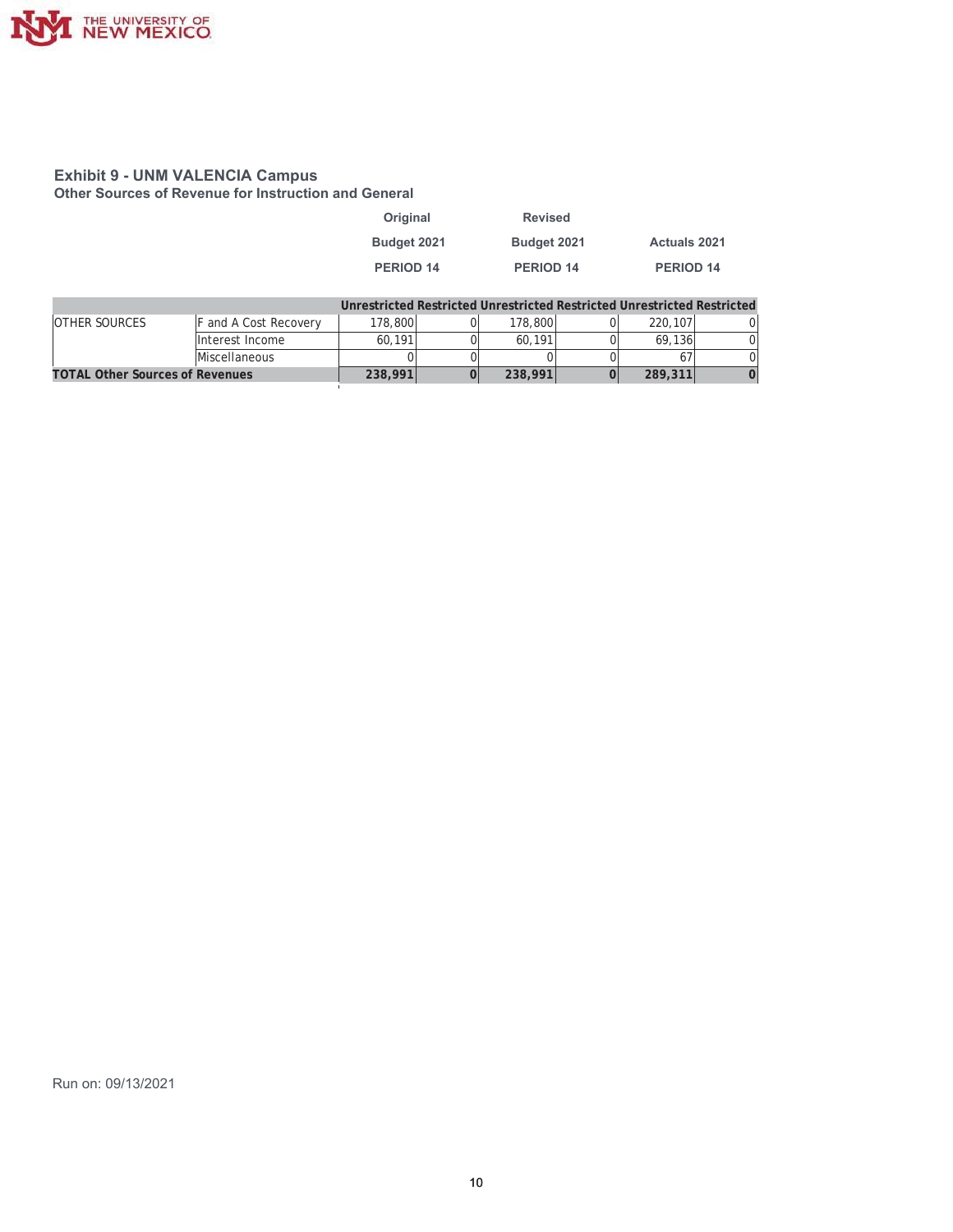

#### **Exhibit 10 - UNM VALENCIA Campus Expenditures for Instruction**

| Original         | <b>Revised</b>   |                      |
|------------------|------------------|----------------------|
| Budget 2021      | Budget 2021      | <b>Actuals 2021</b>  |
| <b>PERIOD 14</b> | <b>PERIOD 14</b> | PERIOD <sub>14</sub> |

|                                                    |                        |                                |                |                  |             | Unrestricted Restricted Unrestricted Restricted Unrestricted Restricted |                |                  |
|----------------------------------------------------|------------------------|--------------------------------|----------------|------------------|-------------|-------------------------------------------------------------------------|----------------|------------------|
| Community Education                                | Valencia County Branch | Community Educ - Admin         | 57,178         | $\overline{0}$   | 53,711      | $\overline{0}$                                                          | 42,268.20      | .00 <sub>1</sub> |
| <b>Total Community Education</b>                   |                        |                                | 57,178         | $\mathbf{0}$     | 53,711      | $\mathbf{0}$                                                            | 42,268.20      | .00              |
| General Academic                                   | Valencia County Branch | Arts & Letters                 | 308,144        | $\overline{0}$   | 344,275     | $\Omega$                                                                | 335,496.66     | .00 <sub>1</sub> |
| Instruction                                        |                        |                                |                |                  |             |                                                                         |                |                  |
|                                                    |                        | Behavioral/Soc Science         | 55,390         | $\overline{0}$   | 56,390      | $\overline{0}$                                                          | 54,716.57      | .00              |
|                                                    |                        | <b>Business Administration</b> | 67,720         | $\overline{0}$   | 68,720      | $\mathbf 0$                                                             | 67,089.87      | .00              |
|                                                    |                        | Education                      | 70,201         | $\mathbf 0$      | 69,654      | $\mathbf 0$                                                             | 59,817.04      | .00              |
|                                                    |                        | <b>FEWC Fitness Educ</b>       | 117,881        | $\overline{0}$   | 97,104      | $\overline{0}$                                                          | 73,698.56      | .00              |
|                                                    |                        | Wellness Ctr                   |                |                  |             |                                                                         |                |                  |
|                                                    |                        | <b>Fine Arts General</b>       | 172,315        | $\Omega$         | 118,215     | $\Omega$                                                                | 108,232.22     | .00 <sub>1</sub> |
|                                                    |                        | Academic                       |                |                  |             |                                                                         |                |                  |
|                                                    |                        | Instructional Equipment        | 111,400        | $\mathbf 0$      | 206,400     | $\mathbf 0$                                                             | 164,496.58     | .00              |
|                                                    |                        | Mathematics                    | 206,833        | $\overline{0}$   | 340,802     | $\mathbf{0}$                                                            | 319,807.33     | .00              |
|                                                    |                        | Nursing                        | 296,092        | $\overline{0}$   | 295,082     | $\Omega$                                                                | 288,978.86     | .00              |
|                                                    |                        | Nursing Expansion              | 155,800        | $\overline{0}$   | 146,452     | $\mathbf{0}$                                                            | 151, 178.82    | .00              |
|                                                    |                        | Out of District                | 5,820          | $\mathbf 0$      | 942         | $\overline{0}$                                                          | .00            | .00              |
|                                                    |                        | Part-Time Faculty              | 6,890          | $\overline{0}$   | 6,890       | $\Omega$                                                                | 2,699.42       | .00              |
|                                                    |                        | Science                        | 474,801        | $\boldsymbol{0}$ | 444,497     | $\mathbf 0$                                                             | 440, 127.36    | .00              |
|                                                    |                        | Title V - Instruction          | 268,333        | $\boldsymbol{0}$ | 43,202      | $\mathbf 0$                                                             | 43,202.48      | .00              |
| <b>Total General Academic Instruction</b>          |                        |                                | 2,317,620      | 0                | 2,238,625   |                                                                         | 0 2,109,541.77 | .00              |
| Occup/Voc Instruction                              | Valencia County Branch | <b>Business Technology</b>     | 23,881         | $\overline{0}$   | 16,756      | $\Omega$                                                                | 3,392.47       | .00              |
|                                                    |                        | Computer Aided Drafting        | 52.344         | $\overline{0}$   | 52,344      | $\Omega$                                                                | 46,941.74      | .00              |
|                                                    |                        | <b>Health Careers</b>          | 153,351        | $\overline{0}$   | 154,314     | $\mathbf{0}$                                                            | 131,416.77     | .00              |
|                                                    |                        | IT Technology Programs         | 26,171         | $\overline{0}$   | 96,992      | $\overline{0}$                                                          | 90,877.10      | .00              |
| <b>Total Occup/Voc Instruction</b>                 |                        |                                | 255,747        | $\mathbf 0$      | 320,406     | $\mathbf 0$                                                             | 272,628.08     | .00              |
| Other                                              | Valencia County Branch | Miscellaneous                  | 672,529        | $\overline{0}$   | 639,532     | $\boldsymbol{0}$                                                        | 593,515.18     | .00              |
| <b>Total Other</b>                                 |                        |                                | 672,529        | $\pmb{0}$        | 639,532     | $\mathbf{0}$                                                            | 593,515.18     | .00              |
| Prep/Remedial Instruction Valencia County Branch   |                        | Adult Educ Ctr                 | 24,776         | $\mathbf 0$      | 24,776      | $\mathbf 0$                                                             | 24,775.79      | .00              |
|                                                    |                        | Skills Development and         | 75,873         | $\overline{0}$   | 56,748      | $\mathbf 0$                                                             | 18,928.99      | .00.             |
|                                                    |                        | <b>Student Success</b>         |                |                  |             |                                                                         |                |                  |
|                                                    |                        | Student Enrichment Ctr         | 19,764         | $\boldsymbol{0}$ | 24,784      | 0                                                                       | 26,643.88      | .00              |
| <b>Total Prep/Remedial Instruction</b>             |                        |                                | 120,413        | $\mathbf{0}$     | 106,308     | $\mathbf{0}$                                                            | 70,348.66      | .00              |
| Special Session Instruction Valencia County Branch |                        | Summer Session                 | 179,010        | $\overline{0}$   | 179,010     | $\overline{0}$                                                          | 141,301.62     | .00 <sub>1</sub> |
| <b>Total Special Session Instruction</b>           |                        |                                | 179,010        | $\mathbf{0}$     | 179,010     | $\mathbf 0$                                                             | 141,301.62     | .00              |
| Items not in Exhibit                               | Contingency            | Equipment                      | $\overline{0}$ | $\mathbf 0$      | 0           | $\Omega$                                                                | (55, 713.28)   | .00              |
|                                                    |                        | <b>Faculty Salaries</b>        | 94,378         | $\mathbf 0$      | 0           | $\mathbf{0}$                                                            | .00.           | .00              |
|                                                    |                        | Other Staff Benefits           | 31,145         | $\overline{0}$   | $\mathbf 0$ | $\mathbf 0$                                                             | .00            | .00              |
|                                                    |                        | Supplies_Expense               | 164,374        | $\overline{0}$   | 280,153     | $\mathbf 0$                                                             | 1,144.72       | .00              |
|                                                    |                        | Support Staff Salary           | 0              | $\boldsymbol{0}$ | 0           | $\mathbf 0$                                                             | 66.84          | .00              |
| Sub-Total: Contingency                             |                        |                                | 289,897        | $\pmb{0}$        | 280,153     | $\bf 0$                                                                 | (54, 501.72)   | .00              |
|                                                    | Fringe Benefits        | <b>Accrued Annual Leave</b>    | 4,000          | $\overline{0}$   | 4,000       | $\overline{0}$                                                          | 5,741.02       | .00              |
|                                                    |                        | Fica                           |                | $\overline{0}$   |             | $\mathbf 0$                                                             |                | .00              |
|                                                    |                        |                                | 216,622        |                  | 194,622     | $\Omega$                                                                | 196,418.69     |                  |
|                                                    |                        | Group Insurance                | 288.922        | $\mathbf 0$      | 251,922     |                                                                         | 256,033.66     | .00              |
|                                                    |                        | Other Staff Benefits           | 88,400         | $\mathbf 0$      | 97,500      | $\Omega$                                                                | 98,860.60      | .00.             |
|                                                    |                        | Retirement                     | 390,000        | $\overline{0}$   | 387,000     | $\overline{0}$                                                          | 385,730.65     | .00 <sub>1</sub> |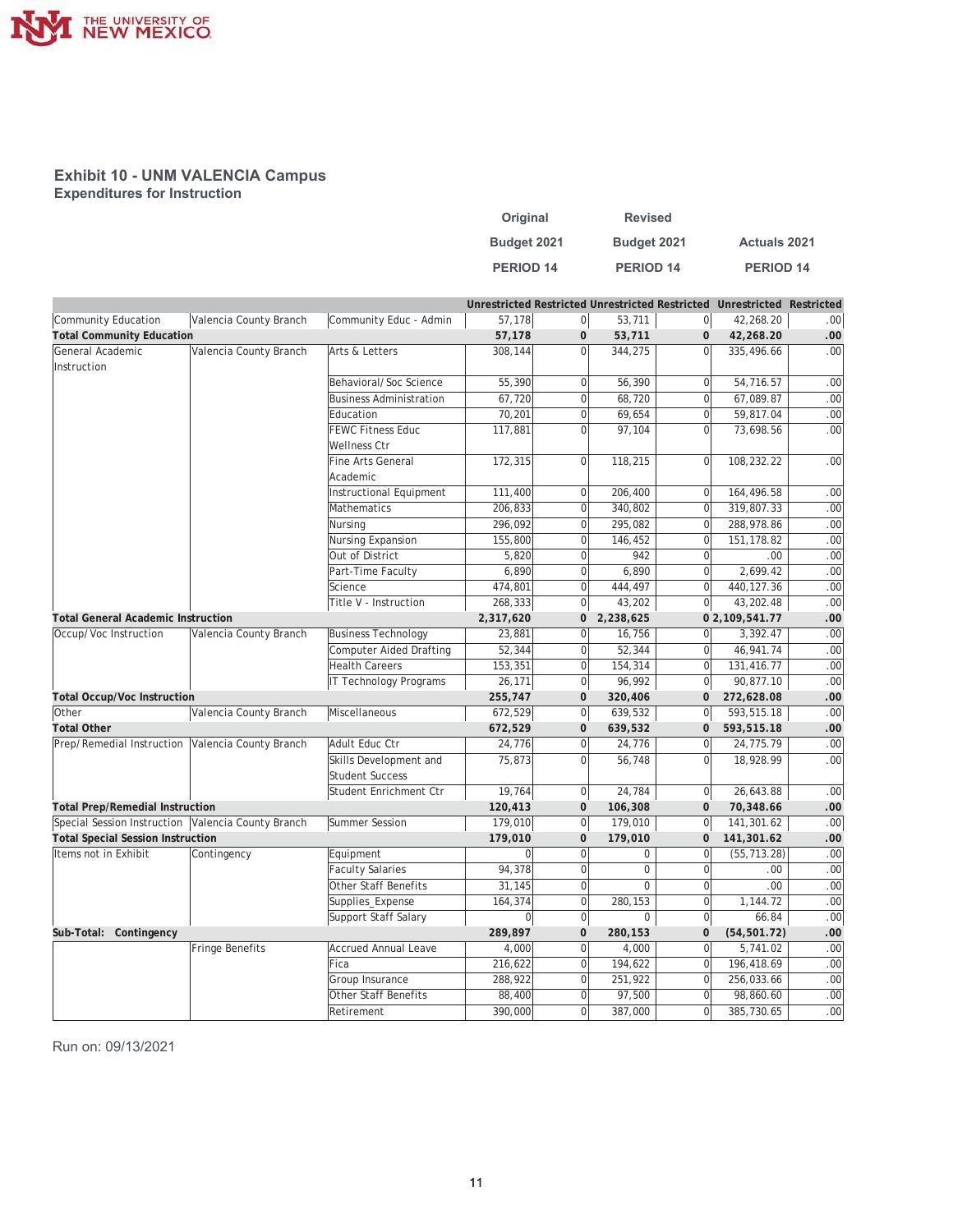

#### **Exhibit 10 - UNM VALENCIA Campus Expenditures for Instruction**

| Original         | <b>Revised</b>   |                     |
|------------------|------------------|---------------------|
| Budget 2021      | Budget 2021      | <b>Actuals 2021</b> |
| <b>PERIOD 14</b> | <b>PERIOD 14</b> | <b>PERIOD 14</b>    |

|                            |                                   |                 |                             |           |              |              |          | Unrestricted Restricted Unrestricted Restricted Unrestricted | Restricted |
|----------------------------|-----------------------------------|-----------------|-----------------------------|-----------|--------------|--------------|----------|--------------------------------------------------------------|------------|
| Items not in Exhibit       |                                   | Fringe Benefits | Supplies_Expense            | 208.274   | $\Omega$     | (24, 726)    |          | .00                                                          | $.00 \,$   |
|                            |                                   |                 | Unemployment                | 2.184     | $\Omega$     | 2.184        |          | 2.540.19                                                     | .00.       |
|                            |                                   |                 | Compensation                |           |              |              |          |                                                              |            |
|                            |                                   |                 | <b>Workers Compensation</b> | 3.848     | 0            | 8,848        |          | 3,555.55                                                     | .00.       |
| Sub-Total: Fringe Benefits |                                   |                 |                             | 1,202,250 | $\mathbf{0}$ | 921,350      |          | 948,880.36                                                   | .00        |
|                            |                                   | Overhead        | Charge Inst. Support        | 64,183    | 0            | 66,683       |          | 66.631.80                                                    | .00.       |
| Sub-Total: Overhead        |                                   |                 |                             | 64,183    | 0            | 66.683       | $\Omega$ | 66,631.80                                                    | .00        |
|                            |                                   | Workstudy       | Federal Workstudy Salaries  |           | 44,983       | $\mathbf 0$  | 44,983   | .00                                                          | 5,135.00   |
|                            |                                   |                 | State Workstudy Salaries    | U         | 21.284       | $\mathbf 0$  | 21.284   | .00.                                                         | 2,438.00   |
| Sub-Total: Workstudy       |                                   |                 |                             | $\Omega$  | 66,267       | $\mathbf{0}$ | 66,267   | .00.                                                         | 7.573.00   |
|                            | <b>Total Items not in Exhibit</b> |                 |                             | 1,556,330 | 66,267       | 1,268,186    | 66,267   | 961.010.44                                                   | 7,573.00   |
| Total                      |                                   |                 |                             | 5.158.827 | 66,267       | 4,805,778    |          | 66.267 4.190.613.95                                          | 7,573.00   |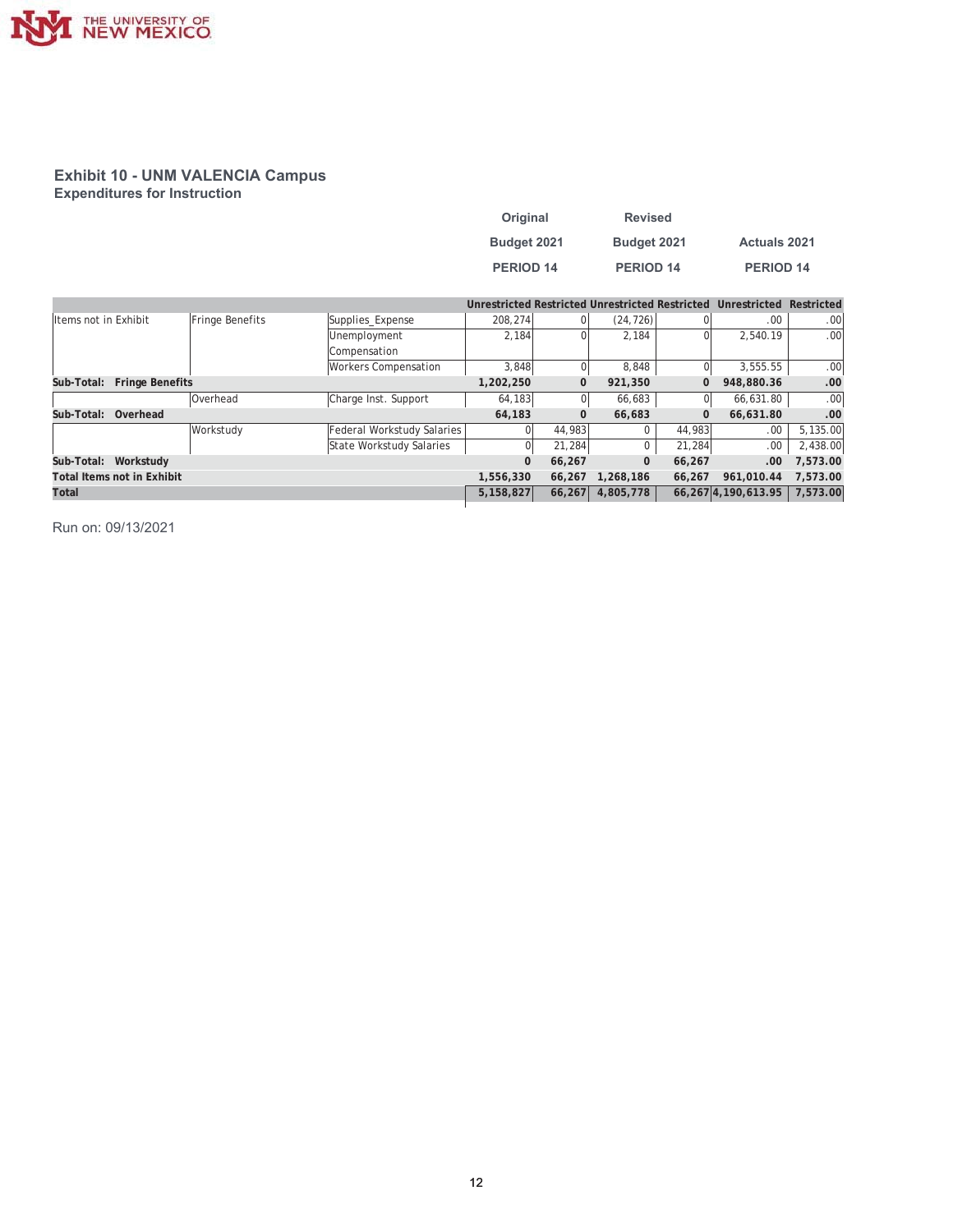

**Detail of Expenditures for Instruction** 

|                                    |                                             |                                             |                                  |            | Budget 2021<br><b>PERIOD 14</b>    |                |                | Budget 2021<br><b>PERIOD 14</b> |                                     |                |                  | <b>Actuals 2021</b><br><b>PERIOD 14</b> |                             |     |     |
|------------------------------------|---------------------------------------------|---------------------------------------------|----------------------------------|------------|------------------------------------|----------------|----------------|---------------------------------|-------------------------------------|----------------|------------------|-----------------------------------------|-----------------------------|-----|-----|
|                                    |                                             |                                             |                                  | <b>FTE</b> | <b>Unrestricted FTE Restricted</b> |                |                |                                 | FTE Unrestricted FTE Restricted FTE |                |                  |                                         | Unrestricted FTE Restricted |     |     |
| General<br>Academic<br>Instruction | Valencia<br>County<br>Branch                | Fine Arts<br>General<br>Academic<br>-BU 101 | Faculty<br>Salaries              | 4.33       | 153,788                            |                | $\overline{0}$ | 2.49                            | 105,344                             |                | 0                | 2.27                                    | 101,402.43                  |     | .00 |
|                                    |                                             |                                             | Federal<br>Workstudy<br>Salaries | .07        | 1,400                              |                | $\circ$        |                                 | $\mathbf 0$                         |                | $\mathbf 0$      |                                         | 50.40                       |     | .00 |
|                                    |                                             | Other<br>Salaries                           |                                  | 2,500      |                                    | $\overline{0}$ |                | $\mathbf 0$                     |                                     | $\overline{0}$ |                  | .00                                     |                             | .00 |     |
|                                    |                                             |                                             | State<br>Workstudy<br>Salaries   | .12        | 2,304                              |                | $\mathbf 0$    | .02                             | 500                                 |                | $\mathbf 0$      | .02                                     | 434.70                      |     | .00 |
|                                    |                                             |                                             | Student<br>Salaries              |            | $\overline{0}$                     |                | $\overline{0}$ | .03                             | 3,204                               |                | $\mathbf 0$      | .02                                     | 378.00                      |     | .00 |
|                                    | Fine Arts<br>General<br>Academic<br>-BU 101 | Contract<br>Services                        |                                  | 5,500      |                                    | $\overline{0}$ |                | 5,500                           |                                     | $\overline{0}$ |                  | 4,875.00                                |                             | .00 |     |
|                                    |                                             |                                             | Equipment                        |            | 848                                |                | $\overline{0}$ |                                 | 848                                 |                | $\mathbf 0$      |                                         | .00.                        |     | .00 |
|                                    |                                             |                                             | Supplies_E<br>xpense             |            | 2,619                              |                | $\mathbf 0$    |                                 | 2,619                               |                | $\mathbf 0$      |                                         | 1,091.69                    |     | .00 |
|                                    |                                             |                                             | Travel                           |            | 3,356                              |                | 0              |                                 | 200                                 |                | $\mathbf 0$      |                                         | .00.                        |     | .00 |
| Total 101                          |                                             |                                             |                                  | 4.52       | 172,315                            |                | 0              | 2.54                            | 118,215                             |                | $\overline{0}$   | 2.31                                    | 108,232.22                  |     | .00 |
|                                    |                                             | Mathemati<br><b>CS</b><br>-BU 325           | Faculty<br>Salaries              | 3.24       | 100,382                            |                | $\Omega$       | 8.01                            | 322,851                             |                | $\mathbf 0$      | 7.28                                    | 311,225.91                  |     | .00 |
|                                    |                                             |                                             | Other<br>Salaries                |            | 88,000                             |                | $\overline{0}$ |                                 | $\mathbf 0$                         |                | $\overline{0}$   |                                         | .00.                        |     | .00 |
|                                    |                                             | Mathemati<br>cs<br>-BU 325                  | Contract<br>Services             |            | 7,875                              |                | $\overline{0}$ |                                 | 7,875                               |                | $\mathbf 0$      |                                         | 4,875.00                    |     | .00 |
|                                    |                                             |                                             | Supplies_E<br>xpense             |            | 10,076                             |                | 0              |                                 | 10,076                              |                | $\overline{0}$   |                                         | 3,706.42                    |     | .00 |
|                                    |                                             |                                             | Travel                           |            | 500                                |                | $\circ$        |                                 | $\overline{0}$                      |                | $\mathbf 0$      |                                         | .00.                        |     | .00 |
| Total 325                          |                                             |                                             |                                  | 3.24       | 206,833                            |                | 0              | 8.01                            | 340,802                             |                | $\overline{0}$   | 7.28                                    | 319,807.33                  |     | .00 |
|                                    |                                             | Arts &<br>Letters<br>-BU 387                | Faculty<br>Salaries              | 7.44       | 294,667                            |                | $\Omega$       | 7.16                            | 323,118                             |                | $\mathbf 0$      | 6.68                                    | 317, 153. 15                |     | .00 |
|                                    |                                             |                                             | <b>GA TA RA</b><br>PA Salary     |            | $\overline{0}$                     |                | $\overline{0}$ | .37                             | 9,600                               |                | $\overline{0}$   | .36                                     | 9,600.00                    |     | .00 |
|                                    |                                             | Arts &<br>Letters<br>-BU 387                | Contract<br>Services             |            | 9,500                              |                | $\overline{0}$ |                                 | 7,540                               |                | $\mathbf 0$      |                                         | 6,000.00                    |     | .00 |
|                                    |                                             |                                             | Supplies_E<br>xpense             |            | 3,577                              |                | $\circ$        |                                 | 4,017                               |                | $\overline{0}$   |                                         | 2,743.51                    |     | .00 |
|                                    |                                             |                                             | Travel                           |            | 400                                |                | $\mathbf{0}$   |                                 | $\overline{0}$                      |                | $\mathbf 0$      |                                         | .00                         |     | .00 |
| Total 387                          |                                             |                                             |                                  | 7.44       | 308,144                            |                | 0              | 7.53                            | 344,275                             |                | $\boldsymbol{0}$ | 7.04                                    | 335,496.66                  |     | .00 |
|                                    |                                             | Behavioral<br>/Soc<br>Science<br>-BU 388    | Faculty<br>Salaries              | 1.53       | 39,465                             |                | $\overline{0}$ | 1.05                            | 39,465                              |                | $\mathbf 0$      | 1.04                                    | 39,359.76                   |     | .00 |

**2ULJLQDO 5HYLVHG**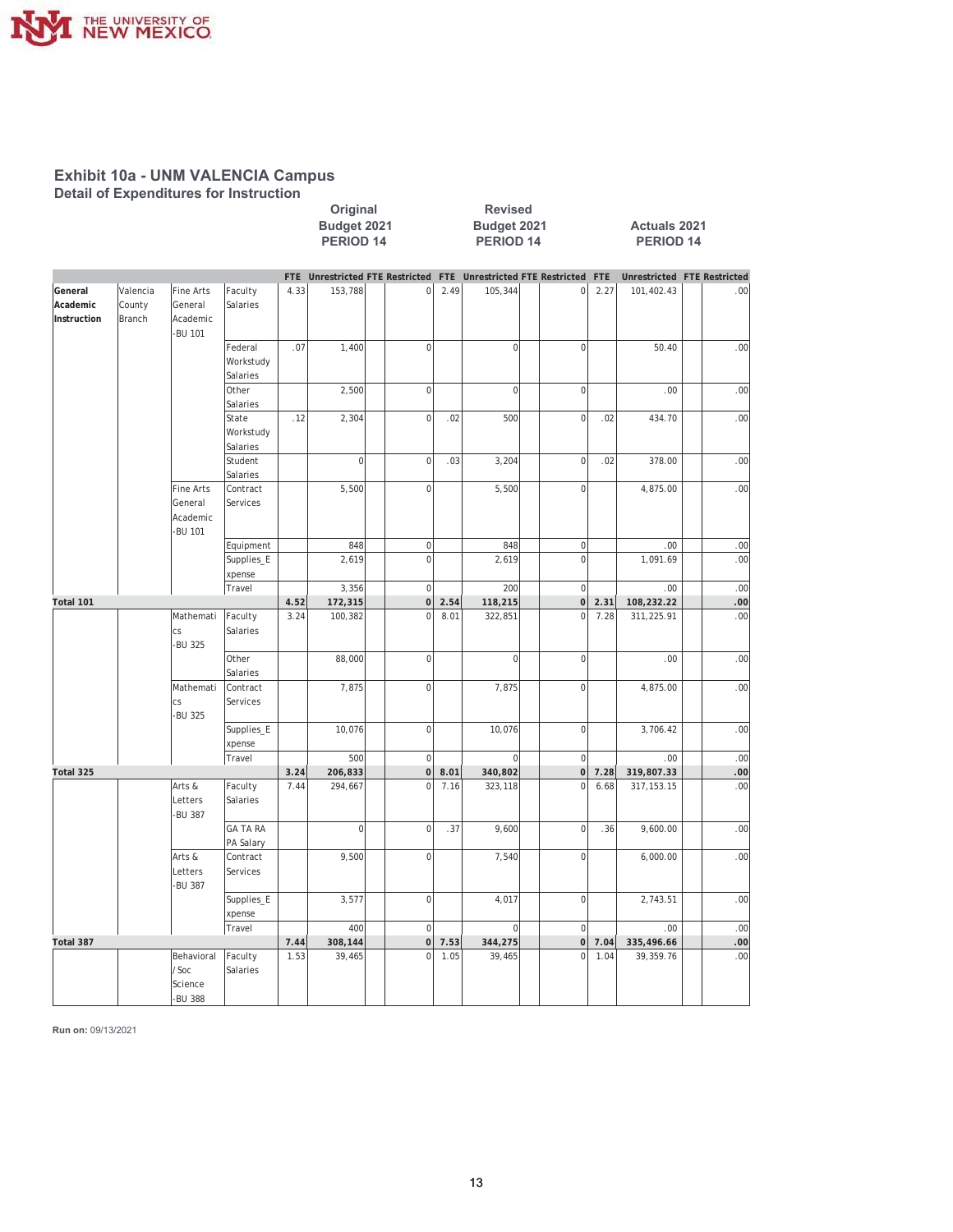

**Detail of Expenditures for Instruction** 

|                                    |                              |                                                  |                                              |              | Original<br>Budget 2021<br>PERIOD <sub>14</sub> |                      | <b>Revised</b><br>Budget 2021<br><b>PERIOD 14</b><br>Unrestricted FTE Restricted FTE Unrestricted FTE Restricted |                    |  |                                  | <b>Actuals 2021</b><br><b>PERIOD 14</b> |                               |                |
|------------------------------------|------------------------------|--------------------------------------------------|----------------------------------------------|--------------|-------------------------------------------------|----------------------|------------------------------------------------------------------------------------------------------------------|--------------------|--|----------------------------------|-----------------------------------------|-------------------------------|----------------|
|                                    |                              |                                                  |                                              | FTE          |                                                 |                      |                                                                                                                  |                    |  |                                  | <b>FTE</b>                              | Unrestricted FTE Restricted   |                |
| General<br>Academic<br>Instruction | Valencia<br>County<br>Branch | Behavioral<br>/Soc<br>Science<br>-BU 388         | Contract<br>Services                         |              | 11,625                                          | $\mathbf 0$          |                                                                                                                  | 13,625             |  | $\mathbf 0$                      |                                         | 13,625.00                     | .00            |
|                                    |                              |                                                  | Supplies_E<br>xpense                         |              | 4,300                                           | $\overline{0}$       |                                                                                                                  | 3,300              |  | $\mathbf 0$                      |                                         | 1,731.81                      | .00            |
| Total 388                          |                              |                                                  |                                              | 1.53         | 55,390                                          | 0                    | 1.05                                                                                                             | 56,390             |  | $\overline{0}$                   | 1.04                                    | 54,716.57                     | .00            |
|                                    |                              | Education<br>-BU 390                             | Faculty<br>Salaries                          | 1.83         | 60,769                                          | $\overline{0}$       | 1.40                                                                                                             | 60,769             |  | $\overline{0}$                   | 1.27                                    | 52,091.41                     | .00            |
|                                    |                              | Education<br>-BU 390                             | Contract<br>Services                         |              | 6,875                                           | $\mathbf 0$          |                                                                                                                  | 6,475              |  | $\mathbf 0$                      |                                         | 6,250.00                      | .00            |
|                                    |                              |                                                  | Supplies_E<br>xpense                         |              | 2,010                                           | $\mathbf 0$          |                                                                                                                  | 2,410              |  | $\mathbf 0$                      |                                         | 1,475.63                      | .00            |
|                                    |                              |                                                  | Travel                                       |              | 547                                             | $\mathbf 0$          |                                                                                                                  | $\mathbf 0$        |  | $\mathbf 0$                      |                                         | .00                           | .00            |
| Total 390                          |                              |                                                  |                                              | 1.83         | 70,201                                          | 0                    | 1.40                                                                                                             | 69,654             |  | $\mathbf{0}$                     | 1.27                                    | 59,817.04                     | .00            |
|                                    |                              | <b>Business</b><br>Administra<br>tion<br>-BU 394 | Faculty<br>Salaries                          | 1.54         | 66,590                                          | $\mathbf 0$          | 1.41                                                                                                             | 67,590             |  | $\mathbf{0}$                     | 1.36                                    | 66,165.83                     | .00            |
|                                    |                              | <b>Business</b><br>Administra<br>tion<br>-BU 394 | Supplies_E<br>xpense                         |              | 1,030                                           | $\overline{0}$       |                                                                                                                  | 1,030              |  | $\mathbf 0$                      |                                         | 924.04                        | .00            |
|                                    |                              |                                                  | Travel                                       |              | 100                                             | $\mathbf 0$          |                                                                                                                  | 100                |  | $\mathbf 0$                      |                                         | .00                           | .00            |
| Total 394                          |                              |                                                  |                                              | 1.54         | 67,720                                          | 0                    | 1.41                                                                                                             | 68,720             |  | $\mathbf 0$                      | 1.36                                    | 67,089.87                     | .00            |
|                                    |                              | Nursing<br>Expansion<br>-BU 395                  | Faculty<br>Salaries                          |              | $\Omega$                                        | $\Omega$             | .87                                                                                                              | 52,734             |  | $\overline{0}$                   | .76                                     | 83,302.83                     | .00            |
|                                    |                              |                                                  | Support<br>Staff Salary                      | 2.00         | 55,867                                          | $\mathbf 0$          | 1.97                                                                                                             | 54,861             |  | $\mathbf 0$                      | 2.00                                    | 54,875.25                     | .00            |
|                                    |                              | Nursing<br>Expansion<br>-BU 395                  | Contract<br>Services                         |              | 10,000                                          | $\mathbf 0$          |                                                                                                                  | 10,000             |  | $\mathbf 0$                      |                                         | .00                           | .00            |
|                                    |                              |                                                  | Supplies_E<br>xpense                         |              | 87,193                                          | $\overline{0}$       |                                                                                                                  | 26,067             |  | $\mathbf 0$                      |                                         | 12,964.83                     | .00            |
|                                    |                              |                                                  | Travel                                       |              | 2,740                                           | $\mathbf 0$          |                                                                                                                  | 2,790              |  | $\mathbf 0$                      |                                         | 35.91                         | .00            |
| Total 395                          |                              | Nursing                                          | Faculty                                      | 2.00<br>4.66 | 155,800<br>278,255                              | 0 <br>$\overline{0}$ | 2.84<br>4.50                                                                                                     | 146,452<br>283,255 |  | $\overline{0}$<br>$\overline{0}$ | 2.76<br>4.36                            | 151,178.82<br>296,066.91      | .00<br>.00     |
|                                    |                              | -BU 396                                          | Salaries<br>Other<br>Salaries                |              | 5,000                                           | $\mathbf 0$          |                                                                                                                  | $\mathbf 0$        |  | $\mathbf 0$                      |                                         | .00                           | .00            |
|                                    |                              |                                                  | State<br>Workstudy<br>Salaries               | .05          | 1,010                                           | $\mathbf{0}$         |                                                                                                                  | $\mathbf 0$        |  | $\mathbf 0$                      |                                         | .00                           | .00            |
|                                    |                              | Nursing<br>-BU 396                               | Supplies_E<br>xpense                         |              | 11,827                                          | $\mathbf{0}$         |                                                                                                                  | 11,627             |  | $\mathbf 0$                      |                                         | 7,847.06                      | .00            |
|                                    |                              |                                                  | Travel                                       |              | $\overline{0}$                                  | $\overline{0}$       |                                                                                                                  | 200                |  | $\mathbf 0$                      |                                         | 64.89                         | .00            |
|                                    |                              | Nursing<br>-BU 396                               | Internal<br>Service Ctr<br>Internal<br>Sales |              | $\overline{0}$                                  | $\mathbf{0}$         |                                                                                                                  | $\boldsymbol{0}$   |  | $\overline{0}$                   |                                         | (15,000.00)                   | .00            |
| Total 396                          |                              |                                                  |                                              | 4 7 1        | 296 092                                         |                      | $0 \mid 4.50$                                                                                                    | 295 082            |  |                                  |                                         | $0 \mid 4.36 \mid 288.978.86$ | 0 <sup>0</sup> |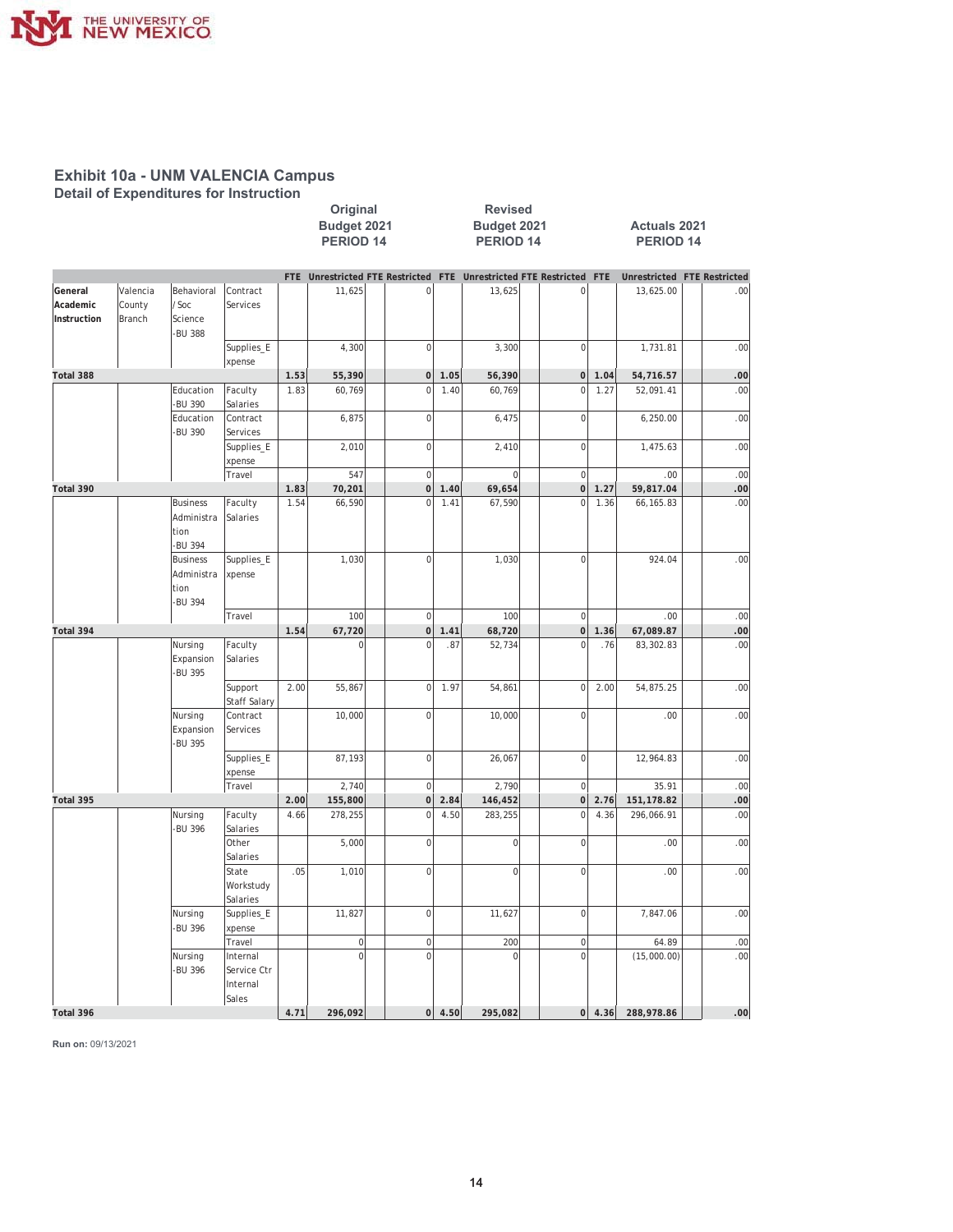

**Detail of Expenditures for Instruction** 

|                                    |                              |                                                       |                                  |            | Budget 2021<br><b>PERIOD 14</b>    |                |      | Budget 2021<br>PERIOD 14        |                  |            | <b>Actuals 2021</b><br>PERIOD 14 |     |
|------------------------------------|------------------------------|-------------------------------------------------------|----------------------------------|------------|------------------------------------|----------------|------|---------------------------------|------------------|------------|----------------------------------|-----|
|                                    |                              |                                                       |                                  | <b>FTE</b> | <b>Unrestricted FTE Restricted</b> |                |      | FTE Unrestricted FTE Restricted |                  | <b>FTE</b> | Unrestricted FTE Restricted      |     |
| General<br>Academic<br>Instruction | Valencia<br>County<br>Branch | Science<br>-BU 537                                    | Faculty<br>Salaries              | 9.49       | 400,620                            | 0              | 8.27 | 386,119                         | 0                | 7.84       | 387,769.09                       | .00 |
|                                    |                              |                                                       | Federal<br>Workstudy<br>Salaries | .17        | 3,345                              | $\mathbf{0}$   |      | $\mathbf 0$                     | $\overline{0}$   |            | .00                              | .00 |
|                                    |                              |                                                       | Other<br>Salaries                |            | 7,500                              | 0              |      | $\mathbf 0$                     | $\mathbf 0$      |            | .00                              | .00 |
|                                    |                              |                                                       | Support<br>Staff Salary          | 1.00       | 40,505                             | 0              | .99  | 39,098                          | 0                | 1.00       | 39,209.34                        | .00 |
|                                    |                              | Science<br>-BU 537                                    | Contract<br>Services             |            | 3,375                              | 0              |      | 3,375                           | $\mathbf 0$      |            | 2,125.00                         | .00 |
|                                    |                              |                                                       | Equipment                        |            | $\overline{0}$                     | 0              |      | $\overline{0}$                  | $\overline{0}$   |            | 4,637.00                         | .00 |
|                                    |                              |                                                       | Supplies_E<br>xpense             |            | 15,800                             | $\mathbf{0}$   |      | 15,800                          | $\mathbf 0$      |            | 6,382.80                         | .00 |
|                                    |                              |                                                       | Travel                           |            | 3,656                              | $\mathbf{0}$   |      | 105                             | $\mathbf{0}$     |            | 4.13                             | .00 |
| Total 537                          |                              |                                                       |                                  | 10.66      | 474,801                            | 0              | 9.26 | 444,497                         | $\overline{0}$   | 8.84       | 440,127.36                       | .00 |
|                                    |                              | Part-Time<br>Faculty<br>-BU 538                       | Supplies_E<br>xpense             |            | 6,890                              | $\overline{0}$ |      | 6,890                           | $\overline{0}$   |            | 2,699.42                         | .00 |
| Total 538                          |                              |                                                       |                                  |            | 6,890                              | 0              |      | 6,890                           | $\boldsymbol{0}$ |            | 2,699.42                         | .00 |
|                                    |                              | Instruction<br>lal<br>Equipment<br>-BU 539            | Contract<br>Services             |            | $\Omega$                           | $\Omega$       |      | 27,250                          | $\Omega$         |            | 18,289.00                        | .00 |
|                                    |                              |                                                       | Equipment                        |            | 28,669                             | 0              |      | 28,669                          | $\bf 0$          |            | 7,866.99                         | .00 |
|                                    |                              |                                                       | Supplies_E<br>xpense             |            | 82,731                             | $\overline{0}$ |      | 150,481                         | $\Omega$         |            | 138,340.59                       | .00 |
| Total 539                          |                              |                                                       |                                  |            | 111,400                            | 0              |      | 206,400                         | $\overline{0}$   |            | 164,496.58                       | .00 |
|                                    |                              | Out of<br>District<br>-BU 540                         | Supplies_E<br>xpense             |            | 1,662                              | $\overline{0}$ |      | 942                             | $\overline{0}$   |            | .00.                             | .00 |
|                                    |                              |                                                       | Travel                           |            | 4.158                              | $\mathbf{0}$   |      | $\mathbf 0$                     | $\overline{0}$   |            | .00.                             | .00 |
| Total 540                          |                              |                                                       |                                  |            | 5,820                              | 0              |      | 942                             | 0                |            | .00                              | .00 |
|                                    |                              | Title V -<br>Instruction<br>-BU 541                   | Faculty<br>Salaries              | 4.47       | 243,976                            | $\overline{0}$ | 1.04 | 41,546                          | $\mathbf 0$      | .78        | 41,545.42                        | .00 |
|                                    |                              |                                                       | Other<br>Salaries                |            | 24,357                             | $\mathbf{0}$   |      | $\overline{0}$                  | $\mathbf 0$      |            | .00.                             | .00 |
|                                    |                              | Title V -<br>Instruction<br>-BU 541                   | Supplies_E<br>xpense             |            | $\overline{0}$                     | 0              |      | 1,656                           | $\mathsf 0$      |            | 1,657.06                         | .00 |
| Total 541                          |                              |                                                       |                                  | 4.47       | 268,333                            | 0              | 1.04 | 43,202                          | 0                | .78        | 43,202.48                        | .00 |
|                                    |                              | FEWC<br>Fitness<br>Educ<br>Wellness<br>Ctr<br>-BU 542 | Faculty<br>Salaries              | 1.09       | 26,000                             | $\mathbf{0}$   | .18  | 26,000                          | $\Omega$         | .17        | 9,682.10                         | .00 |

**2ULJLQDO 5HYLVHG**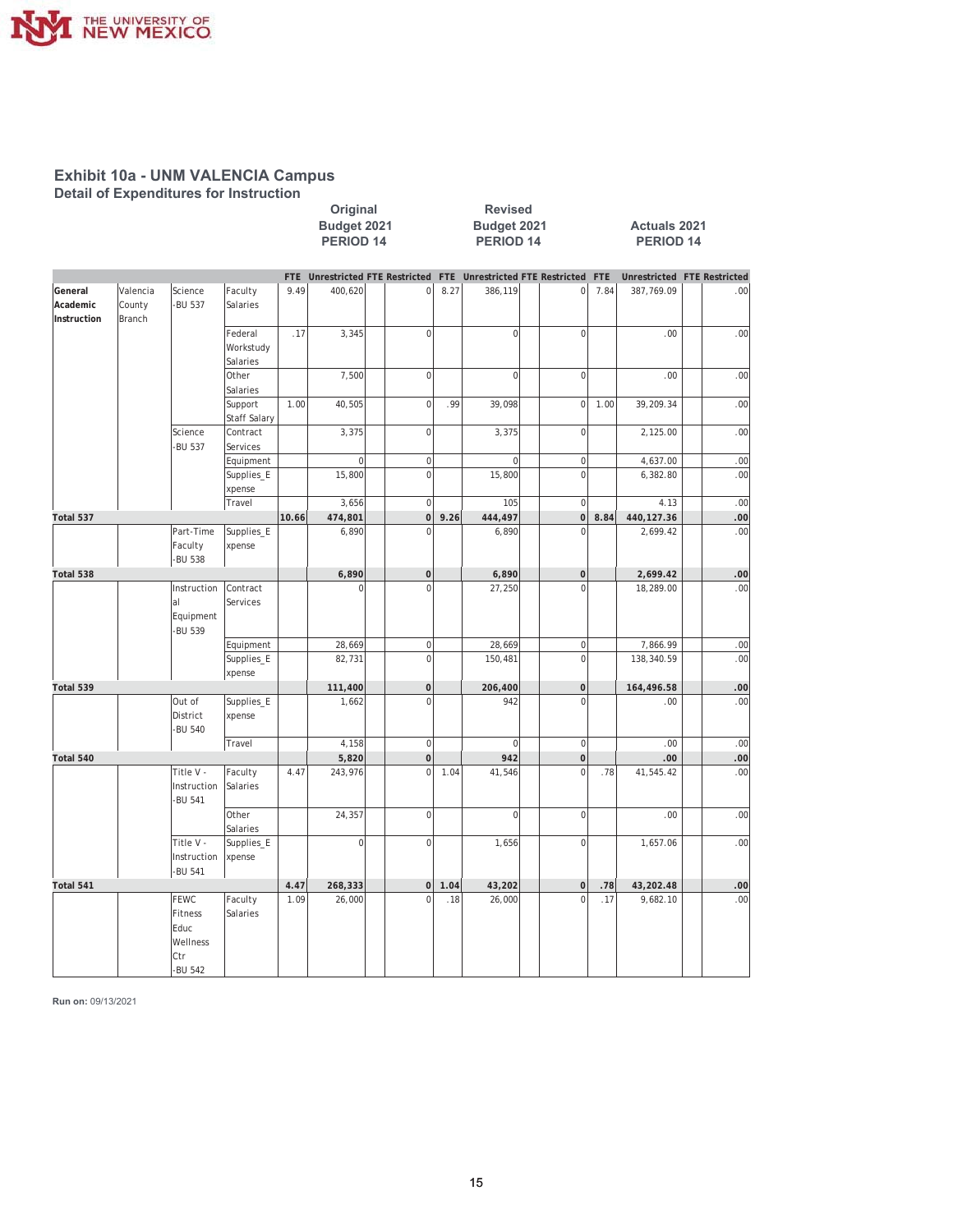

**Detail of Expenditures for Instruction** 

|                                           |                                     |                                                                     |                                    |            | Original<br>Budget 2021<br>PERIOD <sub>14</sub> |                | <b>Revised</b><br>Budget 2021<br><b>PERIOD 14</b><br>Unrestricted FTE Restricted FTE Unrestricted FTE Restricted |                |  |                | <b>Actuals 2021</b><br><b>PERIOD 14</b> |                             |     |
|-------------------------------------------|-------------------------------------|---------------------------------------------------------------------|------------------------------------|------------|-------------------------------------------------|----------------|------------------------------------------------------------------------------------------------------------------|----------------|--|----------------|-----------------------------------------|-----------------------------|-----|
|                                           |                                     |                                                                     |                                    | <b>FTE</b> |                                                 |                |                                                                                                                  |                |  |                | <b>FTE</b>                              | Unrestricted FTE Restricted |     |
| General<br>Academic<br>Instruction        | Valencia<br>County<br><b>Branch</b> | FEWC<br>Fitness<br>Educ<br>Wellness<br>lctr                         | Federal<br>Workstudy<br>Salaries   | .13        | 2,500                                           | $\mathbf 0$    |                                                                                                                  | $\overline{0}$ |  | $\mathbf 0$    |                                         | .00                         | .00 |
|                                           |                                     | -BU 542                                                             | State<br>Workstudy<br>Salaries     | .08        | 1,500                                           | $\overline{0}$ |                                                                                                                  | $\overline{0}$ |  | $\mathbf 0$    |                                         | .00                         | .00 |
|                                           |                                     |                                                                     | Student<br>Salaries                | .76        | 15,072                                          | $\mathbf 0$    |                                                                                                                  | $\overline{0}$ |  | $\mathbf 0$    |                                         | .00                         | .00 |
|                                           |                                     |                                                                     | Support<br>Staff Salary            | 1.00       | 43,240                                          | $\mathbf 0$    | .99                                                                                                              | 41,738         |  | $\mathbf 0$    | 1.00                                    | 41,831.24                   | .00 |
|                                           |                                     |                                                                     | Technician<br>Salary               | 1.00       | 20,085                                          | $\mathbf 0$    | .49                                                                                                              | 19,882         |  | $\mathbf 0$    | .50                                     | 19,793.65                   | .00 |
|                                           |                                     | <b>FEWC</b><br>Fitness<br>Educ<br>Wellness<br><b>Ctr</b><br>-BU 542 | Equipment                          |            | 5,400                                           | $\mathbf 0$    |                                                                                                                  | 5,400          |  | $\mathbf 0$    |                                         | .00                         | .00 |
|                                           |                                     |                                                                     | Supplies_E<br>xpense               |            | 4,034                                           | $\mathbf 0$    |                                                                                                                  | 4,034          |  | $\mathbf 0$    |                                         | 2.391.57                    | .00 |
|                                           |                                     |                                                                     | Travel                             |            | 50                                              | $\overline{0}$ |                                                                                                                  | 50             |  | $\mathbf 0$    |                                         | .00                         | .00 |
| Total 542                                 |                                     |                                                                     |                                    | 4.06       | 117,881                                         | $\overline{0}$ | 1.66                                                                                                             | 97,104         |  | $\overline{0}$ | 1.67                                    | 73,698.56                   | .00 |
| <b>Total General Academic Instruction</b> |                                     |                                                                     |                                    | 46.00      | 2,317,620                                       | 0              | 41.24                                                                                                            | 2,238,625      |  |                |                                         | 038.712,109,541.77          | .00 |
| Community<br>Education                    | Valencia<br>County<br>Branch        | Communit<br>y Educ -<br>Admin<br>-BU 548                            | Faculty<br>Salaries                | .36        | 8,730                                           | $\overline{0}$ |                                                                                                                  | 8,730          |  | $\overline{0}$ |                                         | 175.58                      | .00 |
|                                           |                                     |                                                                     | Student<br>Salaries                | .11        | 2,112                                           | $\mathbf 0$    |                                                                                                                  | $\overline{0}$ |  | $\mathbf 0$    |                                         | .00                         | .00 |
|                                           |                                     |                                                                     | Support<br>Staff Salary            | 1.00       | 30,350                                          | $\overline{0}$ | .99                                                                                                              | 29,295         |  | $\mathbf 0$    | 1.00                                    | 29,360.89                   | .00 |
|                                           |                                     | Communit<br>y Educ -<br>Admin<br>-BU 548                            | Supplies_E<br>xpense               |            | 15,686                                          | $\mathbf 0$    |                                                                                                                  | 15,686         |  | $\mathbf 0$    |                                         | 12,731.73                   | .00 |
|                                           |                                     |                                                                     | Travel                             |            | 300                                             | $\overline{0}$ |                                                                                                                  | $\Omega$       |  | $\mathbf{0}$   |                                         | .00.                        | .00 |
| Total 548                                 |                                     |                                                                     |                                    | 1.47       | 57,178                                          | $\overline{0}$ | .99                                                                                                              | 53,711         |  | $\Omega$       | 1.00                                    | 42,268.20                   | .00 |
| <b>Total Community Education</b>          |                                     |                                                                     |                                    | 1.47       | 57,178                                          | $\mathbf 0$    | .99                                                                                                              | 53,711         |  | $\mathbf 0$    | 1.00                                    | 42,268.20                   | .00 |
| Other                                     | Valencia<br>County<br>Branch        | Miscellane<br>lous<br>-BU 437                                       | Administra<br>tive<br>Professional | 2.06       | 96,287                                          | $\overline{0}$ | 1.21                                                                                                             | 60,406         |  | $\overline{0}$ | 1.10                                    | 55,208.30                   | .00 |
|                                           |                                     |                                                                     | Faculty<br>Salaries                | 14.17      | 514,490                                         |                | $0$   11.08                                                                                                      | 506,216        |  | $\overline{0}$ | 10.38                                   | 471,987.68                  | .00 |
|                                           |                                     |                                                                     | <b>GA TA RA</b><br>PA Salary       |            | $\mathbf 0$                                     | $\mathbf 0$    | .27                                                                                                              | 9,600          |  | $\mathbf 0$    | .24                                     | 9,600.00                    | .00 |
|                                           |                                     |                                                                     | Other<br>Salaries                  |            | 5,000                                           | $\mathbf 0$    |                                                                                                                  | $\overline{0}$ |  | $\mathbf 0$    |                                         | .00                         | .00 |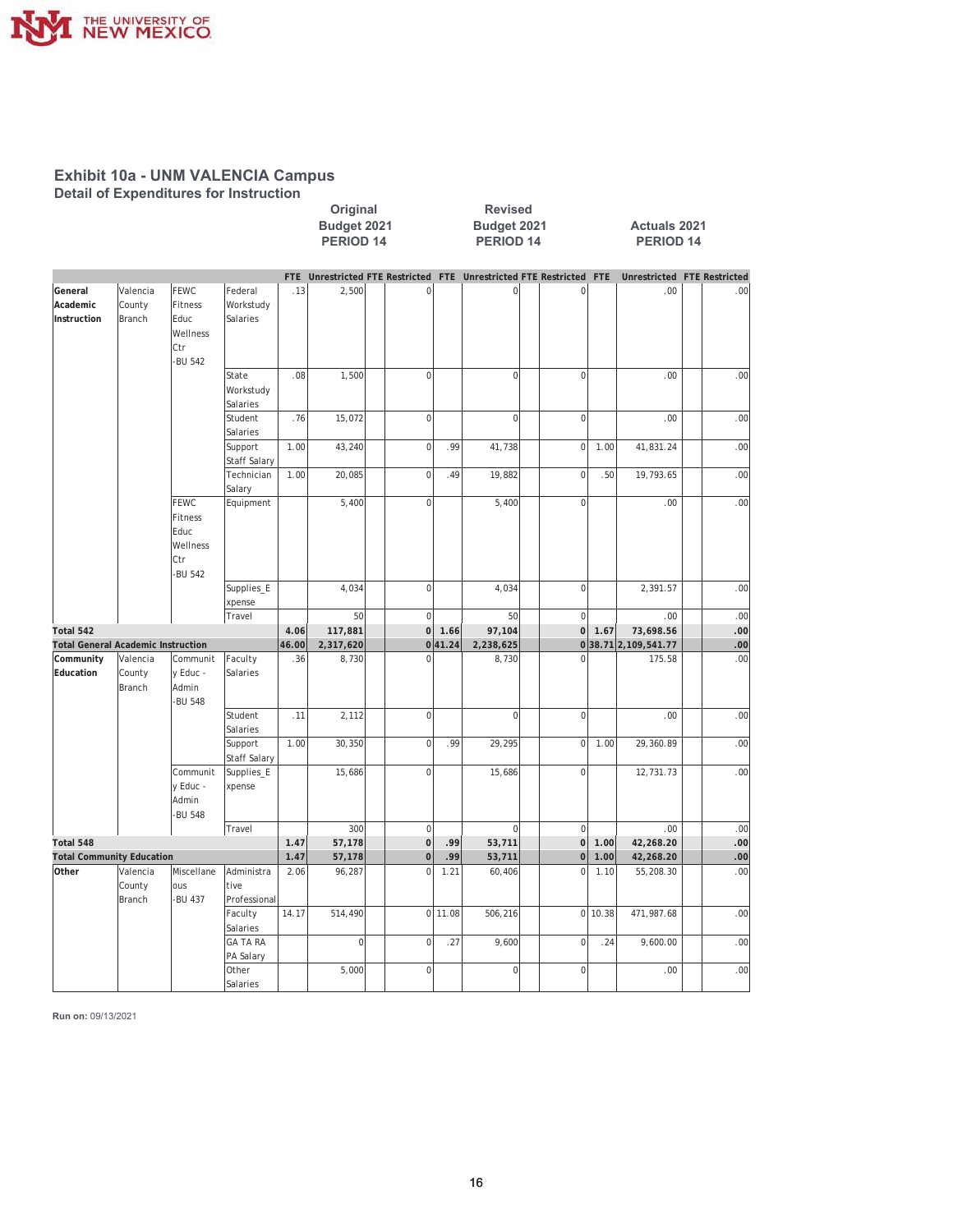

Detail of Expenditures for Instruction

|                          |                              |                                                     |                                  |       | Original<br>Budget 2021<br>PERIOD 14 |                |         | <b>Revised</b><br>Budget 2021<br><b>PERIOD 14</b> |                |            | <b>Actuals 2021</b><br><b>PERIOD 14</b> |     |
|--------------------------|------------------------------|-----------------------------------------------------|----------------------------------|-------|--------------------------------------|----------------|---------|---------------------------------------------------|----------------|------------|-----------------------------------------|-----|
|                          |                              |                                                     |                                  |       | FTE Unrestricted FTE Restricted FTE  |                |         | <b>Unrestricted FTE Restricted</b>                |                | <b>FTE</b> | Unrestricted FTE Restricted             |     |
| Other                    | Valencia<br>County<br>Branch | Miscellane<br>ous<br>-BU 437                        | Technician<br>Salary             |       | $\overline{0}$                       | $\mathbf 0$    | .31     | 20,703                                            | $\circ$        | .43        | 20,702.09                               | .00 |
|                          |                              | Miscellane<br>lous<br>-BU 437                       | Retirement                       |       | $\mathbf 0$                          | $\overline{0}$ |         | $\overline{0}$                                    | $\overline{0}$ |            | 655.87                                  | .00 |
|                          |                              | Miscellane<br>ous<br>-BU 437                        | Contract<br>Services             |       | 250                                  | $\overline{0}$ |         | 250                                               | $\overline{0}$ |            | 375.00                                  | .00 |
|                          |                              |                                                     | Equipment                        |       | $\vert$                              | $\overline{0}$ |         | $\overline{0}$                                    | 0              |            | 1,953.97                                | .00 |
|                          |                              |                                                     | Supplies_E                       |       | 55,752                               | $\mathbf 0$    |         | 41,957                                            | $\overline{0}$ |            | 33,032.27                               | .00 |
|                          |                              |                                                     | xpense                           |       |                                      |                |         |                                                   |                |            |                                         |     |
|                          |                              |                                                     | Travel                           |       | 750                                  | $\Omega$       |         | 400                                               | $\mathsf 0$    |            | .00                                     | .00 |
| Total 437                |                              |                                                     |                                  | 16.23 | 672,529                              |                | 0 12.87 | 639,532                                           |                | 0 12.15    | 593,515.18                              | .00 |
| <b>Total Other</b>       |                              |                                                     |                                  | 16.23 | 672,529                              |                | 0 12.87 | 639,532                                           |                | 0 12.15    | 593,515.18                              | .00 |
| Occup/Voc<br>Instruction | Valencia<br>County<br>Branch | IТ<br>Technolog<br>y Programs<br>-BU 332            | Faculty<br>Salaries              | .48   | 11,370                               | $\mathbf 0$    | 1.62    | 92,066                                            | $\mathbf 0$    | 1.61       | 88,457.71                               | .00 |
|                          |                              |                                                     | Federal<br>Workstudy<br>Salaries | .02   | 442                                  | $\mathbf 0$    |         | 442                                               | $\mathbf 0$    |            | .00                                     | .00 |
|                          |                              |                                                     | State<br>Workstudy<br>Salaries   | .10   | 2.000                                | $\overline{0}$ |         | 2,000                                             | $\mathbf 0$    |            | .00                                     | .00 |
|                          |                              |                                                     | Student<br>Salaries              | .51   | 10,000                               | $\overline{0}$ |         | $\overline{0}$                                    | $\overline{0}$ |            | .00                                     | .00 |
|                          |                              | IТ<br>Technolog<br>y Programs<br>-BU 332            | Contract<br>Services             |       | 1,250                                | $\mathbf 0$    |         | 1,159                                             | $\mathbf 0$    |            | 1,375.00                                | .00 |
|                          |                              |                                                     | Supplies_E<br>xpense             |       | 1.109                                | $\overline{0}$ |         | 1,325                                             | $\mathsf 0$    |            | 1,044.39                                | .00 |
| Total 332                |                              |                                                     |                                  | 1.11  | 26,171                               | $\overline{0}$ | 1.62    | 96,992                                            | $\pmb{0}$      | 1.61       | 90,877.10                               | .00 |
|                          |                              | Computer<br>Aided<br>Drafting<br>-BU 408            | Faculty<br>Salaries              | 1.17  | 50,403                               | $\overline{0}$ | 1.07    | 50,403                                            | $\overline{0}$ | 1.00       | 46,347.42                               | .00 |
|                          |                              | Computer<br>Aided<br>Drafting<br>-BU 408            | Supplies_E<br>xpense             |       | 1,941                                | $\mathbf 0$    |         | 1,941                                             | $\mathbf 0$    |            | 594.32                                  | .00 |
| Total 408                |                              |                                                     |                                  | 1.17  | 52,344                               | 0              | 1.07    | 52,344                                            | 0              | 1.00       | 46,941.74                               | .00 |
|                          |                              | <b>Business</b><br>Technolog<br><b>y</b><br>-BU 411 | Faculty<br>Salaries              | .42   | 10,000                               | $\Omega$       |         | 5,000                                             | $\overline{0}$ |            | 18.06                                   | .00 |
|                          |                              |                                                     | Federal<br>Workstudy<br>Salaries | .12   | 2,424                                | $\mathbf 0$    |         | 2,424                                             | $\mathsf 0$    |            | 1,501.20                                | .00 |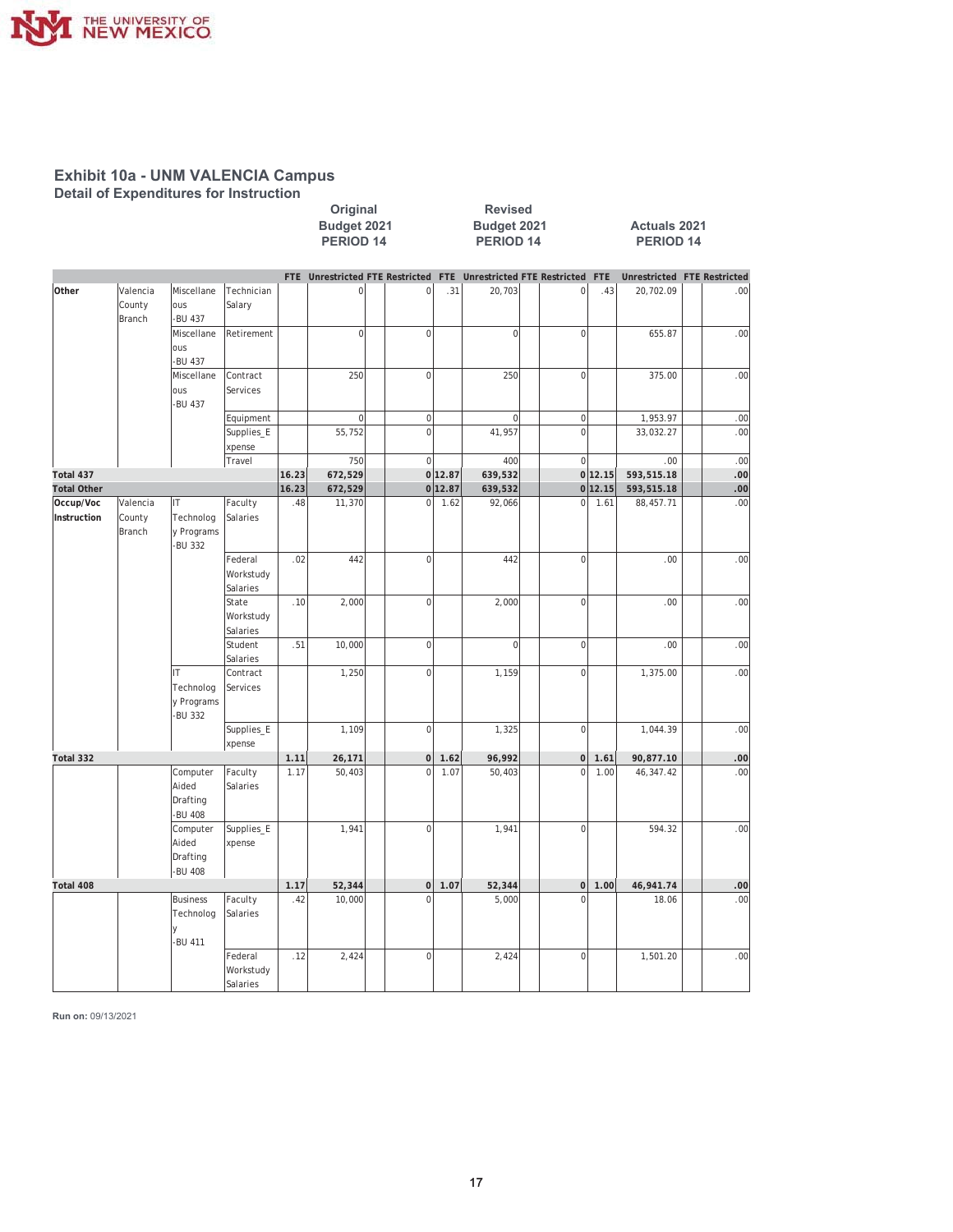

**Detail of Expenditures for Instruction** 

|                                    |                              |                                                                              |                                    |            | Original<br><b>Revised</b><br>Budget 2021<br>Budget 2021<br>PERIOD <sub>14</sub><br><b>PERIOD 14</b><br>Unrestricted FTE Restricted FTE Unrestricted FTE Restricted FTE |  |                |      |                | <b>Actuals 2021</b><br><b>PERIOD 14</b> |                |      |                             |     |
|------------------------------------|------------------------------|------------------------------------------------------------------------------|------------------------------------|------------|-------------------------------------------------------------------------------------------------------------------------------------------------------------------------|--|----------------|------|----------------|-----------------------------------------|----------------|------|-----------------------------|-----|
|                                    |                              |                                                                              |                                    | <b>FTE</b> |                                                                                                                                                                         |  |                |      |                |                                         |                |      | Unrestricted FTE Restricted |     |
| Occup/Voc<br>Instruction           | Valencia<br>County<br>Branch | <b>Business</b><br>Technolog<br><b>y</b><br>-BU 411                          | State<br>Workstudy<br>Salaries     | .10        | 1,897                                                                                                                                                                   |  | $\Omega$       |      | 1,897          |                                         | $\mathbf 0$    |      | (1, 501.20)                 | .00 |
|                                    |                              | <b>Business</b><br>Technolog<br>٧<br>-BU 411                                 | Contract<br>Services               |            | 8,500                                                                                                                                                                   |  | $\overline{0}$ |      | 6,159          |                                         | $\mathbf 0$    |      | 3,125.00                    | .00 |
|                                    |                              |                                                                              | Supplies_E<br>xpense               |            | 1,060                                                                                                                                                                   |  | $\circ$        |      | 1,276          |                                         | $\mathbf 0$    |      | 249.41                      | .00 |
| Total 411                          |                              |                                                                              |                                    | .64        | 23,881                                                                                                                                                                  |  | $\overline{0}$ |      | 16,756         |                                         | $\mathbf 0$    |      | 3,392.47                    | .00 |
|                                    |                              | Health<br>Careers<br>-BU 414                                                 | Administra<br>tive<br>Professional | 1.00       | 51,246                                                                                                                                                                  |  | $\overline{0}$ | 1.00 | 51,739         |                                         | $\mathbf 0$    | 1.00 | 51,738.96                   | .00 |
|                                    |                              |                                                                              | Faculty<br>Salaries                | 2.14       | 51,142                                                                                                                                                                  |  | 0              | 1.31 | 51,142         |                                         | $\mathbf 0$    | 1.13 | 29, 292.12                  | .00 |
|                                    |                              | Health<br>Careers<br><b>BU 414</b>                                           | Contract<br>Services               |            | 45,194                                                                                                                                                                  |  | $\Omega$       |      | 45,194         |                                         | $\overline{0}$ |      | 45,000.00                   | .00 |
|                                    |                              |                                                                              | Equipment                          |            | $\mathbf 0$                                                                                                                                                             |  | 0              |      | 1,000          |                                         | $\mathbf 0$    |      | 2,053.00                    | .00 |
|                                    |                              |                                                                              | Supplies_E<br>xpense               |            | 5,239                                                                                                                                                                   |  | $\overline{0}$ |      | 5,239          |                                         | $\overline{0}$ |      | 3,229.85                    | .00 |
|                                    |                              |                                                                              | Travel                             |            | 530                                                                                                                                                                     |  | $\circ$        |      | $\mathbf 0$    |                                         | $\mathbf 0$    |      | 102.84                      | .00 |
| Total 414                          |                              |                                                                              |                                    | 3.14       | 153,351                                                                                                                                                                 |  | 0              | 2.31 | 154,314        |                                         | $\mathbf 0$    | 2.13 | 131,416.77                  | .00 |
| <b>Total Occup/Voc Instruction</b> |                              |                                                                              |                                    | 6.06       | 255,747                                                                                                                                                                 |  | $\overline{0}$ | 5.00 | 320,406        |                                         | $\overline{0}$ | 4.74 | 272,628.08                  | .00 |
| Prep/Remedi<br>al Instruction      | Valencia<br>County<br>Branch | Skills<br>Developme<br>nt and<br>Student<br><b>Success</b><br><b>BU 393</b>  | Faculty<br>Salaries                | 2.64       | 64,291                                                                                                                                                                  |  | $\mathbf{0}$   | .60  | 54,741         |                                         | $\overline{0}$ | .50  | 18,021.89                   | .00 |
|                                    |                              |                                                                              | Student<br>Salaries                | .31        | 6,075                                                                                                                                                                   |  | $\overline{0}$ |      | $\mathbf 0$    |                                         | $\mathbf 0$    |      | .00                         | .00 |
|                                    |                              | <b>Skills</b><br>Developme<br>nt and<br>Student<br><b>Success</b><br>-BU 393 | Supplies_E<br>xpense               |            | 5,457                                                                                                                                                                   |  | $\overline{0}$ |      | 1,957          |                                         | $\mathbf 0$    |      | 907.10                      | .00 |
|                                    |                              |                                                                              | Travel                             |            | 50                                                                                                                                                                      |  | $\overline{0}$ |      | 50             |                                         | $\mathbf 0$    |      | .00.                        | .00 |
| Total 393                          |                              |                                                                              |                                    | 2.95       | 75,873                                                                                                                                                                  |  | $\overline{0}$ | .60  | 56,748         |                                         | $\mathbf 0$    | .50  | 18,928.99                   | .00 |
|                                    |                              | Adult Educ<br>Ctr<br>-BU 550                                                 | Faculty<br>Salaries                | .40        | 24,776                                                                                                                                                                  |  | $\overline{0}$ | .46  | 24,776         |                                         | $\overline{0}$ | .41  | 24,775.79                   | .00 |
|                                    |                              |                                                                              | Support<br><b>Staff Salary</b>     |            | $\mathbf 0$                                                                                                                                                             |  | 0              | .01  | $\overline{0}$ |                                         | $\mathbf 0$    | .01  | .00                         | .00 |
|                                    |                              |                                                                              | Technician<br>Salary               |            | $\mathbf 0$                                                                                                                                                             |  | $\overline{0}$ | .01  | $\mathbf 0$    |                                         | $\mathbf 0$    | .01  | .00                         | .00 |
| Total 550                          |                              |                                                                              |                                    | .40        | 24,776                                                                                                                                                                  |  | 0              | .48  | 24,776         |                                         | $\mathbf 0$    | .43  | 24,775.79                   | .00 |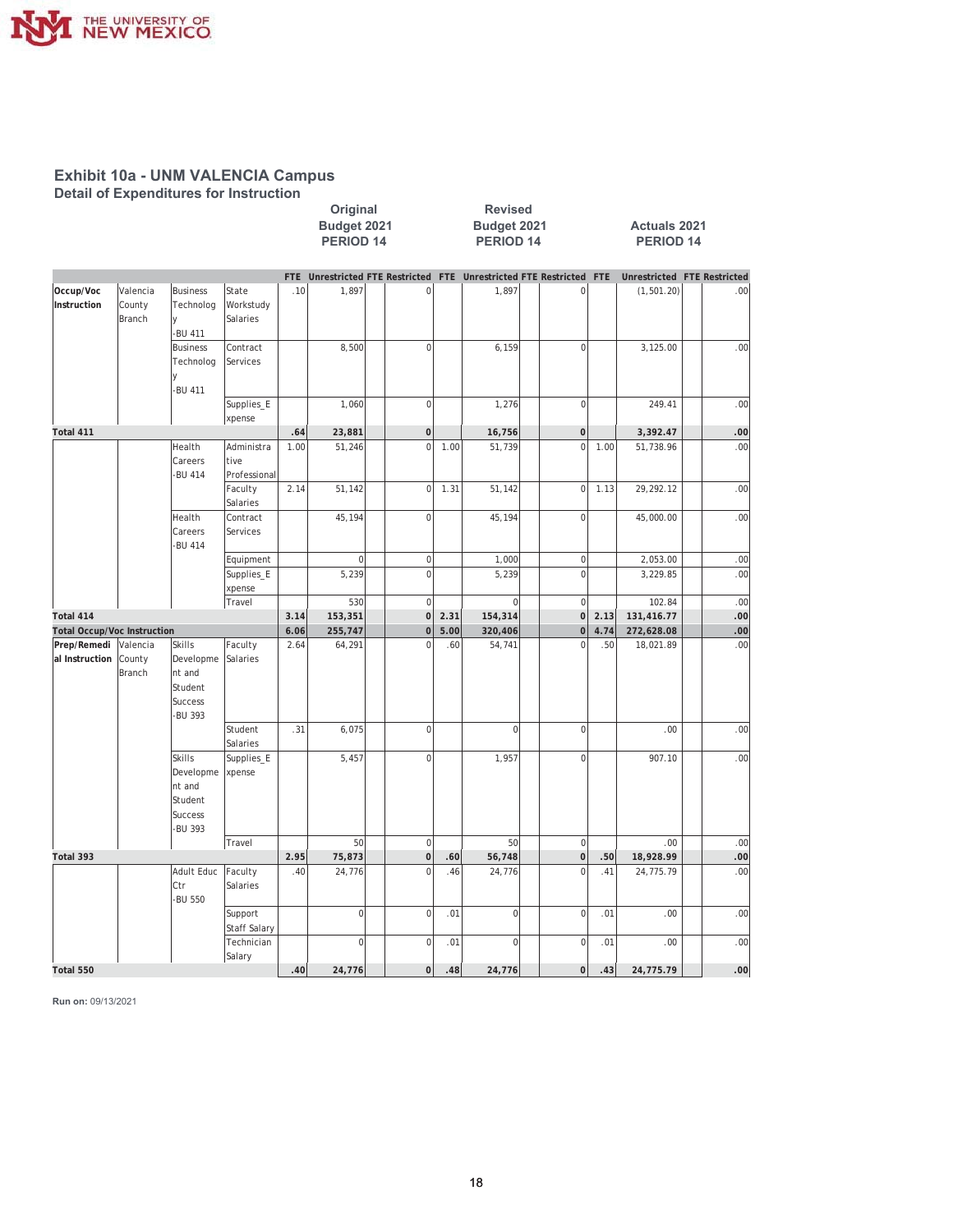

# **Exhibit 10a - UNM VALENCIA Campus<br>Detail of Expenditures for Instruction**

|                                          |          |               |            |           | Original<br>Budget 2021<br>PERIOD <sub>14</sub><br>Unrestricted FTE Restricted FTE Unrestricted FTE Restricted FTE<br>FTE |  |                      | <b>Revised</b><br>Budget 2021<br>PERIOD 14 |                   |                                  | <b>Actuals 2021</b><br><b>PERIOD 14</b> |                             |            |
|------------------------------------------|----------|---------------|------------|-----------|---------------------------------------------------------------------------------------------------------------------------|--|----------------------|--------------------------------------------|-------------------|----------------------------------|-----------------------------------------|-----------------------------|------------|
|                                          |          |               |            |           |                                                                                                                           |  |                      |                                            |                   |                                  |                                         | Unrestricted FTE Restricted |            |
| Prep/Remedi                              | Valencia | Student       | Faculty    |           | 0                                                                                                                         |  |                      |                                            | 0                 | 0                                |                                         | 100.00                      | .00        |
| al Instruction                           | County   | Enrichmen     | Salaries   |           |                                                                                                                           |  |                      |                                            |                   |                                  |                                         |                             |            |
|                                          | Branch   | lt Ctr        |            |           |                                                                                                                           |  |                      |                                            |                   |                                  |                                         |                             |            |
|                                          |          | -BU 551       |            |           |                                                                                                                           |  |                      |                                            |                   |                                  |                                         |                             |            |
|                                          |          |               | Federal    | .03       | 529                                                                                                                       |  | $\Omega$             | .01                                        | 529               | $\Omega$                         | .03                                     | 649.05                      | .00        |
|                                          |          |               | Workstudy  |           |                                                                                                                           |  |                      |                                            |                   |                                  |                                         |                             |            |
|                                          |          |               | Salaries   |           |                                                                                                                           |  |                      |                                            |                   |                                  |                                         |                             |            |
|                                          |          |               | State      | .07       | 1.432                                                                                                                     |  | $\Omega$             | .11                                        | 1.432             | $\Omega$                         | .10                                     | 2.111.15                    | .00        |
|                                          |          |               | Workstudy  |           |                                                                                                                           |  |                      |                                            |                   |                                  |                                         |                             |            |
|                                          |          |               | Salaries   |           |                                                                                                                           |  |                      |                                            |                   |                                  |                                         |                             |            |
|                                          |          |               | Student    | .81       | 15,969                                                                                                                    |  | $\Omega$             | .86                                        | 15,969            | $\Omega$                         | .85                                     | 17,888.35                   | .00        |
|                                          |          |               | Salaries   |           |                                                                                                                           |  |                      |                                            |                   |                                  |                                         |                             |            |
|                                          |          | Student       | Supplies_E |           | 1,834                                                                                                                     |  | $\Omega$             |                                            | 6,854             | $\Omega$                         |                                         | 5,895.33                    | .00        |
|                                          |          | Enrichmen     | xpense     |           |                                                                                                                           |  |                      |                                            |                   |                                  |                                         |                             |            |
|                                          |          | lt Ctr        |            |           |                                                                                                                           |  |                      |                                            |                   |                                  |                                         |                             |            |
| Total 551                                |          | -BU 551       |            | .91       |                                                                                                                           |  |                      |                                            |                   |                                  |                                         |                             |            |
| <b>Total Prep/Remedial Instruction</b>   |          |               |            | 4.26      | 19,764<br>120,413                                                                                                         |  | $\Omega$<br>$\Omega$ | .98<br>2.06                                | 24,784<br>106,308 | $\overline{0}$<br>$\overline{0}$ | .98<br>1.91                             | 26,643.88<br>70,348.66      | .00<br>.00 |
| Special                                  | Valencia | <b>Summer</b> | Faculty    | 7.49      | 179,010                                                                                                                   |  | $\Omega$             | 1.04                                       | 179,010           | $\Omega$                         | 2.12                                    | 141,301.62                  | .00        |
| Session                                  | County   | Session       | Salaries   |           |                                                                                                                           |  |                      |                                            |                   |                                  |                                         |                             |            |
| Instruction                              | Branch   | -BU 422       |            |           |                                                                                                                           |  |                      |                                            |                   |                                  |                                         |                             |            |
| Total 422                                |          |               |            | 7.49      | 179,010                                                                                                                   |  | $\Omega$             | 1.04                                       | 179,010           | οl                               | 2.12                                    | 141,301.62                  | .00        |
| <b>Total Special Session Instruction</b> |          |               |            | 7.49      | 179,010                                                                                                                   |  | 0                    | 1.04                                       | 179,010           | 0                                | 2.12                                    | 141,301.62                  | .00        |
| <b>Grand Total Exhibit 10a</b>           |          |               | 81.51      | 3,602,497 |                                                                                                                           |  | 0.63.20              | 3,537,592                                  |                   |                                  | 0 60.63 3,229,603.51                    | .00                         |            |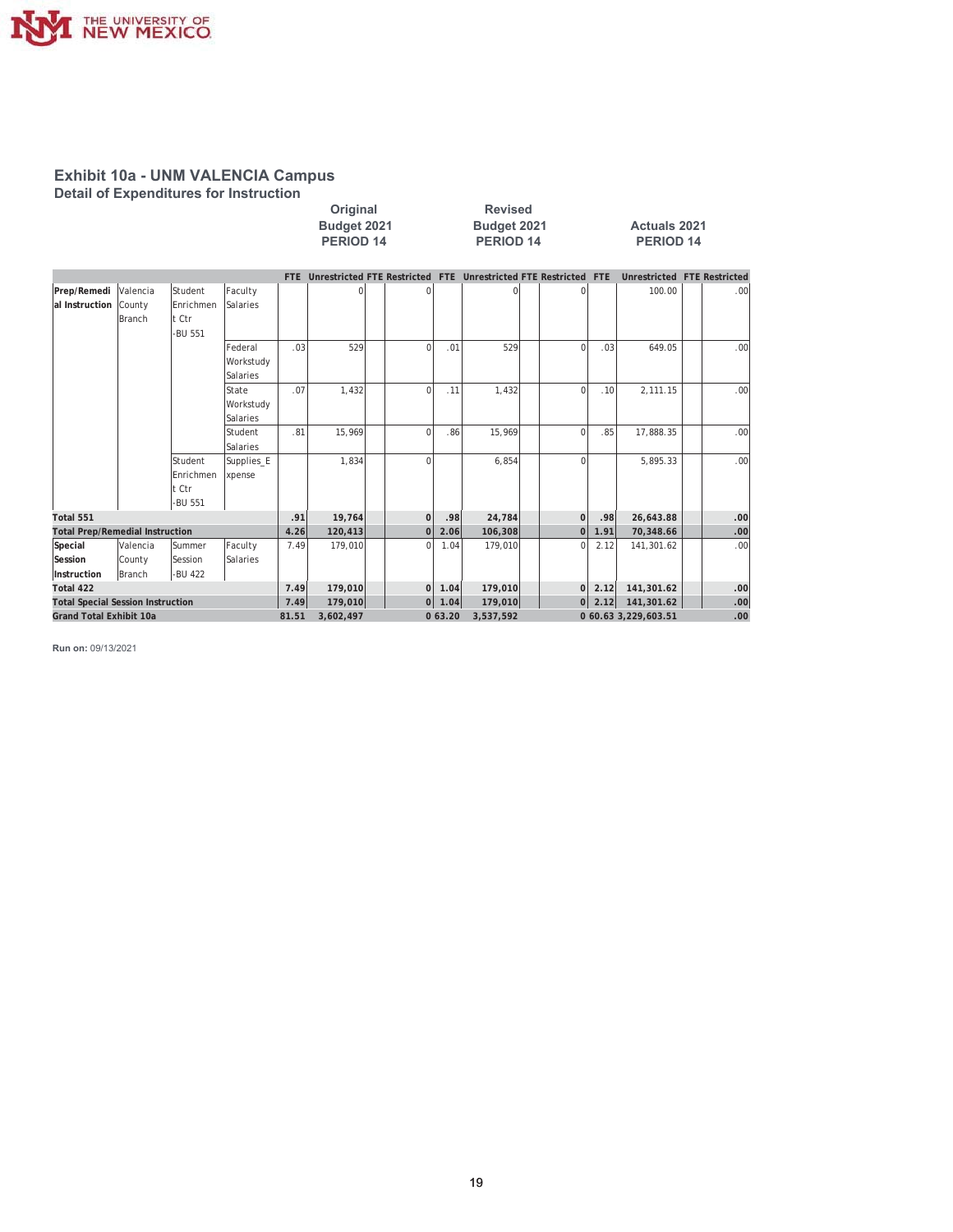

#### **Exhibit 11 - UNM VALENCIA Campus Expenditures for Academic Support**

| Original             | <b>Revised</b>   |                      |
|----------------------|------------------|----------------------|
| Budget 2021          | Budget 2021      | <b>Actuals 2021</b>  |
| PERIOD <sub>14</sub> | <b>PERIOD 14</b> | PERIOD <sub>14</sub> |

|                         |                                       |                                                 |                                   |                |                |                |                | Unrestricted Restricted Unrestricted Restricted Unrestricted Restricted |                  |
|-------------------------|---------------------------------------|-------------------------------------------------|-----------------------------------|----------------|----------------|----------------|----------------|-------------------------------------------------------------------------|------------------|
| Academic Administration |                                       | Valencia County Branch                          | <b>Acad Support Instruction</b>   | 170,190        | 0              | 163,758        | $\Omega$       | 161,140.35                                                              | .00 <sub>1</sub> |
|                         |                                       |                                                 | Computer Support                  | 249,363        | $\overline{0}$ | 233,163        | $\Omega$       | 225,760.58                                                              | .00 <sub>1</sub> |
|                         |                                       |                                                 | Dean of Instruction               | 186,972        | 0              | 180,159        | $\Omega$       | 178,419.57                                                              | .00              |
|                         | <b>Total Academic Administration</b>  |                                                 |                                   | 606,525        | $\mathbf 0$    | 577,080        | $\mathbf 0$    | 565,320.50                                                              | .00              |
|                         |                                       | Academic Educ Media Svcs Valencia County Branch | Audio Visual Services             | 94,004         | 0              | 88,411         | $\Omega$       | 85,447.50                                                               | .00              |
|                         | <b>Total Academic Educ Media Svcs</b> |                                                 |                                   | 94,004         | $\mathbf{0}$   | 88,411         | $\Omega$       | 85,447.50                                                               | .00              |
| Academic Personnel Dev  |                                       | Valencia County Branch                          | <b>Faculty Assembly</b>           | 600            | 0              | 600            | $\Omega$       | .00.                                                                    | .00              |
|                         |                                       |                                                 | <b>Faculty Development</b>        | 12,250         | 0              | 7,950          | $\Omega$       | 7,158.83                                                                | .00              |
|                         |                                       |                                                 | Rank-Tenure                       | 4,330          | 0              | 2,653          | $\overline{0}$ | .00.                                                                    | .00              |
|                         | <b>Total Academic Personnel Dev</b>   |                                                 |                                   | 17,180         | $\mathbf{0}$   | 11,203         | $\mathbf{0}$   | 7,158.83                                                                | .00              |
| Libraries               |                                       | Valencia County Branch                          | Branch Main Library               | 219,955        | 0              | 219,787        | $\overline{0}$ | 210,226.37                                                              | .00 <sub>1</sub> |
| <b>Total Libraries</b>  |                                       |                                                 |                                   | 219,955        | $\mathbf 0$    | 219,787        | $\mathbf{0}$   | 210,226.37                                                              | .00              |
| Other                   |                                       | Valencia County Branch                          | Miscellaneous                     | 19,435         | 0              | 20,035         | $\overline{0}$ | 15,086.22                                                               | .00              |
| <b>Total Other</b>      |                                       |                                                 |                                   | 19,435         | $\mathbf{0}$   | 20,035         | $\mathbf{0}$   | 15,086.22                                                               | .00              |
| Items not in Exhibit    |                                       | Contingency                                     | Equipment                         | $\overline{0}$ | 0              | $\mathbf 0$    | $\Omega$       | (35, 283.30)                                                            | .00              |
|                         |                                       |                                                 | Supplies_Expense                  | 49,014         | 0              | 82,208         | $\Omega$       | (352.83)                                                                | .00 <sub>1</sub> |
|                         | Sub-Total: Contingency                |                                                 |                                   | 49,014         | $\mathbf{0}$   | 82,208         | $\mathbf{0}$   | (35,636.13)                                                             | .00              |
|                         |                                       | Fringe Benefits                                 | <b>Accrued Annual Leave</b>       | 2.306          | $\overline{0}$ | 2,306          | $\Omega$       | 7,935.72                                                                | .00              |
|                         |                                       |                                                 | Fica                              | 60,240         | $\overline{0}$ | 56,740         | $\Omega$       | 57,096.97                                                               | .00 <sub>1</sub> |
|                         |                                       |                                                 | Group Insurance                   | 76,913         | $\overline{0}$ | 76,913         | $\Omega$       | 76,307.86                                                               | .00              |
|                         |                                       |                                                 | Other Staff Benefits              | 33,280         | $\overline{0}$ | 36,780         | $\Omega$       | 37,266.14                                                               | .00              |
|                         |                                       |                                                 | Retirement                        | 109,200        | $\overline{0}$ | 109,200        | $\Omega$       | 110,781.17                                                              | .00              |
|                         |                                       |                                                 | Supplies_Expense                  | 50,000         | $\overline{0}$ | $\Omega$       | $\Omega$       | .00.                                                                    | .00              |
|                         |                                       |                                                 | Unemployment                      | 628            | $\Omega$       | 628            | $\Omega$       | 704.54                                                                  | .00              |
|                         |                                       |                                                 | Compensation                      |                |                |                |                |                                                                         |                  |
|                         |                                       |                                                 | <b>Workers Compensation</b>       | 678            | 0              | 678            | $\mathbf 0$    | 687.89                                                                  | .00              |
|                         | Sub-Total: Fringe Benefits            |                                                 |                                   | 333,245        | $\mathbf{0}$   | 283,245        | $\mathbf{0}$   | 290,780.29                                                              | .00              |
|                         |                                       | Overhead                                        | Charge Inst. Support              | 42,786         | 0              | 44,486         | $\Omega$       | 44,421.20                                                               | .00              |
| Sub-Total: Overhead     |                                       |                                                 |                                   | 42,786         | $\mathbf{0}$   | 44,486         | $\Omega$       | 44,421.20                                                               | .00              |
|                         |                                       | Workstudy                                       | <b>Federal Workstudy Salaries</b> | $\overline{0}$ | 38,022         | $\Omega$       | 38,022         | .00.                                                                    | .00              |
|                         |                                       |                                                 | <b>State Workstudy Salaries</b>   | 0              | 22,290         | $\overline{0}$ | 22,290         | .00                                                                     | 3,668.00         |
| Sub-Total: Workstudy    |                                       |                                                 |                                   | $\mathbf 0$    | 60,312         | $\mathbf 0$    | 60,312         | .00                                                                     | 3,668.00         |
|                         | <b>Total Items not in Exhibit</b>     |                                                 |                                   | 425,045        | 60,312         | 409,939        | 60,312         | 299,565.36                                                              | 3,668.00         |
| Total                   |                                       |                                                 |                                   | 1,382,144      | 60,312         | 1,326,455      |                | 60,312 1,182,804.78                                                     | 3,668.00         |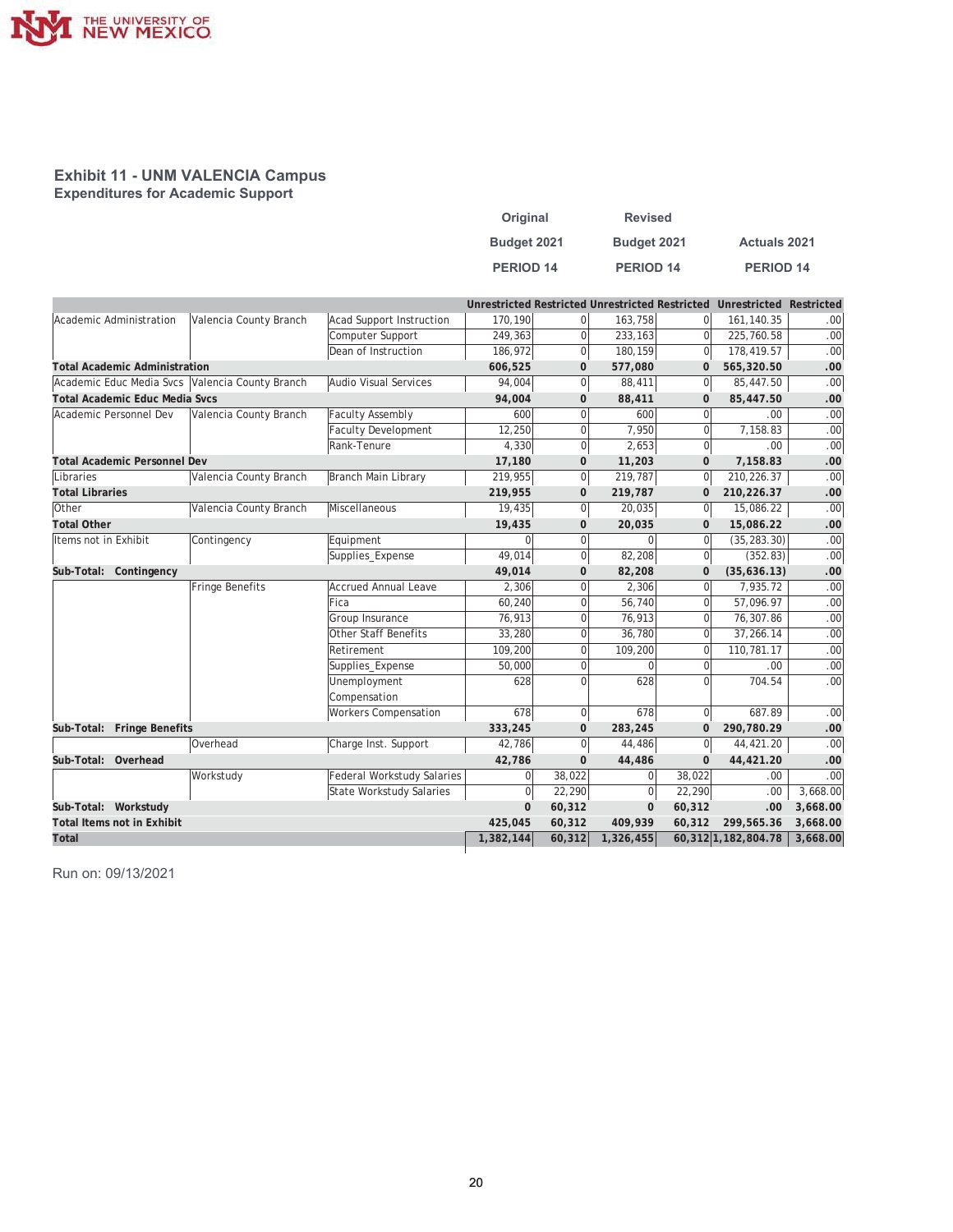

#### **Exhibit 11a - UNM VALENCIA Campus Detail of Expenditures for Academic Support**

|                                |                                     |                                                 |                                    | Budget 2021<br>PERIOD <sub>14</sub><br>Unrestricted FTE Restricted FTE Unrestricted FTE Restricted FTE Unrestricted FTE Restricted<br>FTE |              | Budget 2021<br><b>PERIOD 14</b> |      |                | <b>Actuals 2021</b><br><b>PERIOD 14</b> |      |            |      |
|--------------------------------|-------------------------------------|-------------------------------------------------|------------------------------------|-------------------------------------------------------------------------------------------------------------------------------------------|--------------|---------------------------------|------|----------------|-----------------------------------------|------|------------|------|
|                                |                                     |                                                 |                                    |                                                                                                                                           |              |                                 |      |                |                                         |      |            |      |
| Other                          | Valencia<br>County<br><b>Branch</b> | Miscellane<br>ous<br>-BU 437                    | Student<br>Awards<br>and Aid       |                                                                                                                                           | 6,200        | $\mathbf 0$                     |      | 5,080          | $\mathbf 0$                             |      | .00        | .00. |
|                                |                                     |                                                 | Supplies_E<br>xpense               |                                                                                                                                           | 13,235       | $\overline{0}$                  |      | 14,955         | $\mathbf 0$                             |      | 15,086.22  | .00  |
| Total 437                      |                                     |                                                 |                                    |                                                                                                                                           | 19,435       | $\mathbf 0$                     |      | 20,035         | $\mathbf 0$                             |      | 15,086.22  | .00  |
| <b>Total Other</b>             |                                     |                                                 |                                    |                                                                                                                                           | 19,435       | $\mathbf{0}$                    |      | 20,035         | $\mathbf 0$                             |      | 15,086.22  | .00  |
| Academic<br>Administrati<br>on | Valencia<br>County<br>Branch        | Acad<br>Support<br>Instruction<br><b>BU 427</b> | Administra<br>tive<br>Professional | .50                                                                                                                                       | 37,232       | $\mathbf 0$                     | .50  | 35,801         | $\Omega$                                | .50  | 35,800.08  | .00  |
|                                |                                     |                                                 | Federal<br>Workstudy<br>Salaries   | .01                                                                                                                                       | 300          | $\overline{0}$                  |      | 300            | $\overline{0}$                          |      | .00        | .00  |
|                                |                                     |                                                 | State<br>Workstudy<br>Salaries     | .07                                                                                                                                       | 1,368        | $\overline{0}$                  |      | 1,368          | $\mathbf 0$                             |      | .00        | .00  |
|                                |                                     |                                                 | Student<br>Salaries                | .10                                                                                                                                       | 2,012        | $\boldsymbol{0}$                |      | $\mathbf 0$    | $\mathbf 0$                             |      | .00        | .00  |
|                                |                                     |                                                 | Support<br>Staff Salary            | 3.50                                                                                                                                      | 126,214      | $\mathbf 0$                     | 3.45 | 121,825        | $\mathbf 0$                             | 3.50 | 121,824.65 | .00  |
|                                |                                     | Acad<br>Support<br>Instruction<br>-BU 427       | Supplies_E<br>xpense               |                                                                                                                                           | 2,934        | $\overline{0}$                  |      | 4,334          | $\overline{0}$                          |      | 3,515.62   | .00  |
|                                |                                     |                                                 | Travel                             |                                                                                                                                           | 130          | $\mathbf 0$                     |      | 130            | $\mathbf{0}$                            |      | .00        | .00  |
| Total 427                      |                                     |                                                 |                                    | 4.18                                                                                                                                      | 170,190      | $\mathbf 0$                     | 3.95 | 163,758        | $\boldsymbol{0}$                        | 4.00 | 161,140.35 | .00  |
|                                |                                     | Dean of<br>Instruction<br>-BU 508               | Administra<br>tive<br>Professional | 1.00                                                                                                                                      | 60,174       | $\overline{0}$                  | 1.00 | 57,861         | $\Omega$                                | 1.00 | 57,860.04  | .00  |
|                                |                                     |                                                 | Faculty<br>Salaries                | 1.00                                                                                                                                      | 117,537      | $\mathbf 0$                     | 1.00 | 117,537        | $\overline{0}$                          | 1.00 | 117,537.48 | .00  |
|                                |                                     | Dean of<br>Instruction<br>-BU 508               | Supplies_E<br>xpense               |                                                                                                                                           | 4,261        | $\mathbf{0}$                    |      | 4,261          | $\overline{0}$                          |      | 3,022.05   | .00  |
|                                |                                     |                                                 | Travel                             |                                                                                                                                           | 5,000        | $\mathbf 0$                     |      | 500            | $\mathbf{0}$                            |      | .00        | .00  |
| Total 508                      |                                     |                                                 |                                    | 2.00                                                                                                                                      | 186,972      | $\mathbf 0$                     | 2.00 | 180,159        | $\overline{0}$                          | 2.00 | 178,419.57 | .00  |
|                                |                                     | Computer<br>Support<br>-BU 510                  | Administra<br>tive<br>Professional | 3.00                                                                                                                                      | 186,950      | $\overline{0}$                  | 3.00 | 179,760        | $\Omega$                                | 3.00 | 180,494.91 | .00  |
|                                |                                     |                                                 | Federal<br>Workstudy<br>Salaries   | .08                                                                                                                                       | 1,600        | $\overline{0}$                  |      | $\mathbf 0$    | $\overline{0}$                          |      | .00        | .00  |
|                                |                                     |                                                 | Student<br>Salaries                | .27                                                                                                                                       | 5,275        | $\mathbf 0$                     |      | $\overline{0}$ | $\mathbf 0$                             |      | .00        | .00  |
|                                |                                     |                                                 | Technician<br>Salary               | 1.00                                                                                                                                      | 39,865       | $\mathbf 0$                     | .97  | 38,480         | $\mathbf 0$                             | .99  | 38,479.23  | .00  |
|                                |                                     | Computer<br>Support<br>-BU 510                  | Contract<br>Services               |                                                                                                                                           | $\mathbf{0}$ | $\overline{0}$                  |      | 367            | $\overline{0}$                          |      | 399.96     | .00  |
|                                |                                     |                                                 | Equipment                          |                                                                                                                                           | 2,430        | $\mathbf 0$                     |      | 1,630          | $\mathbf 0$                             |      | .00        | 00.  |

**2ULJLQDO 5HYLVHG**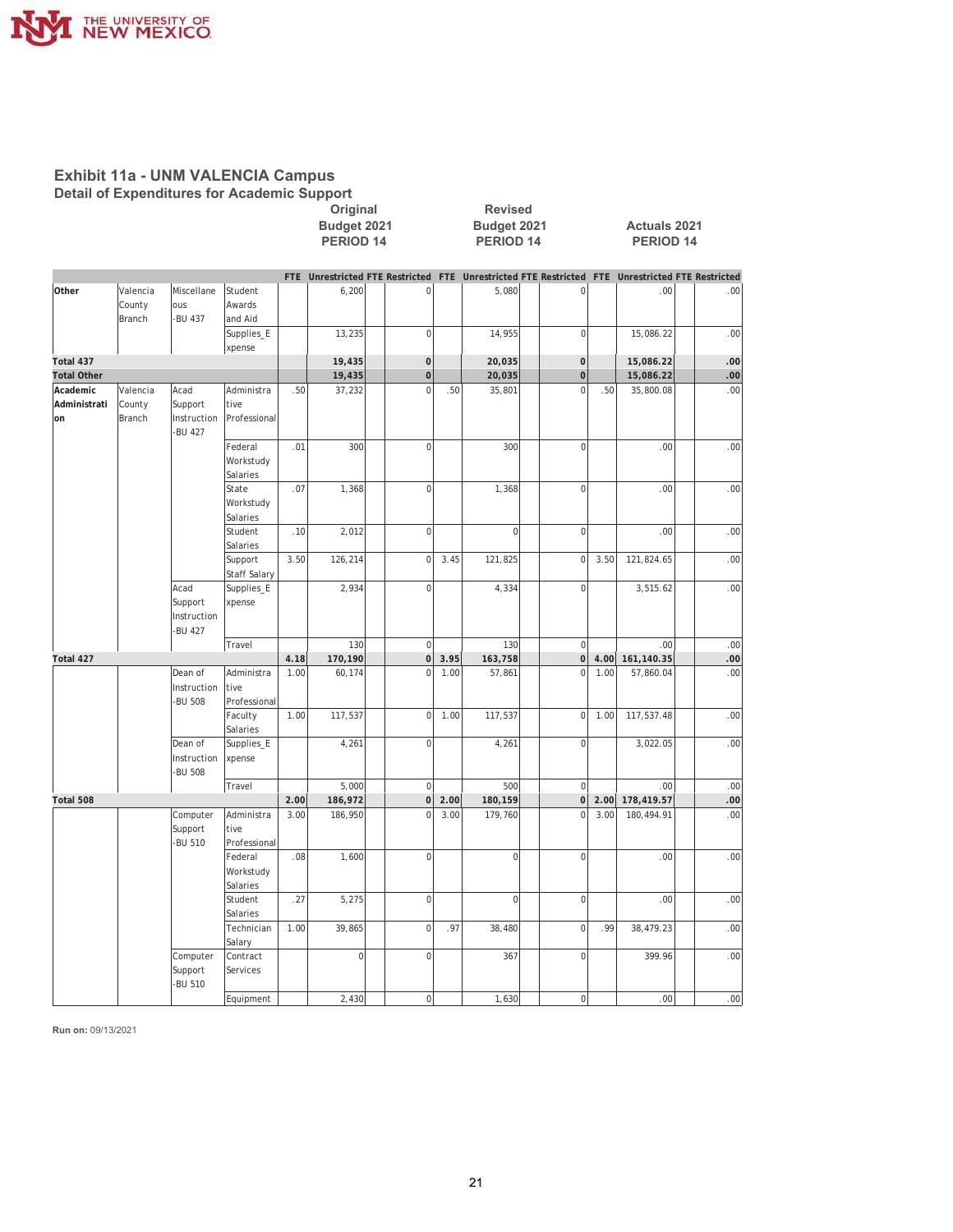

# **Exhibit 11a - UNM VALENCIA Campus Detail of Expenditures for Academic Support**<br>Original<br>Budget 2021

|                                      |                                     |                                             |                                    |       | Budget 2021<br><b>PERIOD 14</b> |                                    |      | Budget 2021<br><b>PERIOD 14</b> |                                                                 |      | <b>Actuals 2021</b><br><b>PERIOD 14</b> |      |
|--------------------------------------|-------------------------------------|---------------------------------------------|------------------------------------|-------|---------------------------------|------------------------------------|------|---------------------------------|-----------------------------------------------------------------|------|-----------------------------------------|------|
|                                      |                                     |                                             |                                    | FTE   |                                 | <b>Unrestricted FTE Restricted</b> |      |                                 | FTE Unrestricted FTE Restricted FTE Unrestricted FTE Restricted |      |                                         |      |
| Academic<br>Administrati             | Valencia<br>County                  | Computer<br>Support<br><b>BU 510</b>        | Supplies_E<br>xpense               |       | 12,293                          | $\mathbf 0$                        |      | 12,726                          | 0                                                               |      | 6,386.48                                | .00  |
| <sub>on</sub>                        | <b>Branch</b>                       |                                             | Travel                             |       | 950                             | $\mathbf 0$                        |      | 200                             | $\mathbf 0$                                                     |      | .00.                                    | .00  |
| Total 510                            |                                     |                                             |                                    | 4.35  | 249,363                         | $\mathbf 0$                        | 3.97 | 233,163                         | $\mathbf 0$                                                     | 3.99 | 225,760.58                              | .00  |
| <b>Total Academic Administration</b> |                                     |                                             |                                    | 10.53 | 606,525                         | $\mathbf 0$                        | 9.92 | 577,080                         | $\mathbf 0$                                                     | 9.99 | 565,320.50                              | .00  |
| Academic                             | Valencia                            | Audio                                       | Federal                            | .12   | 2,358                           | $\Omega$                           |      | $\Omega$                        | $\Omega$                                                        |      | .00.                                    | .00  |
| <b>Educ Media</b>                    | County                              | Visual                                      | Workstudy                          |       |                                 |                                    |      |                                 |                                                                 |      |                                         |      |
| <b>Svcs</b>                          | Branch                              | Services<br><b>BU 516</b>                   | Salaries                           |       |                                 |                                    |      |                                 |                                                                 |      |                                         |      |
|                                      |                                     |                                             | Support<br><b>Staff Salary</b>     | 1.00  | 53,992                          | $\mathbf 0$                        | 1.00 | 51,916                          | $\mathbf 0$                                                     | 1.00 | 51,915.84                               | .00  |
|                                      |                                     |                                             | Technician<br>Salary               | 1.00  | 33,363                          | $\mathbf 0$                        | .99  | 32,204                          | $\overline{0}$                                                  | 1.00 | 32,243.06                               | .00  |
|                                      |                                     | Audio<br>Visual<br>Services<br>-BU 516      | Supplies_E<br>xpense               |       | 4,241                           | $\mathbf 0$                        |      | 4,241                           | $\mathbf 0$                                                     |      | 1,261.46                                | .00. |
|                                      |                                     |                                             | Travel                             |       | 50                              | $\mathbf 0$                        |      | 50                              | $\mathbf 0$                                                     |      | 27.14                                   | .00  |
| Total 516                            |                                     |                                             |                                    | 2.12  | 94,004                          | $\mathbf 0$                        | 1.99 | 88,411                          | $\overline{0}$                                                  | 2.00 | 85,447.50                               | .00  |
| Total Academic Educ Media Svcs       |                                     |                                             |                                    | 2.12  | 94,004                          | $\mathbf 0$                        | 1.99 | 88,411                          | $\mathbf 0$                                                     | 2.00 | 85,447.50                               | .00  |
| Academic<br>Personnel<br>Dev         | Valencia<br>County<br><b>Branch</b> | Faculty<br>Developme<br>nt<br><b>BU 514</b> | Student<br>Awards<br>and Aid       |       | 2,675                           | $\Omega$                           |      | 2,675                           | $\Omega$                                                        |      | 469.50                                  | .00  |
|                                      |                                     |                                             | Supplies_E<br>xpense               |       | 4,275                           | $\mathbf 0$                        |      | 4,275                           | $\mathbf 0$                                                     |      | 6,689.33                                | .00  |
|                                      |                                     |                                             | Travel                             |       | 5,300                           | $\mathbf 0$                        |      | 1,000                           | $\mathbf 0$                                                     |      | .00.                                    | .00  |
| Total 514                            |                                     |                                             |                                    |       | 12,250                          | $\mathbf 0$                        |      | 7,950                           | $\overline{0}$                                                  |      | 7,158.83                                | .00  |
|                                      |                                     | Rank-Tenu<br>re<br><b>BU 544</b>            | Supplies_E<br>xpense               |       | 2,453                           | $\mathbf 0$                        |      | 2,453                           | $\overline{0}$                                                  |      | .00.                                    | .00  |
|                                      |                                     |                                             | Travel                             |       | 1.877                           | $\mathbf 0$                        |      | 200                             | $\overline{0}$                                                  |      | .00                                     | .00  |
| Total 544                            |                                     |                                             |                                    |       | 4,330                           | $\mathbf 0$                        |      | 2,653                           | $\overline{0}$                                                  |      | .00 <sub>1</sub>                        | .00  |
|                                      |                                     | Faculty<br>Assembly<br><b>BU 545</b>        | Supplies_E<br>xpense               |       | 105                             | $\mathbf 0$                        |      | 105                             | $\overline{0}$                                                  |      | .00.                                    | .00  |
|                                      |                                     |                                             | Travel                             |       | 495                             | $\mathbf 0$                        |      | 495                             | $\mathbf 0$                                                     |      | .00.                                    | .00  |
| Total 545                            |                                     |                                             |                                    |       | 600                             | $\mathbf{0}$                       |      | 600                             | $\overline{0}$                                                  |      | .00 <sub>1</sub>                        | .00  |
| <b>Total Academic Personnel Dev</b>  |                                     |                                             |                                    |       | 17,180                          | $\overline{0}$                     |      | 11,203                          | $\overline{0}$                                                  |      | 7,158.83                                | .00  |
| Libraries                            | Valencia<br>County<br><b>Branch</b> | Branch<br>Main<br>Library<br><b>BU 424</b>  | Administra<br>tive<br>Professional |       | 0                               | $\overline{0}$                     | .89  | 32,614                          | $\overline{0}$                                                  | .92  | 32,614.56                               | .00  |
|                                      |                                     |                                             | Faculty<br>Salaries                | 2.00  | 111,445                         | $\overline{0}$                     | 2.00 | 111,445                         | $\mathbf 0$                                                     | 2.00 | 111,444.72                              | .00  |
|                                      |                                     |                                             | Federal<br>Workstudy<br>Salaries   | .19   | 3,702                           | 0                                  |      | $\Omega$                        | $\mathbf 0$                                                     |      | .00.                                    | .00  |

**2ULJLQDO 5HYLVHG**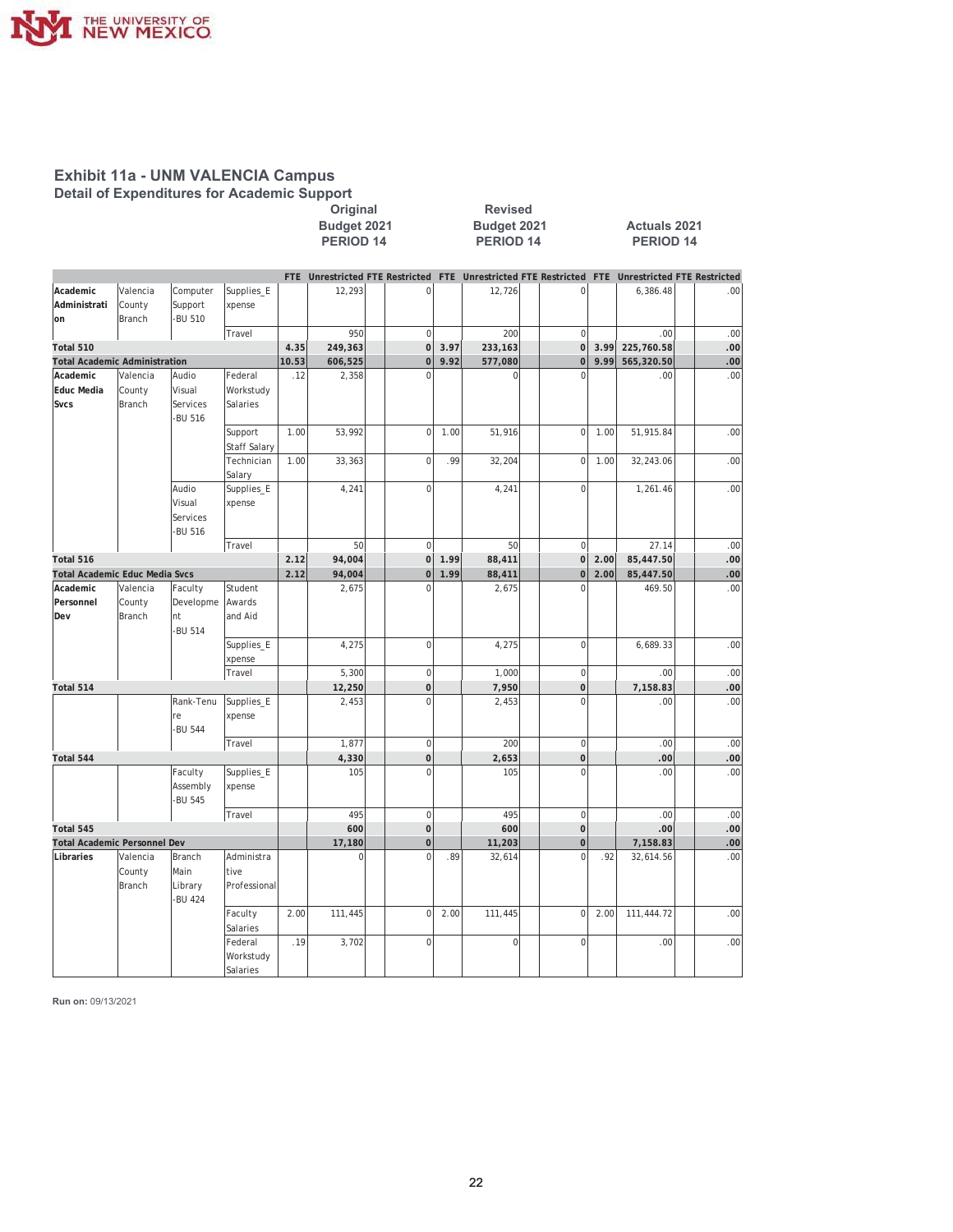

# **Exhibit 11a - UNM VALENCIA Campus Detail of Expenditures for Academic Support**<br>Original

|           |                              |                                      |                                |                  |        | Original<br>Budget 2021<br>PERIOD <sub>14</sub><br>FTE Unrestricted FTE Restricted FTE Unrestricted FTE Restricted FTE Unrestricted FTE Restricted |          |     | <b>Revised</b><br>Budget 2021<br><b>PERIOD 14</b> |          |                  | <b>Actuals 2021</b><br><b>PERIOD 14</b> |      |
|-----------|------------------------------|--------------------------------------|--------------------------------|------------------|--------|----------------------------------------------------------------------------------------------------------------------------------------------------|----------|-----|---------------------------------------------------|----------|------------------|-----------------------------------------|------|
|           |                              |                                      |                                |                  |        |                                                                                                                                                    |          |     |                                                   |          |                  |                                         |      |
| Libraries | Valencia<br>County<br>Branch | Branch<br>Main<br>Library<br>-BU 424 | State<br>Workstudy<br>Salaries | .20 <sup>1</sup> | 4.053  |                                                                                                                                                    | $\Omega$ | .08 | 4.053                                             | $\Omega$ | .08              | 1.572.06                                | .00. |
|           |                              |                                      | Technician<br>Salary           | 1.00             | 31.653 |                                                                                                                                                    | $\Omega$ | .12 | 2.693                                             | $\Omega$ | .09 <sup>1</sup> | 2.692.40                                | .00. |
|           |                              | Branch<br><i>Main</i>                | Library<br>Acquisition         |                  | 22.239 |                                                                                                                                                    | $\Omega$ |     | 22,239                                            | ΩI       |                  | 4,855.64                                | .00. |

Library -BU 424 Services | | 0 0 | 0 | 0 | 0 | 3,642.44 | .00 Supplies\_E | | 44,863 | | 0| | 46,543 | 0| | 53,404.55 | .00 xpense Travel | | 2,000 | 0 | 200 | 0 | 200 | .00 | .00 **Total 424 3.39 219,955 0 3.09 219,787 0 3.09 210,226.37 .00 The Constrainer**<br> **Total 210,226.37**<br> **D** 15.08 883,239.42 **Grand Total Exhibit 11a 16.04 957,099 0 15.00 916,516 0 15.08 883,239.42 .00**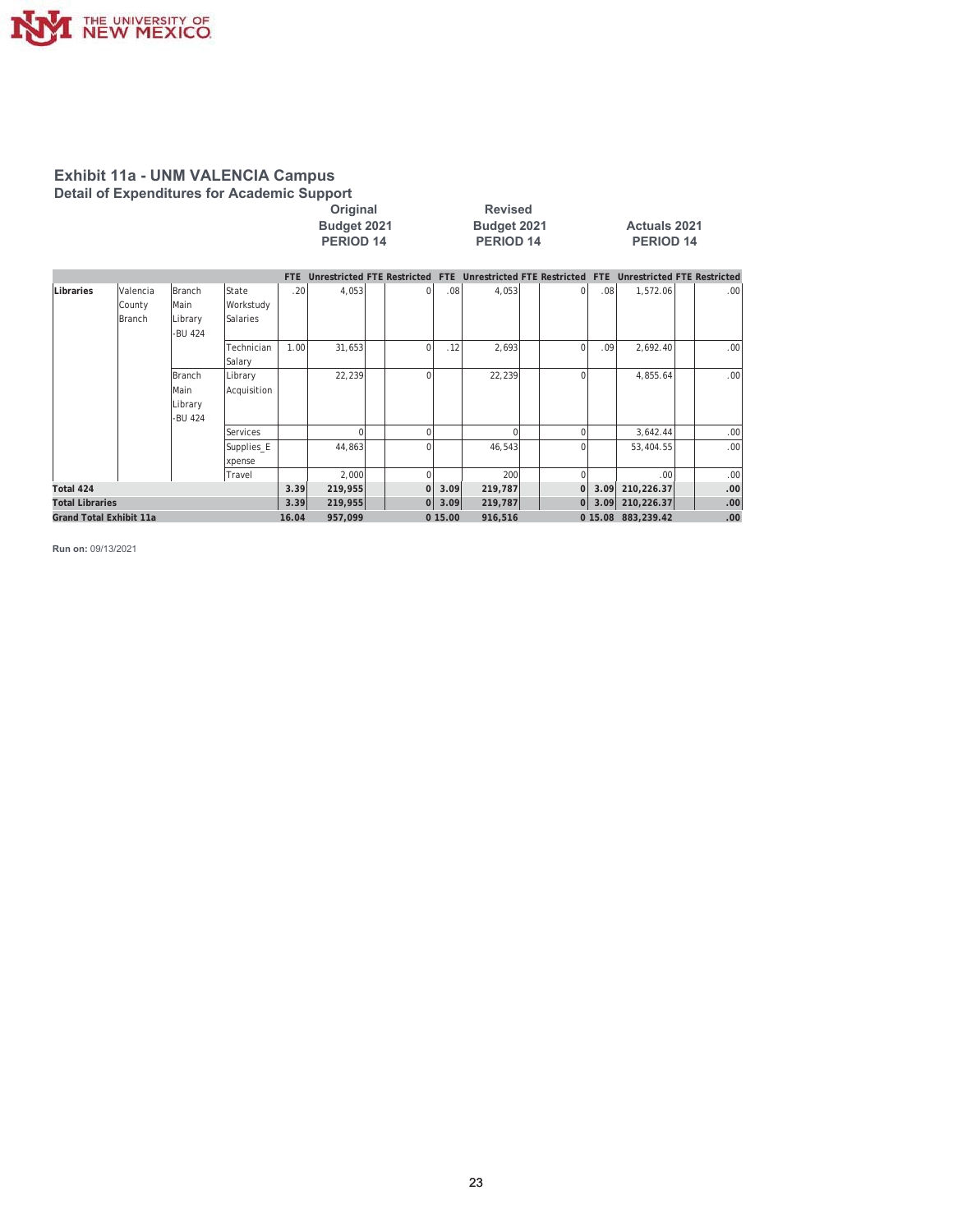

#### **Exhibit 12 - UNM VALENCIA Campus Expenditures for Student Services**

| Original         | <b>Revised</b> |                     |
|------------------|----------------|---------------------|
| Budget 2021      | Budget 2021    | <b>Actuals 2021</b> |
| <b>PERIOD 14</b> | PERIOD 14      | <b>PERIOD 14</b>    |

|                                                  |                        |                                   |           |                |             |              | Unrestricted Restricted Unrestricted Restricted Unrestricted Restricted |                  |
|--------------------------------------------------|------------------------|-----------------------------------|-----------|----------------|-------------|--------------|-------------------------------------------------------------------------|------------------|
| Counsel & Career Guidance Valencia County Branch |                        | Counsel/Career Services           | 6,201     | 0              | 6,201       | $\Omega$     | 3,036.06                                                                | .00              |
|                                                  |                        | <b>Testing Center</b>             | 7.047     | $\overline{0}$ | 211         | $\Omega$     | 793.86                                                                  | .00 <sub>1</sub> |
| <b>Total Counsel &amp; Career Guidance</b>       |                        |                                   | 13,248    | $\mathbf{0}$   | 6,412       | $\mathbf{0}$ | 3,829.92                                                                | .00              |
| <b>Financial Aid</b>                             | Valencia County Branch | Financial Aids                    | 118,045   | $\Omega$       | 103,016     | $\Omega$     | 97.066.00                                                               | .00              |
| Administration                                   |                        | Office/Veterans Affairs           |           |                |             |              |                                                                         |                  |
| <b>Total Financial Aid Administration</b>        |                        |                                   | 118,045   | $\mathbf 0$    | 103,016     | $\mathbf{0}$ | 97,066.00                                                               | .00              |
| Student Admin & Records                          | Valencia County Branch | Admissions/Registrar              | 195,652   | 0              | 180,585     | $\Omega$     | 167, 767. 79                                                            | .00              |
|                                                  |                        | Recruitment-Retention             | 126,361   | 0              | 132,026     | $\Omega$     | 128,439.75                                                              | .00              |
|                                                  |                        | Scholarships - Other              | 550       | 0              | 550         | $\Omega$     | .00.                                                                    | .00              |
| <b>Total Student Admin &amp; Records</b>         |                        |                                   | 322,563   | 0              | 313,161     | $\mathbf 0$  | 296,207.54                                                              | .00              |
| Student Services Admin                           | Valencia County Branch | Student Services Admin            | 474,715   | 0              | 434,772     | $\Omega$     | 422,386.99                                                              | .00              |
| <b>Total Student Services Admin</b>              |                        |                                   | 474,715   | 0              | 434,772     | $\Omega$     | 422,386.99                                                              | .00              |
| Items not in Exhibit                             | Contingency            | Equipment                         | 0         | $\overline{0}$ | $\Omega$    | $\Omega$     | (2, 246.62)                                                             | .00              |
|                                                  |                        | Supplies_Expense                  | 11,322    | 0              | 32,186      | $\Omega$     | (22.47)                                                                 | .00              |
| Sub-Total: Contingency                           |                        |                                   | 11,322    | $\mathbf 0$    | 32,186      | $\mathbf{0}$ | (2, 269.09)                                                             | .00              |
|                                                  | Fringe Benefits        | <b>Accrued Annual Leave</b>       | 12.311    | $\overline{0}$ | 12,311      | $\Omega$     | 25,554.60                                                               | .00              |
|                                                  |                        | Fica                              | 48,672    | $\overline{0}$ | 52,576      | $\Omega$     | 49,682.18                                                               | .00              |
|                                                  |                        | Group Insurance                   | 79,310    | $\overline{0}$ | 79,310      | $\Omega$     | 89,991.75                                                               | .00              |
|                                                  |                        | <b>Other Staff Benefits</b>       | 30,285    | $\overline{0}$ | 30,285      | $\Omega$     | 31,826.52                                                               | .00              |
|                                                  |                        | Retirement                        | 94,640    | $\overline{0}$ | 104,585     | $\Omega$     | 94,610.88                                                               | .00              |
|                                                  |                        | Supplies_Expense                  | 3,039     | $\overline{0}$ | 3,039       | $\Omega$     | .00.                                                                    | .00              |
|                                                  |                        | Unemployment                      | 541       | $\Omega$       | 541         | $\Omega$     | 612.67                                                                  | .00              |
|                                                  |                        | Compensation                      |           |                |             |              |                                                                         |                  |
|                                                  |                        | <b>Workers Compensation</b>       | 553       | $\overline{0}$ | 553         | $\mathbf 0$  | 603.18                                                                  | .00              |
| Sub-Total: Fringe Benefits                       |                        |                                   | 269,351   | $\mathbf{0}$   | 283,200     | $\mathbf{0}$ | 292,881.78                                                              | .00              |
|                                                  | Overhead               | Charge Inst. Support              | 128,358   | 0              | 133,358     | $\Omega$     | 133,263.60                                                              | .00              |
| Sub-Total: Overhead                              |                        |                                   | 128,358   | $\mathbf 0$    | 133,358     | $\Omega$     | 133,263.60                                                              | .00              |
|                                                  | Workstudy              | <b>Federal Workstudy Salaries</b> | 0         | 20,755         | $\mathbf 0$ | 20,755       | .00.                                                                    | 610.00           |
|                                                  |                        | State Workstudy Salaries          | 0         | 28,275         | $\mathbf 0$ | 28,275       | .00.                                                                    | .00              |
| Sub-Total: Workstudy                             |                        |                                   | $\Omega$  | 49,030         | $\mathbf 0$ | 49,030       | .00                                                                     | 610.00           |
| <b>Total Items not in Exhibit</b>                |                        |                                   | 409,031   | 49,030         | 448,744     | 49,030       | 423,876.29                                                              | 610.00           |
| Total                                            |                        |                                   | 1,337,602 | 49,030         | 1,306,105   |              | 49,030 1,243,366.74                                                     | 610.00           |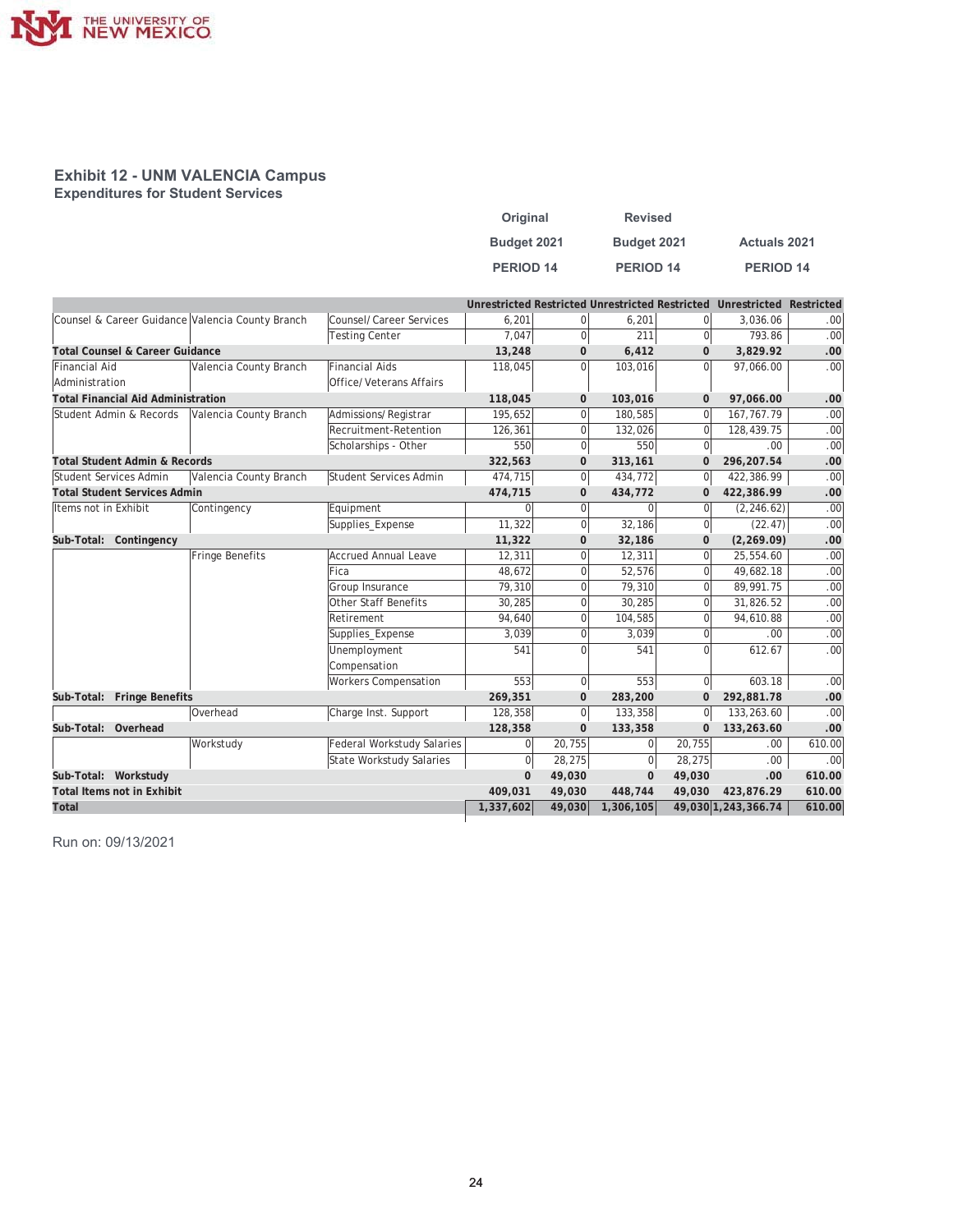

# **Exhibit 12a - UNM VALENCIA Campus<br>Detail of Expenditures for Student Services**

|                                            |                                           |                                                                      |                                    |            | <b>Budget 2021</b><br><b>PERIOD 14</b> |                |      | <b>Budget 2021</b><br>PERIOD 14 |                |      | <b>Actuals 2021</b><br><b>PERIOD 14</b>                                                     |      |
|--------------------------------------------|-------------------------------------------|----------------------------------------------------------------------|------------------------------------|------------|----------------------------------------|----------------|------|---------------------------------|----------------|------|---------------------------------------------------------------------------------------------|------|
|                                            |                                           |                                                                      |                                    | <b>FTE</b> |                                        |                |      |                                 |                |      | Unrestricted FTE Restricted FTE Unrestricted FTE Restricted FTE Unrestricted FTE Restricted |      |
| Counsel &<br>Career<br>Guidance            | Valencia<br>County<br>Branch              | Testing<br>Center<br><b>BU 380</b>                                   | Federal<br>Workstudy<br>Salaries   | .08        | 1,500                                  | $\mathbf 0$    |      | $\mathbf 0$                     | $\mathsf 0$    |      | .00                                                                                         | .00  |
|                                            |                                           |                                                                      | State<br>Workstudy<br>Salaries     | .17        | 3,336                                  | $\overline{0}$ |      | $\mathbf 0$                     | $\mathbf 0$    |      | .00                                                                                         | .00  |
|                                            |                                           |                                                                      | Student<br>Salaries                | .10        | 2,000                                  | $\overline{0}$ |      | $\mathbf 0$                     | $\mathbf 0$    |      | .00                                                                                         | .00  |
|                                            |                                           | Testing<br>Center<br>-BU 380                                         | Supplies_E<br>xpense               |            | 211                                    | $\mathbf 0$    |      | 211                             | $\mathbf 0$    |      | 793.86                                                                                      | .00  |
| Total 380                                  |                                           |                                                                      |                                    | .35        | 7,047                                  | $\overline{0}$ |      | 211                             | $\overline{0}$ |      | 793.86                                                                                      | .00  |
|                                            |                                           | Counsel/C<br>areer<br>Services<br><b>BU 431</b>                      | Contract<br>Services               |            | 525                                    | $\mathbf 0$    |      | 525                             | $\mathbf 0$    |      | .00                                                                                         | .00  |
|                                            |                                           |                                                                      | Supplies_E<br>xpense               |            | 5,626                                  | $\overline{0}$ |      | 5,626                           | $\mathbf 0$    |      | 3,036.06                                                                                    | .00  |
|                                            |                                           |                                                                      | Travel                             |            | 50                                     | $\overline{0}$ |      | 50                              | $\mathbf 0$    |      | .00                                                                                         | .00  |
| Total 431                                  |                                           |                                                                      |                                    |            | 6,201                                  | $\overline{0}$ |      | 6,201                           | $\overline{0}$ |      | 3,036.06                                                                                    | .00  |
| Total Counsel & Career Guidance            |                                           |                                                                      |                                    | .35        | 13,248                                 | $\mathbf 0$    |      | 6,412                           | $\mathbf 0$    |      | 3,829.92                                                                                    | .00  |
| <b>Financial Aid</b><br>Administrati<br>on | Valencia<br>County<br>Branch              | Financial<br>Aids<br>Office/Vet<br>erans<br>Affairs<br><b>BU 173</b> | Administra<br>tive<br>Professional | 1.00       | 56,102                                 | $\Omega$       | 1.00 | 53,945                          | $\Omega$       | 1.00 | 53,944.56                                                                                   | .00  |
|                                            |                                           |                                                                      | Federal<br>Workstudy<br>Salaries   | .21        | 4,246                                  | $\overline{0}$ |      | $\mathbf 0$                     | $\mathbf 0$    | .01  | 261.44                                                                                      | .00  |
|                                            |                                           |                                                                      | State<br>Workstudy<br>Salaries     | .16        | 3,196                                  | $\overline{0}$ |      | $\mathbf 0$                     | $\mathbf 0$    |      | .00                                                                                         | .00  |
|                                            |                                           |                                                                      | Student<br>Salaries                | .11        | 2,220                                  | $\overline{0}$ |      | $\mathbf 0$                     | $\mathbf 0$    |      | .00                                                                                         | .00  |
|                                            |                                           |                                                                      | Technician<br>Salary               | 1.00       | 40,560                                 | $\overline{0}$ | .96  | 39,150                          | $\mathbf 0$    | .98  | 39,150.00                                                                                   | .00  |
|                                            |                                           | Financial<br>Aids<br>Office/Vet<br>erans<br>Affairs<br>-BU 173       | Contract<br>Services               |            | $\overline{0}$                         | $\overline{0}$ |      | $\mathbf 0$                     | $\mathbf 0$    |      | 75.00                                                                                       | .00  |
|                                            |                                           |                                                                      | Supplies_E<br>xpense               |            | 9,221                                  | $\overline{0}$ |      | 9,721                           | $\mathbf 0$    |      | 3,635.00                                                                                    | .00  |
|                                            |                                           |                                                                      | Travel                             |            | 2,500                                  | $\overline{0}$ |      | 200                             | $\mathbf 0$    |      | .00                                                                                         | .00  |
| Total 173                                  |                                           |                                                                      |                                    | 2.48       | 118,045                                | $\overline{0}$ | 1.96 | 103,016                         | $\overline{0}$ | 1.99 | 97,066.00                                                                                   | .00  |
|                                            | <b>Total Financial Aid Administration</b> |                                                                      |                                    | 2.48       | 118,045                                | 0              | 1.96 | 103,016                         | 0              | 1.99 | 97,066.00                                                                                   | .00. |

Original

Revised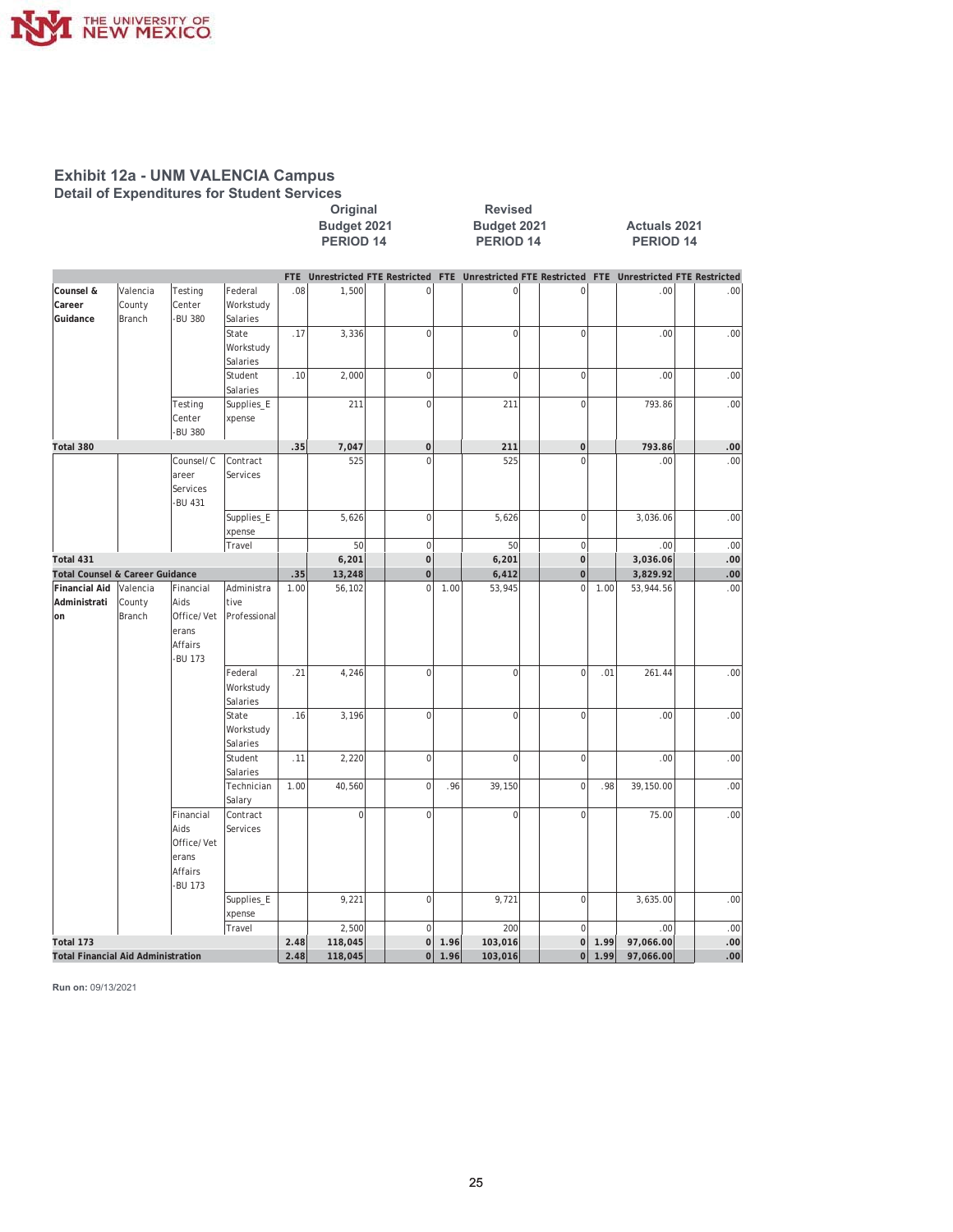

#### **Exhibit 12a - UNM VALENCIA Campus Detail of Expenditures for Student Services**

|                                          |                              |                                          |                                    |            | <b>Budget 2021</b><br><b>PERIOD 14</b> |                  |      | Budget 2021<br><b>PERIOD 14</b>    |                     | <b>Actuals 2021</b><br><b>PERIOD 14</b> |                                    |  |                  |  |
|------------------------------------------|------------------------------|------------------------------------------|------------------------------------|------------|----------------------------------------|------------------|------|------------------------------------|---------------------|-----------------------------------------|------------------------------------|--|------------------|--|
|                                          |                              |                                          |                                    | <b>FTE</b> | <b>Unrestricted FTE Restricted</b>     |                  | FTE  | <b>Unrestricted FTE Restricted</b> |                     | <b>FTE</b>                              | <b>Unrestricted FTE Restricted</b> |  |                  |  |
| Student<br>Admin &<br>Records            | Valencia<br>County<br>Branch | Admissions<br>/Registrar<br>-BU 435      | Administra<br>tive<br>Professional | 1.00       | 59,565                                 | 0                | 1.00 | 57,275                             | 0                   | 1.00                                    | 57,274.08                          |  | .00              |  |
|                                          |                              |                                          | Federal<br>Workstudy<br>Salaries   | .11        | 2,202                                  | $\overline{0}$   |      | $\overline{0}$                     | $\mathbf 0$         |                                         | .00                                |  | .00              |  |
|                                          |                              |                                          | State<br>Workstudy<br>Salaries     | .27        | 5,280                                  | $\overline{0}$   |      | $\overline{0}$                     | $\overline{0}$      |                                         | .00                                |  | .00              |  |
|                                          |                              |                                          | Student<br>Salaries                | .07        | 1,465                                  | $\overline{0}$   |      | $\overline{0}$                     | $\overline{0}$      |                                         | .00                                |  | .00              |  |
|                                          |                              |                                          | Support<br>Staff Salary            | 3.00       | 106,453                                | $\overline{0}$   | 2.98 | 103,823                            | $\overline{0}$      | 3.01                                    | 103,822.62                         |  | .00              |  |
|                                          |                              | Admissions<br>/Registrar<br>-BU 435      | Supplies_E<br>xpense               |            | 18,487                                 | $\overline{0}$   |      | 19,287                             | 0                   |                                         | 6,671.09                           |  | .00              |  |
|                                          |                              |                                          | Travel                             |            | 2,200                                  | $\boldsymbol{0}$ |      | 200                                | $\mathsf 0$         |                                         | .00                                |  | .00              |  |
| Total 435                                |                              |                                          |                                    | 4.45       | 195,652                                | 0                | 3.98 | 180,585                            | 0                   | 4.01                                    | 167,767.79                         |  | .00              |  |
|                                          |                              | Scholarshi<br>ps - Other<br>-BU 517      | Supplies_E<br>xpense               |            | 550                                    | $\mathbf 0$      |      | 550                                | $\overline{0}$      |                                         | .00                                |  | .00              |  |
| Total 517                                |                              |                                          |                                    |            | 550                                    | $\overline{0}$   |      | 550                                | $\pmb{0}$           |                                         | .00                                |  | .00.             |  |
|                                          |                              | Recruitme<br>nt-Retenti<br>on<br>-BU 518 | Administra<br>tive<br>Professional | .50        | 26,922                                 | $\mathbf 0$      | .50  | 25,887                             | $\mathbf 0$         | .50                                     | 25,886.29                          |  | .00              |  |
|                                          |                              | Recruitme<br>nt-Retenti<br>on<br>-BU 518 | Supplies_E<br>xpense               |            | 97,739                                 | $\overline{0}$   |      | 104,439                            | $\overline{0}$      |                                         | 102,553.46                         |  | .00              |  |
|                                          |                              |                                          | Travel                             |            | 1,700                                  | $\overline{0}$   |      | 1,700                              | $\mathbf 0$         |                                         | .00                                |  | .00              |  |
| Total 518                                |                              |                                          |                                    | .50        | 126,361                                | 0                | .50  | 132,026                            | $\overline{0}$      | .50                                     | 128,439.75                         |  | .00.             |  |
| <b>Total Student Admin &amp; Records</b> |                              |                                          |                                    | 4.95       | 322,563                                | 0                | 4.48 | 313,161                            | 0                   | 4.51                                    | 296,207.54                         |  | .00 <sub>1</sub> |  |
| Student<br>Services<br>Admin             | Valencia<br>County<br>Branch | Student<br>Services<br>Admin<br>-BU 430  | Administra<br>tive<br>Professional | 3.00       | 216,095                                | $\mathsf 0$      | 3.03 | 209,563                            | $\mathbf 0$         | 2.88                                    | 202,973.82                         |  | .00              |  |
|                                          |                              |                                          | Federal<br>Workstudy<br>Salaries   | .17        | 3,436                                  | $\overline{0}$   |      | 500                                | $\mathbf 0$         |                                         | .00                                |  | .00              |  |
|                                          |                              |                                          | State<br>Workstudy<br>Salaries     | .25        | 4,978                                  | $\vert 0 \vert$  |      | 500                                | $\mathsf{O}\xspace$ |                                         | .00                                |  | .00              |  |
|                                          |                              |                                          | Support<br>Staff Salary            | 3.00       | 140,390                                | $\overline{0}$   | 2.24 | 98,921                             | 0                   | 1.94                                    | 98,920.69                          |  | .00              |  |
|                                          |                              |                                          | Technician<br>Salary               | 2.00       | 83,254                                 | $\overline{0}$   | 2.16 | 98,876                             | $\mathbf 0$         | 2.39                                    | 98,875.35                          |  | .00.             |  |
|                                          |                              | Student<br>Services<br>Admin<br>-BU 430  | Contract<br>Services               |            | 175                                    | $\overline{0}$   |      | 4,025                              | $\overline{0}$      |                                         | 3,721.26                           |  | .00.             |  |
|                                          |                              |                                          | Equipment                          |            | $\overline{0}$                         | $\mathbf{0}$     |      | $\overline{0}$                     | $\circ$             |                                         | 46.99                              |  | 00.              |  |

**2Driginal 2ULDRO 5HW Revised**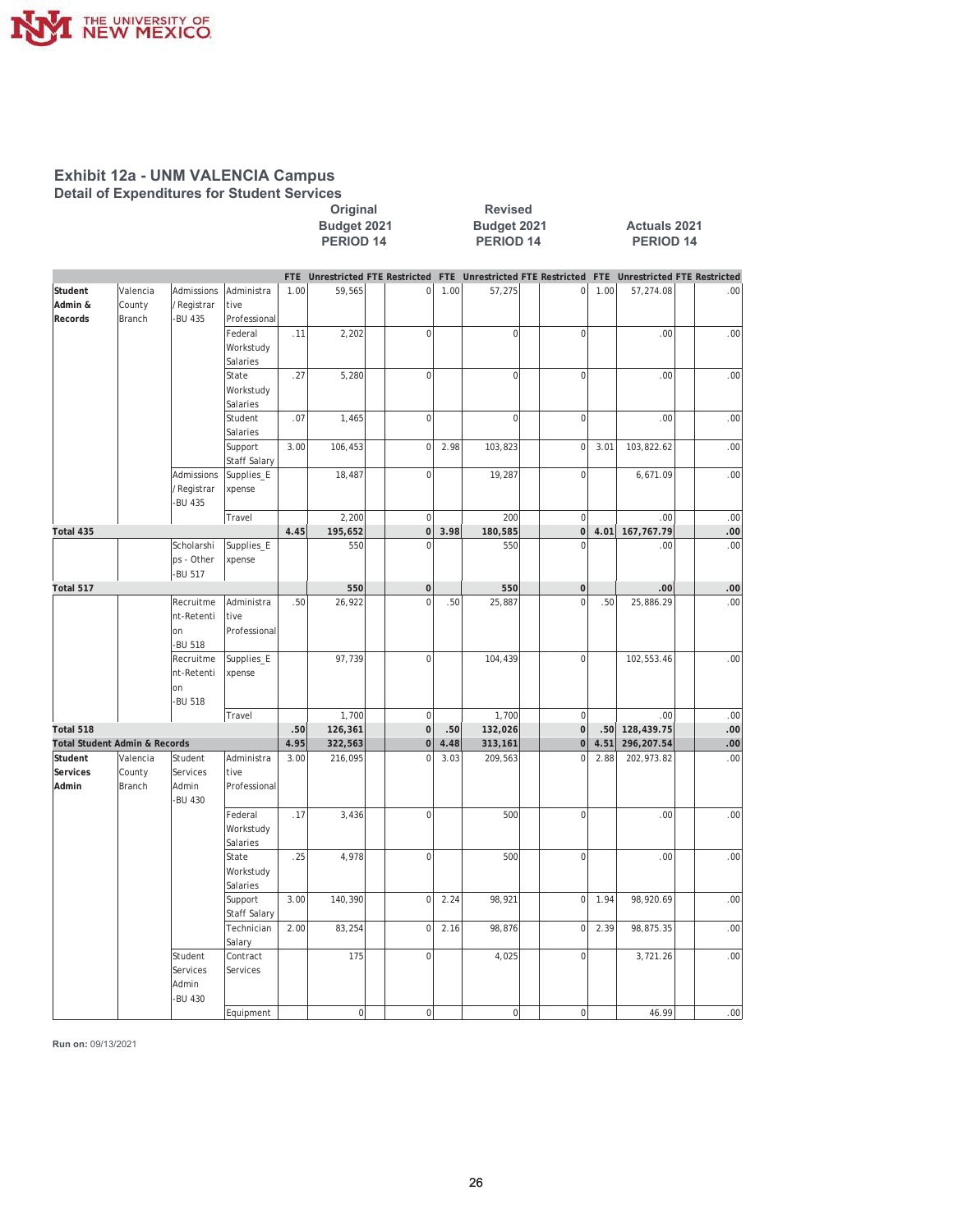

#### **Exhibit 12a - UNM VALENCIA Campus Detail of Expenditures for Student Services**

| Original         | <b>Revised</b> |                     |
|------------------|----------------|---------------------|
| Budget 2021      | Budget 2021    | <b>Actuals 2021</b> |
| <b>PERIOD 14</b> | PERIOD 14      | PERIOD 14           |

|                                     |          |          |            | FTE.  | Unrestricted FTE Restricted |          | <b>FTE</b> | Unrestricted FTE Restricted FTE |    | Unrestricted FTE Restricted |                  |
|-------------------------------------|----------|----------|------------|-------|-----------------------------|----------|------------|---------------------------------|----|-----------------------------|------------------|
| Student                             | Valencia | Student  | Supplies E |       | 19.757                      | $\Omega$ |            | 22.187                          |    | 17.840.11                   | .00 <sub>1</sub> |
| Services                            | County   | Services | xpense     |       |                             |          |            |                                 |    |                             |                  |
| Admin                               | Branch   | Admin    |            |       |                             |          |            |                                 |    |                             |                  |
|                                     |          | -BU 430  |            |       |                             |          |            |                                 |    |                             |                  |
|                                     |          |          | Travel     |       | 6.630                       |          |            | 200                             |    | 8.77                        | .00.             |
| Total 430                           |          |          |            | 8.42  | 474.715                     | 01       | 7.43       | 434.772                         | ΩI | 7.21 422.386.99             | .00              |
| <b>Total Student Services Admin</b> |          |          |            | 8.42  | 474,715                     | 0        | 7.43       | 434,772                         | 0  | 7.21 422,386.99             | .00              |
| Grand Total Exhibit 12a             |          |          |            | 16.20 | 928.571                     |          | 0 13.87    | 857.361                         |    | 0 13.71 819.490.45          | .00.             |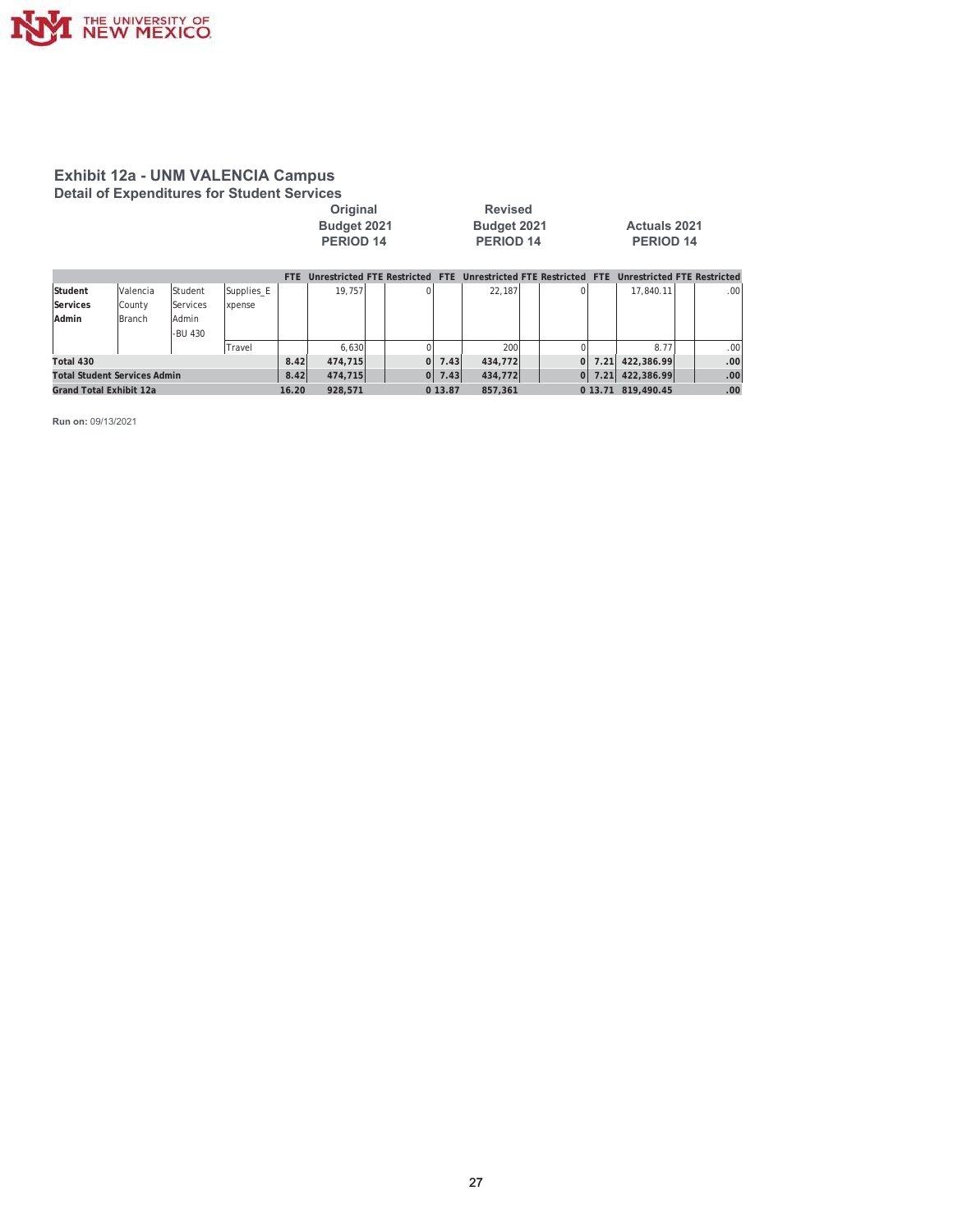

| Original         | <b>Revised</b>   |                     |
|------------------|------------------|---------------------|
| Budget 2021      | Budget 2021      | <b>Actuals 2021</b> |
| <b>PERIOD 14</b> | <b>PERIOD 14</b> | <b>PERIOD 14</b>    |

|                                       |                        |                                 |                  |                |                |                | Unrestricted Restricted Unrestricted Restricted Unrestricted Restricted |                  |
|---------------------------------------|------------------------|---------------------------------|------------------|----------------|----------------|----------------|-------------------------------------------------------------------------|------------------|
| <b>Community Relations</b>            | Valencia County Branch | Cultural Enrichment             | 600              | 0              | 600            | $\overline{0}$ | 202.00                                                                  | .00.             |
|                                       |                        | Development Office              | 140,386          | 0              | 100,872        | $\overline{0}$ | 96,268.12                                                               | .00.             |
|                                       |                        | Diplomas/Commencement           | 2,600            | $\overline{0}$ | 2,600          | $\mathbf{0}$   | 241.21                                                                  | .00.             |
|                                       |                        | Dues & Memberships              | 22,530           | $\Omega$       | 22,530         | $\overline{0}$ | 22,426.04                                                               | .00              |
|                                       |                        | <b>Public Relations</b>         | 34,046           | $\overline{0}$ | 30,612         | $\Omega$       | 28,184.99                                                               | .00.             |
|                                       |                        | <b>Staff Association</b>        | 800              | $\overline{0}$ | 300            | $\Omega$       | 136.35                                                                  | .00              |
|                                       |                        | Staff Development Fund          | 6,000            | $\overline{0}$ | 4,250          | 0              | 1,660.44                                                                | .00.             |
| <b>Total Community Relations</b>      |                        |                                 | 206,962          | $\mathbf 0$    | 161,764        | 0              | 149,119.15                                                              | .00              |
| <b>Executive Management</b>           | Valencia County Branch | Advisory Board                  | 31,160           | $\overline{0}$ | 20,496         | $\Omega$       | 6,381.06                                                                | .00.             |
|                                       |                        | Director's Office               | 270,413          | $\overline{0}$ | 242,603        | $\overline{0}$ | 240,939.11                                                              | .00.             |
|                                       |                        | Planning/Policy                 | 650              | $\overline{0}$ | 650            | 0              | .00.                                                                    | .00.             |
| <b>Total Executive Management</b>     |                        |                                 | 302,223          | $\mathbf{0}$   | 263,749        | $\mathbf{0}$   | 247,320.17                                                              | .00              |
| <b>Fiscal Operations</b>              | Valencia County Branch | Business & Finance              | 402,684          | $\Omega$       | 378,023        | $\Omega$       | 375,014.09                                                              | .00              |
|                                       |                        | Cashier/Student Acctg           | 56,382           | $\overline{0}$ | 40,003         | $\overline{0}$ | 37,128.58                                                               | .00.             |
|                                       |                        | <b>Courier Services</b>         | 9,527            | $\Omega$       | 543            | $\Omega$       | 32.25                                                                   | .00              |
|                                       |                        | Provision for                   | 250              | $\Omega$       | 250            | $\Omega$       | 46.76                                                                   | .00.             |
|                                       |                        | Uncollectable Accounts          |                  |                |                |                |                                                                         |                  |
| <b>Total Fiscal Operations</b>        |                        |                                 | 468,843          | $\mathbf 0$    | 418,819        | $\mathbf 0$    | 412,221.68                                                              | .00              |
| Gen Admin & Logistical                | Valencia County Branch | Data Processing                 | 15,967           | $\overline{0}$ | 15,967         | $\overline{0}$ | 10,984.92                                                               | $.00 \,$         |
| Services                              |                        |                                 |                  |                |                |                |                                                                         |                  |
|                                       |                        | Human                           | 71,254           | $\overline{0}$ | 62,918         | $\overline{0}$ | 57,996.01                                                               | .00.             |
|                                       |                        | Resources/Personnel             |                  |                |                |                |                                                                         |                  |
|                                       |                        | Postal Service                  | 4,852            | 0              | 4,852          | $\overline{0}$ | 2,196.20                                                                | .00              |
|                                       |                        | Security Services               | 360,781          | 0              | 297,830        | 0              | 294,332.52                                                              | .00.             |
| Total Gen Admin & Logistical Services |                        |                                 | 452,854          | $\mathbf 0$    | 381,567        | $\mathbf{0}$   | 365,509.65                                                              | .00              |
| Other                                 | Valencia County Branch | Miscellaneous                   | 51,981           | 0              | 37,475         | 0              | 26,611.54                                                               | $.00 \,$         |
| <b>Total Other</b>                    |                        |                                 | 51,981           | $\mathbf 0$    | 37,475         | $\mathbf{0}$   | 26,611.54                                                               | .00              |
| Items not in Exhibit                  | Contingency            | Administrative Professional     | $\mathbf 0$      | $\overline{0}$ | 0              | $\overline{0}$ | 430.13                                                                  | .00              |
|                                       |                        | Equipment                       | $\overline{0}$   | $\overline{0}$ | $\Omega$       | $\overline{0}$ | (43, 430.00)                                                            | .00.             |
|                                       |                        | Other Salaries                  | 13,110           | $\overline{0}$ | 13,110         | $\overline{0}$ | .00.                                                                    | .00              |
|                                       |                        | Supplies_Expense                | 22,906           | 0              | 159,968        | 0              | 28, 145. 15                                                             | .00              |
| Sub-Total: Contingency                |                        |                                 | 36,016           | $\mathbf 0$    | 173,078        | $\mathbf{0}$   | (14, 854.72)                                                            | .00              |
|                                       | <b>Fringe Benefits</b> | <b>Accrued Annual Leave</b>     | 858              | $\overline{0}$ | 858            | $\overline{0}$ | 5,359.76                                                                | .00              |
|                                       |                        | Fica                            | 80,038           | $\mathbf 0$    | 75,038         | $\overline{0}$ | 78,533.45                                                               | .00.             |
|                                       |                        | Group Insurance                 | 82,403           | $\overline{0}$ | 116,203        | $\overline{0}$ | 97,013.48                                                               | .00.             |
|                                       |                        | <b>Other Staff Benefits</b>     | 49,754           | $\Omega$       | 55,454         | $\overline{0}$ | 52,327.42                                                               | .00              |
|                                       |                        | Retirement                      | 159,640          | $\Omega$       | 154,140        | $\Omega$       | 155,553.58                                                              | .00.             |
|                                       |                        | Unemployment                    | 865              | $\Omega$       | 865            | $\Omega$       | 989.28                                                                  | .00              |
|                                       |                        | Compensation                    |                  |                |                |                |                                                                         |                  |
|                                       |                        | <b>Workers Compensation</b>     | 3,353            | 0              | 3,353          | 0              | 3,451.10                                                                | .00              |
| Sub-Total: Fringe Benefits            |                        |                                 | 376,911          | $\mathbf 0$    | 405,911        | $\mathbf{0}$   | 393,228.07                                                              | .00              |
|                                       | Overhead               | Charge Inst. Support            | 133,358          | 0              | 133,358        | 0              | 133,263.60                                                              | .00              |
| Sub-Total: Overhead                   |                        |                                 | 133,358          | $\mathbf 0$    | 133,358        | $\mathbf{0}$   | 133,263.60                                                              | .00              |
|                                       | Workstudy              | Federal Workstudy Salaries      | $\overline{0}$   | 69,180         | 0              | 69,180         | .00                                                                     | .00              |
|                                       |                        | <b>State Workstudy Salaries</b> | $\boldsymbol{0}$ | 29,445         | $\overline{0}$ | 29,445         | .00.                                                                    | .00.             |
| Sub-Total: Workstudy                  |                        |                                 | $\bf 0$          | 98,625         | $\mathbf{0}$   | 98,625         | .00                                                                     | .00              |
| <b>Total Items not in Exhibit</b>     |                        |                                 | 546,285          | 98,625         | 712,347        | 98,625         | 511,636.95                                                              | .00              |
| Total                                 |                        |                                 | 2,029,148        | 98,625         | 1,975,721      |                | 98,625 1,712,419.14                                                     | .00 <sub>1</sub> |
|                                       |                        |                                 |                  |                |                |                |                                                                         |                  |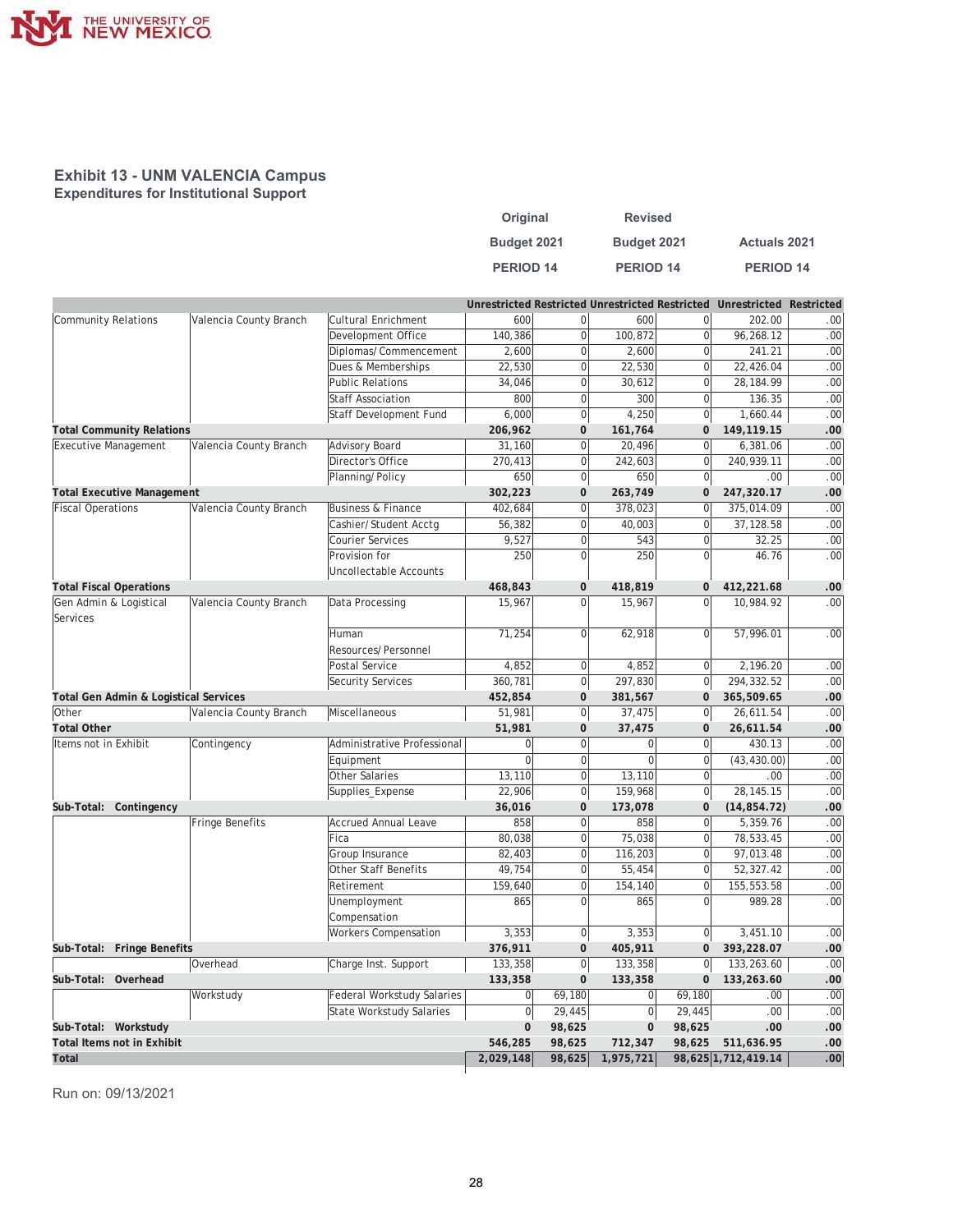

Original<br>Budget 2021 PERIOD 14

Revised Budget 2021 PERIOD 14

Actuals 2021 PERIOD 14

|                    |               |             |                     |      | FTE Unrestricted FTE Restricted |                |      | FTE Unrestricted FTE Restricted |                | <b>FTE</b> | Unrestricted FTE Restricted |     |
|--------------------|---------------|-------------|---------------------|------|---------------------------------|----------------|------|---------------------------------|----------------|------------|-----------------------------|-----|
| Other              | Valencia      | Miscellane  | Administra          | .45  | 30,088                          | $\overline{0}$ | .28  | 16,931                          | $\overline{0}$ | .26        | 16,876.24                   | .00 |
|                    | County        | ous         | tive                |      |                                 |                |      |                                 |                |            |                             |     |
|                    | Branch        | -BU 437     | Professional        |      |                                 |                |      |                                 |                |            |                             |     |
|                    |               | Miscellane  | Supplies_E          |      | 21,144                          | $\overline{0}$ |      | 20,544                          | $\overline{0}$ |            | 9,735.30                    | .00 |
|                    |               | ous         | xpense              |      |                                 |                |      |                                 |                |            |                             |     |
|                    |               | -BU 437     |                     |      |                                 |                |      |                                 |                |            |                             |     |
|                    |               |             | Travel              |      | 749                             | $\overline{0}$ |      | $\mathbf{0}$                    | $\overline{0}$ |            | .00                         | .00 |
| Total 437          |               |             |                     | .45  | 51,981                          | $\overline{0}$ | .28  | 37,475                          | $\overline{0}$ | .26        | 26,611.54                   | .00 |
| <b>Total Other</b> |               |             |                     | .45  | 51,981                          | $\mathbf 0$    | .28  | 37,475                          | $\mathbf 0$    | .26        | 26,611.54                   | .00 |
| Community          | Valencia      | Developme   | Administra          | 1.35 | 88,294                          | $\mathbf 0$    | 1.35 | 84,898                          | $\mathbf 0$    | 1.35       | 84,897.34                   | .00 |
| Relations          | County        | nt Office   | tive                |      |                                 |                |      |                                 |                |            |                             |     |
|                    | <b>Branch</b> | -BU 208     | Professional        |      |                                 |                |      |                                 |                |            |                             |     |
|                    |               |             | Faculty             |      | $\overline{0}$                  | $\overline{0}$ |      | 1,278                           | $\mathbf 0$    |            | .00                         | .00 |
|                    |               |             | Salaries            |      |                                 |                |      |                                 |                |            |                             |     |
|                    |               |             | Support             | 1.00 | 40,783                          | $\overline{0}$ | .22  | 6,487                           | $\overline{0}$ | .16        | 6,485.46                    | .00 |
|                    |               |             | <b>Staff Salary</b> |      |                                 |                |      |                                 |                |            |                             |     |
|                    |               | Developme   | Equipment           |      | 900                             | $\overline{0}$ |      | 900                             | $\mathbf 0$    |            | .00                         | .00 |
|                    |               | nt Office   |                     |      |                                 |                |      |                                 |                |            |                             |     |
|                    |               | -BU 208     |                     |      |                                 |                |      |                                 |                |            |                             |     |
|                    |               |             | Supplies_E          |      | 6,819                           | $\overline{0}$ |      | 6,819                           | $\mathbf 0$    |            | 4,885.32                    | .00 |
|                    |               |             | xpense              |      |                                 |                |      |                                 |                |            |                             |     |
|                    |               |             | Travel              |      | 3,590                           | $\overline{0}$ |      | 490                             | $\overline{0}$ |            | .00                         | .00 |
| Total 208          |               |             |                     | 2.35 | 140,386                         | 0              | 1.57 | 100,872                         | 0              | 1.51       | 96,268.12                   | .00 |
|                    |               | Diplomas/   | Supplies_E          |      | 2,600                           | $\overline{0}$ |      | 2,600                           | $\mathbf 0$    |            | 241.21                      | .00 |
|                    |               | Commence    | xpense              |      |                                 |                |      |                                 |                |            |                             |     |
|                    |               | ment        |                     |      |                                 |                |      |                                 |                |            |                             |     |
|                    |               | -BU 210     |                     |      |                                 |                |      |                                 |                |            |                             |     |
| Total 210          |               |             |                     |      | 2,600                           | $\overline{0}$ |      | 2,600                           | $\overline{0}$ |            | 241.21                      | .00 |
|                    |               | Public      | Administra          | .50  | 26,921                          | $\mathbf 0$    | .50  | 25,887                          | $\overline{0}$ | .50        | 25,886.27                   | .00 |
|                    |               | Relations   | tive                |      |                                 |                |      |                                 |                |            |                             |     |
|                    |               | -BU 407     | Professional        |      |                                 |                |      |                                 |                |            |                             |     |
|                    |               | Public      | Supplies_E          |      | 4,625                           | $\overline{0}$ |      | 4,625                           | $\mathbf 0$    |            | 2,298.72                    | .00 |
|                    |               | Relations   | xpense              |      |                                 |                |      |                                 |                |            |                             |     |
|                    |               | -BU 407     |                     |      |                                 |                |      |                                 |                |            |                             |     |
|                    |               |             | Travel              |      | 2,500                           | $\overline{0}$ |      | 100                             | $\overline{0}$ |            | .00.                        | .00 |
| Total 407          |               |             |                     | .50  | 34,046                          | $\overline{0}$ | .50  | 30,612                          | $\overline{0}$ | .50        | 28,184.99                   | .00 |
|                    |               | Staff       | Supplies_E          |      | 300                             | $\overline{0}$ |      | 300                             | $\Omega$       |            | 136.35                      | .00 |
|                    |               | Association | xpense              |      |                                 |                |      |                                 |                |            |                             |     |
|                    |               | -BU 526     |                     |      |                                 |                |      |                                 |                |            |                             |     |
|                    |               |             | Travel              |      | 500                             | $\overline{0}$ |      | $\overline{0}$                  | $\overline{0}$ |            | .00.                        | .00 |
| Total 526          |               |             |                     |      | 800                             | $\overline{0}$ |      | 300                             | $\overline{0}$ |            | 136.35                      | .00 |
|                    |               | Staff       | Supplies_E          |      | 4,250                           | $\overline{0}$ |      | 4,250                           | $\mathbf 0$    |            | 1,660.44                    | .00 |
|                    |               | Developme   | xpense              |      |                                 |                |      |                                 |                |            |                             |     |
|                    |               | nt Fund     |                     |      |                                 |                |      |                                 |                |            |                             |     |
|                    |               | -BU 527     |                     |      |                                 |                |      |                                 |                |            |                             |     |
|                    |               |             | Travel              |      | 1,750                           | $\overline{0}$ |      | $\mathbf{0}$                    | $\overline{0}$ |            | .00                         | .00 |
| Total 527          |               |             |                     |      | 6,000                           | $\overline{0}$ |      | 4,250                           | $\overline{0}$ |            | 1,660.44                    | .00 |
|                    |               | Cultural    | Supplies_E          |      | 600                             | $\overline{0}$ |      | 600                             | $\Omega$       |            | 202.00                      | .00 |
|                    |               | Enrichmen   | xpense              |      |                                 |                |      |                                 |                |            |                             |     |
|                    |               | t           |                     |      |                                 |                |      |                                 |                |            |                             |     |
|                    |               | -BU 528     |                     |      |                                 |                |      |                                 |                |            |                             |     |
| Total 528          |               |             |                     |      | 600                             | $\overline{0}$ |      | 600                             | $\overline{0}$ |            | 202.00                      | .00 |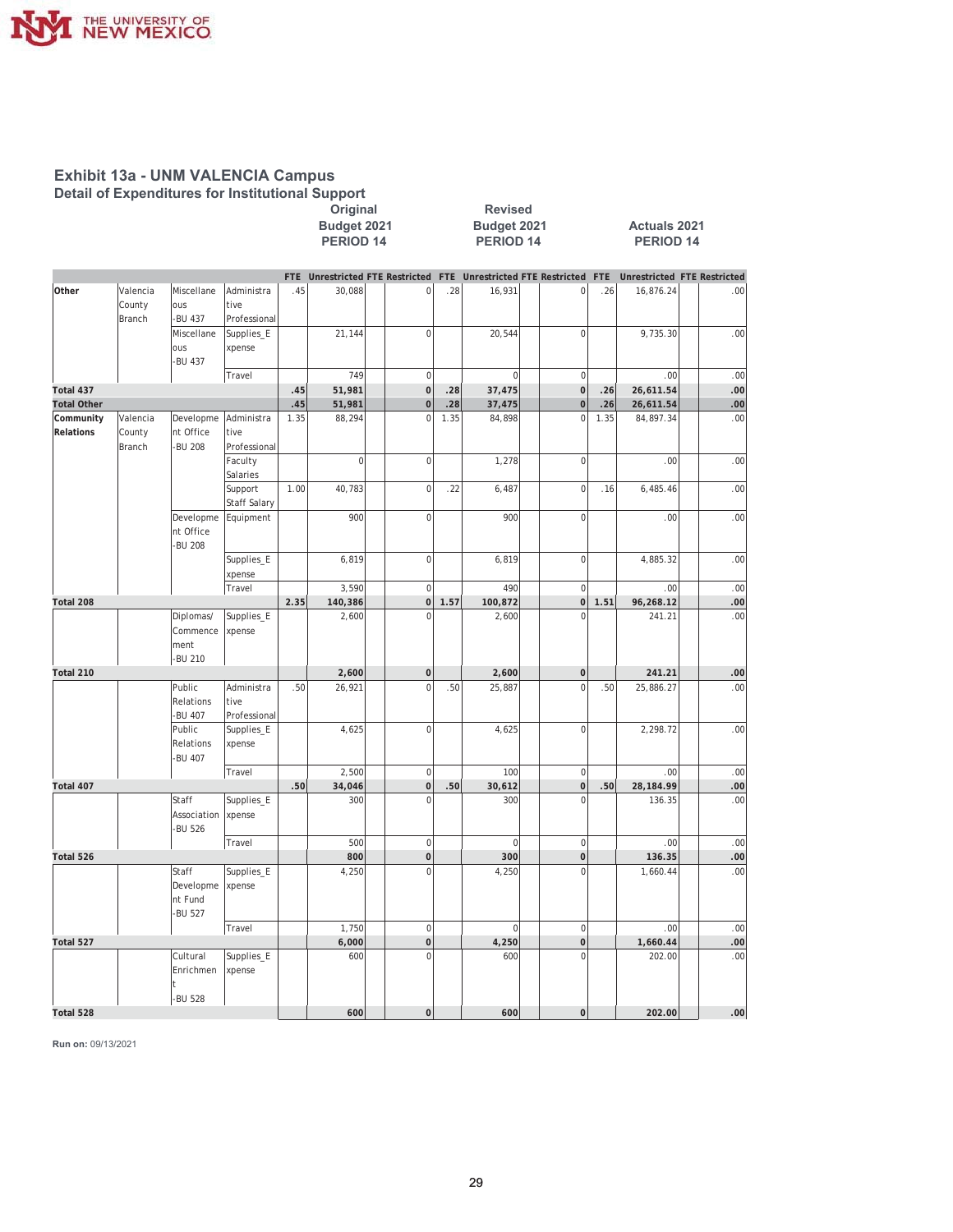

|                                               |                              |                                                   |                                    |              | Original<br>Budget 2021<br><b>PERIOD 14</b> |                | <b>Revised</b><br>Budget 2021<br><b>PERIOD 14</b><br>FTE Unrestricted FTE Restricted FTE Unrestricted FTE Restricted FTE |                    |  |                         |              | <b>Actuals 2021</b><br>PERIOD 14   |                  |
|-----------------------------------------------|------------------------------|---------------------------------------------------|------------------------------------|--------------|---------------------------------------------|----------------|--------------------------------------------------------------------------------------------------------------------------|--------------------|--|-------------------------|--------------|------------------------------------|------------------|
|                                               |                              |                                                   |                                    |              |                                             |                |                                                                                                                          |                    |  |                         |              | <b>Unrestricted FTE Restricted</b> |                  |
| Community<br>Relations                        | Valencia<br>County<br>Branch | Dues &<br>Membershi<br>ps                         | Supplies_E<br>xpense               |              | 22,530                                      | $\mathsf 0$    |                                                                                                                          | 22,530             |  | 0                       |              | 22,426.04                          | .00              |
|                                               |                              | -BU 529                                           |                                    |              |                                             |                |                                                                                                                          |                    |  |                         |              |                                    |                  |
| Total 529                                     |                              |                                                   |                                    |              | 22,530<br>206,962                           | $\mathbf 0$    |                                                                                                                          | 22,530             |  | $\mathbf 0$             |              | 22,426.04<br>149,119.15            | .00              |
| <b>Total Community Relations</b><br>Executive | Valencia                     | Planning/P                                        | Supplies_E                         | 2.85         | 650                                         | 0 <br>$\Omega$ | 2.07                                                                                                                     | 161,764<br>650     |  | $\mathbf 0$<br>$\Omega$ | 2.01         | .00.                               | .00<br>.00       |
| Management                                    | County<br>Branch             | olicy<br>-BU 189                                  | xpense                             |              |                                             |                |                                                                                                                          |                    |  |                         |              |                                    |                  |
| Total 189                                     |                              |                                                   |                                    |              | 650                                         | $\pmb{0}$      |                                                                                                                          | 650                |  | $\mathbf 0$             |              | .00                                | .00              |
|                                               |                              | Advisory<br>Board<br><b>BU 401</b>                | Contract<br>Services               |              | 5,744                                       | $\mathbf 0$    |                                                                                                                          | 5,744              |  | $\Omega$                |              | .00                                | .00              |
|                                               |                              |                                                   | Supplies_E<br>xpense               |              | 15,156                                      | $\overline{0}$ |                                                                                                                          | 14,492             |  | $\bf 0$                 |              | 5,250.18                           | .00              |
|                                               |                              |                                                   | Travel                             |              | 10,260                                      | $\overline{0}$ |                                                                                                                          | 260                |  | $\mathbf 0$             |              | 1,130.88                           | .00              |
| Total 401                                     |                              |                                                   |                                    |              | 31,160                                      | 0              |                                                                                                                          | 20,496             |  | $\mathbf 0$             |              | 6,381.06                           | .00              |
|                                               |                              | Director's<br>Office<br>-BU 484                   | Administra<br>tive<br>Professional | 2.00         | 231,735                                     | $\overline{0}$ | 2.00                                                                                                                     | 229,610            |  | $\mathbf 0$             | 2.00         | 229,609.32                         | .00              |
|                                               |                              |                                                   | Other<br>Salaries                  |              | 15,612                                      | $\overline{0}$ |                                                                                                                          | $\mathsf 0$        |  | $\mathbf{0}$            |              | .00.                               | .00              |
|                                               |                              | Director's<br>Office<br><b>BU 484</b>             | Equipment                          |              | 500                                         | $\overline{0}$ |                                                                                                                          | 310                |  | $\mathbf 0$             |              | .00                                | .00              |
|                                               |                              |                                                   | Supplies_E<br>xpense               |              | 12,679                                      | $\overline{0}$ |                                                                                                                          | 12,533             |  | $\mathbf 0$             |              | 11,329.79                          | .00              |
|                                               |                              |                                                   | Travel                             |              | 9,887                                       | $\mathbf 0$    |                                                                                                                          | 150                |  | $\mathbf{0}$            |              | .00                                | .00              |
| Total 484                                     |                              |                                                   |                                    | 2.00         | 270,413                                     | $\overline{0}$ | 2.00                                                                                                                     | 242,603            |  | $\mathbf 0$             | 2.00         | 240,939.11                         | .00              |
| <b>Total Executive Management</b><br>Fiscal   | Valencia                     | <b>Business &amp;</b>                             | Administra                         | 2.00<br>3.00 | 302,223<br>258,255                          | 0 <br>$\Omega$ | 2.00<br>3.00                                                                                                             | 263,749<br>248,322 |  | $\bf 0$<br>$\Omega$     | 2.00<br>3.00 | 247,320.17<br>248,321.40           | .00<br>.00       |
| Operations                                    | County<br>Branch             | Finance<br><b>BU 486</b>                          | tive<br>Professional               |              |                                             |                |                                                                                                                          |                    |  |                         |              |                                    |                  |
|                                               |                              |                                                   | Federal<br>Workstudy<br>Salaries   | .14          | 2,758                                       | $\mathbf 0$    |                                                                                                                          | 500                |  | $\mathbf 0$             |              | .00                                | .00              |
|                                               |                              |                                                   | State<br>Workstudy<br>Salaries     | .11          | 2,112                                       | $\mathbf 0$    |                                                                                                                          | 500                |  | $\mathbf 0$             |              | .00                                | .00              |
|                                               |                              |                                                   | Student<br>Salaries                | .28          | 5,500                                       | $\overline{0}$ |                                                                                                                          | 0                  |  | $\mathbf 0$             |              | .00                                | .00              |
|                                               |                              |                                                   | Support<br><b>Staff Salary</b>     | 2.00         | 73,979                                      | $\overline{0}$ | 1.97                                                                                                                     | 72,531             |  | $\mathbf 0$             | 2.00         | 72,530.10                          | .00              |
|                                               |                              |                                                   | Technician<br>Salary               | 1.00         | 44,130                                      | υI             | 1.00                                                                                                                     | 42,433             |  | ΟJ                      | 1.00         | 42,432.96                          | .00              |
|                                               |                              | <b>Business &amp;</b><br>Finance<br><b>BU 486</b> | Contract<br>Services               |              | 500                                         | $\overline{0}$ |                                                                                                                          | 500                |  | 0                       |              | .00                                | .00              |
|                                               |                              |                                                   | Equipment                          |              | 1,056                                       | 0              |                                                                                                                          | 1,056              |  | 0                       |              | 899.97                             | .00              |
|                                               |                              |                                                   | Supplies_E<br>xpense               |              | 11,881                                      | $\circ$        |                                                                                                                          | 11,881             |  | $\mathbf{0}$            |              | 10,651.80                          | .00              |
|                                               |                              |                                                   | Travel                             |              | 2,513                                       | 0              |                                                                                                                          | 300                |  | $\overline{0}$          |              | 177.86                             | .00              |
| Total 486                                     |                              |                                                   |                                    | 6.53         | 402,684                                     |                | 0  5.97                                                                                                                  | 378,023            |  |                         | $ 0 $ 6.00   | 375,014.09                         | .00 <sub>1</sub> |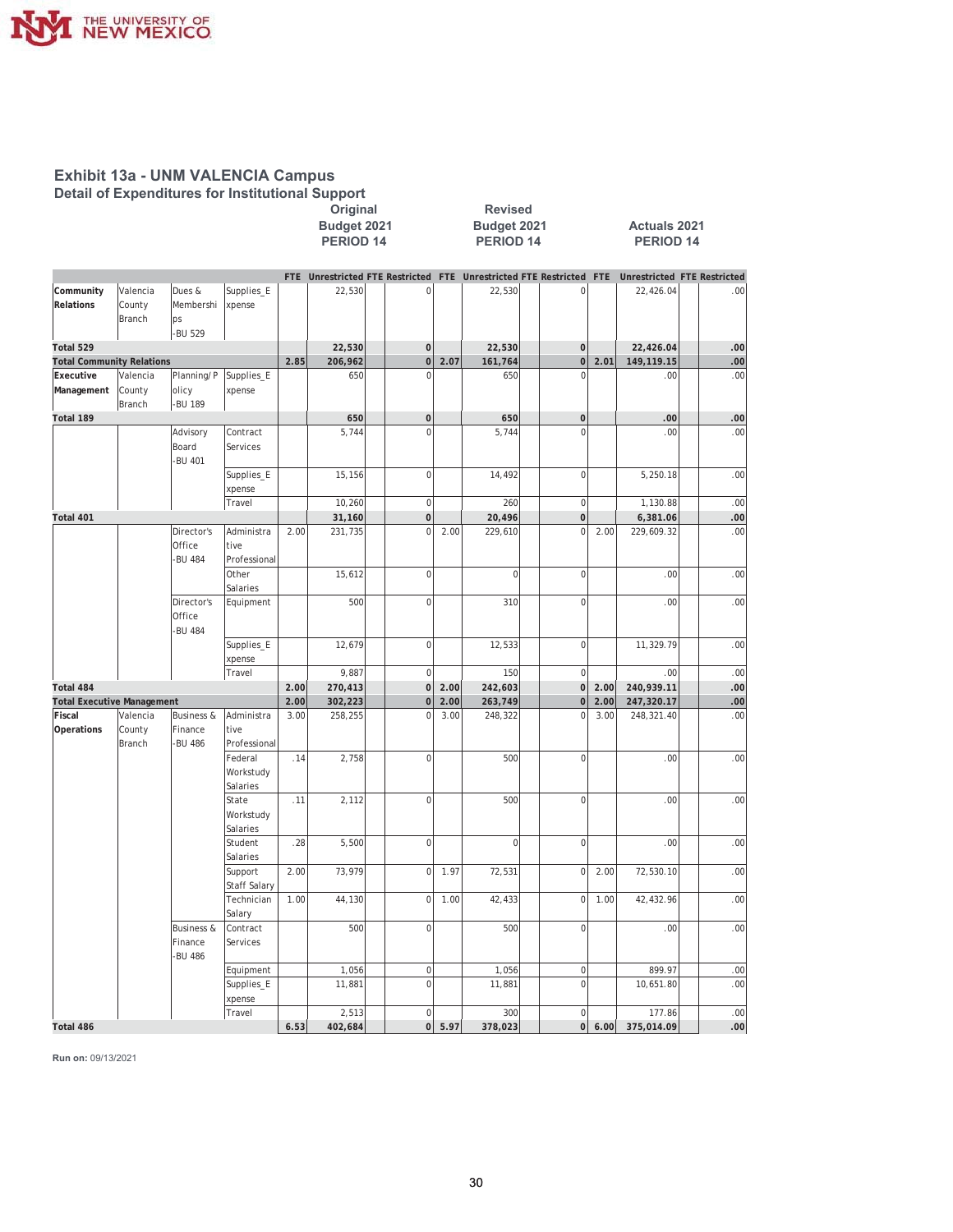

|                                             |          |               |                      |             | . .<br>Original      |                               |      | <b>Revised</b>                                                      |                             |      |                                    |            |
|---------------------------------------------|----------|---------------|----------------------|-------------|----------------------|-------------------------------|------|---------------------------------------------------------------------|-----------------------------|------|------------------------------------|------------|
|                                             |          |               |                      |             | Budget 2021          |                               |      | Budget 2021                                                         |                             |      | <b>Actuals 2021</b>                |            |
|                                             |          |               |                      |             | PERIOD <sub>14</sub> |                               |      | <b>PERIOD 14</b>                                                    |                             |      | PERIOD <sub>14</sub>               |            |
|                                             |          |               |                      |             |                      |                               |      |                                                                     |                             |      |                                    |            |
|                                             |          |               |                      |             |                      |                               |      | FTE Unrestricted FTE Restricted FTE Unrestricted FTE Restricted FTE |                             |      | <b>Unrestricted FTE Restricted</b> |            |
| Fiscal                                      | Valencia | Provision     | Supplies_E           |             | 250                  | $\mathbf 0$                   |      | 250                                                                 | $\overline{0}$              |      | 46.76                              | .00        |
| Operations                                  | County   | for           | xpense               |             |                      |                               |      |                                                                     |                             |      |                                    |            |
|                                             | Branch   | Uncollecta    |                      |             |                      |                               |      |                                                                     |                             |      |                                    |            |
|                                             |          | ble           |                      |             |                      |                               |      |                                                                     |                             |      |                                    |            |
|                                             |          | Accounts      |                      |             |                      |                               |      |                                                                     |                             |      |                                    |            |
|                                             |          | -BU 492       |                      |             |                      |                               |      |                                                                     |                             |      |                                    |            |
| Total 492                                   |          |               |                      |             | 250                  | $\mathbf{0}$                  |      | 250                                                                 | $\mathbf 0$                 |      | 46.76                              | .00        |
|                                             |          | Cashier/St    | Federal              | .19         | 3,744                | $\overline{0}$                |      | $\mathbf 0$                                                         | $\overline{0}$              |      | .00                                | .00        |
|                                             |          | udent         | Workstudy            |             |                      |                               |      |                                                                     |                             |      |                                    |            |
|                                             |          | Acctg         | Salaries             |             |                      |                               |      |                                                                     |                             |      |                                    |            |
|                                             |          | -BU 520       |                      |             |                      |                               |      |                                                                     |                             |      |                                    |            |
|                                             |          |               | State                | .07         | 1,478                | $\mathbf 0$                   |      | $\overline{0}$                                                      | $\mathbf 0$                 |      | .00                                | .00        |
|                                             |          |               | Workstudy            |             |                      |                               |      |                                                                     |                             |      |                                    |            |
|                                             |          |               | Salaries             |             |                      |                               |      |                                                                     |                             |      |                                    |            |
|                                             |          |               | Student              | .45         | 8,982                | $\mathbf 0$                   |      | $\overline{0}$                                                      | $\overline{0}$              |      | .00                                | .00        |
|                                             |          |               | Salaries             | 1.00        |                      | $\mathbf 0$                   | .99  | 33,399                                                              | $\mathbf 0$                 | 1.00 |                                    | .00        |
|                                             |          |               | Technician<br>Salary |             | 34,574               |                               |      |                                                                     |                             |      | 33,414.18                          |            |
|                                             |          | Cashier/St    | Contract             |             | $\mathsf 0$          | $\mathbf 0$                   |      | $\overline{0}$                                                      | $\mathbf 0$                 |      | 161.81                             | .00        |
|                                             |          | udent         | Services             |             |                      |                               |      |                                                                     |                             |      |                                    |            |
|                                             |          | Acctg         |                      |             |                      |                               |      |                                                                     |                             |      |                                    |            |
|                                             |          | -BU 520       |                      |             |                      |                               |      |                                                                     |                             |      |                                    |            |
|                                             |          |               | Supplies_E           |             | 5,104                | $\mathbf 0$                   |      | 5,104                                                               | $\overline{0}$              |      | 2,740.22                           | .00        |
|                                             |          |               | xpense               |             |                      |                               |      |                                                                     |                             |      |                                    |            |
|                                             |          |               | Travel               |             | 2,500                | $\overline{0}$                |      | 1,500                                                               | $\mathbf 0$                 |      | 812.37                             | .00        |
| Total 520                                   |          |               |                      | 1.71        | 56,382               | $\mathbf 0$                   | .99  | 40,003                                                              | $\mathbf 0$                 | 1.00 | 37,128.58                          | .00        |
|                                             |          | Courier       | Federal              | .12         | 2,277                | $\overline{0}$                |      | $\mathbf 0$                                                         | $\overline{0}$              |      | .00                                | .00        |
|                                             |          | Services      | Workstudy            |             |                      |                               |      |                                                                     |                             |      |                                    |            |
|                                             |          | -BU 523       | Salaries             |             |                      |                               |      |                                                                     |                             |      |                                    |            |
|                                             |          |               | Student              | .15         | 3,000                | $\mathbf 0$                   |      | $\overline{0}$                                                      | $\overline{0}$              |      | .00.                               | .00        |
|                                             |          |               | Salaries             |             |                      |                               |      |                                                                     |                             |      |                                    |            |
|                                             |          | Courier       | Supplies_E           |             | 43                   | $\mathbf 0$                   |      | 43                                                                  | $\mathbf 0$                 |      | .32                                | .00        |
|                                             |          | Services      | xpense               |             |                      |                               |      |                                                                     |                             |      |                                    |            |
|                                             |          | <b>BU 523</b> |                      |             |                      |                               |      |                                                                     |                             |      |                                    |            |
|                                             |          |               | Travel               |             | 4,207                | $\mathbf 0$<br>$\overline{0}$ |      | 500                                                                 | $\mathbf 0$                 |      | 31.93                              | .00        |
| Total 523<br><b>Total Fiscal Operations</b> |          |               |                      | .27<br>8.51 | 9,527<br>468,843     | $\mathbf 0$                   | 6.96 | 543<br>418,819                                                      | $\mathbf 0$<br>$\mathbf{0}$ | 7.00 | 32.25<br>412,221.68                | .00<br>.00 |
| Gen Admin &                                 | Valencia | Postal        | Supplies_E           |             | 4,852                | $\Omega$                      |      | 4,852                                                               | $\mathbf 0$                 |      | 2,196.20                           | .00        |
| Logistical                                  | County   | Service       | xpense               |             |                      |                               |      |                                                                     |                             |      |                                    |            |
| Services                                    | Branch   | -BU 201       |                      |             |                      |                               |      |                                                                     |                             |      |                                    |            |
| Total 201                                   |          |               |                      |             | 4,852                | $\mathbf 0$                   |      | 4,852                                                               | $\mathbf 0$                 |      | 2,196.20                           | .00        |
|                                             |          | Data          | Contract             |             | 409                  | $\mathbf 0$                   |      | 409                                                                 | $\mathbf 0$                 |      | 1,348.44                           | .00        |
|                                             |          | Processing    | Services             |             |                      |                               |      |                                                                     |                             |      |                                    |            |
|                                             |          | -BU 385       |                      |             |                      |                               |      |                                                                     |                             |      |                                    |            |
|                                             |          |               | Equipment            |             | 3,000                | $\mathbf 0$                   |      | 3,000                                                               | $\mathbf 0$                 |      | 611.72                             | .00        |
|                                             |          |               | Supplies_E           |             | 12,558               | $\mathbf 0$                   |      | 12,558                                                              | $\overline{0}$              |      | 9,024.76                           | .00        |
|                                             |          |               | xpense               |             |                      |                               |      |                                                                     |                             |      |                                    |            |
| Total 385                                   |          |               |                      |             | 15,967               | $\pmb{0}$                     |      | 15,967                                                              | $\mathbf 0$                 |      | 10,984.92                          | .00        |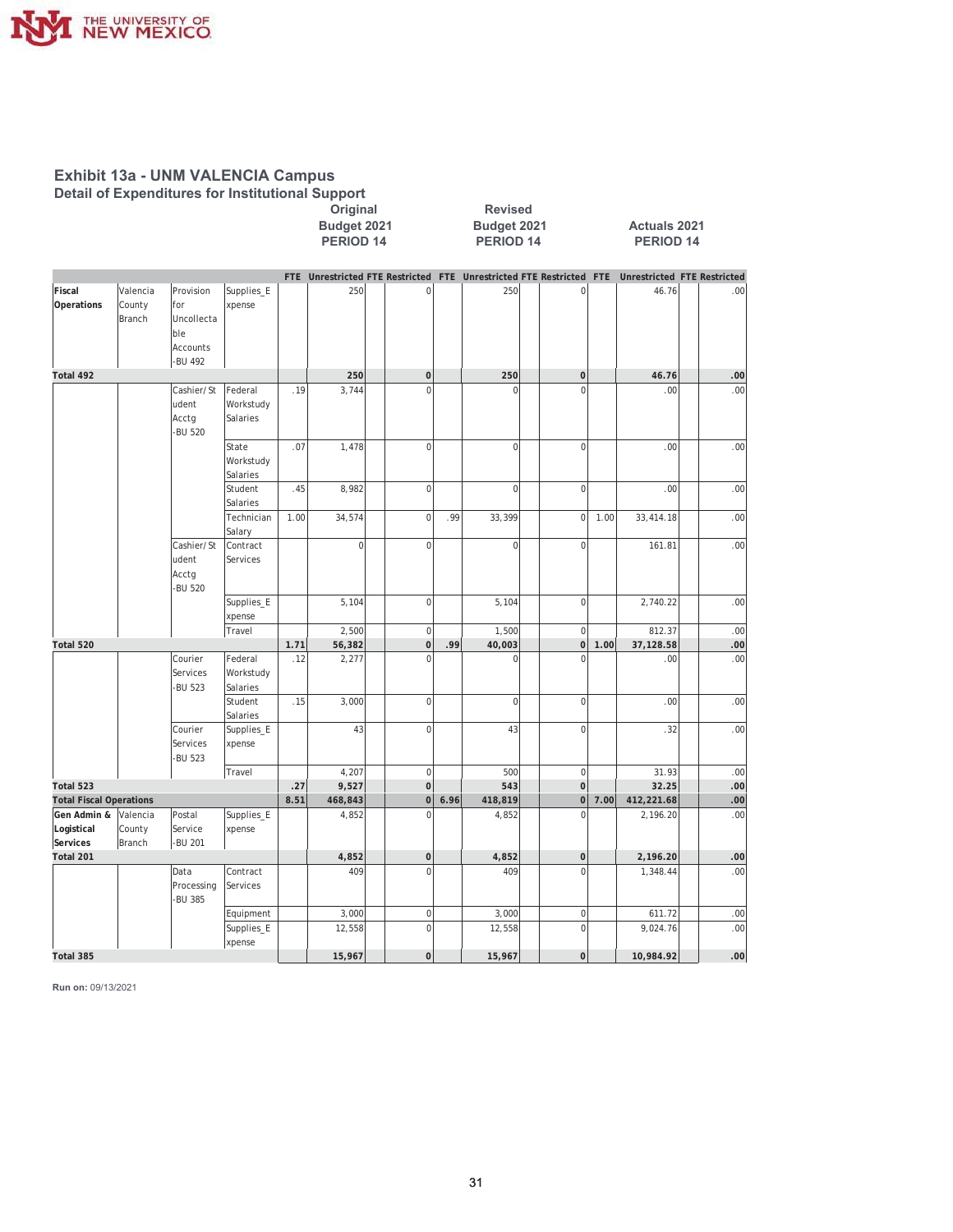

**2011 2ULDA 5H**<br> **2ULDA 5HYPLE 5HYPLE 5HYPLE 5HYPLE 5HYPLE 5HYPLE 5HYPLE 5HYPLE 5HYPLE 5HYPLE 5HYPLE 5HYPLE 5HYPLE 5HYPLE 5HYPLE 5HYPLE 5HYPLE 5HYPLE 5HYPLE 5HYPLE 5HYPLE 5HYPLE 5HYPLE 5HYPLE 5HYPLE 5HYPLE 5HYPLE 5HYPLE** Example 1999<br> **Example 3021**<br> **EXIOD 14**<br> **EXIOD 14**<br> **EXIOD 14**<br> **PERIOD 14**<br> **PERIOD 14**<br> **PERIOD 14** 

**PERIOD 14** 

|                                       |          |            |                     |       |           |             |         | FTE Unrestricted FTE Restricted FTE Unrestricted FTE Restricted FTE |             |      | <b>Unrestricted FTE Restricted</b> |     |
|---------------------------------------|----------|------------|---------------------|-------|-----------|-------------|---------|---------------------------------------------------------------------|-------------|------|------------------------------------|-----|
| Gen Admin &                           | Valencia | Human      | Administra          | .50   | 37,232    | $\Omega$    | .50     | 35,801                                                              | 0           | .50  | 35,799.96                          | .00 |
| Logistical                            | County   | Resources/ | tive                |       |           |             |         |                                                                     |             |      |                                    |     |
| Services                              | Branch   | Personnel  | Professional        |       |           |             |         |                                                                     |             |      |                                    |     |
|                                       |          | -BU 493    |                     |       |           |             |         |                                                                     |             |      |                                    |     |
|                                       |          |            | Support             | .50   | 22,711    | $\Omega$    | .49     | 21,922                                                              | $\Omega$    | .50  | 21,921.61                          | .00 |
|                                       |          |            | <b>Staff Salary</b> |       |           |             |         |                                                                     |             |      |                                    |     |
|                                       |          | Human      | Supplies_E          |       | 5,095     | $\Omega$    |         | 5,095                                                               | $\Omega$    |      | 274.44                             | .00 |
|                                       |          | Resources/ | xpense              |       |           |             |         |                                                                     |             |      |                                    |     |
|                                       |          | Personnel  |                     |       |           |             |         |                                                                     |             |      |                                    |     |
|                                       |          | -BU 493    |                     |       |           |             |         |                                                                     |             |      |                                    |     |
|                                       |          |            | Travel              |       | 6,216     | $\mathbf 0$ |         | 100                                                                 | $\mathbf 0$ |      | .00                                | .00 |
| Total 493                             |          |            |                     | 1.00  | 71,254    | $\mathbf 0$ | .99     | 62,918                                                              | $\mathbf 0$ | 1.00 | 57,996.01                          | .00 |
|                                       |          | Security   | Federal             | .12   | 2,300     | $\Omega$    |         | $\Omega$                                                            | $\Omega$    |      | .00                                | .00 |
|                                       |          | Services   | Workstudy           |       |           |             |         |                                                                     |             |      |                                    |     |
|                                       |          | -BU 494    | Salaries            |       |           |             |         |                                                                     |             |      |                                    |     |
|                                       |          |            | State               | .05   | 1,000     | $\Omega$    |         | $\Omega$                                                            | $\Omega$    |      | .00.                               | .00 |
|                                       |          |            | Workstudy           |       |           |             |         |                                                                     |             |      |                                    |     |
|                                       |          |            | Salaries            |       |           |             |         |                                                                     |             |      |                                    |     |
|                                       |          |            | Support             | 4.00  | 173,782   | $\Omega$    | 3.71    | 167,677                                                             | $\mathbf 0$ | 3.82 | 172,391.83                         | .00 |
|                                       |          |            | <b>Staff Salary</b> |       |           |             |         |                                                                     |             |      |                                    |     |
|                                       |          |            | Technician          | 3.00  | 161,199   | $\mathbf 0$ | 1.97    | 107,653                                                             | $\mathbf 0$ | 2.00 | 108,323.75                         | .00 |
|                                       |          |            | Salary              |       |           |             |         |                                                                     |             |      |                                    |     |
|                                       |          | Security   | Contract            |       | 279       | $\mathbf 0$ |         | 279                                                                 | $\mathbf 0$ |      | .00                                | .00 |
|                                       |          | Services   | Services            |       |           |             |         |                                                                     |             |      |                                    |     |
|                                       |          | -BU 494    |                     |       |           |             |         |                                                                     |             |      |                                    |     |
|                                       |          |            | Equipment           |       | 300       | $\mathbf 0$ |         | 300                                                                 | $\mathbf 0$ |      | 259.90                             | .00 |
|                                       |          |            | Supplies_E          |       | 18,421    | $\Omega$    |         | 18,421                                                              | $\Omega$    |      | 12,046.06                          | .00 |
|                                       |          |            | xpense              |       |           |             |         |                                                                     |             |      |                                    |     |
|                                       |          |            | Travel              |       | 3,500     | $\Omega$    |         | 3,500                                                               | 0           |      | 1,310.98                           | .00 |
| Total 494                             |          |            |                     | 7.17  | 360,781   | $\Omega$    | 5.68    | 297,830                                                             | οl          | 5.82 | 294,332.52                         | .00 |
| Total Gen Admin & Logistical Services |          |            |                     | 8.17  | 452,854   | 0           | 6.67    | 381,567                                                             | 0           | 6.82 | 365,509.65                         | .00 |
| <b>Grand Total Exhibit 13a</b>        |          |            |                     | 21.98 | 1,482,863 |             | 0 17.98 | 1,263,374                                                           |             |      | 0 18.09 1,200,782.19               | .00 |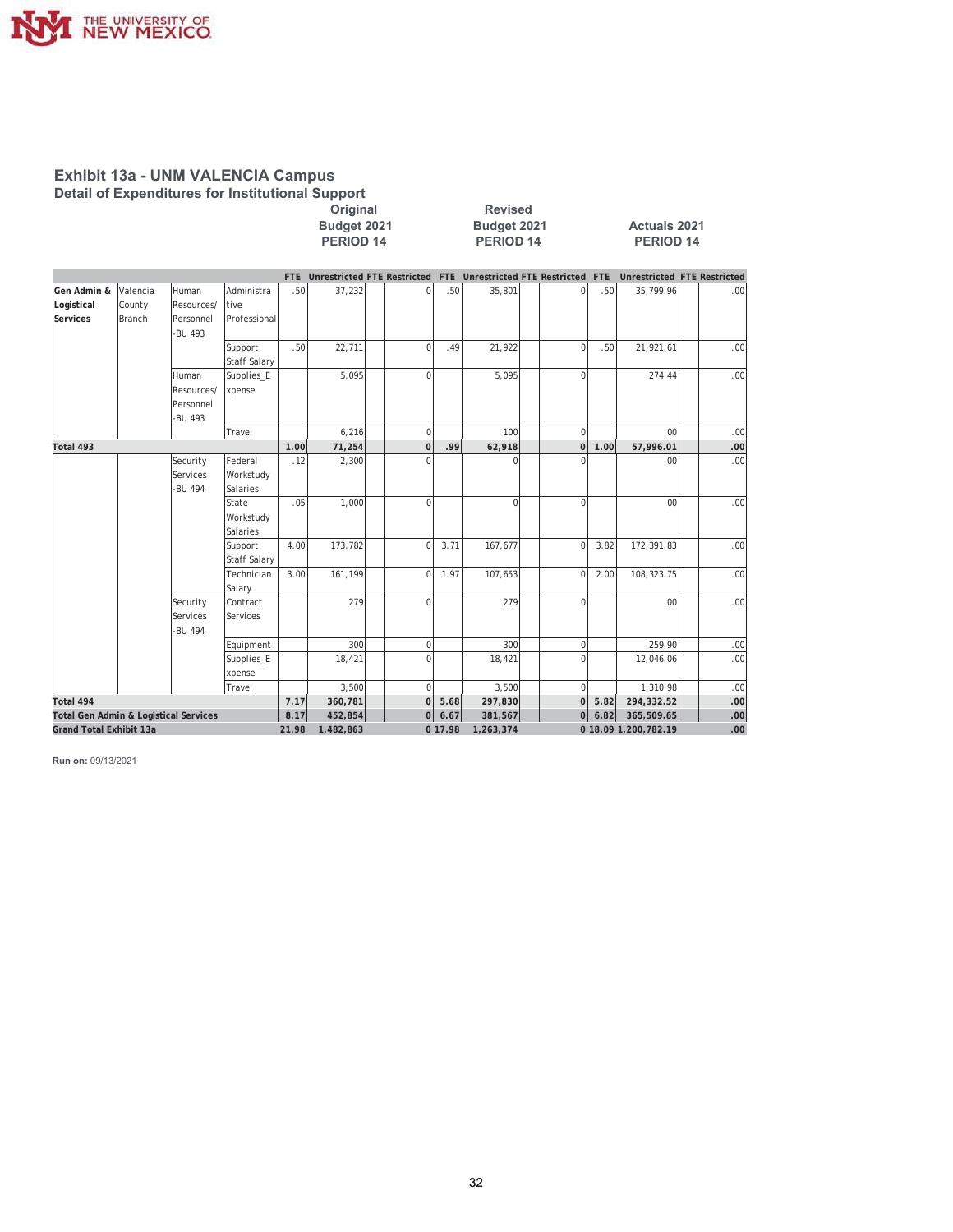

#### **Exhibit 14 - UNM VALENCIA Campus Expenditures for Operations and Maintenance of Plant**

| Original         | <b>Revised</b>   |                     |
|------------------|------------------|---------------------|
| Budget 2021      | Budget 2021      | <b>Actuals 2021</b> |
| <b>PERIOD 14</b> | <b>PERIOD 14</b> | PERIOD 14           |

|                      |                                                   |                  |                             | Unrestricted Restricted Unrestricted Restricted Unrestricted Restricted |                |           |                |              |                  |
|----------------------|---------------------------------------------------|------------------|-----------------------------|-------------------------------------------------------------------------|----------------|-----------|----------------|--------------|------------------|
| of Plant             | Operation & Maintenance<br>Valencia County Branch |                  | Administration              | 129,213                                                                 | $\Omega$       | 109,813   | $\Omega$       | 104,990.14   | .00 <sub>1</sub> |
|                      |                                                   |                  | Custodial                   | 186,829                                                                 | $\Omega$       | 185,466   | $\Omega$       | 162,060.28   | .00              |
|                      |                                                   |                  | Grounds & Landscaping       | 87,461                                                                  | $\overline{0}$ | 85,322    | $\overline{0}$ | 79.883.21    | .00              |
|                      |                                                   |                  | Maintenance                 | 148,252                                                                 | 0              | 146,316   | $\overline{0}$ | 115,834.75   | .00              |
|                      | Total Operation & Maintenance of Plant            |                  |                             | 551,755                                                                 | $\mathbf{0}$   | 526,917   |                | 0 462,768.38 | .00              |
| Items not in Exhibit |                                                   | Contingency      | Supplies Expense            | 49,400                                                                  | 0              | 21,823    | 0              | 404.00       | .00              |
|                      | Sub-Total: Contingency                            |                  |                             | 49,400                                                                  | $\mathbf{0}$   | 21,823    | $\mathbf 0$    | 404.00       | .00              |
|                      |                                                   | Fringe Benefits  | <b>Accrued Annual Leave</b> | 728                                                                     | $\Omega$       | 728       | $\Omega$       | (3,069.47)   | .00              |
|                      |                                                   |                  | Fica                        | 21,632                                                                  | $\Omega$       | 23,382    | $\Omega$       | 23,586.69    | .00              |
|                      |                                                   |                  | Group Insurance             | 45,925                                                                  | $\Omega$       | 37,625    | $\mathbf 0$    | 36,890.18    | .00              |
|                      |                                                   |                  | <b>Other Staff Benefits</b> | 11,496                                                                  | $\Omega$       | 15,396    | $\Omega$       | 15,404.82    | .00              |
|                      |                                                   |                  | Retirement                  | 43,734                                                                  | 0              | 45,334    | $\mathbf 0$    | 45,793.78    | .00              |
|                      |                                                   |                  | Supplies_Expense            | 35,212                                                                  | $\Omega$       | 212       | 0              | .00.         | .00              |
|                      |                                                   |                  | Unemployment                | 270                                                                     | $\Omega$       | 320       | $\Omega$       | 291.13       | .00.             |
|                      |                                                   |                  | Compensation                |                                                                         |                |           |                |              |                  |
|                      |                                                   |                  | <b>Workers Compensation</b> | 2.704                                                                   | 0              | 3,104     | $\overline{0}$ | 3,052.42     | .00              |
|                      | Sub-Total: Fringe Benefits                        |                  |                             | 161,701                                                                 | $\mathbf{0}$   | 126,101   |                | 0 121,949.55 | .00              |
|                      |                                                   | Overhead         | Charge Inst. Support        | 64,183                                                                  | 0              | 66,683    | 0              | 66,631.80    | .00              |
| Sub-Total: Overhead  |                                                   |                  |                             | 64,183                                                                  | $\mathbf{0}$   | 66,683    | $\mathbf{0}$   | 66,631.80    | .00              |
|                      |                                                   | <b>Utilities</b> | Electricity                 | 120,000                                                                 | $\Omega$       | 141.200   | $\Omega$       | 163.565.73   | .00              |
|                      |                                                   |                  | Fuel Heat Cool              | 50,322                                                                  | $\overline{0}$ | 25,322    | $\Omega$       | 24.119.76    | .00              |
|                      |                                                   |                  | Sewer Other                 | 41,200                                                                  | $\Omega$       | 76,200    | $\mathbf 0$    | 73,981.60    | .00              |
|                      |                                                   |                  | Water                       | 23,000                                                                  | 0              | 26,800    | $\overline{0}$ | 14,962.21    | .00              |
| Sub-Total: Utilities |                                                   |                  |                             | 234,522                                                                 | $\mathbf{0}$   | 269,522   |                | 0 276,629.30 | .00              |
|                      | <b>Total Items not in Exhibit</b>                 |                  |                             | 509,806                                                                 | $\mathbf{0}$   | 484,129   |                | 0 465,614.65 | .00              |
| Total                |                                                   |                  |                             | 1,061,561                                                               | 0              | 1,011,046 |                | 0 928,383.03 | .00              |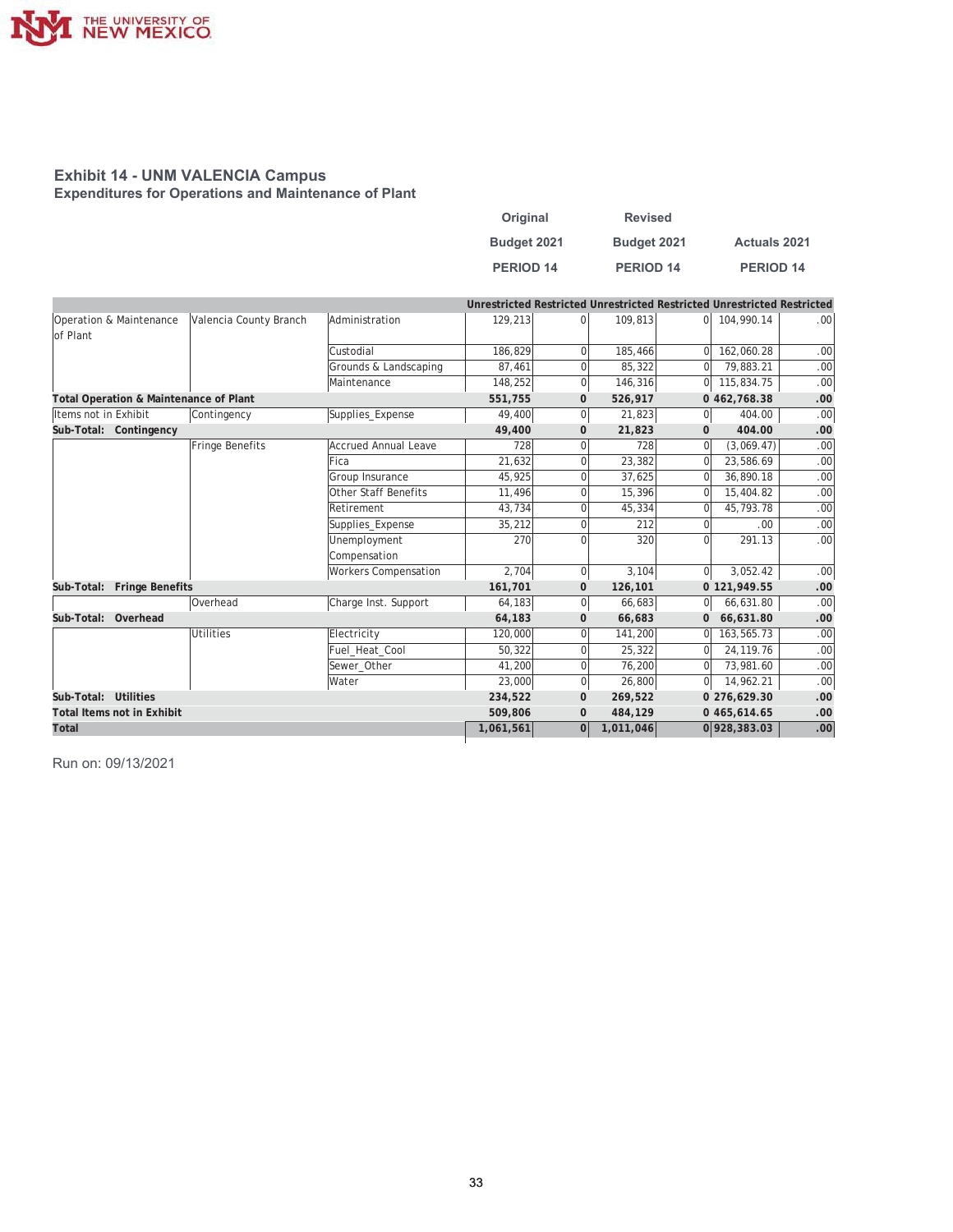

# Exhibit 14a - UNM VALENCIA Campus<br>Detail of Expenditures for Operations and Maintenance of Plant

Original

|                                                                              |                              |                                          |                                    |             | Budget 2021<br><b>PERIOD 14</b> |                                 |             | Budget 2021<br><b>PERIOD 14</b>                                 |                    |             | <b>Actuals 2021</b><br><b>PERIOD 14</b> |      |  |  |  |
|------------------------------------------------------------------------------|------------------------------|------------------------------------------|------------------------------------|-------------|---------------------------------|---------------------------------|-------------|-----------------------------------------------------------------|--------------------|-------------|-----------------------------------------|------|--|--|--|
|                                                                              |                              |                                          |                                    |             |                                 | FTE Unrestricted FTE Restricted |             | FTE Unrestricted FTE Restricted FTE Unrestricted FTE Restricted |                    |             |                                         |      |  |  |  |
| Operation &<br>Maintenance<br>of Plant                                       | Valencia<br>County<br>Branch | Administra<br>tion<br><b>BU 212</b>      | Administra<br>tive<br>Professional | 1.00        | 62,400                          | 0                               | .95         | 60,000                                                          | $\mathbf 0$        | .97         | 60,500.00                               | .00. |  |  |  |
|                                                                              |                              | Administra<br>tion<br><b>BU 212</b>      | Contract<br>Services               |             | 7,250                           | $\overline{0}$                  |             | 7,250                                                           | $\mathbf 0$        |             | .00.                                    | .00  |  |  |  |
|                                                                              |                              |                                          | Property<br>Insurance              |             | 27,610                          | $\mathbf 0$                     |             | 27,610                                                          | $\mathbf 0$        |             | 26,072.84                               | .00  |  |  |  |
|                                                                              |                              |                                          | Supplies_E<br>xpense               |             | 30,253                          | $\mathbf 0$                     |             | 14,253                                                          | $\mathbf 0$        |             | 18,417.30                               | .00  |  |  |  |
|                                                                              |                              |                                          | Travel                             |             | 1,700                           | $\mathbf 0$                     |             | 700                                                             | $\mathbf 0$        |             | .00.                                    | .00  |  |  |  |
| Total 212                                                                    |                              |                                          |                                    | 1.00        | 129,213                         | $\overline{0}$                  | .95         | 109,813                                                         | 0                  | .97         | 104,990.14                              | .00  |  |  |  |
|                                                                              |                              | Custodial<br><b>BU 213</b>               | Technician<br>Salary               | 6.00        | 141,981                         | $\overline{0}$                  | 6.09        | 140,618                                                         | $\mathbf 0$        | 6.13        | 141, 154.91                             | .00  |  |  |  |
|                                                                              |                              | Custodial<br><b>BU 213</b>               | Contract<br>Services               |             | $\Omega$                        | $\mathbf 0$                     |             | $\Omega$                                                        | $\mathbf 0$        |             | 684.00                                  | .00  |  |  |  |
|                                                                              |                              |                                          | Supplies_E<br>xpense               |             | 44,748                          | $\mathbf 0$                     |             | 44,748                                                          | $\mathsf 0$        |             | 20,189.45                               | .00  |  |  |  |
|                                                                              |                              |                                          | Travel                             |             | 100                             | $\mathbf 0$                     |             | 100                                                             | $\mathbf 0$        |             | 31.92                                   | .00  |  |  |  |
| Total 213                                                                    |                              | 6.00                                     | 186,829                            | $\mathbf 0$ | 6.09                            | 185,466                         | $\mathbf 0$ | 6.13                                                            | 162,060.28         | .00         |                                         |      |  |  |  |
|                                                                              |                              | Grounds &<br>Landscapin<br>-BU 214       | Technician<br>Salary               | 3.00        | 70,811                          | $\overline{0}$                  | 2.96        | 68,672                                                          | $\overline{0}$     | 3.00        | 68,742.64                               | .00  |  |  |  |
|                                                                              |                              | Grounds &<br>Landscapin<br><b>BU 214</b> | Equipment                          |             | 300                             | $\overline{0}$                  |             | 300                                                             | $\mathbf 0$        |             | 2,102.81                                | .00  |  |  |  |
|                                                                              |                              |                                          | Supplies_E<br>xpense               |             | 15,975                          | $\mathbf 0$                     |             | 15,975                                                          | $\mathbf 0$        |             | 9,037.76                                | .00  |  |  |  |
|                                                                              |                              |                                          | Travel                             |             | 375                             | $\mathbf 0$                     |             | 375                                                             | $\mathbf 0$        |             | .00.                                    | .00  |  |  |  |
| Total 214                                                                    |                              |                                          |                                    | 3.00        | 87,461                          | $\mathbf 0$                     | 2.96        | 85,322                                                          | $\mathbf 0$        | 3.00        | 79,883.21                               | .00  |  |  |  |
|                                                                              |                              | Maintenan<br>ce<br>-BU 215               | Technician<br>Salary               | 2.00        | 62,634                          | $\overline{0}$                  | 1.92        | 60,698                                                          | $\mathbf 0$        | 1.76        | 53,230.59                               | .00  |  |  |  |
|                                                                              |                              | Maintenan<br>ce<br><b>BU 215</b>         | Contract<br>Services               |             | 600                             | $\boldsymbol{0}$                |             | 600                                                             | $\mathbf 0$        |             | 652.29                                  | .00  |  |  |  |
|                                                                              |                              |                                          | Equipment                          |             | 1,000                           | $\mathbf 0$                     |             | 1,000                                                           | $\mathbf 0$        |             | 1,556.71                                | .00  |  |  |  |
|                                                                              |                              |                                          | Supplies_E<br>xpense               |             | 82,518                          | $\mathbf 0$                     |             | 82,518                                                          | $\mathbf 0$        |             | 57,667.59                               | .00. |  |  |  |
|                                                                              |                              |                                          | Travel                             |             | 1,500                           | $\mathbf 0$                     |             | 1,500                                                           | $\mathbf 0$        |             | 2,727.57                                | .00  |  |  |  |
| Total 215                                                                    |                              |                                          |                                    | 2.00        | 148,252                         | 0                               | 1.92        | 146,316                                                         | <sub>0</sub>       |             | 1.76 115,834.75                         | .00  |  |  |  |
| <b>Total Operation &amp; Maintenance of Plant</b><br>Grand Total Exhibit 14a |                              | 12.00                                    | 551,755                            |             | 0 11.92                         | 526,917                         |             |                                                                 | 0 11.86 462,768.38 | .00.<br>.00 |                                         |      |  |  |  |
|                                                                              |                              |                                          |                                    | 12.00       | 551,755                         |                                 | 0 11.92     | 526,917                                                         |                    |             | 0 11.86 462,768.38                      |      |  |  |  |

Revised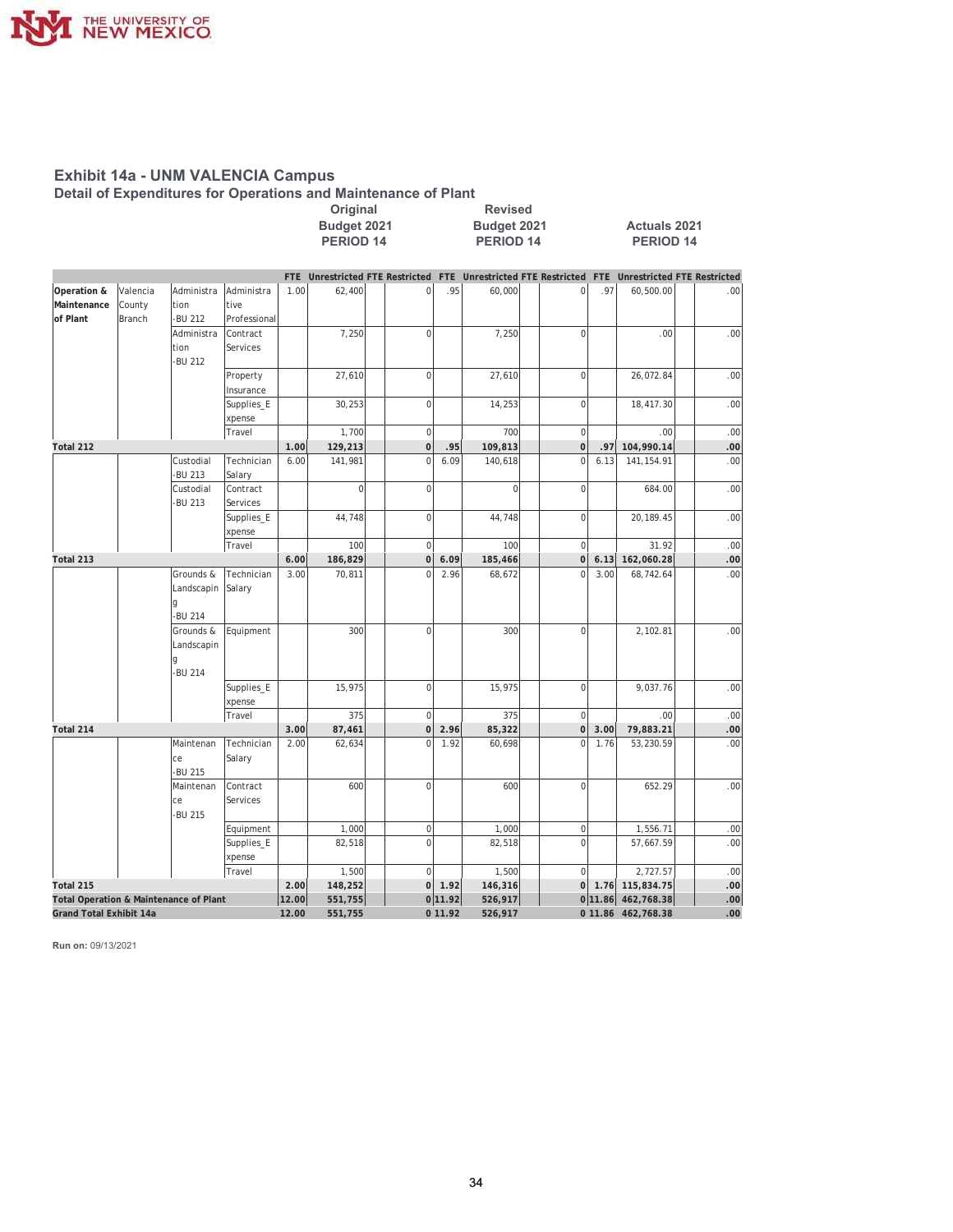

#### **Exhibit 15 - UNM VALENCIA Campus Summary of Student Social and Cultural Development Activities**

| Budget 2021      |
|------------------|
| <b>DEDIOD 14</b> |

**2Driginal 2006** Revised **3(5)** 34 **3(5)** 34 **32(5)** 34 **35** 

# **8** Budget 2021 **14** Actuals 2021<br>**PERIOD** 14 **PERIOD** 14

|                           |                          |           |            | FTE Unrestricted FTE Restricted FTE Unrestricted FTE Restricted FTE Unrestricted FTE Restricted |      |                  |                  |
|---------------------------|--------------------------|-----------|------------|-------------------------------------------------------------------------------------------------|------|------------------|------------------|
| Revenues                  | <b>Tuition and Fees</b>  | 26,000    |            | 26,000                                                                                          |      | 18.374.05        | .001             |
|                           | Sales and Services       | 2,000     |            | 840                                                                                             |      | 210.00           | .001             |
|                           | Other Sources            | 3,700     |            | 3,860                                                                                           |      | 1,554.37         | .00.             |
| <b>Total Revenues</b>     |                          | 31,700    |            | 30.700                                                                                          |      | 20,138.42        | .00              |
| <b>Beginning Balance</b>  |                          | 18,435    | $\sqrt{ }$ | 21,167                                                                                          |      | 21,166.84        | .00 <sub>1</sub> |
| <b>Total Available</b>    |                          | 50,135.00 | .00        | 51,867.00                                                                                       | .00. | 41,305.26        | .00              |
| Expenditures              | <b>Contract Services</b> | 400       |            | 400                                                                                             |      | .00 <sub>1</sub> | .00              |
|                           | Equipment                | 1.500     |            | 1,500                                                                                           |      | .00 <sub>1</sub> | .00              |
|                           | Student Awards and Aid   | 14,000    |            | 14,000                                                                                          |      | 2.959.00         | .00              |
|                           | Supplies Expense         | 16,100    |            | 14,768                                                                                          |      | 1,606.41         | .00              |
|                           | Travel                   | 2,600     |            | 2,500                                                                                           |      | .00'             | .00              |
| <b>Total Expenditures</b> |                          | 34,600    |            | 33.168                                                                                          |      | 4.565.41         | .00              |
| Transfers (IN) or OUT     |                          |           | $\Omega$   |                                                                                                 |      | .00 <sub>1</sub> | .00 <sub>1</sub> |
| <b>Ending Balance</b>     |                          | 15.535.00 | .00        | 18.699.00                                                                                       | .00  | 36.739.85        | .00              |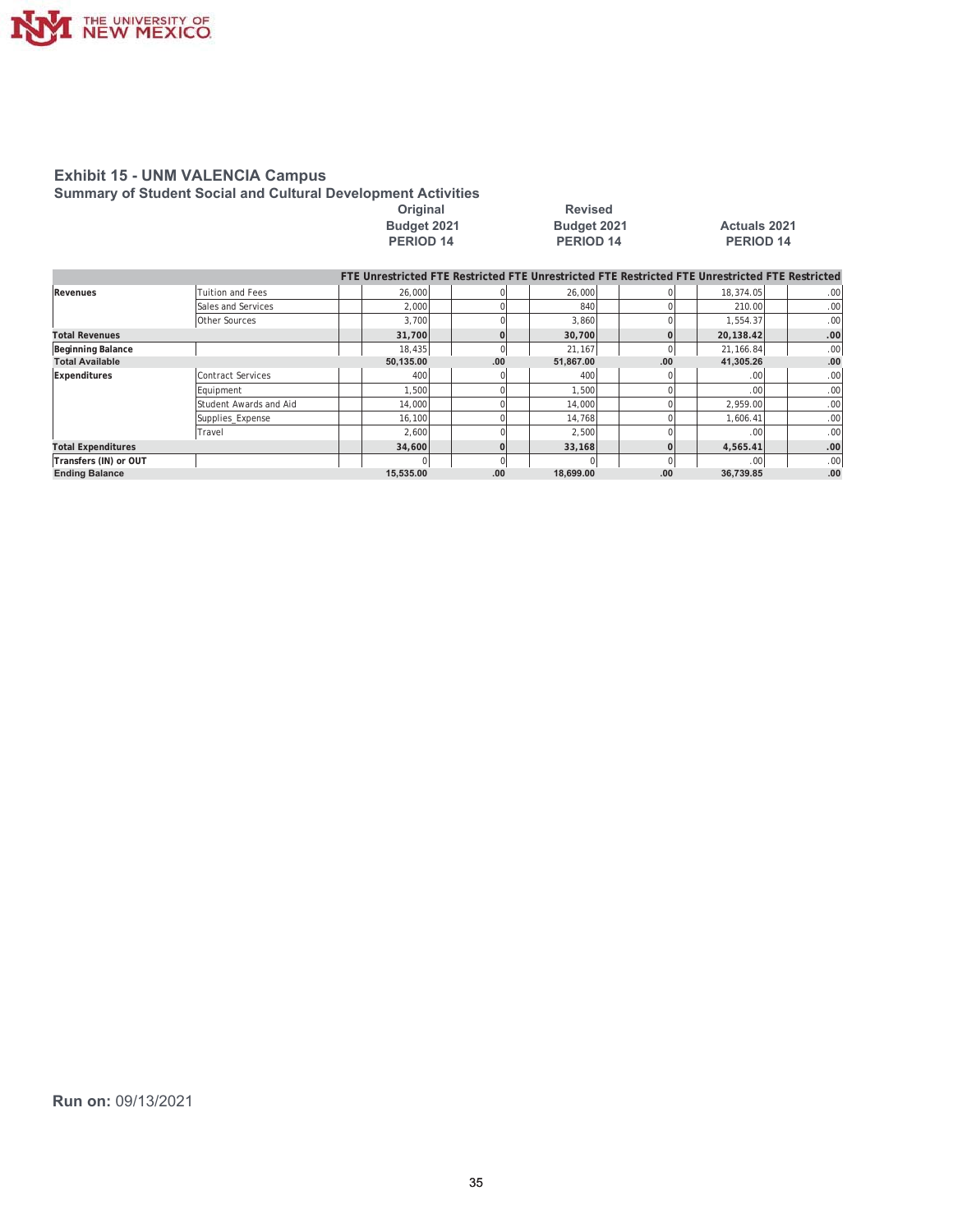

**Summary of Research** 

|                           |                                     | Budget 2021<br><b>PERIOD 14</b> |              | Budget 2021<br><b>PERIOD 14</b>                                                                 |              | <b>Actuals 2021</b><br><b>PERIOD 14</b> |              |                       |
|---------------------------|-------------------------------------|---------------------------------|--------------|-------------------------------------------------------------------------------------------------|--------------|-----------------------------------------|--------------|-----------------------|
|                           |                                     |                                 |              | FTE Unrestricted FTE Restricted FTE Unrestricted FTE Restricted FTE Unrestricted FTE Restricted |              |                                         |              |                       |
| Revenues                  | <b>Federal Grants and Contracts</b> |                                 | 1,135,173    |                                                                                                 | 1,492,837    | .00 <sub>1</sub>                        |              | 1,235,787.00          |
| Beginning Balance         |                                     | $\overline{0}$                  | 0            | $\overline{0}$                                                                                  |              | .00 <sub>1</sub>                        |              | .00                   |
| <b>Total Available</b>    |                                     | .00                             | 1,135,173.00 | .00.                                                                                            | 1,492,837.00 | .00                                     |              | 1,235,787.00          |
| Expenditures              | Administrative Professional         |                                 | 203,330      | 01                                                                                              | 142,696      |                                         | $.00$   2.53 | 138,793.00            |
|                           | <b>Faculty Salaries</b>             |                                 | 76,960       | U                                                                                               | 74,506       |                                         | $.00$   1.35 | 66,372.00             |
|                           | Federal Workstudy Salaries          |                                 |              |                                                                                                 |              | .00 <sub>1</sub>                        | .12          | 2,705.00              |
|                           | State Workstudy Salaries            |                                 | $\cap$       |                                                                                                 | 162          | .00 <sub>1</sub>                        |              | .00                   |
|                           | <b>Student Salaries</b>             |                                 | 40,000       | U                                                                                               | 46,462       |                                         | $.00$   1.71 | 37,513.00             |
|                           | Support Staff Salary                |                                 | 53,638       |                                                                                                 | 39,225       | .00 <sub>l</sub>                        | .79          | 31,687.00             |
|                           | Technician Salary                   |                                 | 30,285       |                                                                                                 | 27,552       |                                         | .00 1.14     | 36,448.00             |
|                           | <b>Other Staff Benefits</b>         |                                 | 183,000      |                                                                                                 | 99,941       | .00                                     |              | 95,772.00             |
|                           | Equipment                           |                                 | 149,650      |                                                                                                 | 415,523      | .00                                     |              | 322,185.00            |
|                           | Student Awards and Aid              |                                 | 152,000      |                                                                                                 | 82,079       | .00                                     |              | .00.                  |
|                           | Supplies Expense                    |                                 | 205,163      |                                                                                                 | 558,657      | .00                                     |              | 503,810.00            |
|                           | Travel                              |                                 | 41,147       | O                                                                                               | 6,034        | .00                                     |              | 502.00                |
| <b>Total Expenditures</b> |                                     | $\Omega$                        | 1,135,173    | $\Omega$                                                                                        | 1,492,837    |                                         |              | .00 7.64 1,235,787.00 |
| Transfers (IN) or OUT     |                                     |                                 | $\mathbf{0}$ | $\overline{0}$                                                                                  |              | .00 <sub>1</sub>                        |              | .00                   |
| <b>Ending Balance</b>     |                                     | .00                             | .00          | .00                                                                                             | .00          | .00                                     |              | .00                   |

**2ULJLQDO 5HYLVHG**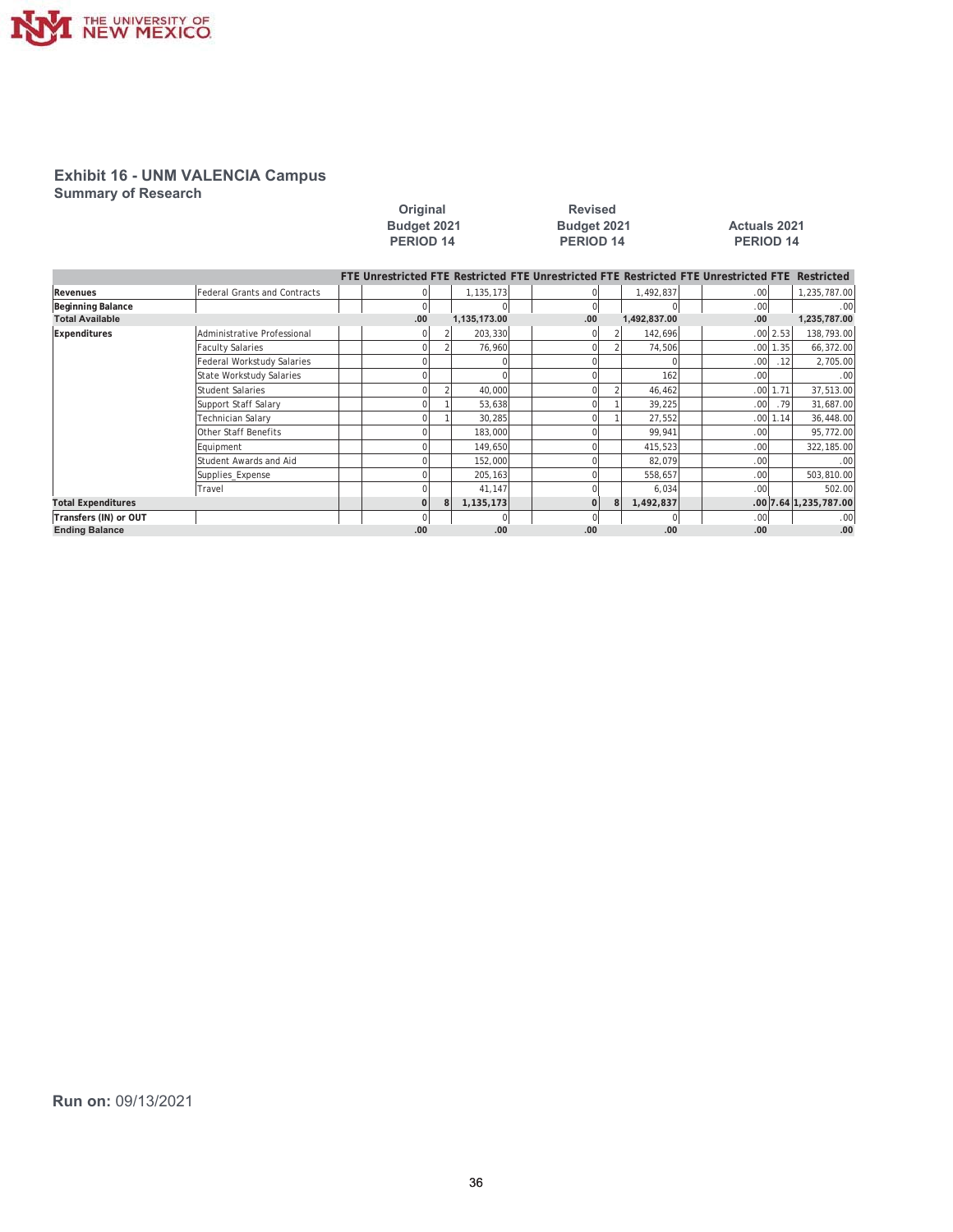

**Summary of Public Service** 

|                           |                                     |              | Original<br>Budget 2021<br>PERIOD <sub>14</sub>                                      |                | <b>Revised</b><br>Budget 2021<br><b>PERIOD 14</b> |             |    |                | <b>Actuals 2021</b><br>PERIOD 14 |                 |      |                                  |
|---------------------------|-------------------------------------|--------------|--------------------------------------------------------------------------------------|----------------|---------------------------------------------------|-------------|----|----------------|----------------------------------|-----------------|------|----------------------------------|
|                           |                                     |              | FTE Unrestricted FTE Restricted FTE Unrestricted FTE Restricted FTE Unrestricted FTE |                |                                                   |             |    |                |                                  |                 |      | <b>Restricted</b>                |
| Revenues                  | <b>Federal Grants and Contracts</b> |              | $\mathbf 0$                                                                          |                | 1,522,002                                         | $\mathbf 0$ |    | 1,921,354      |                                  | .00             |      | 1,533,452.00                     |
|                           | <b>State Grants and Contracts</b>   |              | $\mathbf 0$                                                                          |                | 271,351                                           | $\Omega$    |    | 314,433        |                                  | .00             |      | 296,597.00                       |
|                           | Private Gifts Grants and            |              | 50.135                                                                               |                | 50,000                                            | 91,785      |    | 243,199        |                                  | 70,125.00       |      | 170,825.00                       |
|                           | Contracts                           |              |                                                                                      |                |                                                   |             |    |                |                                  |                 |      |                                  |
|                           | Sales and Services                  |              | 6,300                                                                                |                | $\Omega$                                          | 6,300       |    | $\Omega$       |                                  | 2,575.00        |      | .00                              |
|                           | Other Sources                       |              | 150,477                                                                              |                |                                                   | 150,477     |    |                |                                  | 142,113.00      |      | .00                              |
| <b>Total Revenues</b>     |                                     |              | 206,912                                                                              |                | 1,843,353                                         | 248,562     |    | 2,478,986      |                                  | 214,813.00      |      | 2,000,874.00                     |
| Beginning Balance         |                                     |              | 222,063                                                                              |                |                                                   | 264,611     |    | $\Omega$       |                                  | 264,611.04      |      | .00                              |
| <b>Total Available</b>    |                                     |              | 428,975.00                                                                           |                | 1,843,353.00                                      | 513,173.00  |    | 2,478,986.00   |                                  | 479,424.04      |      | 2,000,874.00                     |
| Expenditures              | Administrative Professional         |              | 77,724                                                                               |                | 404,955                                           | 77,724      | 8  | 627,622 1.00   |                                  | 74,735.04 10.68 |      | 565,625.00                       |
|                           | <b>Faculty Salaries</b>             |              | 6,000                                                                                | 19             | 477,517                                           | 6,000       | 28 | 667,995        |                                  | .00             | 5.85 | 449,706.00                       |
|                           | <b>Federal Workstudy Salaries</b>   |              | $\Omega$                                                                             |                | 6,000                                             | $\Omega$    |    | 3,007          |                                  | .00             | .23  | 5,011.00                         |
|                           | GA TA RA PA Salary                  |              | $\Omega$                                                                             |                |                                                   |             |    | n              | .02                              | 1,600.00        |      | .00                              |
|                           | Other Salaries                      |              | 5,677                                                                                |                | 12,874                                            | 5,677       |    | $\Omega$       |                                  | .00             |      | .00                              |
|                           | <b>State Workstudy Salaries</b>     |              | $\Omega$                                                                             |                | 4,000                                             | $\Omega$    |    | 162            |                                  | .00             | .17  | 3,674.00                         |
|                           | <b>Student Salaries</b>             |              | $\mathbf 0$                                                                          | $\overline{2}$ | 34,241                                            | $\mathbf 0$ |    | 7,498          |                                  | .00             | .40  | 9.221.00                         |
|                           | Support Staff Salary                |              | $\overline{0}$                                                                       | 5              | 157,957                                           | $\Omega$    |    | 92,498         |                                  | .00             | 3.16 | 110,325.00                       |
|                           | <b>Technician Salary</b>            |              | $\Omega$                                                                             |                | 78,434                                            | $\Omega$    |    | 35,421         |                                  | .00             | 1.06 | 38,088.00                        |
|                           | <b>Accrued Annual Leave</b>         |              | $\Omega$                                                                             |                |                                                   | $\Omega$    |    |                |                                  | 35.93           |      | .00                              |
|                           | Fica                                |              | 6,948                                                                                |                | $\Omega$                                          | 6,948       |    | $\Omega$       |                                  | 5,065.38        |      | .00                              |
|                           | Group Insurance                     |              | 9,183                                                                                |                | $\Omega$                                          | 9,183       |    | $\cap$         |                                  | 13, 182.48      |      | .00                              |
|                           | <b>Other Staff Benefits</b>         |              | 3,700                                                                                |                | 254,104                                           | 3,700       |    | 424,231        |                                  | 3,557.40        |      | 368,524.00                       |
|                           | Retirement                          |              | 11,684                                                                               |                | U                                                 | 11,684      |    | $\Omega$       |                                  | 10,575.00       |      | .00                              |
|                           | Unemployment Compensation           |              | 259                                                                                  |                | $\Omega$                                          | 259         |    | $\Omega$       |                                  | 67.32           |      | .00                              |
|                           | <b>Workers Compensation</b>         |              | 124                                                                                  |                | $\Omega$                                          | 124         |    | $\Omega$       |                                  | 62.64           |      | .00                              |
|                           | <b>Contract Services</b>            |              | 1,300                                                                                |                | $\Omega$                                          | 1,300       |    | $\Omega$       |                                  | 13,852.00       |      | .00                              |
|                           | Equipment                           |              | 800                                                                                  |                | 60,000                                            | 800         |    | 93.897         |                                  | .00             |      | 215,762.00                       |
|                           | Student Awards and Aid              |              | 30,300                                                                               |                | 8,928                                             | 52,813      |    | 7,968          |                                  | 19,620.00       |      | .00                              |
|                           | Supplies_Expense                    |              | 77,278                                                                               |                | 200,256                                           | 98,303      |    | 510,323        |                                  | 33,404.43       |      | 234,645.00                       |
|                           | Travel                              |              | 4.100                                                                                |                | 144.087                                           | 4.100       |    | 8.364          |                                  | 4.549.25        |      | 293.00                           |
| <b>Total Expenditures</b> |                                     | $\mathbf{1}$ | 235,077                                                                              | 36             | 1,843,353                                         | 278,615     | 42 | 2,478,986 1.02 |                                  |                 |      | 180, 306.87 21.55 2, 000, 874.00 |
| Transfers (IN) or OUT     |                                     |              | $\Omega$                                                                             |                | $\Omega$                                          | 50,374      |    | $\Omega$       |                                  | 50,373.91       |      | .00                              |
| <b>Ending Balance</b>     |                                     |              | 193.898.00                                                                           |                | .00                                               | 184,184.00  |    | .00            |                                  | 248,743.26      |      | .00                              |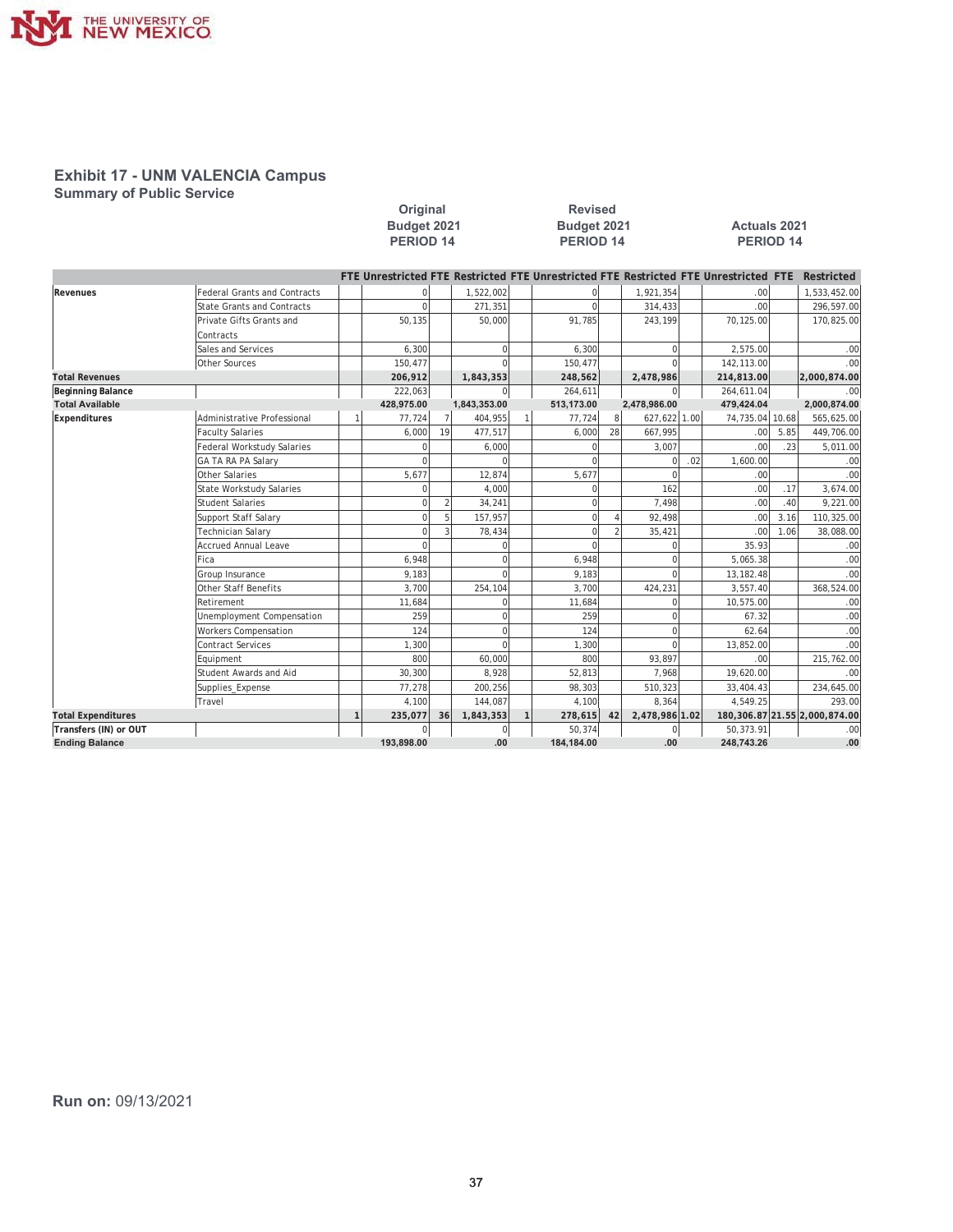

# **Exhibit 17a - UNM VALENCIA Campus - Detail of Public Service Activities**

### **Budget Unit 437 - Miscellaneous**

| Original    | <b>Revised</b> |                      |
|-------------|----------------|----------------------|
| Budget 2021 | Budget 2021    | <b>Actuals 2021</b>  |
| PERIOD 14   | PERIOD 14      | PERIOD <sub>14</sub> |

|                             |                                           |      | FTE Unrestricted FTE Unrestricted FTE Unrestricted |                |      |          |
|-----------------------------|-------------------------------------------|------|----------------------------------------------------|----------------|------|----------|
| Revenues                    | <b>Federal Grants and Contracts</b>       |      | 0                                                  | 0              |      |          |
|                             | <b>State Grants and Contracts</b>         |      | $\Omega$                                           | 0              |      | $\Omega$ |
|                             | <b>Private Gifts Grants and Contracts</b> |      | 50, 135                                            | 91,785         |      | 70,125   |
|                             | Sales and Services                        |      | 6,300                                              | 6,300          |      | 2,575    |
|                             | Other Sources                             |      | 150,477                                            | 150,477        |      | 142,113  |
| <b>Total Revenues</b>       |                                           |      | 206,912                                            | 248,562        |      | 214,813  |
| <b>Beginning Balance</b>    |                                           |      | 222,063                                            | 264,611        |      | 264,611  |
| <b>Total Available</b>      |                                           |      | 428,975                                            | 513,173        |      | 479,424  |
| Expenditures                | Administrative Professional               | 1.00 | 77,724 1.00                                        | 77,724         | 1.00 | 74,735   |
|                             | <b>Faculty Salaries</b>                   | .25  | 6,000                                              | 6,000          |      | 0        |
|                             | <b>Federal Workstudy Salaries</b>         |      | $\Omega$                                           | 0              |      | $\Omega$ |
|                             | GA TA RA PA Salary                        |      | $\Omega$                                           | $\Omega$       | .02  | 1,600    |
|                             | <b>Other Salaries</b>                     | .20  | 5,677                                              | 5,677          |      | 0        |
|                             | State Workstudy Salaries                  |      | $\overline{0}$                                     | 0              |      | 0        |
|                             | <b>Student Salaries</b>                   |      | $\Omega$                                           | $\Omega$       |      | 0        |
|                             | Support Staff Salary                      |      | $\overline{0}$                                     | 0              |      | $\Omega$ |
|                             | <b>Technician Salary</b>                  |      | $\overline{0}$                                     | 0              |      | $\Omega$ |
|                             | Accrued Annual Leave                      |      | $\Omega$                                           | $\overline{0}$ |      | 36       |
|                             | Fica                                      |      | 6,948                                              | 6,948          |      | 5,065    |
|                             | Group Insurance                           |      | 9,183                                              | 9,183          |      | 13,182   |
|                             | <b>Other Staff Benefits</b>               |      | 3,700                                              | 3,700          |      | 3,557    |
|                             | Retirement                                |      | 11,684                                             | 11,684         |      | 10,575   |
|                             | Unemployment Compensation                 |      | 259                                                | 259            |      | 67       |
|                             | <b>Workers Compensation</b>               |      | 124                                                | 124            |      | 63       |
|                             | <b>Contract Services</b>                  |      | 1,300                                              | 1,300          |      | 13,852   |
|                             | Equipment                                 |      | 800                                                | 800            |      | 0        |
|                             | Student Awards and Aid                    |      | 30,300                                             | 52,813         |      | 19,620   |
|                             | Supplies_Expense                          |      | 77,278                                             | 98,303         |      | 33,404   |
|                             | Travel                                    |      | 4,100                                              | 4,100          |      | 4,549    |
| <b>Total Expenditures</b>   |                                           | 1.45 | 235,077 1.00                                       | 278,615 1.02   |      | 180,305  |
| Transfers (IN) or OUT       | <b>Trsfr From Auxiliaries</b>             |      | $\overline{0}$                                     | (5,000)        |      | (5,000)  |
|                             | Trsfr From I G                            |      | $\overline{0}$                                     | 0              |      | $\Omega$ |
|                             | <b>Trsfr To Endowments</b>                |      | $\overline{0}$                                     | 55,374         |      | 55,374   |
| Total Transfers (IN) or OUT |                                           |      | 0                                                  | 50,374         |      | 50,374   |
| <b>Ending Balance</b>       |                                           |      | 193,898                                            | 184,184        |      | 248,743  |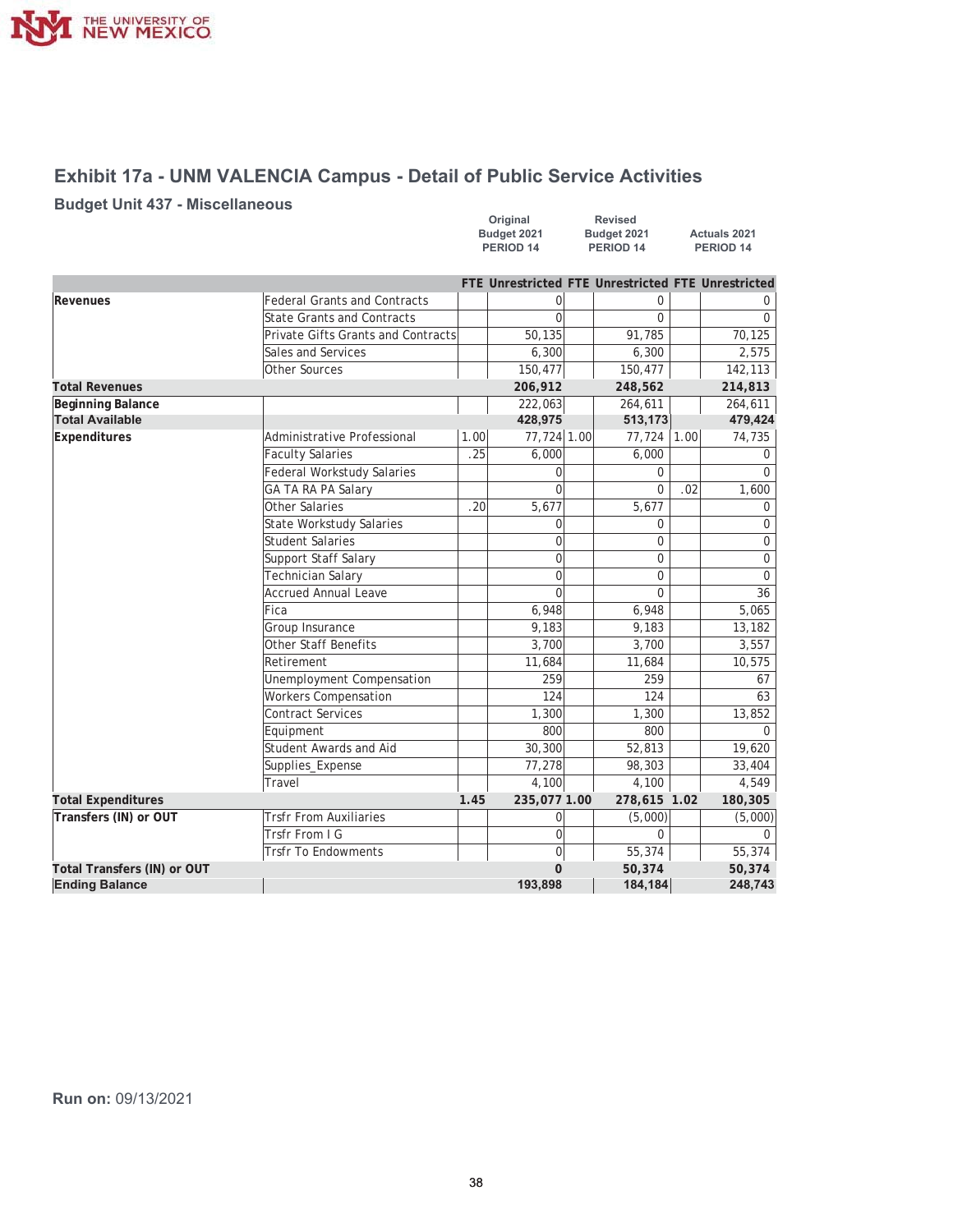

# **Exhibit 17a - UNM VALENCIA Campus - Detail of Public Service Activities**

### **Summary for Exhibit 17a**

| Original    | <b>Revised</b> |                     |
|-------------|----------------|---------------------|
| Budget 2021 | Budget 2021    | <b>Actuals 2021</b> |
| PERIOD 14   | PERIOD 14      | PERIOD 14           |

|                             |                                     |      | FTE Unrestricted FTE Unrestricted FTE Unrestricted |                |      |              |
|-----------------------------|-------------------------------------|------|----------------------------------------------------|----------------|------|--------------|
| Revenues                    | <b>Federal Grants and Contracts</b> |      |                                                    | 0              |      |              |
|                             | <b>State Grants and Contracts</b>   |      | U                                                  | $\Omega$       |      | $\Omega$     |
|                             | Private Gifts Grants and Contracts  |      | 50,135                                             | 91,785         |      | 70,125       |
|                             | Sales and Services                  |      | 6,300                                              | 6,300          |      | 2,575        |
|                             | Other Sources                       |      | 150,477                                            | 150,477        |      | 142,113      |
| <b>Total Revenues</b>       |                                     |      | 206,912                                            | 248,562        |      | 214,813      |
| Beginning Balance           |                                     |      | 222,063                                            | 264,611        |      | 264,611      |
| <b>Total Available</b>      |                                     |      | 428,975                                            | 513,173        |      | 479,424      |
| Expenditures                | Administrative Professional         | 1.00 | 77,724 1.00                                        | 77,724         | 1.00 | 74,735       |
|                             | <b>Faculty Salaries</b>             | .25  | 6,000                                              | 6,000          |      | $\Omega$     |
|                             | Federal Workstudy Salaries          |      | 0                                                  | 0              |      | $\Omega$     |
|                             | <b>GA TA RA PA Salary</b>           |      | U                                                  | $\overline{0}$ | .02  | 1,600        |
|                             | Other Salaries                      | .20  | 5,677                                              | 5,677          |      | $\mathbf 0$  |
|                             | <b>State Workstudy Salaries</b>     |      | $\overline{0}$                                     | $\mathbf 0$    |      | 0            |
|                             | Student Salaries                    |      | 0                                                  | $\overline{0}$ |      | $\Omega$     |
|                             | Support Staff Salary                |      | $\overline{0}$                                     | 0              |      | $\mathbf{0}$ |
|                             | <b>Technician Salary</b>            |      | $\overline{0}$                                     | 0              |      | $\mathbf 0$  |
|                             | Accrued Annual Leave                |      | $\Omega$                                           | $\Omega$       |      | 36           |
|                             | Fica                                |      | 6,948                                              | 6,948          |      | 5,065        |
|                             | Group Insurance                     |      | 9,183                                              | 9,183          |      | 13,182       |
|                             | Other Staff Benefits                |      | 3,700                                              | 3,700          |      | 3,557        |
|                             | Retirement                          |      | 11,684                                             | 11,684         |      | 10,575       |
|                             | Unemployment Compensation           |      | 259                                                | 259            |      | 67           |
|                             | <b>Workers Compensation</b>         |      | 124                                                | 124            |      | 63           |
|                             | Contract Services                   |      | 1,300                                              | 1,300          |      | 13,852       |
|                             | Equipment                           |      | 800                                                | 800            |      | 0            |
|                             | Student Awards and Aid              |      | 30,300                                             | 52,813         |      | 19,620       |
|                             | Supplies_Expense                    |      | 77,278                                             | 98,303         |      | 33,404       |
|                             | Travel                              |      | 4,100                                              | 4,100          |      | 4,549        |
| <b>Total Expenditures</b>   |                                     | 1.45 | 235,077 1.00                                       | 278,615 1.02   |      | 180,307      |
| Transfers (IN) or OUT       | <b>Trsfr From Auxiliaries</b>       |      | 0                                                  | (5,000)        |      | (5,000)      |
|                             | Trsfr From I G                      |      | $\overline{0}$                                     | 0              |      | $\Omega$     |
| <b>Trsfr To Endowments</b>  |                                     |      | 0                                                  | 55,374         |      | 55,374       |
| Total Transfers (IN) or OUT |                                     |      | 0                                                  | 50,374         |      | 50,374       |
| <b>Ending Balance</b>       |                                     |      | 193,898                                            | 184,184        |      | 248,743      |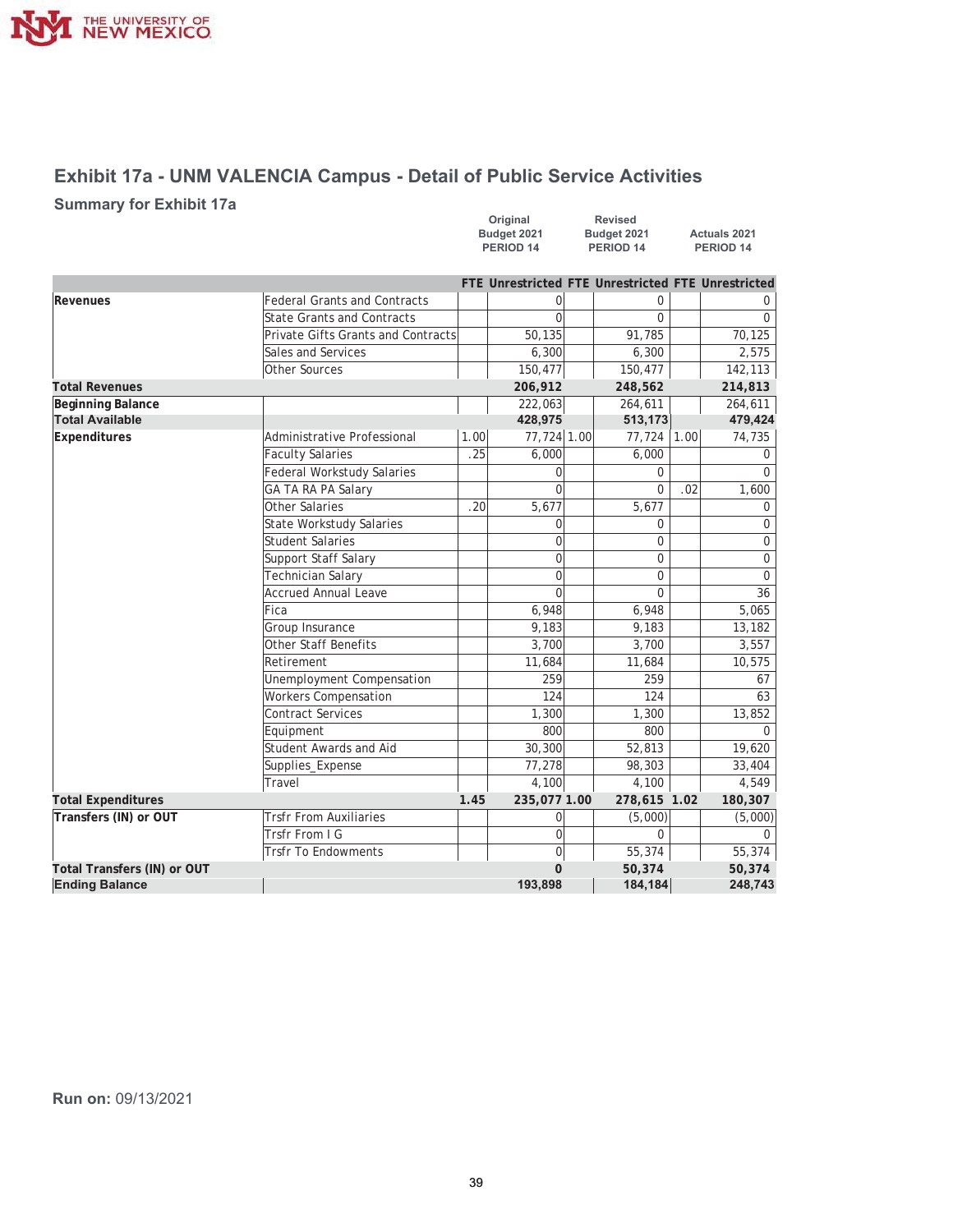

**Summary of Internal Services** 

|                           |                                     |     | Original<br>Budget 2021<br><b>PERIOD 14</b> |  | <b>Revised</b><br>Budget 2021<br>PERIOD 14 |  |                                                                                                 |  |          | <b>Actuals 2021</b><br>PERIOD 14 |              |  |     |
|---------------------------|-------------------------------------|-----|---------------------------------------------|--|--------------------------------------------|--|-------------------------------------------------------------------------------------------------|--|----------|----------------------------------|--------------|--|-----|
|                           |                                     |     |                                             |  |                                            |  | FTE Unrestricted FTE Restricted FTE Unrestricted FTE Restricted FTE Unrestricted FTE Restricted |  |          |                                  |              |  |     |
| Revenues                  | Sales and Services                  |     | 2,571                                       |  |                                            |  | 2,571                                                                                           |  |          |                                  | 583.30       |  | .00 |
| Beginning                 |                                     |     | 38,011                                      |  |                                            |  | 47,412                                                                                          |  | $\Omega$ |                                  | 47,411.96    |  | .00 |
| Balance                   |                                     |     |                                             |  |                                            |  |                                                                                                 |  |          |                                  |              |  |     |
| <b>Total Available</b>    |                                     |     | 40,582                                      |  |                                            |  | 49.983                                                                                          |  |          |                                  | 47,995.26    |  |     |
| Expenditures              | Student Salaries                    | .07 | 1,339                                       |  | $\Omega$                                   |  | 1,339                                                                                           |  | $\Omega$ |                                  | .00.         |  | .00 |
|                           | Supplies_Expense                    |     | 87,968                                      |  |                                            |  | 87,968                                                                                          |  | Ωl       |                                  | 88,568.44    |  | .00 |
|                           | Travel                              |     | 8,200                                       |  |                                            |  | 8,200                                                                                           |  | $\Omega$ |                                  | 2.685.74     |  | .00 |
| <b>Total Expenditures</b> |                                     | .07 | 97,507                                      |  |                                            |  | 97,507                                                                                          |  | 0        |                                  | 91,254.18    |  | .00 |
| General                   | Internal Service Ctr Internal Sales |     | (94, 936)                                   |  |                                            |  | (94, 936)                                                                                       |  | $\Omega$ |                                  | (94, 469.08) |  | .00 |
| Charges                   |                                     |     |                                             |  |                                            |  |                                                                                                 |  |          |                                  |              |  |     |
| <b>Net Expenditures</b>   |                                     |     | 2,571                                       |  |                                            |  | 2,571                                                                                           |  | 0        |                                  | $-3,214.90$  |  | .00 |
| Transfers (IN)            |                                     |     | 0                                           |  |                                            |  | 0                                                                                               |  | ΩI       |                                  | .00          |  | .00 |
| lor OUT                   |                                     |     |                                             |  |                                            |  |                                                                                                 |  |          |                                  |              |  |     |
| <b>Ending Balance</b>     |                                     |     | 38,011                                      |  |                                            |  | 47,412                                                                                          |  | 0        |                                  | 51,210.16    |  | .00 |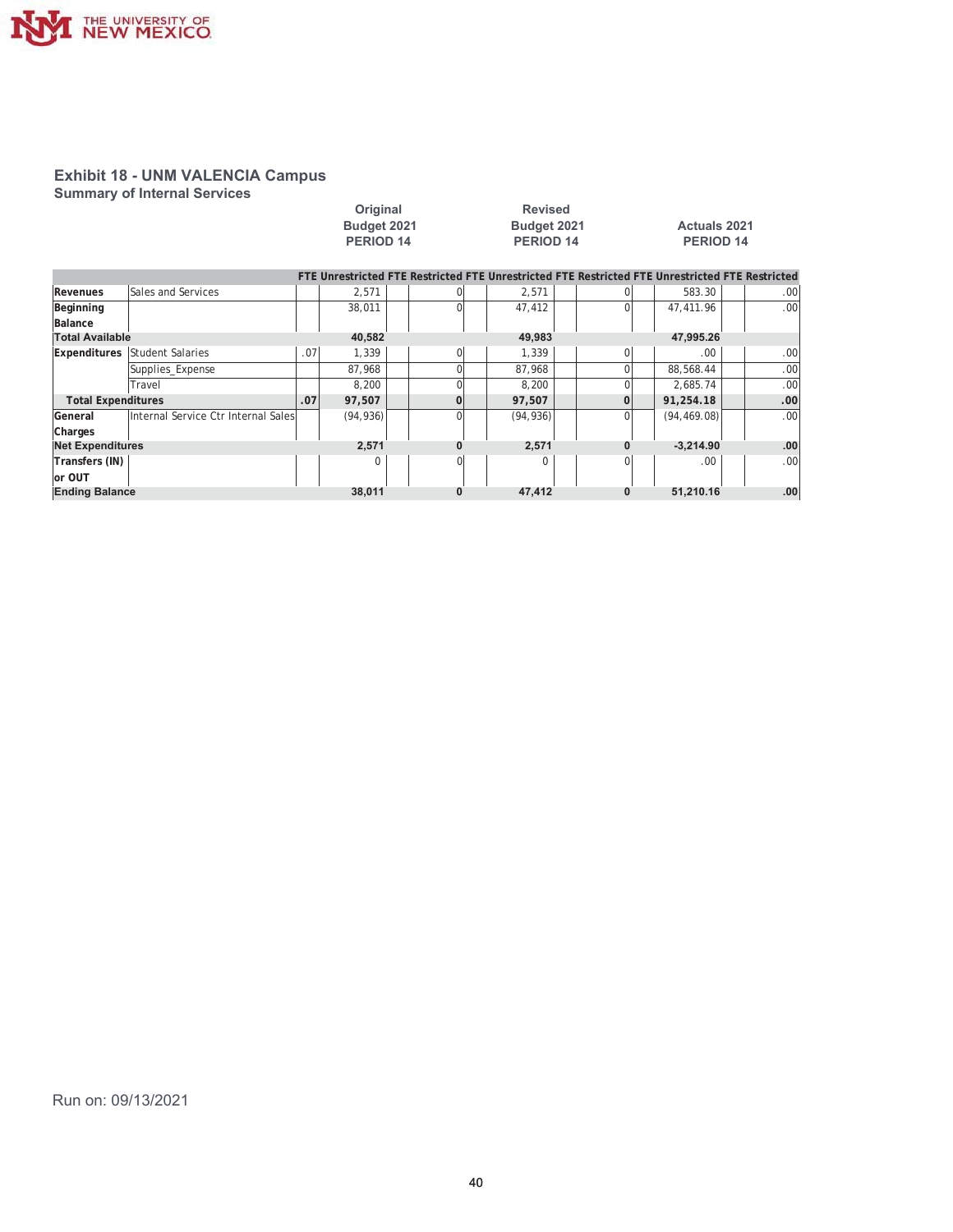

#### **Exhibit 19 - UNM VALENCIA Campus Summary of Student Aid Grants and Stipends**

| Original         | <b>Revised</b>   |                     |
|------------------|------------------|---------------------|
| Budget 2021      | Budget 2021      | <b>Actuals 2021</b> |
| <b>PERIOD 14</b> | <b>PERIOD 14</b> | <b>PERIOD 14</b>    |

|                           |                           |                                                                |            |                | Unrestricted Restricted Unrestricted Restricted Unrestricted Restricted |    |                |                  |
|---------------------------|---------------------------|----------------------------------------------------------------|------------|----------------|-------------------------------------------------------------------------|----|----------------|------------------|
| Revenues                  |                           | Private Sources - Gifts & Other Undergrad - State Scholarships | 75,000     |                | 75,000                                                                  |    | 53.156.50      | .00              |
|                           | Private and Other Sources | Gifts for Schools and Fellowships                              | 19,900     | 0              | 19,900                                                                  |    | 22.704.58      | .00              |
|                           | Other                     | Miscellaneous                                                  | 0          |                | 593                                                                     |    | 11.659.87      | .00              |
| <b>Total Revenues</b>     |                           |                                                                | 94.900     | $\mathbf{0}$   | 95,493                                                                  |    | 87.520.95      | .00              |
| Beginning Balance         |                           |                                                                | 13,357     | $\overline{0}$ | 55,480                                                                  | ΩI | 55,480.06      | .00              |
| <b>Total Available</b>    |                           |                                                                | 108.257    |                | 150.973                                                                 |    | 143.001.01     | .00              |
| Expenditures              |                           | Private Sources - Gifts & Other Undergrad - State Scholarships | 231.046    | 0              | 229.831                                                                 |    | 180.261.67     | .00 <sup>1</sup> |
|                           | Private and Other Sources | Gifts for Schools and Fellowships                              | 32.887     |                | 32.887                                                                  |    | 5.771.41       | .00              |
|                           | Other                     | Miscellaneous                                                  | 1.400      |                | 1.993                                                                   |    | 1.126.00       | .00              |
| <b>Total Expenditures</b> |                           |                                                                | 265,333    | $\overline{0}$ | 264.711                                                                 |    | 0 187.159.08   | .00              |
| Transfers (IN) or OUT     |                           |                                                                | (157, 896) | 0              | (157, 896)                                                              |    | 0(192, 745.45) | .00              |
| <b>Ending Balance</b>     |                           |                                                                | 820        | $\bf{0}$       | 44.158                                                                  | 0  | 148.587.38     | .00              |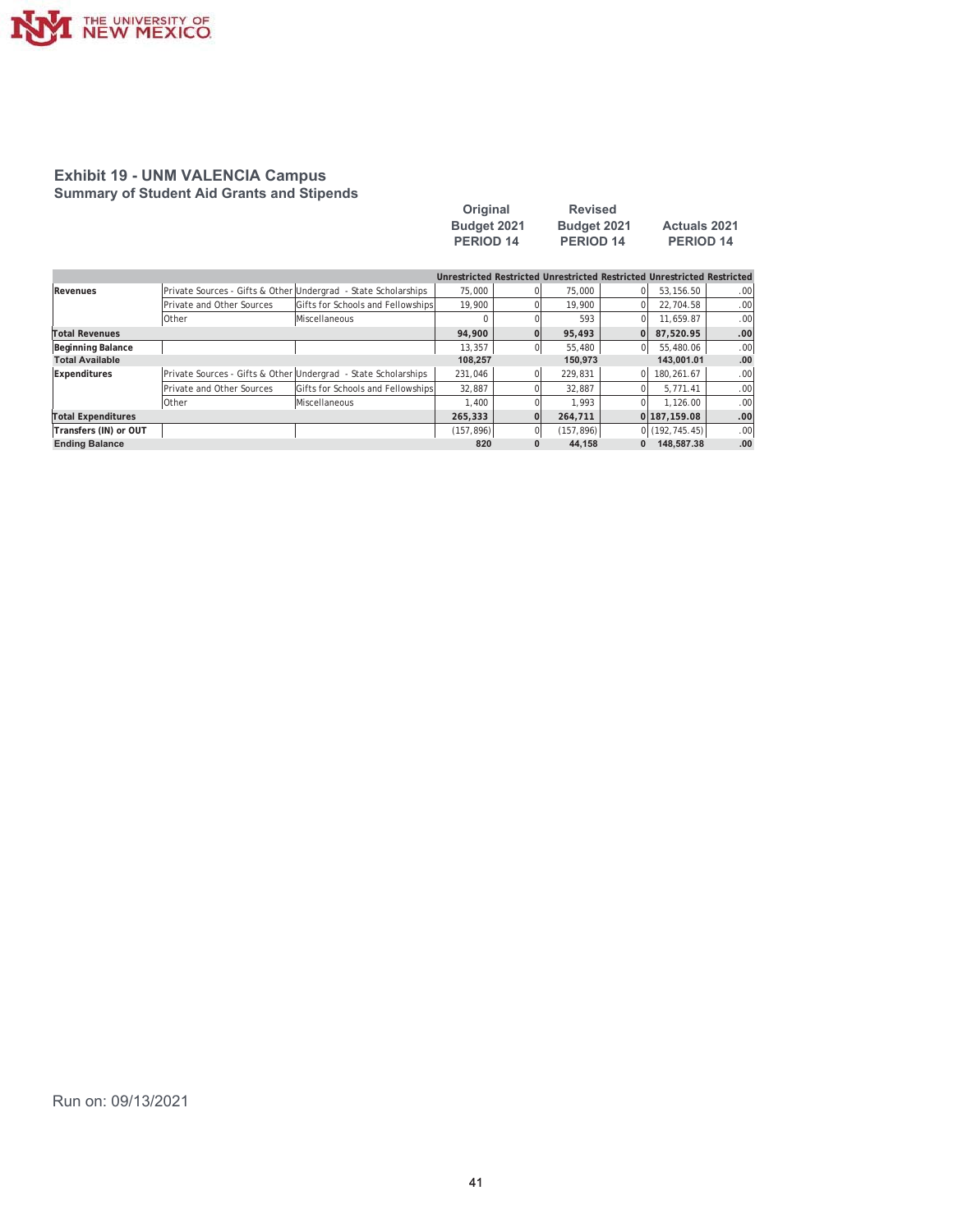

#### **Exhibit 20 - UNM VALENCIA Campus Summary of Auxiliary Enterprises**

**2Driginal 2006** Revised

#### Budget 2021 **8 March 10 Studget 2021 12 Actuals 2021 3(5,2' 3(5,2' 3(5,2'**

|                           |                                     |                |             |                |              |   | FTE Unrestricted FTE Restricted FTE Unrestricted FTE Restricted FTE Unrestricted FTE Restricted |                |                |        |             |     |                  |
|---------------------------|-------------------------------------|----------------|-------------|----------------|--------------|---|-------------------------------------------------------------------------------------------------|----------------|----------------|--------|-------------|-----|------------------|
| Revenues                  | <b>Tuition and Fees</b>             |                | 41,687      |                |              |   | 41,687                                                                                          |                |                |        | 22,739.86   |     | .00 <sub>1</sub> |
|                           | <b>Federal Grants and Contracts</b> |                | $\mathbf 0$ |                | 15,000       |   | 96,631                                                                                          |                | 15,000         |        | 96.700.60   |     | 516.00           |
|                           | <b>State Grants and Contracts</b>   |                | $\Omega$    |                | 15,000       |   | $\Omega$                                                                                        |                | 15,000         |        | .00         |     | .00 <sub>1</sub> |
|                           | Sales and Services                  |                | 457,860     |                |              |   | 337,860                                                                                         |                |                |        | 162,333.17  |     | .00 <sub>1</sub> |
|                           | Other Sources                       |                | 13,235      |                |              |   | 13,235                                                                                          |                |                |        | 502.42      |     | .00 <sub>l</sub> |
| <b>Total Revenues</b>     |                                     |                | 512,782     |                | 30,000       |   | 489,413                                                                                         |                | 30,000         |        | 282,276.05  |     | 516.00           |
| <b>Beginning Balance</b>  |                                     |                | 285.980     |                | U            |   | 242,625                                                                                         |                | $\Omega$       |        | 242,625.17  |     | .00 <sub>l</sub> |
| <b>Total Available</b>    |                                     |                | 798,762.00  |                | 30,000.00    |   | 732,038.00                                                                                      |                | 30,000.00      |        | 524,901.22  |     | 516.00           |
| Expenditures              | Administrative Professional         |                | 44,952      |                |              |   | 44,952                                                                                          |                |                | 0 1.00 | 43,223.16   |     | .00 <sub>1</sub> |
|                           | <b>Federal Workstudy Salaries</b>   |                | 8,535       |                | 15,000       |   | 5,639                                                                                           |                | 15,000         | .01    | 221.12      | .02 | 516.00           |
|                           | <b>State Workstudy Salaries</b>     |                | 4.789       |                | 15,000       |   | 4.789                                                                                           |                | 15,000         |        | .00         |     | .00 <sub>1</sub> |
|                           | Student Salaries                    |                | 8,851       |                | O            |   | 6,577                                                                                           |                | $\Omega$       |        | .00         |     | .00 <sub>1</sub> |
|                           | <b>Technician Salary</b>            | $\overline{2}$ | 49,011      |                | $\Omega$     |   | 54,181                                                                                          |                |                | 011.41 | 46,419.32   |     | .00 <sub>1</sub> |
|                           | <b>Accrued Annual Leave</b>         |                | 120         |                | $\Omega$     |   | 120                                                                                             |                | $\Omega$       |        | (2, 394.29) |     | .00 <sub>1</sub> |
|                           | Fica                                |                | 7,254       |                | O            |   | 7.254                                                                                           |                | $\Omega$       |        | 6,403.74    |     | .00 <sub>1</sub> |
|                           | Group Insurance                     |                | 13,696      |                | $\Omega$     |   | 13,696                                                                                          |                | $\overline{0}$ |        | 16,043.14   |     | .00 <sub>1</sub> |
|                           | <b>Other Staff Benefits</b>         |                | 4,483       |                | $\Omega$     |   | 4,483                                                                                           |                | $\Omega$       |        | 4,266.97    |     | .00 <sub>1</sub> |
|                           | Retirement                          |                | 13,268      |                | $\Omega$     |   | 13,268                                                                                          |                | $\Omega$       |        | 12,684.54   |     | .00 <sub>1</sub> |
|                           | Unemployment Compensation           |                | 72          |                | $\Omega$     |   | 72                                                                                              |                | $\overline{0}$ |        | 80.77       |     | .00 <sub>1</sub> |
|                           | <b>Workers Compensation</b>         |                | 584         |                | $\Omega$     |   | 584                                                                                             |                | $\Omega$       |        | 565.37      |     | .00 <sub>1</sub> |
|                           | Charge Inst. Support                |                | 24,000      |                | $\Omega$     |   | 24.000                                                                                          |                | $\Omega$       |        | 24,000.00   |     | .00 <sub>1</sub> |
|                           | <b>Contract Services</b>            |                | 5,638       |                | $\Omega$     |   | 5,638                                                                                           |                | $\Omega$       |        | 5,901.70    |     | .00 <sub>1</sub> |
|                           | Cost of Good Sold                   |                | 25          |                | $\Omega$     |   | 25                                                                                              |                | $\overline{0}$ |        | 147,043.64  |     | .00 <sub>1</sub> |
|                           | Equipment                           |                | 1,510       |                | $\Omega$     |   | 1,510                                                                                           |                | $\Omega$       |        | 699.98      |     | .00 <sub>1</sub> |
|                           | Supplies Expense                    |                | 362,807     |                | $\Omega$     |   | 332,438                                                                                         |                | $\Omega$       |        | 22,544.08   |     | .00 <sub>1</sub> |
|                           | Travel                              |                | 100         |                | $\Omega$     |   | 100                                                                                             |                | $\Omega$       |        | .00.        |     | .00 <sub>l</sub> |
|                           | Internal Service Ctr Internal       |                | (36, 913)   |                | $\Omega$     |   | (24, 913)                                                                                       |                | $\Omega$       |        | (9,707.90)  |     | .00 <sub>l</sub> |
|                           | Sales                               |                |             |                |              |   |                                                                                                 |                |                |        |             |     |                  |
| <b>Total Expenditures</b> |                                     | 3              | 512,782     | $\overline{2}$ | 30,000       | 3 | 494,413                                                                                         | 2 <sup>1</sup> | 30,000 2.42    |        | 317,995.34  | .02 | 516.00           |
| Transfers (IN) or OUT     |                                     |                | $\mathbf 0$ |                | $\mathbf{0}$ |   | 5,000                                                                                           |                | $\overline{0}$ |        | 5,000.00    |     | .00 <sub>1</sub> |
| <b>Ending Balance</b>     |                                     |                | 285,980.00  |                | .00          |   | 232,625.00                                                                                      |                | .00            |        | 201,905.88  |     | .00              |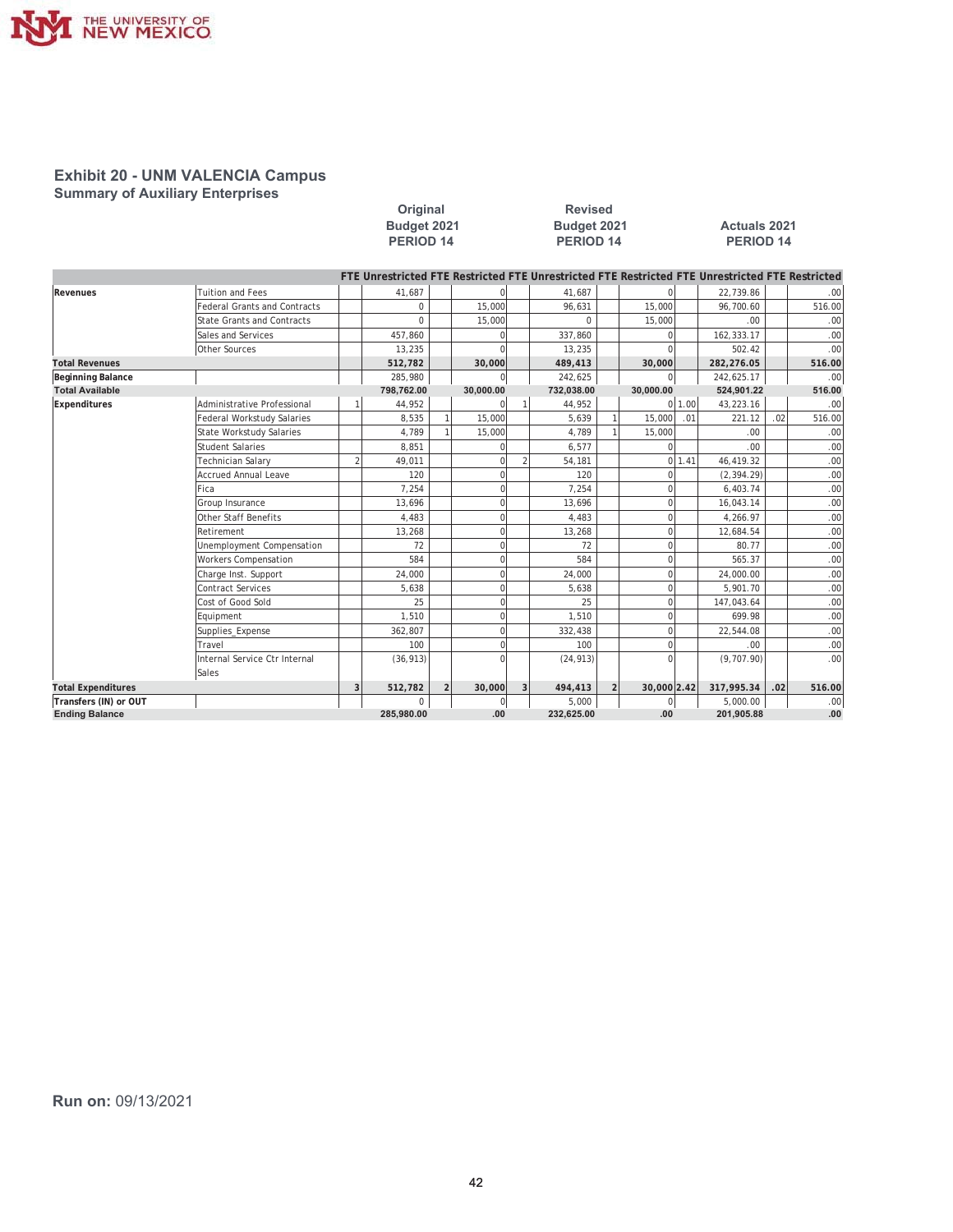

**Summary of Current Fund Revenues By Source** 

| Budget 2021<br>Budget 2021<br><b>Actuals 2021</b><br><b>PERIOD 14</b><br>PERIOD <sub>14</sub><br>PERIOD <sub>14</sub><br>Unrestricted<br>Restricted<br><b>Unrestricted</b><br>Restricted<br>Unrestricted<br>Restricted<br><b>TUITION AND FEES</b><br>1,474,260<br>$\mathbf 0$<br>1,226,113<br>$\overline{0}$<br>1,380,407<br>Instruction and General Ex 2<br>$\mathbf 0$<br>$\overline{0}$<br>Student Social and Cultural<br>26,000<br>26,000<br>18,374<br>Ex 15<br>Student Aid Ex 19<br>17,000<br>$\mathbf 0$<br>17,000<br>$\mathbf 0$<br>11,751<br>$\overline{0}$<br>$\overline{0}$<br><b>Auxiliaries Ex 20</b><br>41.687<br>41.687<br>22.740<br><b>TOTAL TUITION AND FEES</b><br>1,558,947<br>0<br>0<br>1,433,272<br>1,310,800<br>Instruction and General Ex 2<br>6,299,000<br>5,704,154<br>$\overline{0}$<br>5,704,154<br>$\mathbf 0$<br>TOTAL STATE APPROPRIATIONS<br>6,299,000<br>$\overline{0}$<br>$\overline{0}$<br>5,704,154<br>5,704,154<br><b>LOCAL APPROPRIATIONS</b><br>2,989,810<br>$\mathbf 0$<br>Instruction and General Ex 2<br>$\mathbf 0$<br>2,989,810<br>3,249,901<br>$\mathbf 0$<br>$\overline{0}$<br>Auxiliaries Ex 20<br>$\Omega$<br>TOTAL LOCAL APPROPRIATIONS<br>2,989,810<br>2,989,810<br>$\Omega$<br>$\Omega$<br>3,249,901<br><b>FEDERAL GRANTS AND</b><br>172,940<br>172,940<br>5,745<br>Instruction and General Ex 2<br>320,517<br>58,299<br>1,492,837<br>1,235,787<br>Research Ex 16<br>$\mathbf{0}$<br>1,135,173<br>$\mathbf 0$<br>$\mathbf 0$<br>$\mathbf 0$<br>Public Service Ex 17<br>1,522,002<br>$\mathbf{0}$<br>1,921,354<br>$\mathbf 0$<br>96,631<br><b>Auxiliaries Ex 20</b><br>$\bf 0$<br>15,000<br>15,000<br>96,701<br>TOTAL FEDERAL GRANTS AND CONTRACTS<br>417, 148 3, 602, 131<br>0 2,845,115<br>155,000 2,775,500<br>101.294<br><b>STATE GRANTS AND</b><br>Instruction and General Ex 2<br>$\Omega$<br>10.598<br>101.294<br>10.598<br>6.106<br>Research Ex 16<br>$\mathbf 0$<br>$\overline{0}$<br>$\mathbf 0$<br>$\Omega$<br>$\Omega$<br>$\mathbf 0$<br>$\mathbf{0}$<br>Public Service Ex 17<br>271,351<br>314,433<br>$\overline{0}$<br>Auxiliaries Ex 20<br>$\mathbf{0}$<br>15,000<br>$\Omega$<br>15,000<br>$\Omega$<br>$\Omega$<br>10,598<br>TOTAL STATE GRANTS AND CONTRACTS<br>387,645<br>430,727<br>10,598<br>Research Ex 16<br>$\sqrt{2}$<br><b>CONTRACTS</b><br>50,000<br>91,785<br>243,199<br>170,825<br>Public Service Ex 17<br>50,135<br>70,125<br>Student Aid Ex 19<br>77,900<br>$\mathbf 0$<br>78,493<br>$\overline{0}$<br>75,770<br>Auxiliaries Ex 20<br>$\overline{0}$<br>$\Omega$<br>$\Omega$<br>$\Omega$<br>$\Omega$<br>TOTAL PRIVATE GIFTS GRANTS AND CONTRACTS<br>243.199<br>145,895<br>128,035<br>50,000<br>170,278<br>170,825<br><b>SALES AND SERVICES</b><br>6,290<br>$\mathbf 0$<br>6,290<br>$\overline{0}$<br>4,751<br>Instruction and General Ex 2<br>$\overline{0}$<br>2,000<br>$\Omega$<br>840<br>Student Social and Cultural<br>210<br>Ex 15<br>$\mathbf 0$<br>Public Service Ex 17<br>6,300<br>6,300<br>$\mathbf 0$<br>2,575<br>$\mathbf 0$<br>$\mathbf 0$<br>Internal Services Ex 18<br>2,571<br>2,571<br>583<br>$\overline{0}$<br>$\mathbf 0$<br>162,333<br>Auxiliaries Ex 20<br>457,860<br>337,860<br>$\overline{0}$<br>0<br><b>TOTAL SALES AND SERVICES</b><br>353,861<br>170,452<br>475,021<br><b>OTHER SOURCES</b><br>Instruction and General Ex 2<br>238,991<br>238.991<br>$\overline{0}$<br>289,311<br>$\mathbf 0$<br>$\overline{0}$<br>Student Social and Cultural<br>3,700<br>3,860<br>1,554<br>Ex 15<br>$\Omega$<br>$\bf{0}$<br>$\Omega$<br>$\mathbf 0$<br>$\Omega$<br>Research Ex 16<br>$\mathbf 0$<br>150.477<br>150.477<br>$\overline{0}$<br>142,113<br>Public Service Ex 17<br>$\mathbf 0$<br>$\overline{0}$<br><b>Auxiliaries Ex 20</b><br>13,235<br>13,235<br>502<br><b>TOTAL OTHER SOURCES</b><br>$\Omega$<br>0<br>433,480<br>406,403<br>406,563<br>11,857,216 3,282,760 11,363,212 4,276,057 11,302,753 3,249,028 |                             | Original | <b>Revised</b> |  |                                    |
|---------------------------------------------------------------------------------------------------------------------------------------------------------------------------------------------------------------------------------------------------------------------------------------------------------------------------------------------------------------------------------------------------------------------------------------------------------------------------------------------------------------------------------------------------------------------------------------------------------------------------------------------------------------------------------------------------------------------------------------------------------------------------------------------------------------------------------------------------------------------------------------------------------------------------------------------------------------------------------------------------------------------------------------------------------------------------------------------------------------------------------------------------------------------------------------------------------------------------------------------------------------------------------------------------------------------------------------------------------------------------------------------------------------------------------------------------------------------------------------------------------------------------------------------------------------------------------------------------------------------------------------------------------------------------------------------------------------------------------------------------------------------------------------------------------------------------------------------------------------------------------------------------------------------------------------------------------------------------------------------------------------------------------------------------------------------------------------------------------------------------------------------------------------------------------------------------------------------------------------------------------------------------------------------------------------------------------------------------------------------------------------------------------------------------------------------------------------------------------------------------------------------------------------------------------------------------------------------------------------------------------------------------------------------------------------------------------------------------------------------------------------------------------------------------------------------------------------------------------------------------------------------------------------------------------------------------------------------------------------------------------------------------------------------------------------------------------------------------------------------------------------------------------------------------------------------------------------------------------------------------------------------------------------------------------------------------------------------------------------------------------------------------------------------------------------------------------------------------------------------------------------------------------------------------------------------------------------------------------------------------------------------------------------------------------------------------------------------------------------------------------------------------------------------------------------------------------------------------------------------------------------------------------------|-----------------------------|----------|----------------|--|------------------------------------|
|                                                                                                                                                                                                                                                                                                                                                                                                                                                                                                                                                                                                                                                                                                                                                                                                                                                                                                                                                                                                                                                                                                                                                                                                                                                                                                                                                                                                                                                                                                                                                                                                                                                                                                                                                                                                                                                                                                                                                                                                                                                                                                                                                                                                                                                                                                                                                                                                                                                                                                                                                                                                                                                                                                                                                                                                                                                                                                                                                                                                                                                                                                                                                                                                                                                                                                                                                                                                                                                                                                                                                                                                                                                                                                                                                                                                                                                                                                               |                             |          |                |  |                                    |
|                                                                                                                                                                                                                                                                                                                                                                                                                                                                                                                                                                                                                                                                                                                                                                                                                                                                                                                                                                                                                                                                                                                                                                                                                                                                                                                                                                                                                                                                                                                                                                                                                                                                                                                                                                                                                                                                                                                                                                                                                                                                                                                                                                                                                                                                                                                                                                                                                                                                                                                                                                                                                                                                                                                                                                                                                                                                                                                                                                                                                                                                                                                                                                                                                                                                                                                                                                                                                                                                                                                                                                                                                                                                                                                                                                                                                                                                                                               |                             |          |                |  |                                    |
|                                                                                                                                                                                                                                                                                                                                                                                                                                                                                                                                                                                                                                                                                                                                                                                                                                                                                                                                                                                                                                                                                                                                                                                                                                                                                                                                                                                                                                                                                                                                                                                                                                                                                                                                                                                                                                                                                                                                                                                                                                                                                                                                                                                                                                                                                                                                                                                                                                                                                                                                                                                                                                                                                                                                                                                                                                                                                                                                                                                                                                                                                                                                                                                                                                                                                                                                                                                                                                                                                                                                                                                                                                                                                                                                                                                                                                                                                                               |                             |          |                |  |                                    |
|                                                                                                                                                                                                                                                                                                                                                                                                                                                                                                                                                                                                                                                                                                                                                                                                                                                                                                                                                                                                                                                                                                                                                                                                                                                                                                                                                                                                                                                                                                                                                                                                                                                                                                                                                                                                                                                                                                                                                                                                                                                                                                                                                                                                                                                                                                                                                                                                                                                                                                                                                                                                                                                                                                                                                                                                                                                                                                                                                                                                                                                                                                                                                                                                                                                                                                                                                                                                                                                                                                                                                                                                                                                                                                                                                                                                                                                                                                               |                             |          |                |  |                                    |
|                                                                                                                                                                                                                                                                                                                                                                                                                                                                                                                                                                                                                                                                                                                                                                                                                                                                                                                                                                                                                                                                                                                                                                                                                                                                                                                                                                                                                                                                                                                                                                                                                                                                                                                                                                                                                                                                                                                                                                                                                                                                                                                                                                                                                                                                                                                                                                                                                                                                                                                                                                                                                                                                                                                                                                                                                                                                                                                                                                                                                                                                                                                                                                                                                                                                                                                                                                                                                                                                                                                                                                                                                                                                                                                                                                                                                                                                                                               |                             |          |                |  | $\mathbf 0$                        |
|                                                                                                                                                                                                                                                                                                                                                                                                                                                                                                                                                                                                                                                                                                                                                                                                                                                                                                                                                                                                                                                                                                                                                                                                                                                                                                                                                                                                                                                                                                                                                                                                                                                                                                                                                                                                                                                                                                                                                                                                                                                                                                                                                                                                                                                                                                                                                                                                                                                                                                                                                                                                                                                                                                                                                                                                                                                                                                                                                                                                                                                                                                                                                                                                                                                                                                                                                                                                                                                                                                                                                                                                                                                                                                                                                                                                                                                                                                               |                             |          |                |  | $\overline{0}$                     |
|                                                                                                                                                                                                                                                                                                                                                                                                                                                                                                                                                                                                                                                                                                                                                                                                                                                                                                                                                                                                                                                                                                                                                                                                                                                                                                                                                                                                                                                                                                                                                                                                                                                                                                                                                                                                                                                                                                                                                                                                                                                                                                                                                                                                                                                                                                                                                                                                                                                                                                                                                                                                                                                                                                                                                                                                                                                                                                                                                                                                                                                                                                                                                                                                                                                                                                                                                                                                                                                                                                                                                                                                                                                                                                                                                                                                                                                                                                               |                             |          |                |  |                                    |
|                                                                                                                                                                                                                                                                                                                                                                                                                                                                                                                                                                                                                                                                                                                                                                                                                                                                                                                                                                                                                                                                                                                                                                                                                                                                                                                                                                                                                                                                                                                                                                                                                                                                                                                                                                                                                                                                                                                                                                                                                                                                                                                                                                                                                                                                                                                                                                                                                                                                                                                                                                                                                                                                                                                                                                                                                                                                                                                                                                                                                                                                                                                                                                                                                                                                                                                                                                                                                                                                                                                                                                                                                                                                                                                                                                                                                                                                                                               |                             |          |                |  | $\mathsf{C}$                       |
|                                                                                                                                                                                                                                                                                                                                                                                                                                                                                                                                                                                                                                                                                                                                                                                                                                                                                                                                                                                                                                                                                                                                                                                                                                                                                                                                                                                                                                                                                                                                                                                                                                                                                                                                                                                                                                                                                                                                                                                                                                                                                                                                                                                                                                                                                                                                                                                                                                                                                                                                                                                                                                                                                                                                                                                                                                                                                                                                                                                                                                                                                                                                                                                                                                                                                                                                                                                                                                                                                                                                                                                                                                                                                                                                                                                                                                                                                                               |                             |          |                |  | $\overline{0}$                     |
|                                                                                                                                                                                                                                                                                                                                                                                                                                                                                                                                                                                                                                                                                                                                                                                                                                                                                                                                                                                                                                                                                                                                                                                                                                                                                                                                                                                                                                                                                                                                                                                                                                                                                                                                                                                                                                                                                                                                                                                                                                                                                                                                                                                                                                                                                                                                                                                                                                                                                                                                                                                                                                                                                                                                                                                                                                                                                                                                                                                                                                                                                                                                                                                                                                                                                                                                                                                                                                                                                                                                                                                                                                                                                                                                                                                                                                                                                                               |                             |          |                |  | $\overline{0}$                     |
|                                                                                                                                                                                                                                                                                                                                                                                                                                                                                                                                                                                                                                                                                                                                                                                                                                                                                                                                                                                                                                                                                                                                                                                                                                                                                                                                                                                                                                                                                                                                                                                                                                                                                                                                                                                                                                                                                                                                                                                                                                                                                                                                                                                                                                                                                                                                                                                                                                                                                                                                                                                                                                                                                                                                                                                                                                                                                                                                                                                                                                                                                                                                                                                                                                                                                                                                                                                                                                                                                                                                                                                                                                                                                                                                                                                                                                                                                                               | <b>STATE APPROPRIATIONS</b> |          |                |  | $\overline{0}$                     |
|                                                                                                                                                                                                                                                                                                                                                                                                                                                                                                                                                                                                                                                                                                                                                                                                                                                                                                                                                                                                                                                                                                                                                                                                                                                                                                                                                                                                                                                                                                                                                                                                                                                                                                                                                                                                                                                                                                                                                                                                                                                                                                                                                                                                                                                                                                                                                                                                                                                                                                                                                                                                                                                                                                                                                                                                                                                                                                                                                                                                                                                                                                                                                                                                                                                                                                                                                                                                                                                                                                                                                                                                                                                                                                                                                                                                                                                                                                               |                             |          |                |  | $\overline{0}$                     |
|                                                                                                                                                                                                                                                                                                                                                                                                                                                                                                                                                                                                                                                                                                                                                                                                                                                                                                                                                                                                                                                                                                                                                                                                                                                                                                                                                                                                                                                                                                                                                                                                                                                                                                                                                                                                                                                                                                                                                                                                                                                                                                                                                                                                                                                                                                                                                                                                                                                                                                                                                                                                                                                                                                                                                                                                                                                                                                                                                                                                                                                                                                                                                                                                                                                                                                                                                                                                                                                                                                                                                                                                                                                                                                                                                                                                                                                                                                               |                             |          |                |  | $\boldsymbol{0}$                   |
|                                                                                                                                                                                                                                                                                                                                                                                                                                                                                                                                                                                                                                                                                                                                                                                                                                                                                                                                                                                                                                                                                                                                                                                                                                                                                                                                                                                                                                                                                                                                                                                                                                                                                                                                                                                                                                                                                                                                                                                                                                                                                                                                                                                                                                                                                                                                                                                                                                                                                                                                                                                                                                                                                                                                                                                                                                                                                                                                                                                                                                                                                                                                                                                                                                                                                                                                                                                                                                                                                                                                                                                                                                                                                                                                                                                                                                                                                                               |                             |          |                |  | $\overline{0}$                     |
|                                                                                                                                                                                                                                                                                                                                                                                                                                                                                                                                                                                                                                                                                                                                                                                                                                                                                                                                                                                                                                                                                                                                                                                                                                                                                                                                                                                                                                                                                                                                                                                                                                                                                                                                                                                                                                                                                                                                                                                                                                                                                                                                                                                                                                                                                                                                                                                                                                                                                                                                                                                                                                                                                                                                                                                                                                                                                                                                                                                                                                                                                                                                                                                                                                                                                                                                                                                                                                                                                                                                                                                                                                                                                                                                                                                                                                                                                                               |                             |          |                |  | 0                                  |
|                                                                                                                                                                                                                                                                                                                                                                                                                                                                                                                                                                                                                                                                                                                                                                                                                                                                                                                                                                                                                                                                                                                                                                                                                                                                                                                                                                                                                                                                                                                                                                                                                                                                                                                                                                                                                                                                                                                                                                                                                                                                                                                                                                                                                                                                                                                                                                                                                                                                                                                                                                                                                                                                                                                                                                                                                                                                                                                                                                                                                                                                                                                                                                                                                                                                                                                                                                                                                                                                                                                                                                                                                                                                                                                                                                                                                                                                                                               |                             |          |                |  |                                    |
|                                                                                                                                                                                                                                                                                                                                                                                                                                                                                                                                                                                                                                                                                                                                                                                                                                                                                                                                                                                                                                                                                                                                                                                                                                                                                                                                                                                                                                                                                                                                                                                                                                                                                                                                                                                                                                                                                                                                                                                                                                                                                                                                                                                                                                                                                                                                                                                                                                                                                                                                                                                                                                                                                                                                                                                                                                                                                                                                                                                                                                                                                                                                                                                                                                                                                                                                                                                                                                                                                                                                                                                                                                                                                                                                                                                                                                                                                                               | <b>CONTRACTS</b>            |          |                |  |                                    |
|                                                                                                                                                                                                                                                                                                                                                                                                                                                                                                                                                                                                                                                                                                                                                                                                                                                                                                                                                                                                                                                                                                                                                                                                                                                                                                                                                                                                                                                                                                                                                                                                                                                                                                                                                                                                                                                                                                                                                                                                                                                                                                                                                                                                                                                                                                                                                                                                                                                                                                                                                                                                                                                                                                                                                                                                                                                                                                                                                                                                                                                                                                                                                                                                                                                                                                                                                                                                                                                                                                                                                                                                                                                                                                                                                                                                                                                                                                               |                             |          |                |  |                                    |
|                                                                                                                                                                                                                                                                                                                                                                                                                                                                                                                                                                                                                                                                                                                                                                                                                                                                                                                                                                                                                                                                                                                                                                                                                                                                                                                                                                                                                                                                                                                                                                                                                                                                                                                                                                                                                                                                                                                                                                                                                                                                                                                                                                                                                                                                                                                                                                                                                                                                                                                                                                                                                                                                                                                                                                                                                                                                                                                                                                                                                                                                                                                                                                                                                                                                                                                                                                                                                                                                                                                                                                                                                                                                                                                                                                                                                                                                                                               |                             |          |                |  | 1,533,452                          |
|                                                                                                                                                                                                                                                                                                                                                                                                                                                                                                                                                                                                                                                                                                                                                                                                                                                                                                                                                                                                                                                                                                                                                                                                                                                                                                                                                                                                                                                                                                                                                                                                                                                                                                                                                                                                                                                                                                                                                                                                                                                                                                                                                                                                                                                                                                                                                                                                                                                                                                                                                                                                                                                                                                                                                                                                                                                                                                                                                                                                                                                                                                                                                                                                                                                                                                                                                                                                                                                                                                                                                                                                                                                                                                                                                                                                                                                                                                               |                             |          |                |  | 516                                |
|                                                                                                                                                                                                                                                                                                                                                                                                                                                                                                                                                                                                                                                                                                                                                                                                                                                                                                                                                                                                                                                                                                                                                                                                                                                                                                                                                                                                                                                                                                                                                                                                                                                                                                                                                                                                                                                                                                                                                                                                                                                                                                                                                                                                                                                                                                                                                                                                                                                                                                                                                                                                                                                                                                                                                                                                                                                                                                                                                                                                                                                                                                                                                                                                                                                                                                                                                                                                                                                                                                                                                                                                                                                                                                                                                                                                                                                                                                               |                             |          |                |  |                                    |
|                                                                                                                                                                                                                                                                                                                                                                                                                                                                                                                                                                                                                                                                                                                                                                                                                                                                                                                                                                                                                                                                                                                                                                                                                                                                                                                                                                                                                                                                                                                                                                                                                                                                                                                                                                                                                                                                                                                                                                                                                                                                                                                                                                                                                                                                                                                                                                                                                                                                                                                                                                                                                                                                                                                                                                                                                                                                                                                                                                                                                                                                                                                                                                                                                                                                                                                                                                                                                                                                                                                                                                                                                                                                                                                                                                                                                                                                                                               |                             |          |                |  |                                    |
|                                                                                                                                                                                                                                                                                                                                                                                                                                                                                                                                                                                                                                                                                                                                                                                                                                                                                                                                                                                                                                                                                                                                                                                                                                                                                                                                                                                                                                                                                                                                                                                                                                                                                                                                                                                                                                                                                                                                                                                                                                                                                                                                                                                                                                                                                                                                                                                                                                                                                                                                                                                                                                                                                                                                                                                                                                                                                                                                                                                                                                                                                                                                                                                                                                                                                                                                                                                                                                                                                                                                                                                                                                                                                                                                                                                                                                                                                                               |                             |          |                |  |                                    |
|                                                                                                                                                                                                                                                                                                                                                                                                                                                                                                                                                                                                                                                                                                                                                                                                                                                                                                                                                                                                                                                                                                                                                                                                                                                                                                                                                                                                                                                                                                                                                                                                                                                                                                                                                                                                                                                                                                                                                                                                                                                                                                                                                                                                                                                                                                                                                                                                                                                                                                                                                                                                                                                                                                                                                                                                                                                                                                                                                                                                                                                                                                                                                                                                                                                                                                                                                                                                                                                                                                                                                                                                                                                                                                                                                                                                                                                                                                               | <b>CONTRACTS</b>            |          |                |  |                                    |
|                                                                                                                                                                                                                                                                                                                                                                                                                                                                                                                                                                                                                                                                                                                                                                                                                                                                                                                                                                                                                                                                                                                                                                                                                                                                                                                                                                                                                                                                                                                                                                                                                                                                                                                                                                                                                                                                                                                                                                                                                                                                                                                                                                                                                                                                                                                                                                                                                                                                                                                                                                                                                                                                                                                                                                                                                                                                                                                                                                                                                                                                                                                                                                                                                                                                                                                                                                                                                                                                                                                                                                                                                                                                                                                                                                                                                                                                                                               |                             |          |                |  | $\mathbf 0$                        |
|                                                                                                                                                                                                                                                                                                                                                                                                                                                                                                                                                                                                                                                                                                                                                                                                                                                                                                                                                                                                                                                                                                                                                                                                                                                                                                                                                                                                                                                                                                                                                                                                                                                                                                                                                                                                                                                                                                                                                                                                                                                                                                                                                                                                                                                                                                                                                                                                                                                                                                                                                                                                                                                                                                                                                                                                                                                                                                                                                                                                                                                                                                                                                                                                                                                                                                                                                                                                                                                                                                                                                                                                                                                                                                                                                                                                                                                                                                               |                             |          |                |  | 296,597                            |
|                                                                                                                                                                                                                                                                                                                                                                                                                                                                                                                                                                                                                                                                                                                                                                                                                                                                                                                                                                                                                                                                                                                                                                                                                                                                                                                                                                                                                                                                                                                                                                                                                                                                                                                                                                                                                                                                                                                                                                                                                                                                                                                                                                                                                                                                                                                                                                                                                                                                                                                                                                                                                                                                                                                                                                                                                                                                                                                                                                                                                                                                                                                                                                                                                                                                                                                                                                                                                                                                                                                                                                                                                                                                                                                                                                                                                                                                                                               |                             |          |                |  |                                    |
|                                                                                                                                                                                                                                                                                                                                                                                                                                                                                                                                                                                                                                                                                                                                                                                                                                                                                                                                                                                                                                                                                                                                                                                                                                                                                                                                                                                                                                                                                                                                                                                                                                                                                                                                                                                                                                                                                                                                                                                                                                                                                                                                                                                                                                                                                                                                                                                                                                                                                                                                                                                                                                                                                                                                                                                                                                                                                                                                                                                                                                                                                                                                                                                                                                                                                                                                                                                                                                                                                                                                                                                                                                                                                                                                                                                                                                                                                                               |                             |          |                |  | 302,703                            |
|                                                                                                                                                                                                                                                                                                                                                                                                                                                                                                                                                                                                                                                                                                                                                                                                                                                                                                                                                                                                                                                                                                                                                                                                                                                                                                                                                                                                                                                                                                                                                                                                                                                                                                                                                                                                                                                                                                                                                                                                                                                                                                                                                                                                                                                                                                                                                                                                                                                                                                                                                                                                                                                                                                                                                                                                                                                                                                                                                                                                                                                                                                                                                                                                                                                                                                                                                                                                                                                                                                                                                                                                                                                                                                                                                                                                                                                                                                               | PRIVATE GIFTS GRANTS AND    |          |                |  |                                    |
|                                                                                                                                                                                                                                                                                                                                                                                                                                                                                                                                                                                                                                                                                                                                                                                                                                                                                                                                                                                                                                                                                                                                                                                                                                                                                                                                                                                                                                                                                                                                                                                                                                                                                                                                                                                                                                                                                                                                                                                                                                                                                                                                                                                                                                                                                                                                                                                                                                                                                                                                                                                                                                                                                                                                                                                                                                                                                                                                                                                                                                                                                                                                                                                                                                                                                                                                                                                                                                                                                                                                                                                                                                                                                                                                                                                                                                                                                                               |                             |          |                |  |                                    |
|                                                                                                                                                                                                                                                                                                                                                                                                                                                                                                                                                                                                                                                                                                                                                                                                                                                                                                                                                                                                                                                                                                                                                                                                                                                                                                                                                                                                                                                                                                                                                                                                                                                                                                                                                                                                                                                                                                                                                                                                                                                                                                                                                                                                                                                                                                                                                                                                                                                                                                                                                                                                                                                                                                                                                                                                                                                                                                                                                                                                                                                                                                                                                                                                                                                                                                                                                                                                                                                                                                                                                                                                                                                                                                                                                                                                                                                                                                               |                             |          |                |  | $\mathbf 0$                        |
|                                                                                                                                                                                                                                                                                                                                                                                                                                                                                                                                                                                                                                                                                                                                                                                                                                                                                                                                                                                                                                                                                                                                                                                                                                                                                                                                                                                                                                                                                                                                                                                                                                                                                                                                                                                                                                                                                                                                                                                                                                                                                                                                                                                                                                                                                                                                                                                                                                                                                                                                                                                                                                                                                                                                                                                                                                                                                                                                                                                                                                                                                                                                                                                                                                                                                                                                                                                                                                                                                                                                                                                                                                                                                                                                                                                                                                                                                                               |                             |          |                |  | $\Omega$                           |
|                                                                                                                                                                                                                                                                                                                                                                                                                                                                                                                                                                                                                                                                                                                                                                                                                                                                                                                                                                                                                                                                                                                                                                                                                                                                                                                                                                                                                                                                                                                                                                                                                                                                                                                                                                                                                                                                                                                                                                                                                                                                                                                                                                                                                                                                                                                                                                                                                                                                                                                                                                                                                                                                                                                                                                                                                                                                                                                                                                                                                                                                                                                                                                                                                                                                                                                                                                                                                                                                                                                                                                                                                                                                                                                                                                                                                                                                                                               |                             |          |                |  |                                    |
|                                                                                                                                                                                                                                                                                                                                                                                                                                                                                                                                                                                                                                                                                                                                                                                                                                                                                                                                                                                                                                                                                                                                                                                                                                                                                                                                                                                                                                                                                                                                                                                                                                                                                                                                                                                                                                                                                                                                                                                                                                                                                                                                                                                                                                                                                                                                                                                                                                                                                                                                                                                                                                                                                                                                                                                                                                                                                                                                                                                                                                                                                                                                                                                                                                                                                                                                                                                                                                                                                                                                                                                                                                                                                                                                                                                                                                                                                                               |                             |          |                |  |                                    |
|                                                                                                                                                                                                                                                                                                                                                                                                                                                                                                                                                                                                                                                                                                                                                                                                                                                                                                                                                                                                                                                                                                                                                                                                                                                                                                                                                                                                                                                                                                                                                                                                                                                                                                                                                                                                                                                                                                                                                                                                                                                                                                                                                                                                                                                                                                                                                                                                                                                                                                                                                                                                                                                                                                                                                                                                                                                                                                                                                                                                                                                                                                                                                                                                                                                                                                                                                                                                                                                                                                                                                                                                                                                                                                                                                                                                                                                                                                               |                             |          |                |  |                                    |
|                                                                                                                                                                                                                                                                                                                                                                                                                                                                                                                                                                                                                                                                                                                                                                                                                                                                                                                                                                                                                                                                                                                                                                                                                                                                                                                                                                                                                                                                                                                                                                                                                                                                                                                                                                                                                                                                                                                                                                                                                                                                                                                                                                                                                                                                                                                                                                                                                                                                                                                                                                                                                                                                                                                                                                                                                                                                                                                                                                                                                                                                                                                                                                                                                                                                                                                                                                                                                                                                                                                                                                                                                                                                                                                                                                                                                                                                                                               |                             |          |                |  | $\boldsymbol{0}$<br>$\overline{0}$ |
|                                                                                                                                                                                                                                                                                                                                                                                                                                                                                                                                                                                                                                                                                                                                                                                                                                                                                                                                                                                                                                                                                                                                                                                                                                                                                                                                                                                                                                                                                                                                                                                                                                                                                                                                                                                                                                                                                                                                                                                                                                                                                                                                                                                                                                                                                                                                                                                                                                                                                                                                                                                                                                                                                                                                                                                                                                                                                                                                                                                                                                                                                                                                                                                                                                                                                                                                                                                                                                                                                                                                                                                                                                                                                                                                                                                                                                                                                                               |                             |          |                |  |                                    |
|                                                                                                                                                                                                                                                                                                                                                                                                                                                                                                                                                                                                                                                                                                                                                                                                                                                                                                                                                                                                                                                                                                                                                                                                                                                                                                                                                                                                                                                                                                                                                                                                                                                                                                                                                                                                                                                                                                                                                                                                                                                                                                                                                                                                                                                                                                                                                                                                                                                                                                                                                                                                                                                                                                                                                                                                                                                                                                                                                                                                                                                                                                                                                                                                                                                                                                                                                                                                                                                                                                                                                                                                                                                                                                                                                                                                                                                                                                               |                             |          |                |  | $\mathbf 0$                        |
|                                                                                                                                                                                                                                                                                                                                                                                                                                                                                                                                                                                                                                                                                                                                                                                                                                                                                                                                                                                                                                                                                                                                                                                                                                                                                                                                                                                                                                                                                                                                                                                                                                                                                                                                                                                                                                                                                                                                                                                                                                                                                                                                                                                                                                                                                                                                                                                                                                                                                                                                                                                                                                                                                                                                                                                                                                                                                                                                                                                                                                                                                                                                                                                                                                                                                                                                                                                                                                                                                                                                                                                                                                                                                                                                                                                                                                                                                                               |                             |          |                |  | $\mathbf 0$                        |
|                                                                                                                                                                                                                                                                                                                                                                                                                                                                                                                                                                                                                                                                                                                                                                                                                                                                                                                                                                                                                                                                                                                                                                                                                                                                                                                                                                                                                                                                                                                                                                                                                                                                                                                                                                                                                                                                                                                                                                                                                                                                                                                                                                                                                                                                                                                                                                                                                                                                                                                                                                                                                                                                                                                                                                                                                                                                                                                                                                                                                                                                                                                                                                                                                                                                                                                                                                                                                                                                                                                                                                                                                                                                                                                                                                                                                                                                                                               |                             |          |                |  | $\overline{0}$                     |
|                                                                                                                                                                                                                                                                                                                                                                                                                                                                                                                                                                                                                                                                                                                                                                                                                                                                                                                                                                                                                                                                                                                                                                                                                                                                                                                                                                                                                                                                                                                                                                                                                                                                                                                                                                                                                                                                                                                                                                                                                                                                                                                                                                                                                                                                                                                                                                                                                                                                                                                                                                                                                                                                                                                                                                                                                                                                                                                                                                                                                                                                                                                                                                                                                                                                                                                                                                                                                                                                                                                                                                                                                                                                                                                                                                                                                                                                                                               |                             |          |                |  | $\overline{0}$                     |
|                                                                                                                                                                                                                                                                                                                                                                                                                                                                                                                                                                                                                                                                                                                                                                                                                                                                                                                                                                                                                                                                                                                                                                                                                                                                                                                                                                                                                                                                                                                                                                                                                                                                                                                                                                                                                                                                                                                                                                                                                                                                                                                                                                                                                                                                                                                                                                                                                                                                                                                                                                                                                                                                                                                                                                                                                                                                                                                                                                                                                                                                                                                                                                                                                                                                                                                                                                                                                                                                                                                                                                                                                                                                                                                                                                                                                                                                                                               |                             |          |                |  | $\mathbf 0$                        |
|                                                                                                                                                                                                                                                                                                                                                                                                                                                                                                                                                                                                                                                                                                                                                                                                                                                                                                                                                                                                                                                                                                                                                                                                                                                                                                                                                                                                                                                                                                                                                                                                                                                                                                                                                                                                                                                                                                                                                                                                                                                                                                                                                                                                                                                                                                                                                                                                                                                                                                                                                                                                                                                                                                                                                                                                                                                                                                                                                                                                                                                                                                                                                                                                                                                                                                                                                                                                                                                                                                                                                                                                                                                                                                                                                                                                                                                                                                               |                             |          |                |  | $\overline{0}$                     |
|                                                                                                                                                                                                                                                                                                                                                                                                                                                                                                                                                                                                                                                                                                                                                                                                                                                                                                                                                                                                                                                                                                                                                                                                                                                                                                                                                                                                                                                                                                                                                                                                                                                                                                                                                                                                                                                                                                                                                                                                                                                                                                                                                                                                                                                                                                                                                                                                                                                                                                                                                                                                                                                                                                                                                                                                                                                                                                                                                                                                                                                                                                                                                                                                                                                                                                                                                                                                                                                                                                                                                                                                                                                                                                                                                                                                                                                                                                               |                             |          |                |  |                                    |
|                                                                                                                                                                                                                                                                                                                                                                                                                                                                                                                                                                                                                                                                                                                                                                                                                                                                                                                                                                                                                                                                                                                                                                                                                                                                                                                                                                                                                                                                                                                                                                                                                                                                                                                                                                                                                                                                                                                                                                                                                                                                                                                                                                                                                                                                                                                                                                                                                                                                                                                                                                                                                                                                                                                                                                                                                                                                                                                                                                                                                                                                                                                                                                                                                                                                                                                                                                                                                                                                                                                                                                                                                                                                                                                                                                                                                                                                                                               |                             |          |                |  | $\bf{0}$                           |
|                                                                                                                                                                                                                                                                                                                                                                                                                                                                                                                                                                                                                                                                                                                                                                                                                                                                                                                                                                                                                                                                                                                                                                                                                                                                                                                                                                                                                                                                                                                                                                                                                                                                                                                                                                                                                                                                                                                                                                                                                                                                                                                                                                                                                                                                                                                                                                                                                                                                                                                                                                                                                                                                                                                                                                                                                                                                                                                                                                                                                                                                                                                                                                                                                                                                                                                                                                                                                                                                                                                                                                                                                                                                                                                                                                                                                                                                                                               |                             |          |                |  | $\mathbf{0}$                       |
|                                                                                                                                                                                                                                                                                                                                                                                                                                                                                                                                                                                                                                                                                                                                                                                                                                                                                                                                                                                                                                                                                                                                                                                                                                                                                                                                                                                                                                                                                                                                                                                                                                                                                                                                                                                                                                                                                                                                                                                                                                                                                                                                                                                                                                                                                                                                                                                                                                                                                                                                                                                                                                                                                                                                                                                                                                                                                                                                                                                                                                                                                                                                                                                                                                                                                                                                                                                                                                                                                                                                                                                                                                                                                                                                                                                                                                                                                                               |                             |          |                |  | $\mathbf 0$                        |
|                                                                                                                                                                                                                                                                                                                                                                                                                                                                                                                                                                                                                                                                                                                                                                                                                                                                                                                                                                                                                                                                                                                                                                                                                                                                                                                                                                                                                                                                                                                                                                                                                                                                                                                                                                                                                                                                                                                                                                                                                                                                                                                                                                                                                                                                                                                                                                                                                                                                                                                                                                                                                                                                                                                                                                                                                                                                                                                                                                                                                                                                                                                                                                                                                                                                                                                                                                                                                                                                                                                                                                                                                                                                                                                                                                                                                                                                                                               |                             |          |                |  | $\overline{0}$                     |
|                                                                                                                                                                                                                                                                                                                                                                                                                                                                                                                                                                                                                                                                                                                                                                                                                                                                                                                                                                                                                                                                                                                                                                                                                                                                                                                                                                                                                                                                                                                                                                                                                                                                                                                                                                                                                                                                                                                                                                                                                                                                                                                                                                                                                                                                                                                                                                                                                                                                                                                                                                                                                                                                                                                                                                                                                                                                                                                                                                                                                                                                                                                                                                                                                                                                                                                                                                                                                                                                                                                                                                                                                                                                                                                                                                                                                                                                                                               | <b>Grand Total</b>          |          |                |  |                                    |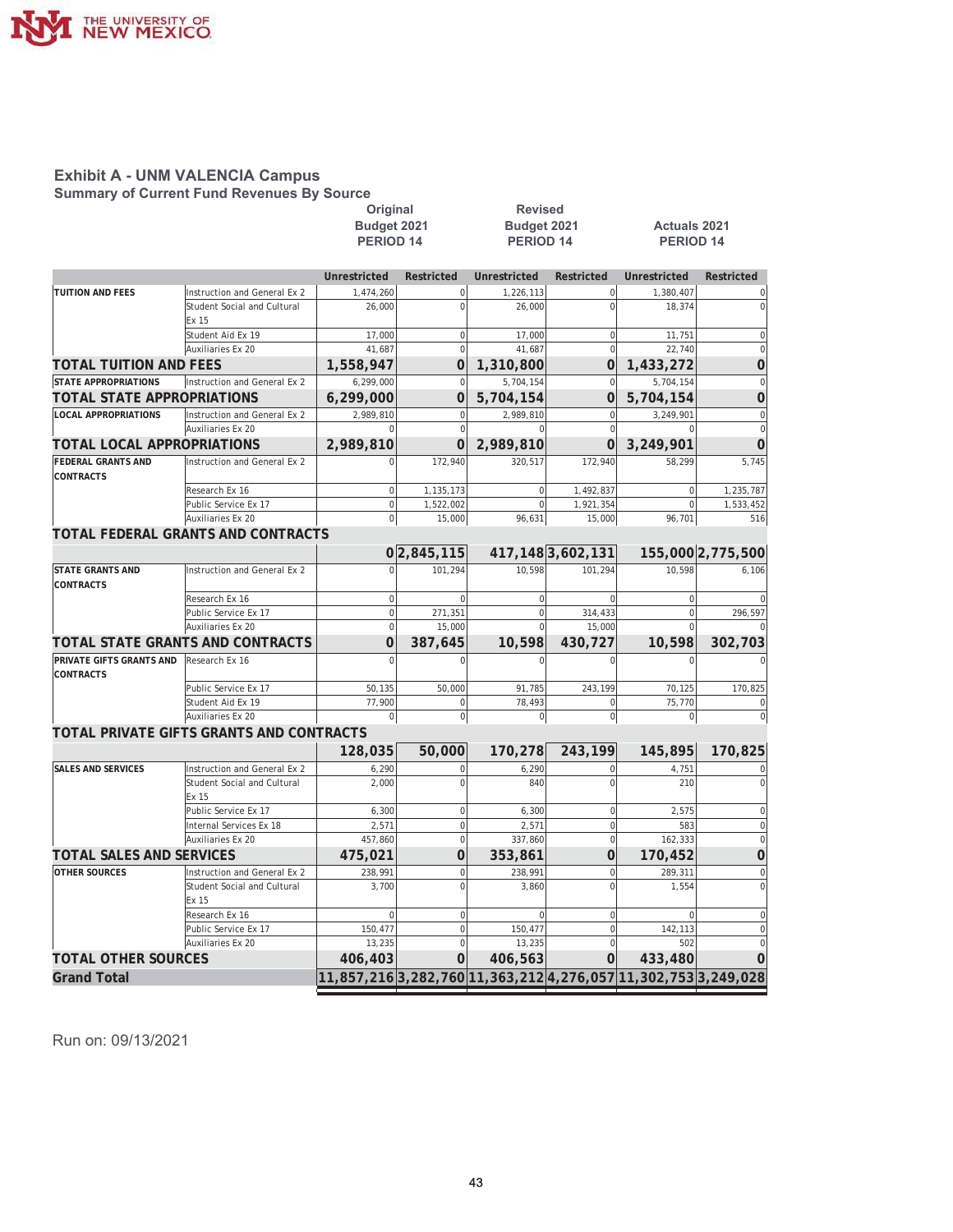

**Summary of Current Fund Salaries** 

# Budget 2021<br>**PERIOD 14**

# **2021** 2021<br>
2021 2021 2021 Budget 2021 **%XGJHW %XGJHW \$FWXDOV**

|                                   |                                                 | <b>FTE</b> | Unrestricted    | FTE   | Restricted     | <b>FTE</b> | Unrestricted     | <b>FTE</b> | Restricted     | <b>FTE</b> | Unrestricted FTE      |       | Restricted     |
|-----------------------------------|-------------------------------------------------|------------|-----------------|-------|----------------|------------|------------------|------------|----------------|------------|-----------------------|-------|----------------|
|                                   | SALARIES BY CATEGORY AND EXHIBIT                |            |                 |       |                |            |                  |            |                |            |                       |       |                |
| <b>Faculty Salaries</b>           | Instruction Ex 10                               | 68.88      | 2,673,102       | .00   | $\mathbf 0$    | 53.55      | 2,680,875        | .00        | $\overline{0}$ | 50.98      | 2,526,243             | .00   | $\mathbf 0$    |
|                                   | Academic Support                                | 3.00       | 228,982         | .00.  | $\overline{0}$ | 3.00       | 228,982          | .00        | $\overline{0}$ | 3.00       | 228,982               | .00   | $\mathbf 0$    |
|                                   | Ex 11<br><b>Student Services</b>                | .00        | $\mathbf{0}$    | .00   | $\mathbf 0$    | .00        | $\overline{0}$   | .00        | $\overline{0}$ | .00        | $\mathbf{0}$          | .00   | $\mathbf 0$    |
|                                   | Ex 12<br>Institutional                          | .00        | $\mathbf 0$     | .00   | $\overline{0}$ | .00        | 1,278            | .00        | <sub>0</sub>   | .00        | $\mathbf{0}$          | .00   | $\mathbf 0$    |
|                                   | Support Ex 13                                   |            |                 |       |                |            |                  |            |                |            |                       |       |                |
|                                   | Research Ex 16                                  | .00        | $\mathbf 0$     | 2.00  | 76,960         | .00        | $\Omega$         | 2.00       | 74,506         | .00        | $\mathbf 0$           | 1.35  | 66,372         |
|                                   | Public Service Ex 17                            | .25        | 6,000           | 18.55 | 477,517        | .00        | 6,000            | 27.95      | 667,995        | .00        | $\Omega$              | 5.85  | 449,706        |
| <b>Total Faculty Salaries</b>     |                                                 | 72.13      | 2,908,084 20.55 |       | 554,477        | 56.55      | 2,917,135 29.95  |            | 742,501        |            | 53.98 2,755,225       | 7.20  | 516,078        |
| Administrative<br>Professional    | Instruction Ex 10                               | 3.06       | 147,533         | .00   | $\mathbf 0$    | 2.21       | 112,145          | .00        | $\overline{0}$ | 2.10       | 106,947               | .00   | $\mathbf 0$    |
|                                   | Academic Support<br>Ex 11                       | 4.50       | 284,356         | .00   | $\mathsf 0$    | 5.39       | 306,036          | .00        | $\Omega$       | 5.42       | 306,770               | .00   | $\mathbf 0$    |
|                                   | <b>Student Services</b><br>Ex 12                | 5.50       | 358,684         | .00   | $\overline{0}$ | 5.53       | 346,670          | .00        | $\overline{0}$ | 5.38       | 340,079               | .00   | $\mathbf 0$    |
|                                   | Institutional                                   | 7.80       | 672,525         | .00   | $\mathbf 0$    | 7.64       | 641,449          | .00        | $\overline{0}$ | 7.62       | 641,821               | .00.  | $\overline{0}$ |
|                                   | Support Ex 13<br>Operations and                 | 1.00       | 62,400          | .00   | $\overline{0}$ | .95        | 60,000           | .00        | $\Omega$       | .97        | 60,500                | .00   | $\Omega$       |
|                                   | Maintenance of<br>Plant Ex 14                   |            |                 |       |                |            |                  |            |                |            |                       |       |                |
|                                   | Research Ex 16                                  | .00        | $\mathbf{0}$    | 2.00  | 203,330        | .00        | $\overline{0}$   | 2.00       | 142,696        | .00        | $\mathbf 0$           | 2.53  | 138,793        |
|                                   | Public Service Ex 17                            | 1.00       | 77,724          | 6.64  | 404,955        | 1.00       | 77,724           | 8.00       | 627,622        | 1.00       | 74,735                | 10.68 | 565,625        |
|                                   | Auxiliaries Ex 20                               | 1.00       | 44.952          | .00   | $\Omega$       | 1.00       | 44.952           | .00        | $\Omega$       | 1.00       | 43.223                | .00   |                |
|                                   | <b>Total Administrative Professional</b>        | 23.86      | 1,648,174       | 8.64  | 608,285        | 23.72      | 1,588,976 10.00  |            | 770,318        |            | 23.49 1,574,074 13.21 |       | 704,418        |
| GA TA RA PA Salary                | Instruction Ex 10                               | .00        | $\mathbf 0$     | .00   | $\mathbf 0$    | .64        | 19,200           | .00        | $\overline{0}$ | .60        | 19,200                | .00   | $\mathbf 0$    |
|                                   | Research Ex 16                                  | .00        | $\mathbf 0$     | .00   | $\overline{0}$ | .00        | $\overline{0}$   | .00        | $\overline{0}$ | .00        | $\mathbf 0$           | .00   | $\mathbf 0$    |
|                                   | Public Service Ex 17                            | .00        | $\mathbf{0}$    | .00   | $\overline{0}$ | .00        | $\Omega$         | .00        | $\circ$        | .02        | 1.600                 | .00.  | $\mathbf 0$    |
| Total GA TA RA PA Salary          |                                                 | .00        | $\Omega$        | .00   | $\mathbf 0$    | .64        | 19,200           | .00        | $\Omega$       | .62        | 20,800                | .00   | $\mathbf 0$    |
| Support Staff Salary              | Instruction Ex 10                               | 5.00       | 169,962         | .00   | $\mathbf 0$    | 4.94       | 164,992          | .00        | $\overline{0}$ | 5.01       | 165,344               | .00   | $\bf{0}$       |
|                                   | Academic Support<br>Ex 11                       | 4.50       | 180,206         | .00   | $\overline{0}$ | 4.45       | 173,741          | .00        | $\Omega$       | 4.50       | 173,740               | .00.  | $\overline{0}$ |
|                                   | <b>Student Services</b><br>Ex 12                | 6.00       | 246,843         | .00   | $\mathsf 0$    | 5.22       | 202,744          | .00        | $\Omega$       | 4.95       | 202,743               | .00   | $\mathbf 0$    |
|                                   | Institutional<br>Support Ex 13                  | 7.50       | 311,255         | .00   | $\mathbf 0$    | 6.39       | 268,617          | .00        | $\overline{0}$ | 6.48       | 273,329               | .00.  | $\overline{0}$ |
|                                   | Research Ex 16                                  | .00        | $\mathbf{0}$    | 1.10  | 53,638         | .00        | $\overline{0}$   | 1.00       | 39,225         | .00        | $\mathbf 0$           | .79   | 31,687         |
|                                   | Public Service Ex 17                            | .00        | $\Omega$        | 4.63  | 157,957        | .00        | $\Omega$         | 4.00       | 92,498         | .00        | $\Omega$              | 3.16  | 110,325        |
| <b>Total Support Staff Salary</b> |                                                 | 23.00      | 908,266         | 5.73  | 211,595        | 21.00      | 810,094          | 5.00       | 131,723        | 20.94      | 815,156               | 3.95  | 142,012        |
| <b>Technician Salary</b>          | Instruction Ex 10                               | 1.00       | 20,085          | .00   | $\Omega$       | .81        | 40,585           | .00        | $\mathbf 0$    | .93        | 40,496                | .00   | $\bf{0}$       |
|                                   | Academic Support                                | 3.00       | 104,881         | .00   | $\mathbf 0$    | 2.07       | 73,377           | .00        | $\overline{0}$ | 2.08       | 73,415                | .00.  | $\mathbf 0$    |
|                                   | Ex 11                                           |            |                 |       |                |            |                  |            |                |            |                       |       |                |
|                                   | <b>Student Services</b><br>Ex 12                | 3.00       | 123,814         | .00   | $\mathsf 0$    | 3.13       | 138,026          | .00        | $\Omega$       | 3.38       | 138,025               | .00   | $\mathbf 0$    |
|                                   | Institutional<br>Support Ex 13                  | 5.00       | 239,903         | .00   | $\overline{0}$ | 3.96       | 183,485          | .00        | $\overline{0}$ | 4.00       | 184,171               | .00   | $\mathbf 0$    |
|                                   | Operations and<br>Maintenance of<br>Plant Ex 14 | 11.00      | 275,426         | .00   | $\Omega$       | 10.97      | 269,988          | .00        | $\overline{0}$ | 10.89      | 263,128               | .00   | $\Omega$       |
|                                   | Research Ex 16                                  | .00        | $\mathbf 0$     | 1.00  | 30,285         | .00        | $\boldsymbol{0}$ | 1.00       | 27,552         | .00        | $\mathbf 0$           | 1.14  | 36,448         |
|                                   | Public Service Ex 17                            | .00        | $\mathbf 0$     | 2.50  | 78,434         | .00        | $\mathbf 0$      | 2.00       | 35,421         | .00        | $\mathbf{0}$          | 1.06  | 38,088         |
|                                   | Auxiliaries Ex 20                               | 1.50       | 49,011          | .00   | $\mathbf 0$    | 1.58       | 54,181           | .00        | $\overline{0}$ | 1.41       | 46,419                | .00.  | $\mathbf 0$    |
| <b>Total Technician Salary</b>    |                                                 | 24.50      | 813,120         | 3.50  | 108,719        | 22.52      | 759,642          | 3.00       | 62,973         | 22.69      | 745,654               | 2.20  | 74,536         |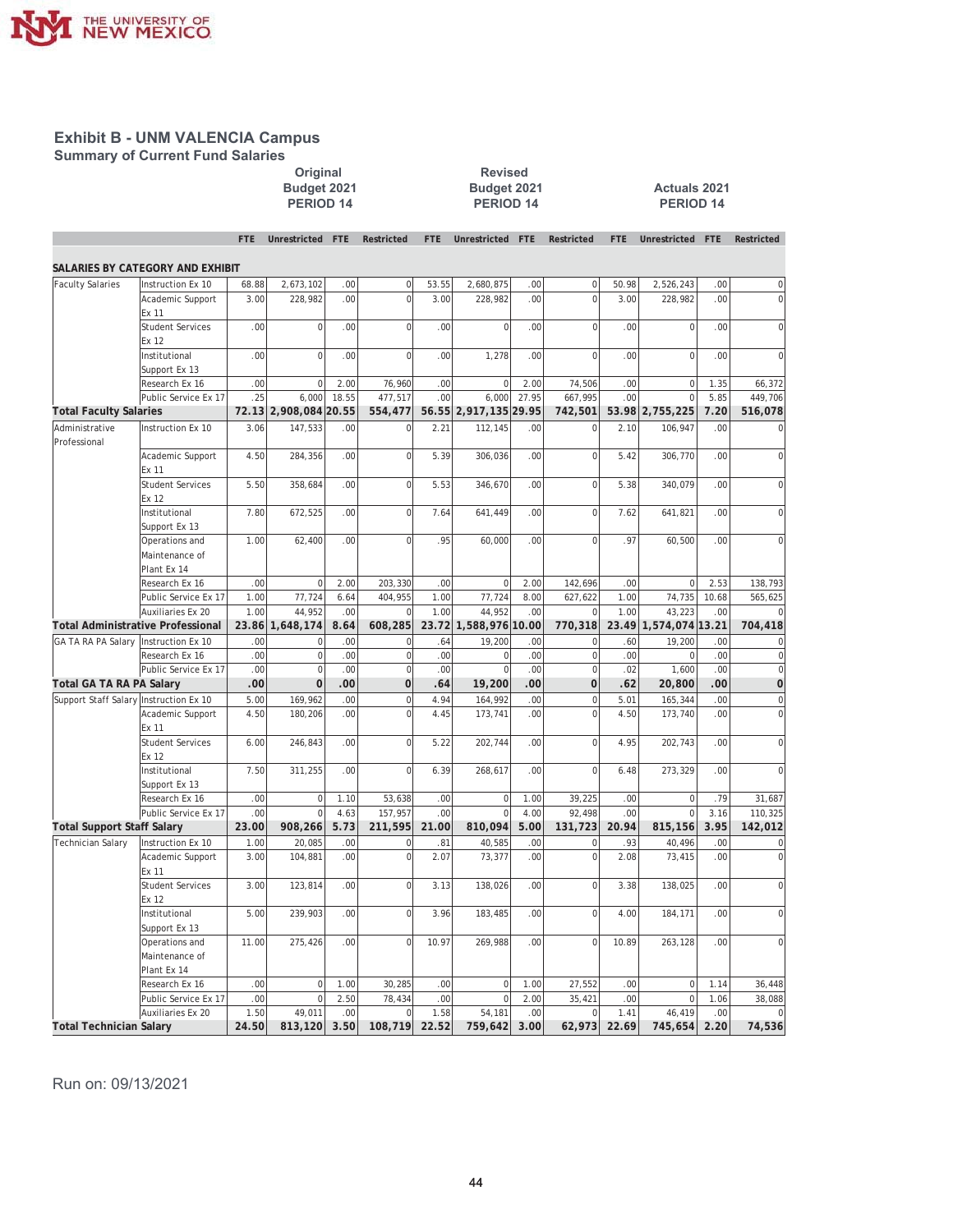

**Summary of Current Fund Salaries** 

# **2013** 2021<br>Budget 2021 2021<br>Budget 2021

Pudget 2021<br> **XGJHTM & Budget 2021**<br> **XGJHTM & PERIOD 14**<br> **XGJHTM & PERIOD 14**<br> **XGJHTM & PERIOD 14**<br> **XGJHTM & PERIOD 14 PERIOD 14** 

|                                       |                                                      | <b>FTE</b> | Unrestricted   | <b>FTE</b> | Restricted     | <b>FTE</b> | <b>Unrestricted</b> | <b>FTE</b> | Restricted           | <b>FTE</b> | Unrestricted         | <b>FTE</b> | Restricted                       |
|---------------------------------------|------------------------------------------------------|------------|----------------|------------|----------------|------------|---------------------|------------|----------------------|------------|----------------------|------------|----------------------------------|
| Other Salaries                        | Instruction Ex 10                                    | .00        | 132,357        | .00        | $\mathbf 0$    | .00        | $\mathbf 0$         | .00        | $\mathbf 0$          | .00        | $\mathbf 0$          | .00        | $\mathbf 0$                      |
|                                       | Institutional                                        | .46        | 28,722         | .00        | $\Omega$       | .00        | 13,110              | .00        | $\Omega$             | .00        | $\Omega$             | .00        | $\mathbf 0$                      |
|                                       | Support Ex 13                                        |            |                |            |                |            |                     |            |                      |            |                      |            |                                  |
|                                       | Research Ex 16                                       | .00        | $\mathbf 0$    | .00        | $\overline{0}$ | .00        | $\mathbf 0$         | .00        | $\mathbf 0$          | .00        | $\mathbf{0}$         | .00        | $\mathbf{0}$                     |
|                                       | Public Service Ex 17                                 | .20        | 5,677          | .23        | 12,874         | .00        | 5,677               | .00        | $\Omega$<br>$\Omega$ | .00<br>.00 | $\Omega$<br>$\Omega$ | .00        | $\overline{0}$<br>$\overline{0}$ |
| <b>Total Other Salaries</b>           |                                                      | .66        | 166,756        | .23        | 12,874         | .00        | 18,787              | .00        |                      |            |                      | .00        |                                  |
| Federal Workstudy<br>Salaries         | Instruction Ex 10                                    | .54        | 10,640         | 2.36       | 44,983         | .01        | 3,395               | 2.36       | 44,983               | .03        | 2,201                | .24        | 5,135                            |
|                                       | Academic Support<br>Ex 11                            | .40        | 7,960          | 1.99       | 38,022         | .00        | 300                 | 1.99       | 38,022               | .00        | $\mathbf 0$          | .00        | $\overline{0}$                   |
|                                       | <b>Student Services</b><br>Ex 12                     | .58        | 11,384         | 1.09       | 20.755         | .00        | 500                 | 1.09       | 20,755               | .01        | 261                  | .03        | 610                              |
|                                       | Institutional<br>Support Ex 13                       | .56        | 11,079         | 3.63       | 69,180         | .00        | 500                 | 3.63       | 69,180               | .00        | $\mathbf{0}$         | .00        | $\overline{0}$                   |
|                                       | Operations and<br>Maintenance of                     | .00        | $\Omega$       | .00        | $\Omega$       | .00        | $\mathbf 0$         | .00        | $\Omega$             | .00        | $\Omega$             | .00        | $\Omega$                         |
|                                       | Plant Ex 14<br>Research Ex 16                        | .00        | $\mathbf{0}$   | .00        | $\mathbf 0$    | .00        | $\mathbf 0$         | .00        | $\mathbf 0$          | .00        | $\mathbf 0$          | .12        | 2,705                            |
|                                       | Public Service Ex 17                                 | .00        | $\overline{0}$ | .31        | 6,000          | .00        | $\overline{0}$      | .16        | 3,007                | .00        | $\mathbf 0$          | .23        | 5,011                            |
|                                       | Auxiliaries Ex 20                                    | .43        | 8,535          | .79        | 15,000         | .00        | 5,639               | .79        | 15,000               | .01        | 221                  | .02        | 516                              |
|                                       | <b>Total Federal Workstudy Salaries</b>              | 2.51       | 49,598 10.17   |            | 193,940        | .01        | 10,334 10.02        |            | 190,947              | .05        | 2,683                | .64        | 13,977                           |
| State Workstudy                       | Instruction Ex 10                                    | .51        | 10,143         | 1.12       | 21,284         | .13        | 5,829               | 1.12       | 21,284               | .12        | 1,045                | .11        | 2,438                            |
| Salaries                              |                                                      |            |                |            |                |            |                     |            |                      |            |                      |            |                                  |
|                                       | Academic Support<br>Ex 11                            | .27        | 5,421          | 1.17       | 22,290         | .08        | 5,421               | 1.17       | 22,290               | .08        | 1,572                | .17        | 3,668                            |
|                                       | <b>Student Services</b><br>Ex 12                     | .85        | 16,790         | 1.48       | 28,275         | .00        | 500                 | 1.48       | 28,275               | .00        | $\mathbf{0}$         | .00        | $\overline{0}$                   |
|                                       | Institutional<br>Support Ex 13                       | .23        | 4,590          | 1.54       | 29,445         | .00        | 500                 | 1.54       | 29,445               | .00        | $\mathbf 0$          | .00        | $\mathbf 0$                      |
|                                       | Operations and<br>Maintenance of<br>Plant Ex 14      | .00        | $\Omega$       | .00        | $\Omega$       | .00        | $\Omega$            | .00        | $\Omega$             | .00        | $\Omega$             | .00        | $\mathbf 0$                      |
|                                       | Research Ex 16                                       | .00        | $\overline{0}$ | .00        | $\mathbf 0$    | .00.       | $\mathbf 0$         | .00        | 162                  | .00        | $\mathbf{0}$         | .00        | $\overline{0}$                   |
|                                       | Public Service Ex 17                                 | .00        | $\overline{0}$ | .21        | 4,000          | .00        | $\overline{0}$      | .01        | 162                  | .00        | $\mathbf 0$          | .17        | 3,674                            |
|                                       | Auxiliaries Ex 20                                    | .24        | 4,789          | .79        | 15,000         | .00        | 4,789               | .79        | 15,000               | .00        | $\mathbf 0$          | .00        | $\mathbf 0$                      |
| <b>Total State Workstudy Salaries</b> |                                                      | 2.10       | 41,733         | 6.31       | 120,294        | .21        | 17,039              | 6.11       | 116,618              | .20        | 2,617                | .45        | 9,780                            |
| <b>Student Salaries</b>               | Instruction Ex 10                                    | 2.49       | 49,228         | .00        | $\mathbf 0$    | .89        | 19,173              | .00        | $\mathbf 0$          | .87        | 18,266               | .00        | $\mathbf 0$                      |
|                                       | Academic Support<br>Ex 11                            | .37        | 7,287          | .00        | $\mathbf 0$    | .00        | $\mathbf 0$         | .00        | $\overline{0}$       | .00        | $\mathbf 0$          | .00        | $\mathbf 0$                      |
|                                       | <b>Student Services</b><br>Ex 12                     | .29        | 5,685          | .00.       | $\mathbf 0$    | .00        | $\mathbf 0$         | .00        | $\mathbf 0$          | .00        | $\mathbf 0$          | .00        | $\mathbf 0$                      |
|                                       | Institutional<br>Support Ex 13                       | .88        | 17,482         | .00.       | $\Omega$       | .00        | $\mathbf 0$         | .00        | $\Omega$             | .00        | $\Omega$             | .00        | $\overline{0}$                   |
|                                       | Research Ex 16                                       | .00        | $\mathbf 0$    | 2.10       | 40,000         | .00        | $\mathbf 0$         | 2.44       | 46,462               | .00        | $\mathbf 0$          | 1.71       | 37,513                           |
|                                       | Public Service Ex 17                                 | .00        | $\Omega$       | 1.80       | 34,241         | .00        | $\mathbf 0$         | .39        | 7,498                | .00        | $\mathbf 0$          | .40        | 9,221                            |
|                                       | <b>Internal Services</b><br>Ex 18                    | .07        | 1,339          | .00        | $\mathbf 0$    | .00        | 1,339               | .00        | $\mathbf 0$          | .00        | $\mathbf 0$          | .00        | $\Omega$                         |
|                                       | Auxiliaries Ex 20                                    | .45        | 8.851          | .00        | $\Omega$       | .00        | 6.577               | .00        | $\Omega$             | .00        | $\Omega$             | .00        | $\overline{0}$                   |
| <b>Total Student Salaries</b>         |                                                      | 4.55       | 89,872 3.90    |            | 74,241         | .89        | 27,089 2.83         |            | 53,960               | .87        | 18,266               | 2.11       | 46,734                           |
| 17.1101100170                         | $D_{1}$ $\wedge$ $\wedge$ $\wedge$ $\wedge$ $\wedge$ |            |                |            |                |            |                     |            |                      |            |                      |            |                                  |

**Grand Total SALARIES BY CATEGORY AND EXHIBIT**

**153.31 6,625,603 59.03 1,884,425 125.54 6,168,296 66.91 2,069,040 122.84 5,934,476 29.76 1,507,535**

| <b>SALARIES BY CATEGORY</b> |       |           |                  |         |                  |           |                  |         |       |           |                  |         |
|-----------------------------|-------|-----------|------------------|---------|------------------|-----------|------------------|---------|-------|-----------|------------------|---------|
| <b>Faculty Salaries</b>     | 72.13 | 2.908.084 | 20.55            | 554,477 | 56.55            | 2.917.135 | 29.95            | 742.501 | 53.98 | 2.755.225 | 7.20             | 516.078 |
| <b>Administrative</b>       | 23.86 | .648.174  | 8.64             | 608.285 | 23.72            | .588.976  | 10.00            | 770.318 | 23.49 | 1.574.074 | 13.21            | 704.418 |
| Professional                |       |           |                  |         |                  |           |                  |         |       |           |                  |         |
| IGA TA RA PA Salary         | .00   |           | .00 <sup>1</sup> |         | .64 <sup>1</sup> | 19.200    | .00 <sub>1</sub> |         | .62   | 20,800    | .00 <sup>1</sup> | 0       |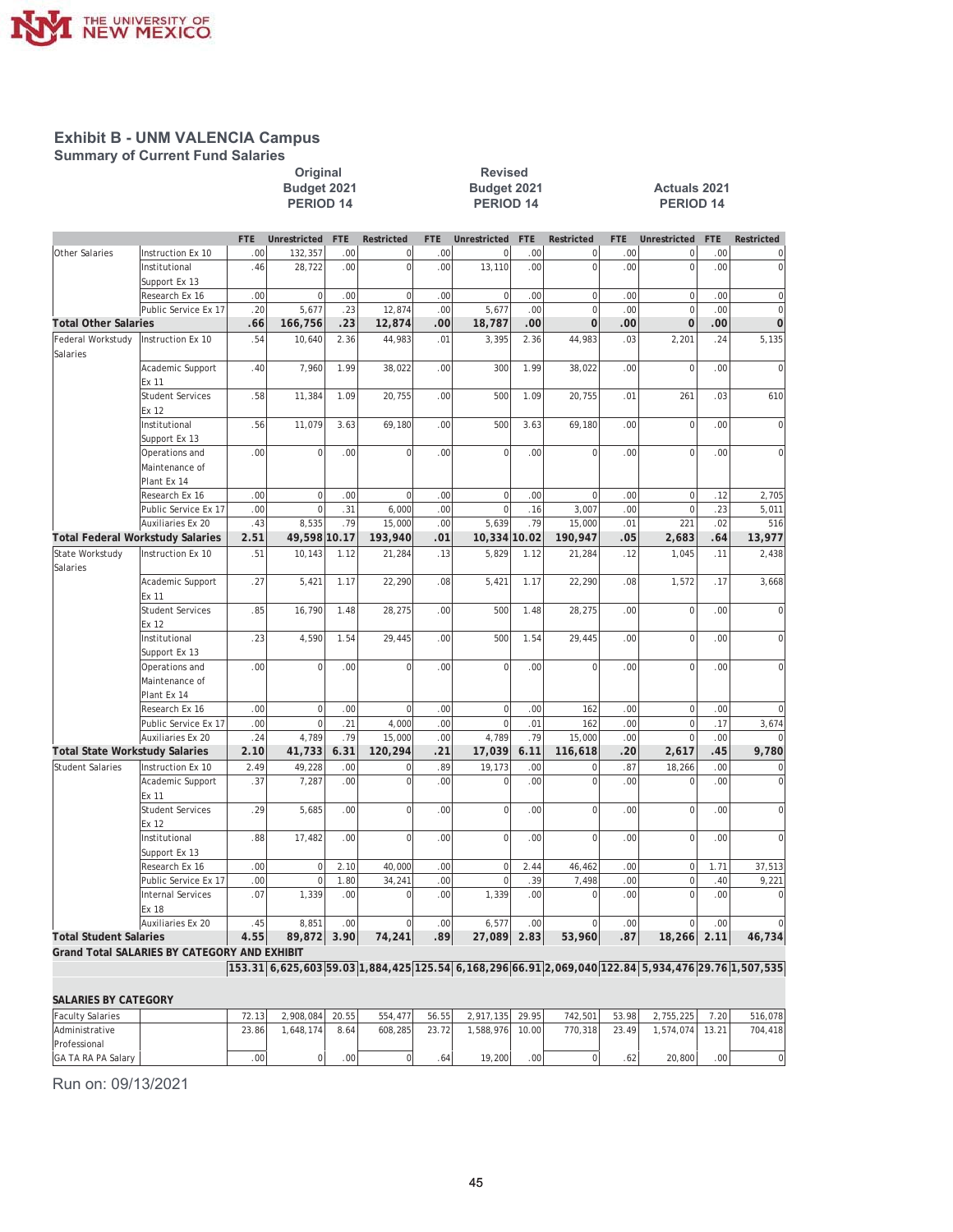

**Summary of Current Fund Salaries** 

#### **2013** 2021<br>
2021 2021 2021 2021 2021 Pudget 2021 **31 Example 31 Budget 2021**<br>PERIOD 14 **BRIOD 14** PERIOD 14 **PERIOD** 14 **PERIOD 14**

| <b>FTE</b> | Unrestricted | <b>FTE</b>                             | Restricted | <b>FTE</b>                            | Unrestricted                        | <b>FTE</b>                                             | Restricted | <b>FTE</b>       |         | <b>FTE</b>                                                       | Restricted               |
|------------|--------------|----------------------------------------|------------|---------------------------------------|-------------------------------------|--------------------------------------------------------|------------|------------------|---------|------------------------------------------------------------------|--------------------------|
|            | 908.266      |                                        | 211.595    |                                       | 810.094                             | 5.00                                                   | 131.723    |                  | 815.156 | 3.95                                                             | 142,012                  |
|            | 813,120      |                                        | 108.719    |                                       | 759.642                             | 3.00                                                   | 62.973     |                  | 745.654 |                                                                  | 74,536                   |
|            |              |                                        |            |                                       | 18,787                              |                                                        |            |                  |         |                                                                  | $\Omega$                 |
| 2.51       | 49.598       |                                        |            | .01                                   | 10.334                              | 10.02                                                  | 190.947    |                  | 2.683   | .64                                                              | 13,977                   |
|            |              |                                        |            |                                       |                                     |                                                        |            |                  |         |                                                                  |                          |
|            | 41.733       | 6.31                                   |            |                                       | 17.039                              | 6.11                                                   |            |                  | 2.617   | .45                                                              | 9,780                    |
|            |              |                                        |            |                                       |                                     |                                                        |            |                  |         |                                                                  |                          |
|            | 89,872       |                                        | 74,241     |                                       | 27,089                              | 2.83                                                   | 53,960     | .87              | 18,266  | 2.11                                                             | 46,734                   |
|            |              | 23.00<br>24.50<br>.661<br>2.10<br>4.55 | 166.756    | 5.73<br>3.50<br>.23'<br>10.17<br>3.90 | 12,874<br>193.940<br>120.294<br>.21 | 21.00<br>22.52<br>.00 <sub>1</sub><br>.89 <sup>1</sup> |            | .00 <sub>1</sub> | 116.618 | Unrestricted<br>20.94<br>22.69<br>.00 <sup>1</sup><br>.05<br>.20 | 2.20<br>.00 <sup>1</sup> |

**Grand Total SALARIES BY CATEGORY**

**153.31 6,625,603 59.03 1,884,425 125.54 6,168,296 66.91 2,069,040 122.84 5,934,476 29.76 1,507,535**

| SALARIES BY EXHIBIT                                                                                                                    |                  |           |                  |           |                  |           |                  |           |       |           |       |                |
|----------------------------------------------------------------------------------------------------------------------------------------|------------------|-----------|------------------|-----------|------------------|-----------|------------------|-----------|-------|-----------|-------|----------------|
| Instruction Ex 10                                                                                                                      | 81.48            | 3,213,050 | 3.48             | 66,267    | 63.18            | 3.046.194 | 3.48             | 66,267    | 60.64 | 2,879,741 | .35   | 7,573          |
| Academic Support                                                                                                                       | 16.04            | 819.093   | 3.16             | 60,312    | 14.99            | 787.857   | 3.16             | 60,312    | 15.08 | 784.479   | .17   | 3,668          |
| Ex 11                                                                                                                                  |                  |           |                  |           |                  |           |                  |           |       |           |       |                |
| <b>Student Services</b>                                                                                                                | 16.22            | 763,200   | 2.57             | 49,030    | 13.88            | 688,440   | 2.57             | 49.030    | 13.72 | 681,109   | .03   | 610            |
| Ex 12                                                                                                                                  |                  |           |                  |           |                  |           |                  |           |       |           |       |                |
| Institutional                                                                                                                          | 22.43            | 1,285,556 | 5.17             | 98,625    | 17.99            | 1,108,939 | 5.17             | 98,625    | 18.10 | 1,099,321 | .00   | $\overline{0}$ |
| Support Ex 13                                                                                                                          |                  |           |                  |           |                  |           |                  |           |       |           |       |                |
| Operations and                                                                                                                         | 12.00            | 337.826   | .00 <sub>1</sub> | $\Omega$  | 11.92            | 329,988   | .00.             | $\Omega$  | 11.86 | 323,628   | .00   | $\Omega$       |
| Maintenance of                                                                                                                         |                  |           |                  |           |                  |           |                  |           |       |           |       |                |
| Plant Ex 14                                                                                                                            |                  |           |                  |           |                  |           |                  |           |       |           |       |                |
| Research Ex 16                                                                                                                         | .00 <sub>1</sub> |           | 8.20             | 404.213   | .00 <sub>1</sub> |           | 8.44             | 330.603   | .00.  |           | 7.64  | 313,518        |
| Public Service Ex 17                                                                                                                   | 1.45             | 89,401    | 34.87            | 1,175,978 | 1.00             | 89,401    | 42.51            | 1,434,203 | 1.02  | 76,335    | 21.55 | 1,181,650      |
| Internal Services                                                                                                                      | .07              | 1,339     | .001             |           | .00 <sub>1</sub> | 1,339     | .00 <sub>1</sub> |           | .00.  |           | .00   |                |
| Ex 18                                                                                                                                  |                  |           |                  |           |                  |           |                  |           |       |           |       |                |
| Auxiliaries Ex 20                                                                                                                      | 3.62             | 116,138   | 1.58             | 30,000    | 2.58             | 116,138   | 1.58             | 30,000    | 2.42  | 89,864    | .02   | 516            |
| Grand Total SALARIES BY EXHIBIT  153.31  6,625,603 59.03 1,884,425 125.54  6,168,296 66.91 2,069,040 122.84  5,934,476 29.76 1,507,535 |                  |           |                  |           |                  |           |                  |           |       |           |       |                |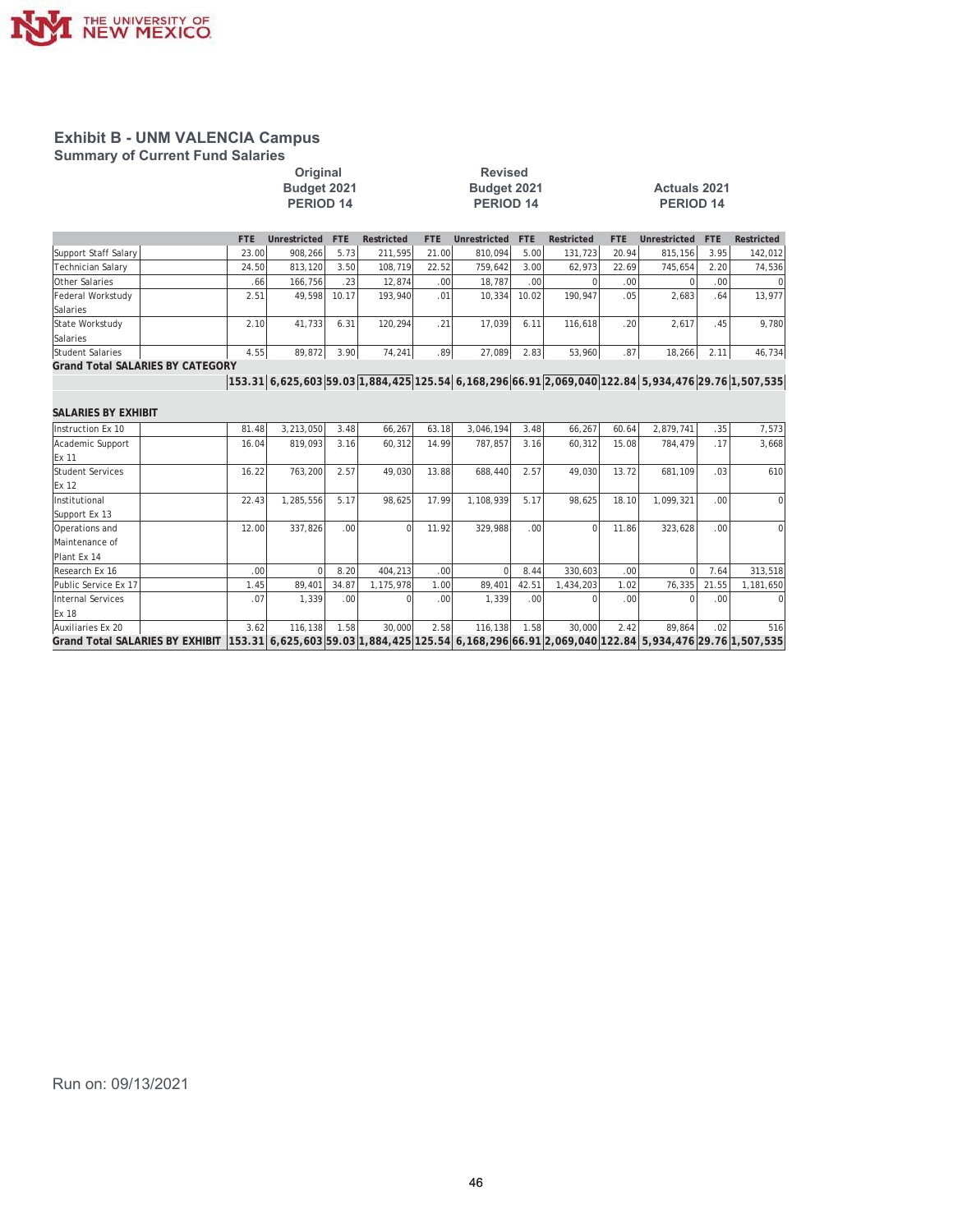# **EXHIBIT C** ~Proposed Salary Increases

| <b>University of New Mexico</b>            | $\mathbf{L}$<br>T.      | Original      | Revised       |         |
|--------------------------------------------|-------------------------|---------------|---------------|---------|
| <b>Valencia Campus</b>                     | $\mathbf N$             | <b>Budget</b> | <b>Budget</b> | Actuals |
|                                            | $\mathbf{E}$            | FY20-21       | FY20-21       | FY20-21 |
|                                            | $\mathbf 1$             |               |               |         |
| <b>PROPOSED SALARY INCREASES</b>           | $\overline{\mathbf{2}}$ |               |               |         |
| <b>Returning Faculty</b>                   | 3                       | 4.00%         | $0.00\%$      | 0.00%   |
| Adjunct Faculty                            | $\overline{\mathbf{4}}$ | 4.00%         | 0.00%         | 0.00%   |
| Returning Professional Staff (FLSA exempt) | 5                       | 4.00%         | $0.00\%$      | 0.00%   |
| Returning Support Staff (FLSA non-exempt)  | 6                       | 4.00%         | $0.00\%$      | 0.00%   |
| GA/TA                                      | 7                       | $0.00\%$      | $0.00\%$      | 0.00%   |
| Students**                                 | 8                       | 20.00%        | 16.70%        | 16.70%  |
|                                            | 9                       |               |               |         |
|                                            | 10                      |               |               |         |
| **Minimum Wage Increase                    | ${\bf 11}$              |               |               |         |
|                                            | ${\bf 12}$              |               |               |         |
|                                            | 13                      |               |               |         |
|                                            | 14                      |               |               |         |
|                                            | 15                      |               |               |         |
|                                            | ${\bf 16}$              |               |               |         |
|                                            | 17                      |               |               |         |
|                                            | 18                      |               |               |         |
|                                            | 19                      |               |               |         |
|                                            | 20                      |               |               |         |
|                                            | 21                      |               |               |         |
|                                            | ${\bf 22}$              |               |               |         |
|                                            | 23                      |               |               |         |
|                                            | 24                      |               |               |         |
|                                            | 25                      |               |               |         |
|                                            | ${\bf 26}$              |               |               |         |
|                                            | ${\bf 27}$              |               |               |         |
|                                            | 28                      |               |               |         |
|                                            | 29                      |               |               |         |
|                                            | 30                      |               |               |         |
|                                            | 31                      |               |               |         |
|                                            | 32                      |               |               |         |
|                                            | 33                      |               |               |         |
|                                            | 34                      |               |               |         |
|                                            | 35                      |               |               |         |
|                                            | 36                      |               |               |         |
|                                            | 37                      |               |               |         |
|                                            | 38                      |               |               |         |
|                                            | 39                      |               |               |         |
|                                            | 40                      |               |               |         |
|                                            | 41                      |               |               |         |

Page 1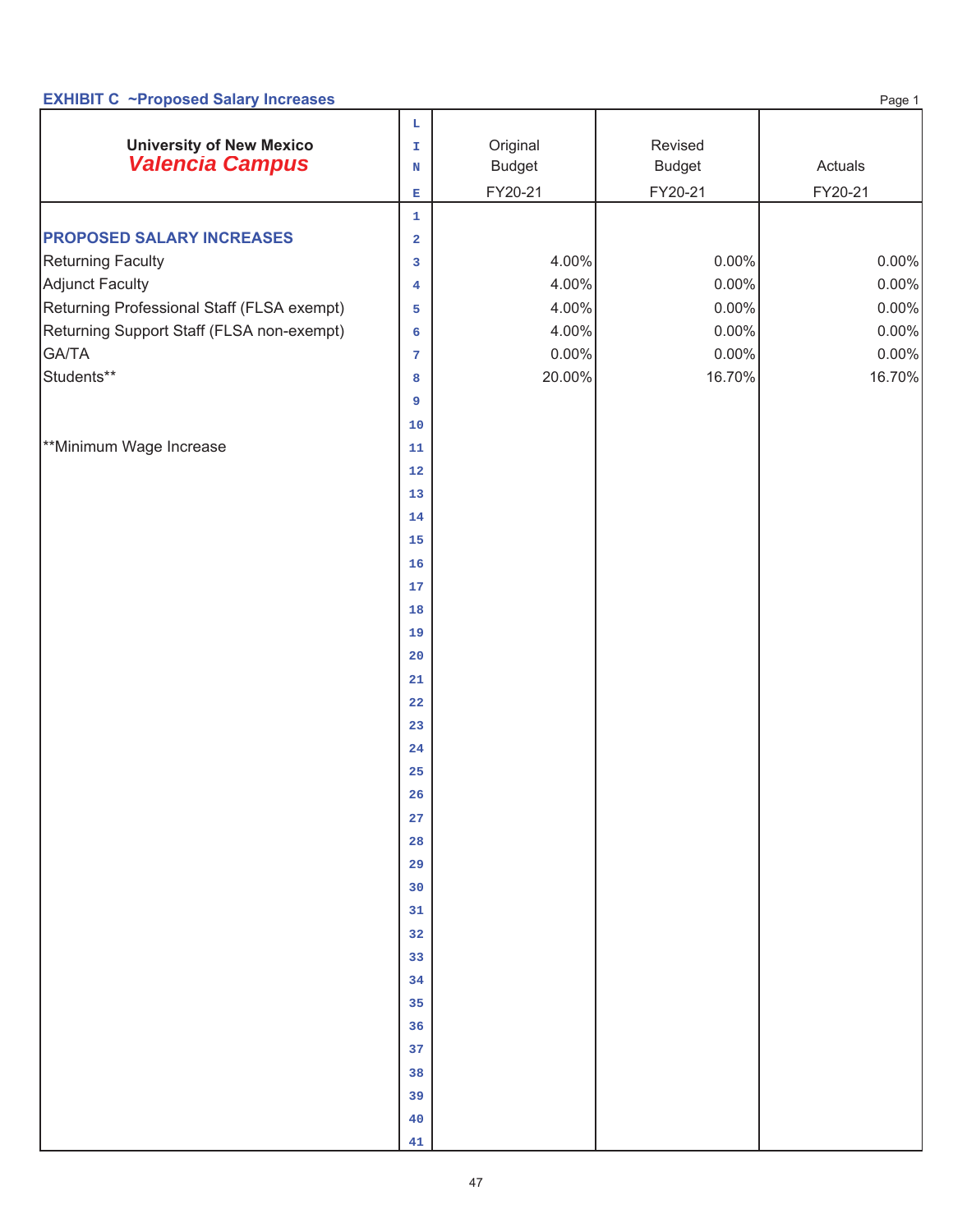### **EXHIBIT D ~Tuition, Summer Session, Required Fees, Revenue from Fees**

|                                          | L              |               |               |          |
|------------------------------------------|----------------|---------------|---------------|----------|
| <b>University of New Mexico</b>          | T.             | Original      | Revised       |          |
| <b>Valencia Campus</b>                   | N              | <b>Budget</b> | <b>Budget</b> | Actuals  |
|                                          | Е              | FY20-21       | FY20-21       | FY20-21  |
| <b>REGULAR SEMESTER</b>                  | $\mathbf{1}$   |               |               |          |
| <b>UNDERGRADUATE TUITION</b>             | $\overline{a}$ |               |               |          |
| Part-time Students (Hourly Rate)         | 3              | 74.50         | 74.50         | 74.50    |
| <b>Resident In-District</b>              | 4              | 74.50         | 74.50         | 74.50    |
| <b>Resident Out-of-District</b>          | 5              | 74.50         | 74.50         | 74.50    |
| Non-Resident                             | 6              | 210.00        | 210.00        | 210.00   |
| Full-time Students (per semester)        | 7              | 894.00        | 894.00        | 894.00   |
| <b>Resident In-District</b>              | 8              | 894.00        | 894.00        | 894.00   |
| <b>Resident Out-of-District</b>          | 9              | 894.00        | 894.00        | 894.00   |
| Non-Resident                             | 10             | 2,520.00      | 2,520.00      | 2,520.00 |
| <b>Summer Session</b>                    | 11             |               |               |          |
| Hourly Tuition Rate (Hourly Rate)        | 12             | 74.50         | 74.50         | 74.50    |
| <b>GRADUATE TUITION</b>                  | 13             |               |               |          |
| Part-time Students (Hourly Rate)         | 14             |               |               |          |
| <b>Resident In-District</b>              | 15             |               |               |          |
| <b>Resident Out-of-District</b>          | 16             |               |               |          |
| Non-Resident                             | 17             |               |               |          |
| Full-time Students (per semester)        | 18             |               |               |          |
| <b>Resident In-District</b>              | 19             |               |               |          |
| <b>Resident Out-of-District</b>          | 20             |               |               |          |
| Non-Resident                             | 21             |               |               |          |
| <b>Summer Session</b>                    | 22             |               |               |          |
| <b>Hourly Tuition Rate</b>               | 23             |               |               |          |
| <b>REQUIRED FEES</b>                     | 24             |               |               |          |
| <b>Full-time Students</b>                | 25             | 45.00         | 45.00         | 45.00    |
| <b>Part-time Students</b>                | 26             | 22.50         | 22.50         | 22.50    |
| Non-Resident                             | 27             | 45.00         | 45.00         | 45.00    |
| <b>TOTAL TUITION &amp; REQUIRED FEES</b> | 28             |               |               |          |
| Full-time Undergraduate                  | 29             | 939.00        | 939.00        | 939.00   |
| <b>Resident In-District</b>              | 30             | 939.00        | 939.00        | 939.00   |
| <b>Resident Out-of-District</b>          | 31             | 939.00        | 939.00        | 939.00   |
| Non-Resident                             | 32             | 2,565.00      | 2,565.00      | 2,565.00 |
| <b>Full-time Graduate</b>                | 33             |               |               |          |
| <b>Resident In-District</b>              | 34             |               |               |          |
| <b>Resident Out-of-District</b>          | 35             |               |               |          |
| Non-Resident                             | 36             |               |               |          |
|                                          | 37             |               |               |          |
|                                          | 38             |               |               |          |
|                                          | 39             |               |               |          |
|                                          | 40             |               |               |          |
|                                          | 41             |               |               |          |

Page 1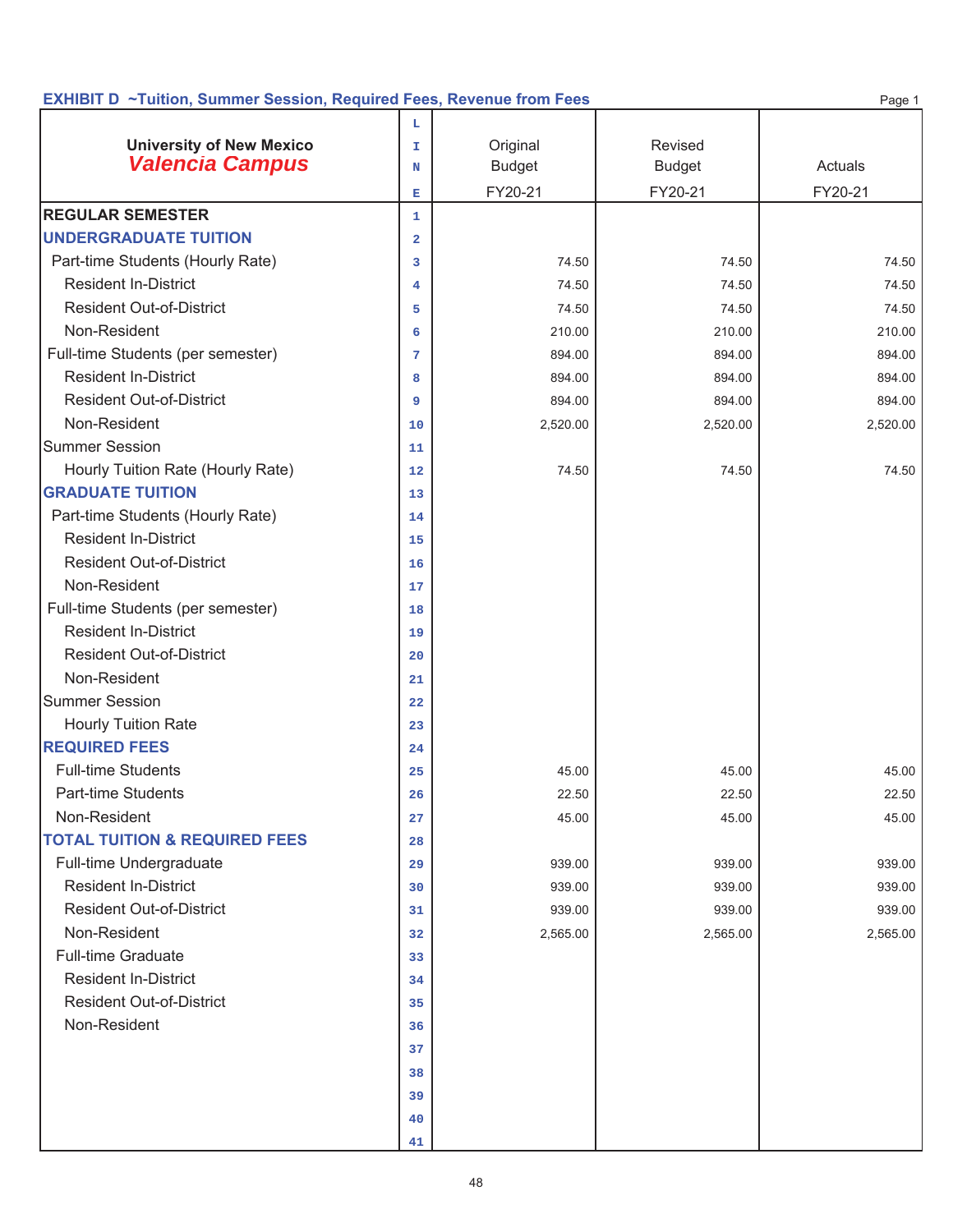|                                         | <b>EXHIBIT D</b> ~Tuition, Required Fees, and Revenue From Required Fees |                         |               |               | Page 2  |
|-----------------------------------------|--------------------------------------------------------------------------|-------------------------|---------------|---------------|---------|
|                                         |                                                                          | L                       |               |               |         |
|                                         | <b>University of New Mexico</b>                                          | $\mathbbm{I}$           | Original      | Revised       |         |
|                                         | <b>Valencia Campus</b>                                                   | N                       | <b>Budget</b> | <b>Budget</b> | Actuals |
|                                         |                                                                          | $\mathbf{E}$            | FY20-21       | FY20-21       | FY20-21 |
| <b>OFF - CAMPUS TUITION</b>             |                                                                          | $\mathbf{1}$            |               |               |         |
| Extension - Per Credit Hour             |                                                                          | $\overline{\mathbf{2}}$ |               |               |         |
| Correspondence - Per Credit Hour        |                                                                          | 3                       |               |               |         |
| Resident Center - Per Credit Hour       |                                                                          | 4                       |               |               |         |
|                                         |                                                                          | 5                       |               |               |         |
|                                         | <b>DISTRIBUTION OF REQ FEE RATE-Full-time Student</b>                    | 6                       |               |               |         |
| <b>Student Activities</b>               |                                                                          | $7\phantom{.0}$         | 9.00          | 9.00          | 9.00    |
| Instruction-Technology                  |                                                                          | 8                       | 18.00         | 18.00         | 18.00   |
| <b>Athletics</b>                        |                                                                          | 9                       |               |               |         |
| <b>Student Center</b>                   |                                                                          | 10                      | 3.00          | 3.00          | 3.00    |
| Cafeteria                               |                                                                          | 11                      | 9.00          | 9.00          | 9.00    |
| <b>Student Aid</b>                      |                                                                          | 12                      | 6.00          | 6.00          | 6.00    |
|                                         |                                                                          | 13                      |               |               |         |
|                                         |                                                                          | 14                      |               |               |         |
| <b>Debt Service</b>                     |                                                                          | 15                      |               |               |         |
|                                         |                                                                          | 16                      |               |               |         |
|                                         | <b>REVENUE FROM REQUIRED FEES APPLIED TO:</b>                            | 17                      |               |               |         |
| Instruction                             | (Exhibit 10)                                                             | 18                      | 48,215        | 48,215        | 35,492  |
| <b>Student Activities</b>               | (Exhibit 15)                                                             | 19                      | 26,000        | 26,000        | 18,374  |
| <b>Student Aid</b>                      | (Exhibit 19)                                                             | 20                      | 17,000        | 17,000        | 11,751  |
| <b>Student Center</b>                   | (Exhibit 20)                                                             | 21                      | 9,200         | 9,200         | 5,917   |
| Cafeteria                               | (Exhibit 20)                                                             | 22                      | 25,000        | 25,000        | 16,864  |
| <b>Athletics</b>                        | (Exhibit 21)                                                             | 23                      |               |               |         |
|                                         |                                                                          | 24                      |               |               |         |
|                                         |                                                                          | 25                      |               |               |         |
| Debt Service                            | (Exhibit 2)                                                              | 26                      |               |               |         |
| <b>Total Revenue from Required Fees</b> |                                                                          | 27                      | 125,415       | 125,415       | 88,399  |
|                                         |                                                                          | 28                      |               |               |         |
|                                         |                                                                          | 29                      |               |               |         |
|                                         |                                                                          | 30                      |               |               |         |
|                                         |                                                                          | 31                      |               |               |         |
|                                         |                                                                          | 32                      |               |               |         |
|                                         |                                                                          | 33                      |               |               |         |
|                                         |                                                                          | 34                      |               |               |         |
|                                         |                                                                          | 35                      |               |               |         |
|                                         |                                                                          | 36                      |               |               |         |
|                                         |                                                                          | 37                      |               |               |         |
|                                         |                                                                          | 38                      |               |               |         |
|                                         |                                                                          | 39                      |               |               |         |
|                                         |                                                                          | $40$                    |               |               |         |
|                                         |                                                                          | 41                      |               |               |         |